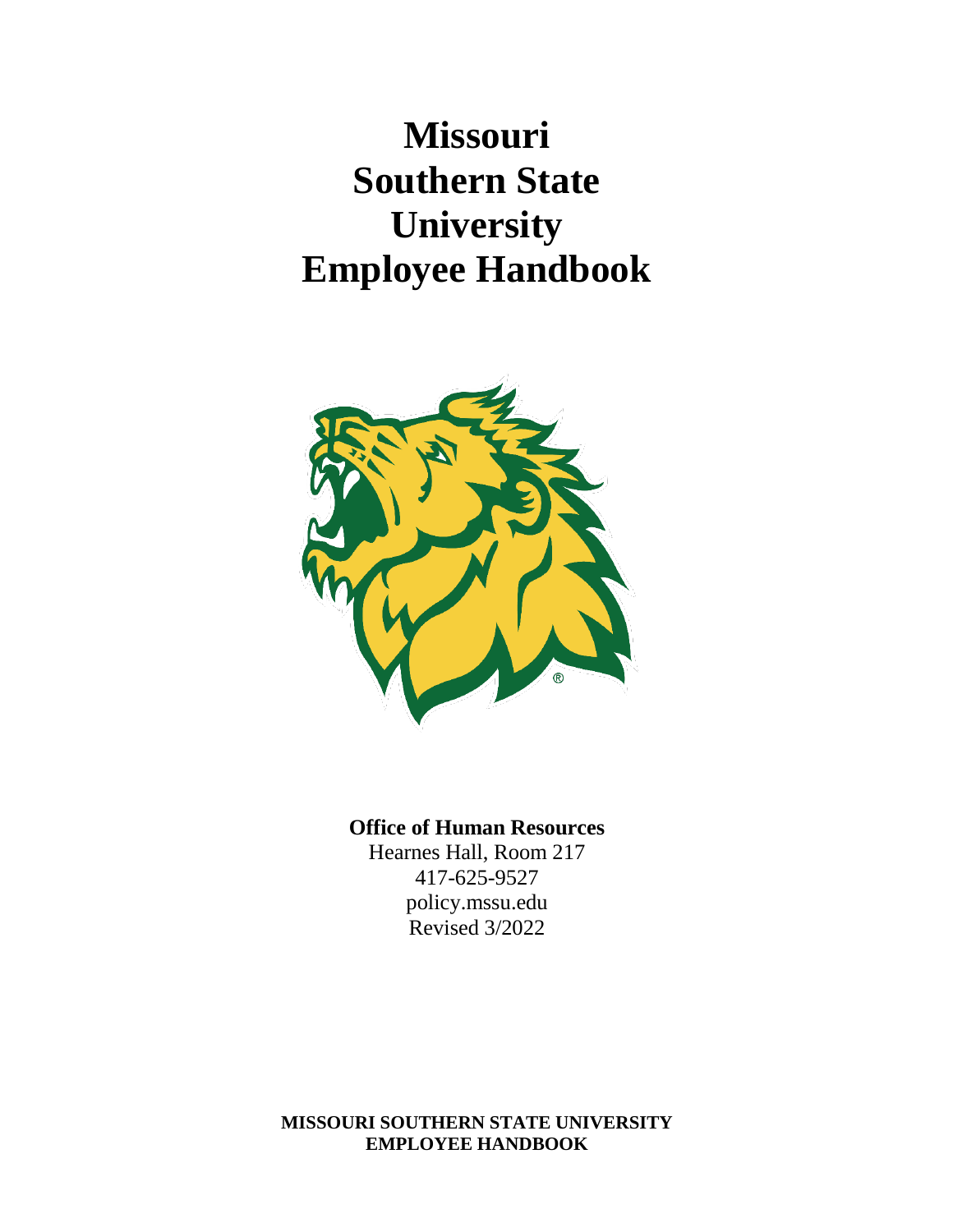# **TABLE OF CONTENTS**

<span id="page-1-0"></span>

| 2.3 EMPLOYEE REASONABLE ACCOMMODATION POLICY AND PROCEDURE13 |  |
|--------------------------------------------------------------|--|
|                                                              |  |
|                                                              |  |
|                                                              |  |
|                                                              |  |
|                                                              |  |
|                                                              |  |
|                                                              |  |
|                                                              |  |
|                                                              |  |
|                                                              |  |
| 2.14 ACCEPTABLE USE OF COMPUTER AND TECHNOLOGY RESOURCES 24  |  |
|                                                              |  |
|                                                              |  |
|                                                              |  |
|                                                              |  |
| 2.20 UNIVERSITY OPERATING POLICIES & PROCEDURES MANUAL44     |  |
|                                                              |  |
|                                                              |  |
|                                                              |  |
|                                                              |  |
|                                                              |  |
|                                                              |  |
|                                                              |  |
|                                                              |  |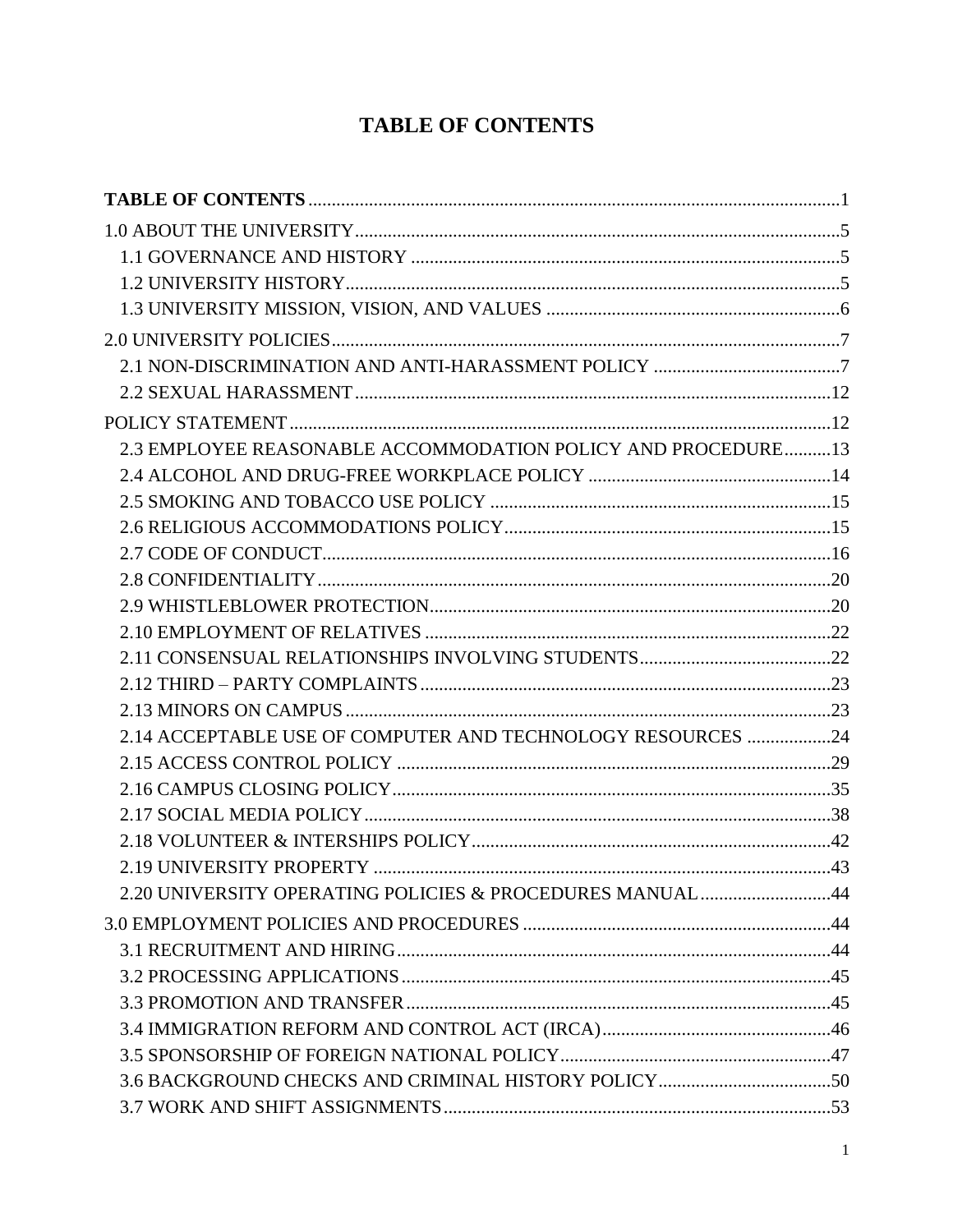| 6.2 VACATION LEAVE FOR CLASSIFIED & PROFESSIONAL STAFF EMPLOYEES 71 |  |
|---------------------------------------------------------------------|--|
| 6.3 VACATION/SICK LEAVE EARNING SCHEDULE – 10 & 12 MONTH FACULTY73  |  |
|                                                                     |  |
|                                                                     |  |
|                                                                     |  |
|                                                                     |  |
| 6.8 LEAVE UNDER THE FAMILY AND MEDICAL LEAVE ACT (FMLA)77           |  |
|                                                                     |  |
|                                                                     |  |
|                                                                     |  |
|                                                                     |  |
|                                                                     |  |
|                                                                     |  |
|                                                                     |  |
|                                                                     |  |
|                                                                     |  |
|                                                                     |  |
|                                                                     |  |
|                                                                     |  |
|                                                                     |  |
| 7.6 PATIENT PROTECTION AND AFFORDABLE CARE ACT (ACA)101             |  |
|                                                                     |  |
|                                                                     |  |
|                                                                     |  |
|                                                                     |  |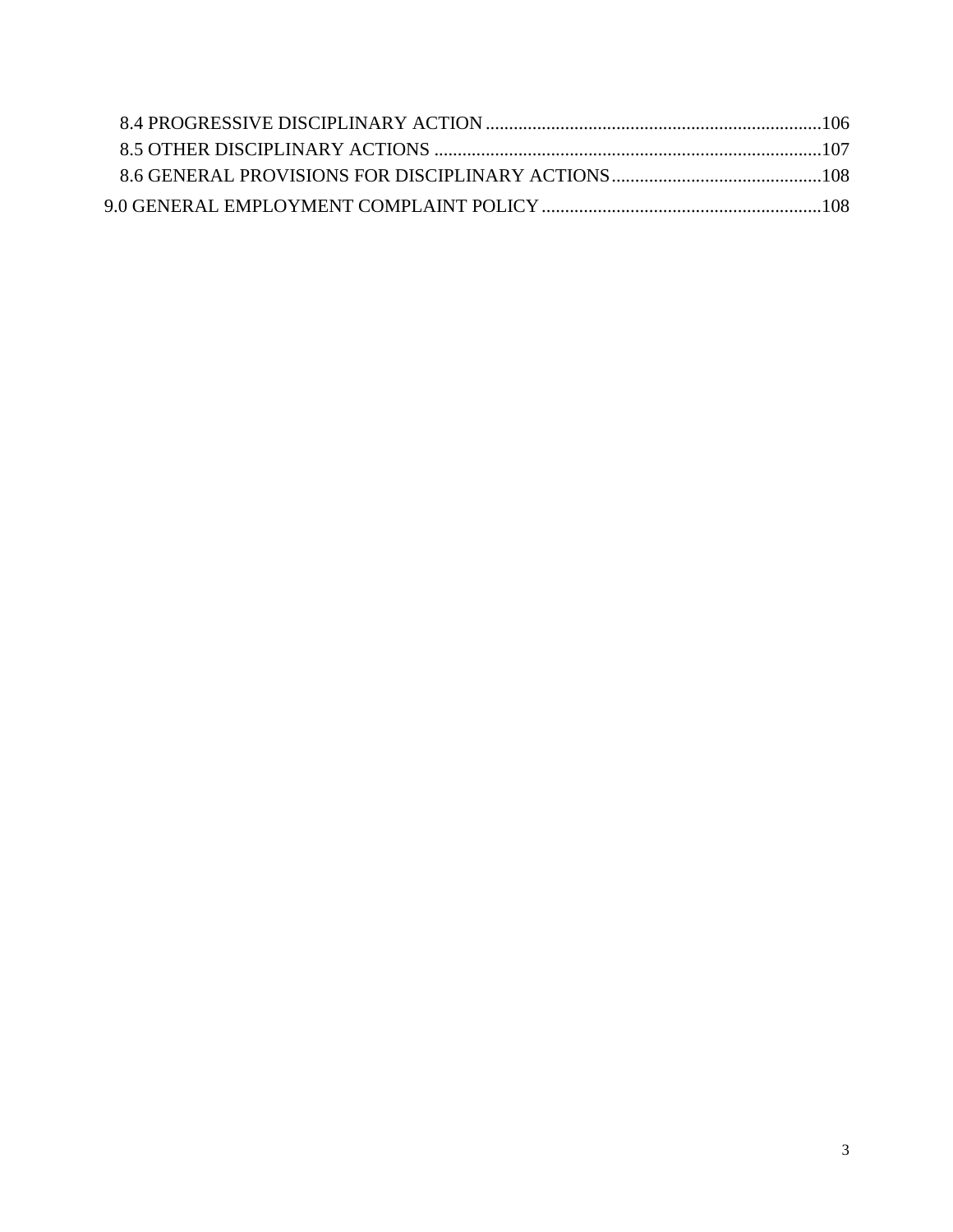#### FORWARD

Welcome to Missouri Southern State University! We sincerely hope that all employees of Missouri Southern find their employment to be both personally and professionally rewarding. To this end, our goal is to create a work environment which is fair to all employees, and which is conducive to the attainment of excellence in supporting the University's vital mission.

This Handbook has been prepared to acquaint you with the basic personnel policies and procedures of Missouri Southern State University, and to briefly describe the benefits available to eligible employees. Employees are encouraged to familiarize themselves with the contents of the Handbook for it will answer many common questions concerning employment with the University.

Information and policies in this Handbook apply to all regular, full-time classified and professional employees as well as faculty members where applicable university policy applies. Additional policies pertaining specifically to faculty are located in the *Faculty Handbook.* Please note that this edition of the *Employee Handbook* supersedes any previous Employee Handbook editions.

While no employee handbook can anticipate every circumstance or question about policy, every attempt has been made to ensure that this Handbook is as complete as possible and that the policies and procedures contained herein conform to local, state, and federal requirements as well as to recognized principles of employment practices and standards. As the University continues to grow and change, it may need to add to the policies in this Handbook or revoke or modify them at any time without prior notice. If Handbook statements are found to be in conflict with existing or future state or federal laws, regulations, policies or procedures, such rules shall supersede and prevail over the Handbook statements. The Human Resources Office will attempt to keep the Handbook current and notify employees of modifications, but there may be times when policy will change before the material can be revised.

The policies described in this Handbook are *not* intended to create an employment contract, nor are they to be construed to constitute contractual obligations of any kind. Employment is "at-will" which means that the employment relationship can be terminated at any time, by either the employee or the University, and for any reason, as long as the reason is not prohibited by law.

All University employees are expected to read, understand, and comply with the policies of the Employee Handbook, as well as all applicable laws and regulations. Failure to do so may result in disciplinary action or civil and/or criminal penalties. All employees acting on behalf of the University are expected to report violations of these or other applicable standards to their supervisor or an appropriate University officer.

Please contact your supervisor or the Human Resources Office with any questions you may have about information in this Handbook or about employment policies, procedures or benefits that are not answered in this handbook. This Handbook is also available on the Human Resources intranet site [\(https://intranet.mssu.edu\)](https://intranet.mssu.edu/)

We welcome you as a valuable member of our staff and sincerely hope you find your work challenging and enjoyable at Missouri Southern State University.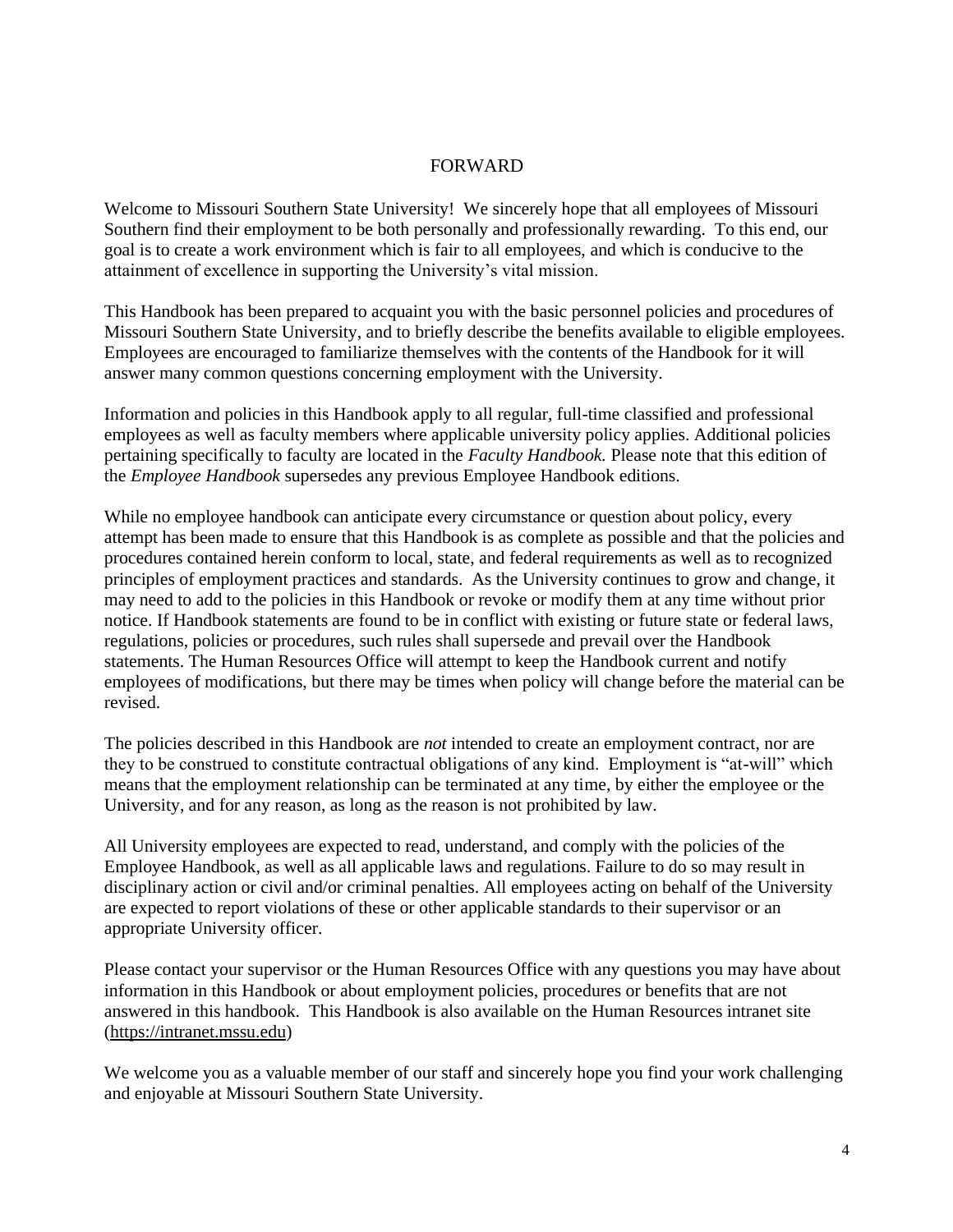# <span id="page-5-0"></span>**1.0 ABOUT THE UNIVERSITY**

# <span id="page-5-1"></span>**1.1 GOVERNANCE AND HISTORY**

Public higher education is made up of the University of Missouri System with campuses at Columbia, St. Louis, Kansas City and Rolla, the State Universities at Joplin, Maryville, Kirksville, Cape Girardeau, Springfield, St. Joseph, Warrensburg, Harris-Stowe located at St. Louis, and Lincoln University located at Jefferson City.

The Coordinating Board is made up of nine lay members and a professional staff that advises the Governor on matters of higher education. The Board is charged with preparing an annual report on the status of higher education in Missouri. By executive order and statute, the Board is responsible for budgetary recommendations to the Governor, for planning and coordinating all federal programs, and for coordinating all post-secondary education in Missouri.

Each state university has a governing body called the Board of Regents, Board of Governors or the Board of Curators. The members of each board are appointed by the Governor with the consent of the Senate. Missouri Southern has seven members with each serving a six-year term. The terms rotate with a new member appointed each year.

Each Board appoints a President to serve as Chief Executive Officer of the college or university. The President of each institution is directly responsible to their Board for complete operation of the unit.

# <span id="page-5-2"></span>**1.2 UNIVERSITY HISTORY**

The citizens of Joplin, who in the late 1930s asked the public school district to offer college classes, could not have envisioned the sprawling campus and multidiscipline curriculum that today is Missouri Southern State University. From that initial request came Joplin Junior College, founded in 1937 as part of the Joplin school system. Nine faculty members and 114 students began classes under the auspices of the Extension Division of the University of Missouri in the new high school building.

In the spring of 1938, voters approved almost five-to-one a bond proposal that would assure the continuation of the junior college. During the next 25 years Joplin Junior College established a national reputation for outstanding academic strength, a strong foundation for what was to come. By the mid-1960s, area citizens again recognized the need for expanded educational opportunities.

In 1964, the citizens voted eight to one to create the Junior College District of Jasper County with a Board of Trustees to govern the newly named Jasper County Junior College. The following year, the Missouri General Assembly established a two-year senior college to be funded by the state when facilities of the junior college became available. The district would continue to fund the freshman and sophomore years.

The area again responded with enthusiastic and generous support to fund the building of a new campus on the site of the Mission Hills Farm to house the growing college. Administration and faculty, working with other college educators around the state, began developing the new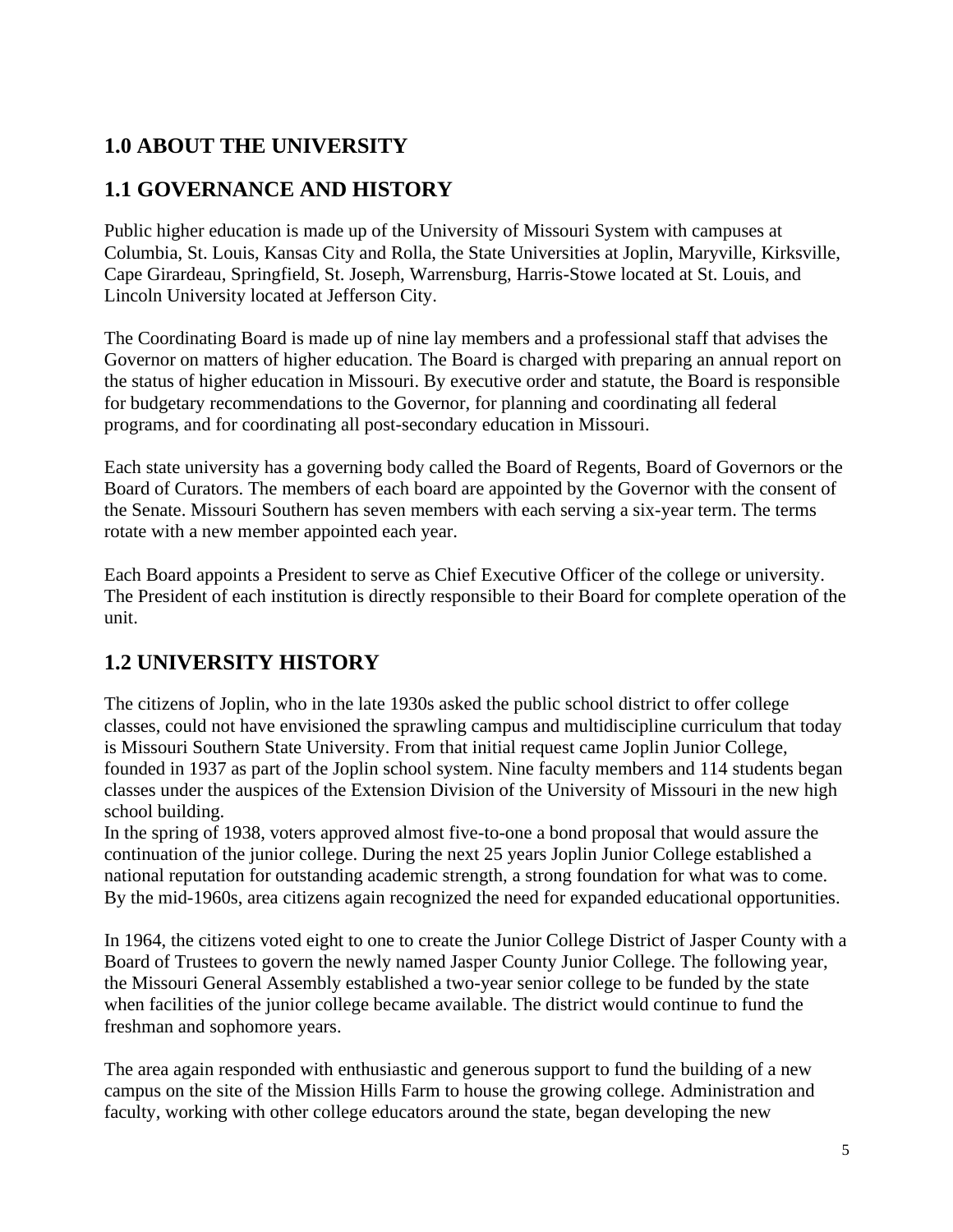curriculum. In August 1967, students gathered for the first time on the new campus of Missouri Southern State College.

The dual funding arrangement with the state continued until 1977 when on July 1 the State of Missouri officially took on the responsibility of funding the entire college. The next major milestone occurred August 28, 2003, when the college officially became Missouri Southern State University–Joplin. The Joplin reference was later dropped by legislation. With this latest change the institution took on a broader state mission and expanded its programs. Partnering with other universities in Missouri, joint graduate degree programs were offered. Today Missouri Southern State University remains a proud member of the state's higher education family while continuing to serve the region that is an integral part of its past and beyond.

# <span id="page-6-0"></span>**1.3 UNIVERSITY MISSION, VISION, AND VALUES**

## **1.3.a. MISSION**

Missouri Southern State University will educate and graduate knowledgeable, responsible, successful global citizens.

## **1.3.b. VISION**

Missouri Southern State University will be a leader in offering relevant undergraduate and graduate programs that fulfill the educational needs of each student. To attain our vision, we will:

- Be the University of Choice for Students, Faculty and Staff
- Create Transformative Experiences through Innovative Programs
- Promote our Culture of Excellence Engage in High-quality Scholarly Activities
- Grow and Thrive

# **1.3.c. VALUES**

We believe in:

- Service
- Integrity
- Respect
- Transparency
- Global Perspectives
- Community
- Responsibility and Accountability
- Diversity and Inclusion
- <span id="page-6-1"></span>• Broad-based Learning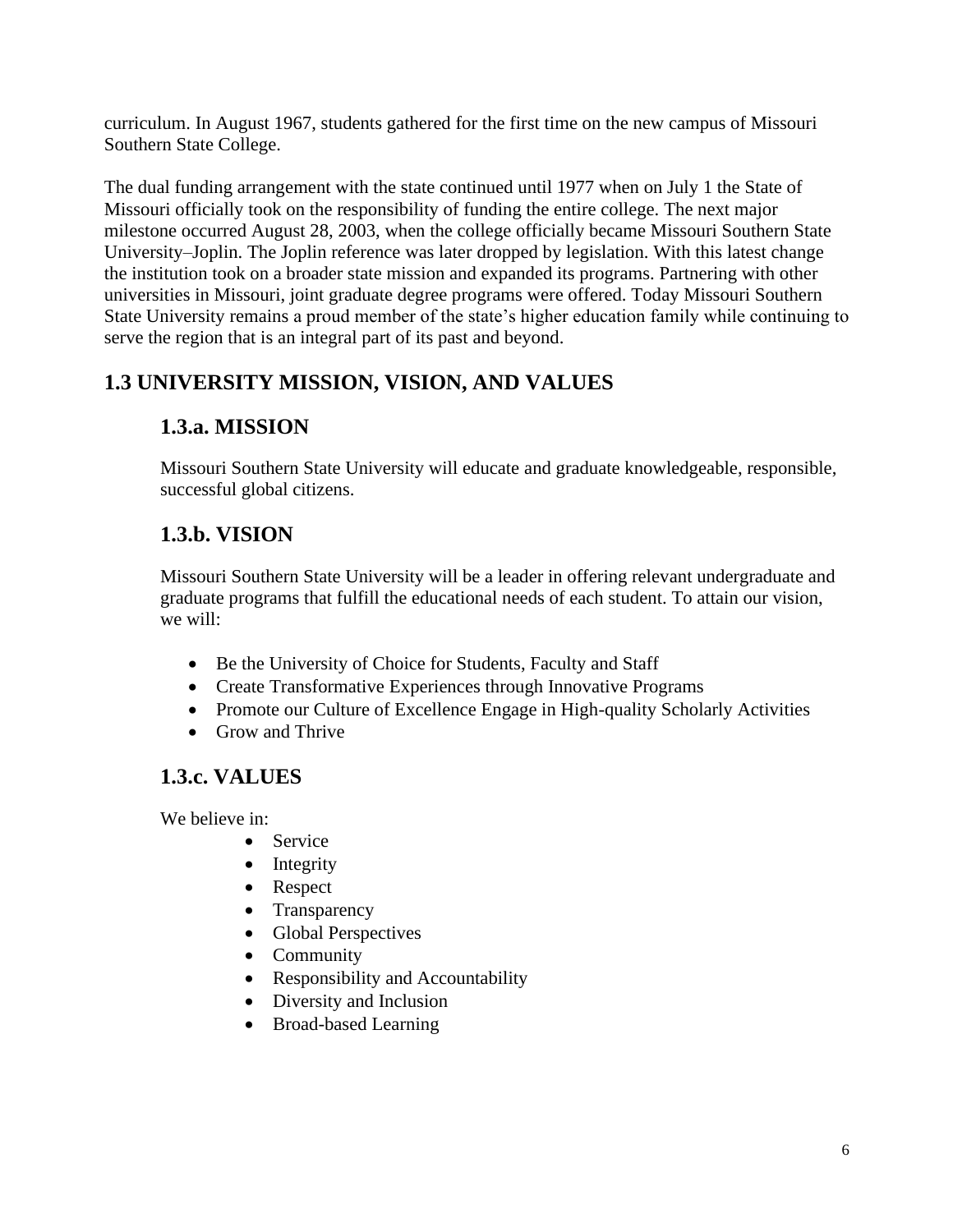### **2.0 UNIVERSITY POLICIES**

### <span id="page-7-0"></span>**2.1 NON-DISCRIMINATION AND ANTI-HARASSMENT POLICY**

Missouri Southern State Missouri Southern State University (the "University") is committed to maintaining an environment for all faculty, staff, students, and third parties that is free of illegal discrimination and harassment. In keeping with that policy, the University prohibits discrimination and harassment by or against any faculty, staff member, student, applicant for admissions or employment, vendor, contractor, or other third party (collectively the "University Community") because of their race, color, national origin, ancestry, religion, sex, sexual orientation, gender identity, gender expression, pregnancy, age, genetic information, disability, veteran status, or any other legally-protected class (collectively "Protected Status").

#### **2.1.a. SCOPE**

This policy applies to all members of the University Community, as well as others that participate in the University's educational programs and activities. This policy applies to: (a) all terms and conditions of employment, including but not limited to, hiring, placement, promotion, termination, layoff, recall, transfer, leaves of absence, benefits, job-related training, and compensation; and (2) all educational programs and activities, including but not limited to, admissions, academics, athletics, housing, and student services.

Notwithstanding the above, pursuant to Title IX of the Education Amendments of 1972, which protects individuals from discrimination and/or harassment based on sex in education programs or activities, the University maintains a separate Sexual Harassment Policy. If individuals believe that they are experiencing or have experienced discrimination and/or harassment based on sex in education programs, they should consult the University's Sexual Harassment Policy.

Additionally, the University maintains a Sexual Violence/Assault Policy, which should be consulted if individuals believe that they have experienced sexual violence or a sexual assault.

If employees want to report what they believe is an unlawful act or serious misconduct that violates a clear mandate of public policy as articulated in a constitutional provision, statute, or regulation promulgated under a statute, or if an employee refuses to carry out a directive that if completed would be a violation of the law, those employees should consult the University's Whistleblower Protection Policy. The Whistleblower Protection Policy is not intended to apply to complaints based on an employee's Protected Status as provided in this policy.

If employees wish to present a complaint about a work-related situation that is not covered by this policy or any of the other policies described in this section, they should consult the University's General Employment Complaint Policy.

As to faculty, this policy is intended to be read in conjunction with applicable policies contained in the Faculty Handbook.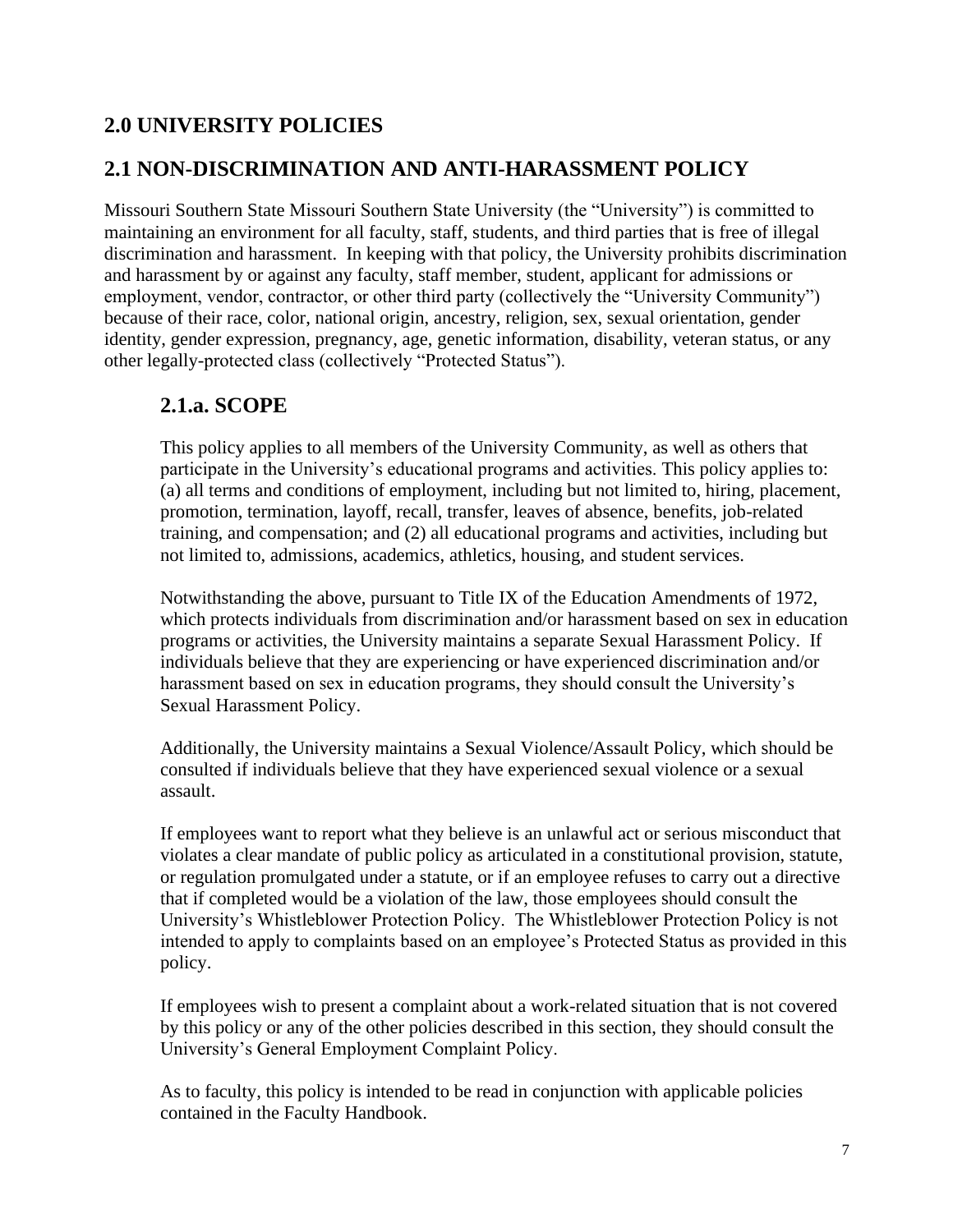### **2.1.b. DEFINITIONS**

#### **A. DISCRIMINATION**

Discrimination in employment can be defined, generally, as an adverse employment action directed at a specific individual, or a group of identifiable individuals based on that individual's or group's Protected Status.

Discrimination in education can be defined, generally, as materially adverse conduct that, based on an individual's or group's Protected Status, subjects that individual or group to treatment that adversely affects their ability to enjoy a full right to educational opportunities, including participation in academics, and/or the University's other educational programs and activities.

#### **B. HARASSMENT**

Harassment in employment can be defined, generally, as unwelcome conduct that is based on a Protected Status, where enduring the offensive conduct becomes a condition of continued employment, and/or the conduct is severe or pervasive enough to create a work environment that a reasonable person would consider intimidating, hostile, or abusive.

Harassment in education can be defined, generally, as conduct motivated by an individual's Protected Status that is sufficiently severe, persistent and/or pervasive so as to interfere with or limit the ability of an individual to participate in or benefit from the educational programs or activities.

#### **1. Sexual Harassment**

*Sexual harassment is covered by the University's Sexual Harassment Policy* and employees and students should consult that policy for sexual harassment issues or complaints. Nevertheless, some examples of prohibited conduct include:

- Unwelcome sexual assaults, advances, or propositions whether they involve physical touching or not.
- Sexually oriented, suggestive, obscene, or insulting comments, language, jokes, written or verbal references to sexual conduct, comments about an individual's body, sexual activities, experiences, deficiencies, or preferences.
- Displaying or possessing in the workplace sexually suggestive, revealing, or pornographic objects, pictures, graffiti, or cartoons.
- Physical horseplay, practical joking, leering, unnecessary touching such as patting, pinching, or intentional brushing against another's body, or sexual gestures.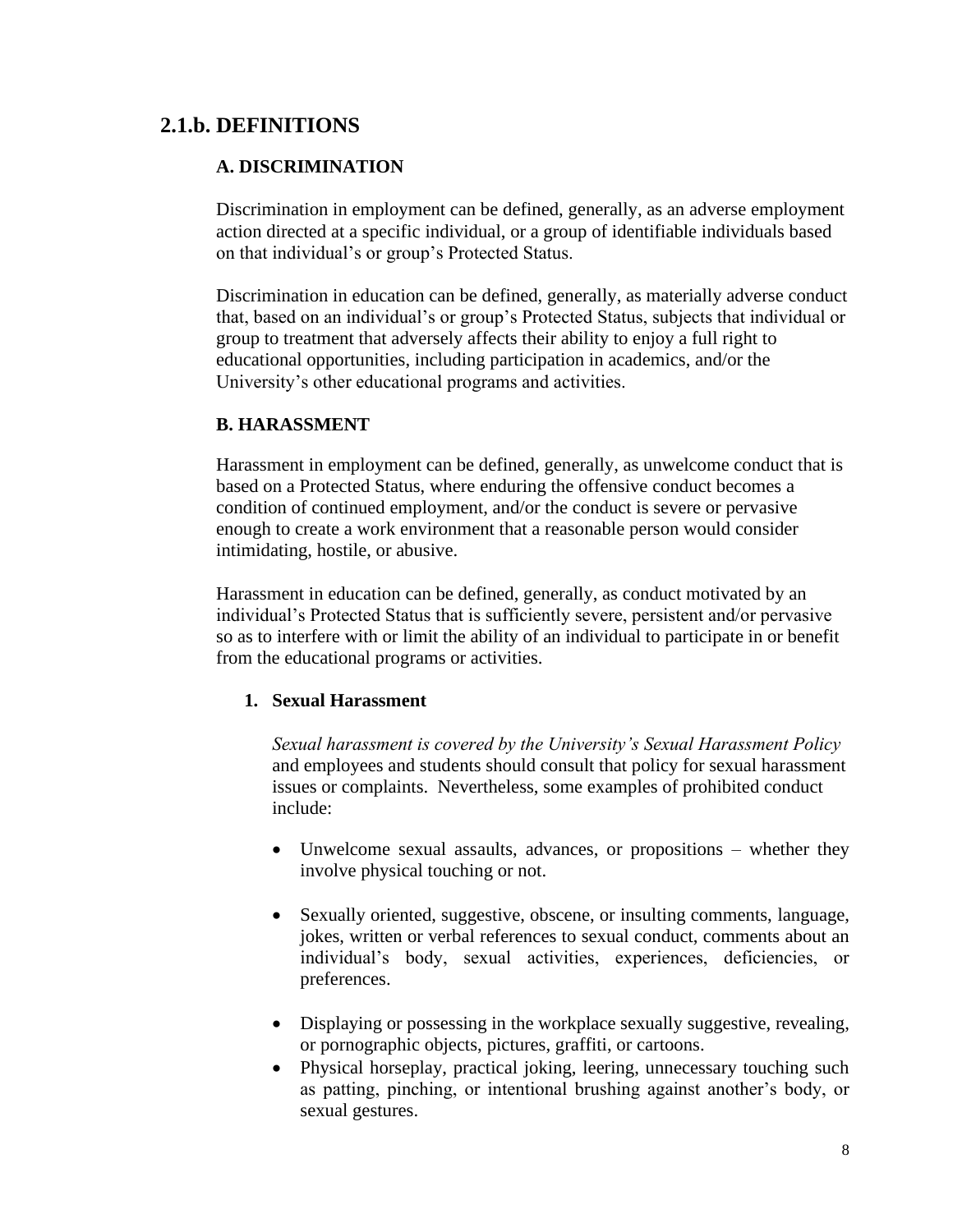• Threats, or promises of preferential treatment, designed to induce submission to or toleration of any of the above conduct.

#### **2. Racial Harassment**

Some examples of prohibited conduct include:

- The use of racial epithets or slurs by staff or students
- A professor tells racist jokes that target persons of a particular national origin
- A coach uses stereotyping based on race, color, or national origin
- Fellow students circulate or publish written or graphic materials (such as graffiti) that show hostility to a racial or ethnic group
- A student in a residence hall places racially inflammatory symbols on the wall for the purpose of intimidating or harassing others

#### **3. Disability Harassment**

Some examples of prohibited conduct include:

- Fellow students continually remark that a student with a disability is "retarded" or "deaf and dumb" and does not belong in class or on a team.
- A student intentionally impedes a wheelchair-bound employee by placing objects in their path.
- A professor belittles or criticizes a student with a disability for requiring the use of accommodations with the result that the student is discouraged or feels alienated.
- Fellow students taunt or belittle a person with a disability by mocking or intimidating her, so she does not participate in class.

#### **2.1.c. COMPLAINTS**

#### **A. Making a Complaint**

All members of the University Community have a responsibility to come forward and report behavior they believe may constitute discrimination and/or harassment. Many incidents of discrimination and/or harassment can be effectively addressed with a minimum of disruption to the affected employee, student and the University if promptly reported. Failure to report perceived discrimination and/or harassment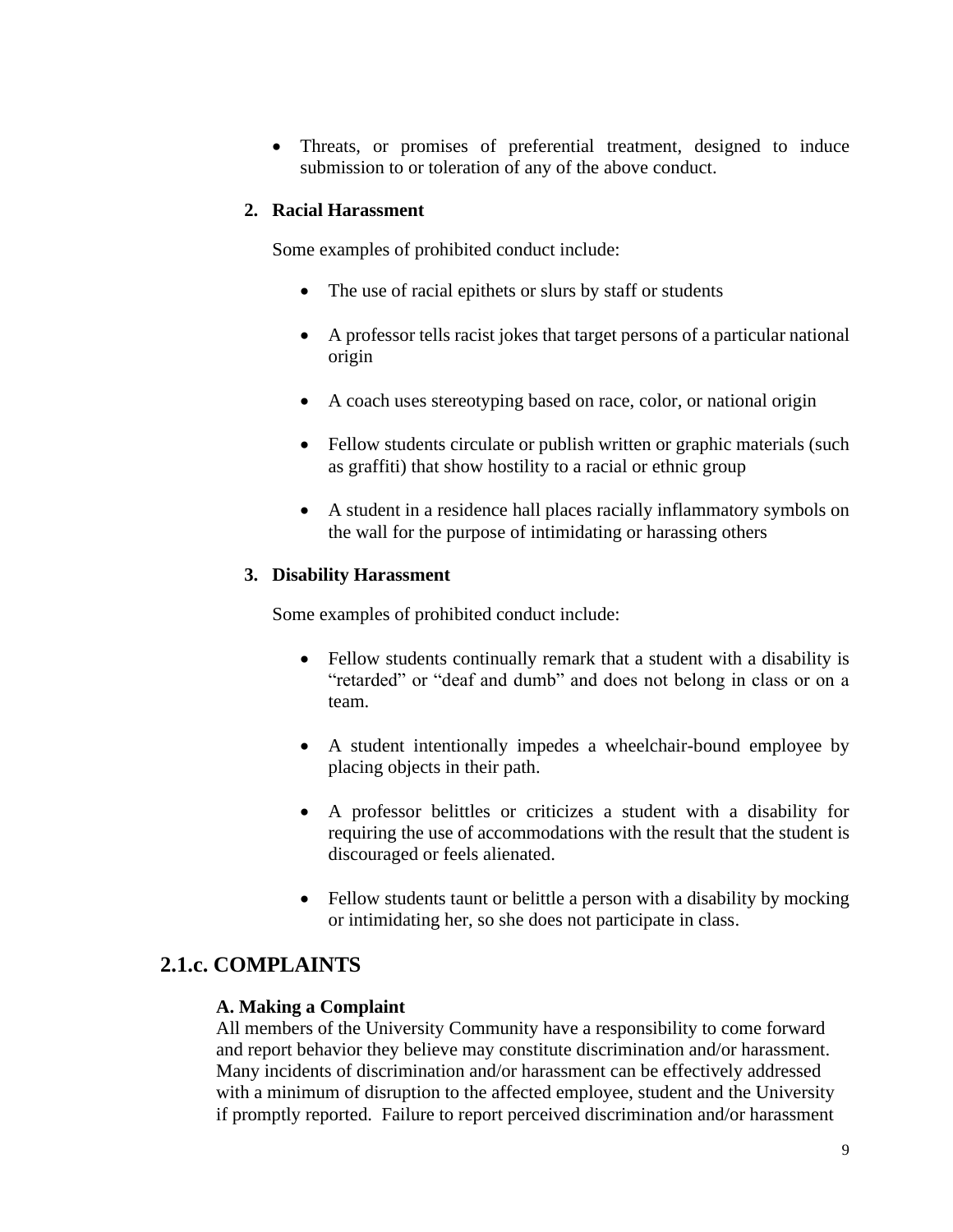on a timely basis may make it difficult for the University to take effective corrective action. A member of the University Community that wishes to make a complaint of discrimination or harassment may do so by contacting the appropriate individual below:

Faculty, staff and third parties should report a potential violation of this policy to:

Evan Jewsbury Chief Human Resources Officer Office: Hearnes Hall Room 217B Phone: 417-625-9805 Email: [jewsbury-e@mssu.edu](mailto:jewsbury-e@mssu.edu)

or

Tamika Harrel Title IX Coordinator Office: BSC 347 Phone: 417-625-3022 Email: [Harrell-t@mssu.edu](mailto:Harrell-t@mssu.edu)

Students and prospective students should report a potential violation of this policy to:

Samantha Quackenbush Director of Student Conduct Office: BSC 347B Phone: 417-625-9531 Email: [quackenbush-s@mssu.edu](mailto:quackenbush-s@mssu.edu)

or

Tamika Harrel Title IX Coordinator Office: BSC 347 Phone: 417-625-3022 Email: [Harrell-t@mssu.edu](mailto:Harrell-t@mssu.edu) **B. Content of the Complaint**

So that the University has sufficient information to investigate a complaint, the complaint should include: (1) the date(s) and time(s) of the alleged conduct; (2) the names of all person(s) involved in the alleged conduct, including possible witnesses; (3) all details outlining what happened; and (4) contact information for the complainant so that the University may follow up appropriately.

#### **C. Conduct that Constitutes a Crime**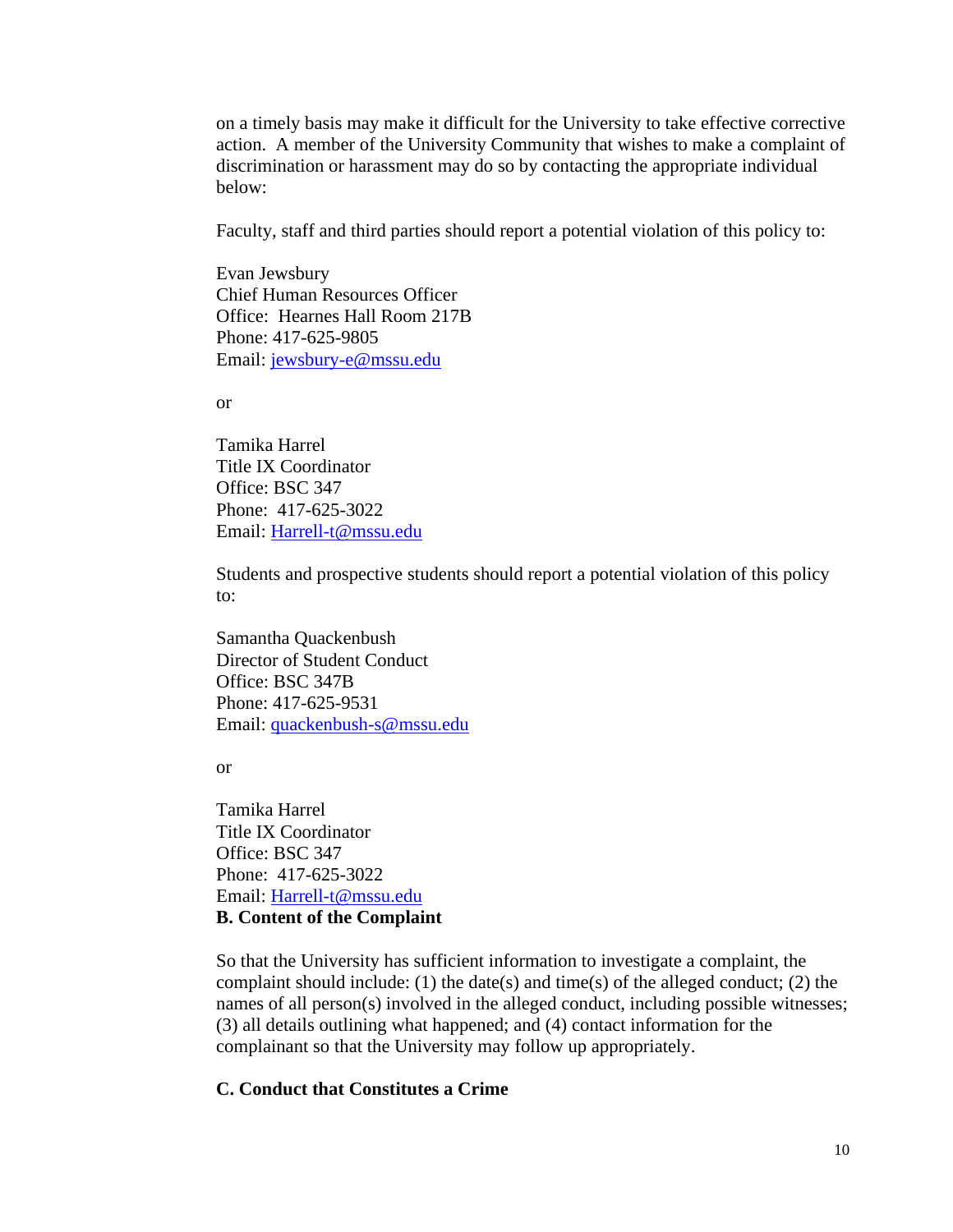Any person who wishes to make a complaint of discrimination or harassment that also constitutes a crime – including hate crimes, assault, or property offences – is encouraged to make a complaint with the University Police Department (Emergencies: 911; Non-emergencies: 417-626-2222) or local law enforcement. If requested, the University will assist the complainant in notifying the appropriate law enforcement authorities. In the event of an emergency, please contact 911. A victim may decline to notify such authorities.

#### **D. Timing of the Complaint**

The University encourages persons to make complaints of discrimination and harassment as soon as possible because late reporting may limit the University's ability to investigate and respond to the conduct complained of.

#### **E. Anonymous Complaints**

While anonymous complaints will be accepted, the University may be limited in its ability to investigate or resolve anonymous complaints. If the anonymous complaint contains sufficient information regarding the conduct, the University will take reasonable steps to address the concerns in coordination with any relevant department or division.

#### **F. Bad Faith Complaints**

While the University encourages all good-faith complaints of discrimination and harassment, the University has the responsibility to balance the rights of all parties. Therefore, if the University's investigation reveals that a complaint was knowingly false, the complaint will be dismissed, and the person who filed the knowingly false complaint may be subject to discipline.

### **2.1.d. RETALIATION**

It is a violation of this policy to retaliate against any member of the University Community who reports or assists in making a complaint or who participates in the investigation of a complaint in any way. Persons who believe they have been retaliated against in violation of this policy should make a complaint in the manner set forth in Section II.A.

# **2.1.e. INVESTIGATION AND CONFIDENTIALITY**

All complaints of discrimination and harassment will be investigated in accordance with this policy, and the University will take disciplinary or other action where it deems appropriate. The University will take efforts to preserve an individual's privacy and protect the confidentiality of information when investigating a complaint; however, the University cannot guarantee confidentiality to those who make complaints.

In the event a complainant requests confidentiality or asks that a complaint not be investigated, the University will take steps to investigate and respond to the complaint consistent with the request for confidentiality or request not to pursue an investigation. If a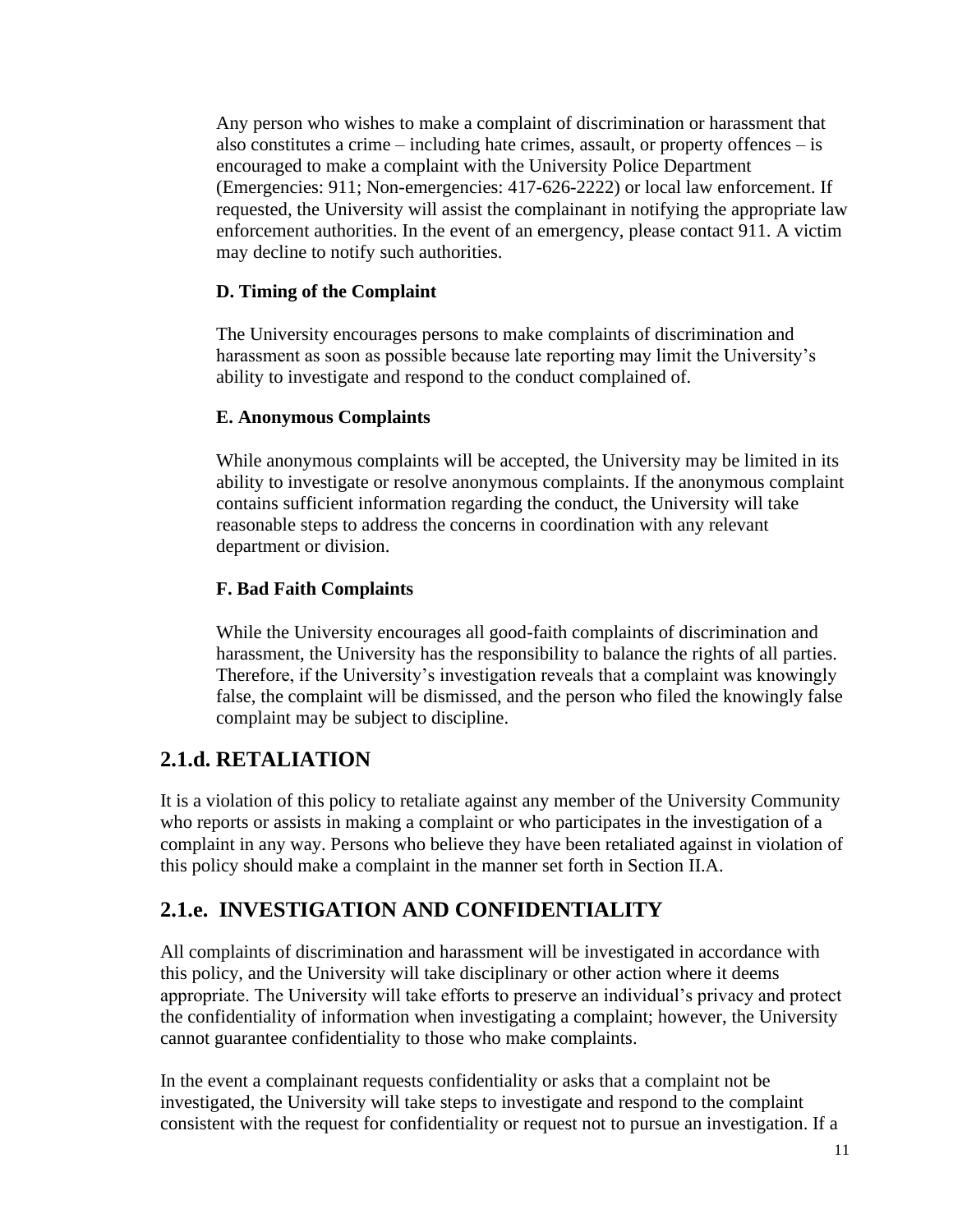complainant insists that their name not be disclosed to the alleged perpetrator, the University's ability to respond may be limited. The University reserves the right to initiate an investigation and take action despite a complainant's request for confidentiality in limited circumstances involving a potential crime, serious or repeated harassment or where the alleged perpetrator may pose a continuing threat to the University Community.

## **2.1.f. RESOLUTION**

After investigating a complaint, the University will take action it deems to be appropriate, including corrective and remedial action. Students, faculty and staff may be subjected to discipline, up to and including written reprimand, probation, suspension, demotion, termination, or expulsion. Affiliates and program participants may be removed from the University's programs and/or prevented from returning to campus. Remedial steps may also include counseling for the complainant; academic, work, transportation, or living accommodations for the complainant; separation of the parties; and training for the alleged and other persons.

## **2.1.g. FREEDOM OF SPEECH AND ACADEMIC FREEDOM**

While discrimination and harassment can include verbal and written conduct, the First Amendment to the U.S. Constitution and University policies establishing academic freedom provide significant space for individuals to express controversial views, teach controversial subjects, and engage in controversial research. As such, the offensiveness of a particular expression, course content, subject of academic inquiry, or research topic, as perceived by some, standing alone, may not be sufficient to constitute a violation of this policy. The University will apply and construe this policy consistent with the legal rights of University Community members under the First Amendment, similar Missouri state laws governing freedom of speech, and University policies governing academic freedom.

Faculty members and students should be aware that conduct occurring in the context of educational instruction may exceed the protections of free speech and academic freedom if it meets the definition of discrimination or harassment and is not germane to academic subject matter, lacks a pedagogical purpose, advances the personal interest of a faculty member or student without relating to the learning process or legitimate academic objectives, causes material adverse action against a person, reveals confidential information about a person, is defamatory or libelous, threatens physical harm or imminent violence, and/or constitutes some other category of speech that is unprotected by the U.S. Constitution or other law.

# <span id="page-12-0"></span>**2.2 SEXUAL HARASSMENT**

#### <span id="page-12-1"></span>**POLICY STATEMENT**

Missouri Southern State University (the "University") is committed to establishing and maintaining an environment where individuals are free from sex discrimination, sexual harassment, sexual violence, domestic violence, dating violence, stalking, and retaliation (collectively "sexual misconduct").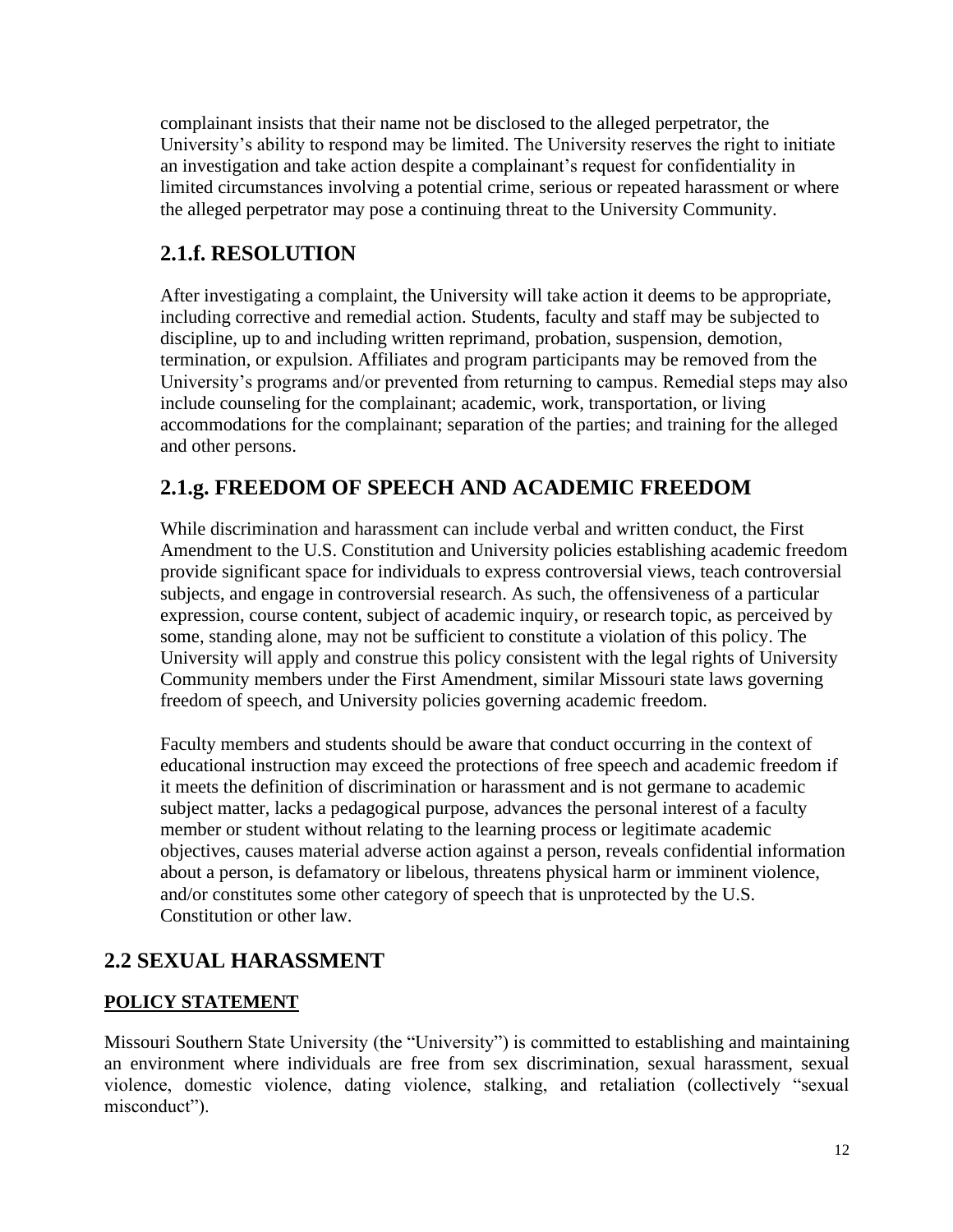The University considers sexual misconduct to be a serious offense because it undermines the atmosphere of trust and respect that is essential to a healthy University Community. As such, sexual misconduct violates the standards of our University Community and constitutes a violation of this policy.

It is a separate violation of this policy to retaliate against any person who reports or assists in making a report of sexual misconduct or who participates in the investigation and resolution of a complaint in any way.

The University will promptly and thoroughly investigate and resolve all complaints of sexual misconduct in accordance with this policy and the Complaint Resolution Procedures. If the University determines that sexual misconduct occurred, the University will take prompt and effective remedial action to prevent the recurrence of the sexual misconduct, eliminate any hostile environment, and address the misconduct's effects on the victim and others, if applicable.

Individuals found to be in violation of this policy will be subject to disciplinary actions by the University. The discipline imposed will depend on all the facts and circumstances and may include one or more of the following: a requirement not to repeat the conduct at issue, requiring training, written or verbal warning/reprimand, demotion, transfer or reassignment, denial of pay increases, probation, suspension (with or without pay and for varying lengths of time), limitation on participation in particular programs and activities, limitation on access to campus, expulsion, dismissal, or termination. Under certain circumstances, acts of sexual misconduct may also result in criminal and/or civil penalties.

While University employees, as described in Section V.A.1 of this policy are required to report sexual misconduct that they observe or learn about, the University takes seriously reports of sexual misconduct from any interested person.

#### **Please see full SEXUAL HARASSMENT POLICY located at: policy.mssu.edu.**

### <span id="page-13-0"></span>**2.3 EMPLOYEE REASONABLE ACCOMMODATION POLICY AND PROCEDURE**

The University is committed to complying with all applicable provisions of the Americans with Disabilities Act, as amended, (the "ADA"), state law, and with Section 504 of the Rehabilitation Act of 1973. It is the University's policy not to discriminate against any qualified employee or applicant in the hiring process, in compensation decisions, in advancement decisions, or with regard to any terms or conditions of employment because of an individual's disability or perceived disability so long as the employee or applicant can perform the essential functions of the job, with or without reasonable accommodation.

Consistent with its commitment to nondiscrimination, the University will make good faith efforts to provide reasonable accommodation(s) to any qualified individual with a disability, as defined by the ADA, provided that such accommodation does not constitute an undue hardship to the University and/or does not alter or remove the essential functions of the job position. Requests for an accommodation should be made to the Chief Human Resources Officer. An employee making a request for an accommodation may be requested to provide current documentation of their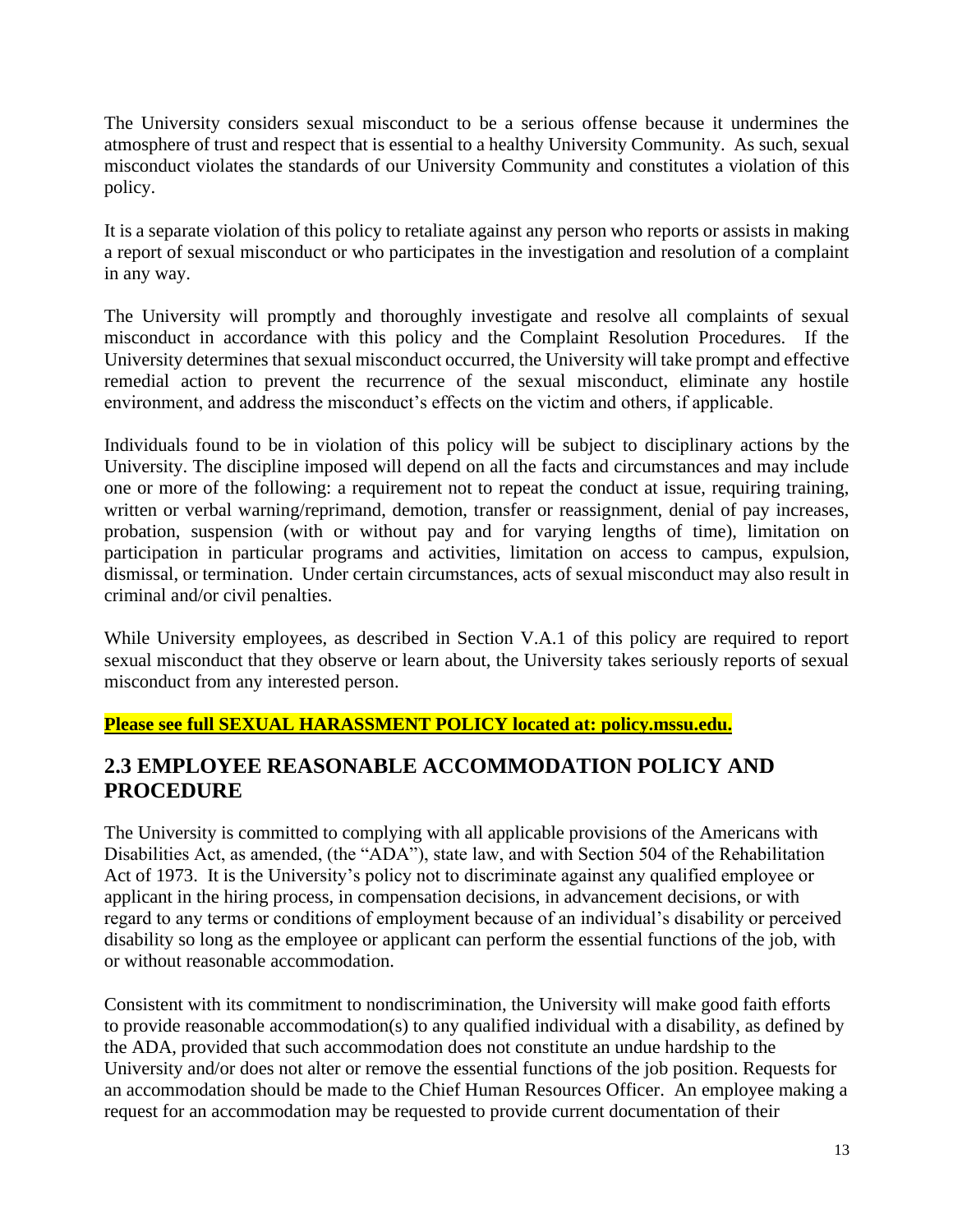disability from an appropriate professional source. Upon receipt of an accommodation request, the Chief Human Resources Officer will meet with the employee to engage in the interactive process of determining the reasonableness of the requested accommodation(s).

Even though the employee provides input concerning the accommodation process, the University will determine what constitutes a reasonable accommodation on a case-by-case basis and reserves the right to request additional independent medical examinations, evaluations, or other appropriate information at the University's expense. Medical information is treated as confidential and will be shared with university administrators only on a need-to-know basis. The University will not provide accommodations without appropriate documentation.

In limited instances, a requested accommodation may pose an "undue hardship" on the University which prevents the accommodation from being offered. The determination of whether an accommodation creates an "undue hardship" is contingent upon a number of variables and is made by the Human Resources Department with input from other individuals as necessary. Supervisors must contact the Human Resources Department before disciplining, transferring, terminating, or relieving an employee of job responsibilities due to disability or pregnancy. Employees or job applicants who have questions regarding this Policy or believe they have been discriminated against based on a disability should notify the Human Resources Department as soon as possible. Following the report of a complaint of potential disability discrimination, the Human Resources Department, when appropriate, will conduct an investigation into the complaint and work to reach an amicable resolution with the complaining individual.

# <span id="page-14-0"></span>**2.4 ALCOHOL AND DRUG-FREE WORKPLACE POLICY**

In keeping with the Drug-Free Workplace Act of 1988 and the Drug-Free Schools and Communities Act of 1989, the University prohibits the unlawful manufacture, distribution, dispensing, possession or use of alcohol and/or any illegal substance by employees in the workplace, on university property, or as part of any University -sponsored activity. This includes violation of the Missouri law prohibiting possession or use of alcohol by persons under 21 years of age and violation of all other state and federal laws regulating use, possession, or distribution of alcohol and other drugs. "University - sponsored activity" includes those activities that are planned, promoted, or sponsored by a university department or other University subdivision. "University property" includes University owned or leased land, facilities, vehicles, and equipment. On limited occasions the President may approve the legal serving of alcoholic beverages at a university event or activity.

The University recognizes alcohol and drug abuse as a potential health, safety and security problem. Excessive alcohol consumption or use of illegal drugs impairs the user's ability to function, changes the user's behavior, and subjects the user to serious health risks, including disease, addiction, and death. An employee with an alcohol and/or drug-related problem is encouraged to seek help. Confidential information regarding different drug and alcohol counseling and rehabilitation is available through the University's Health Center, Advising, Counseling, & Testing Services (ACTS) or though the University's Employee Assistance Program.

The University is committed to the safety and well-being of the University community and to the provision of a drug-free workplace. Thus, it is the expectation of the University that all employees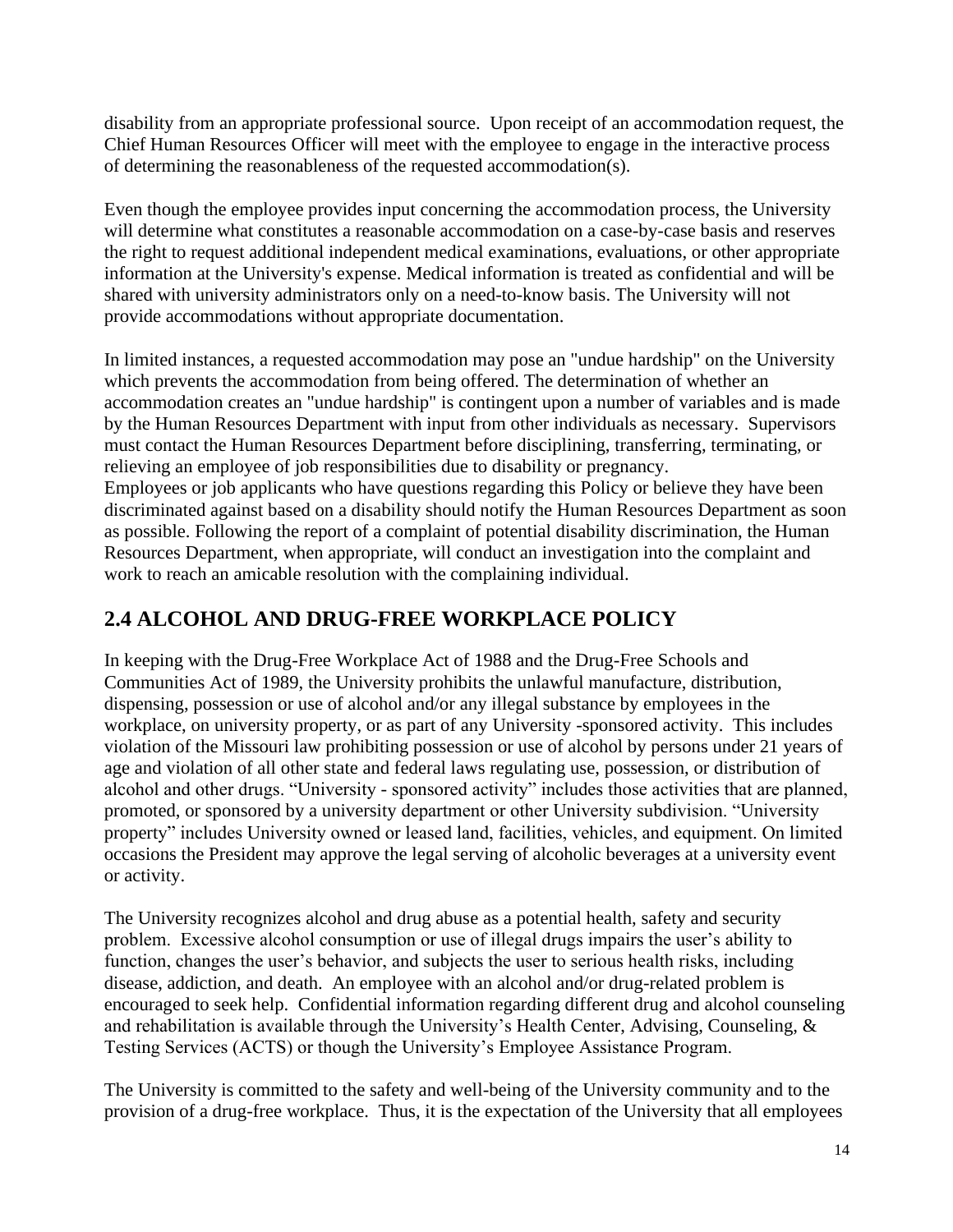abide by the terms of this policy as a condition of employment. If an employee violates this policy, the University may subject the employee to immediate disciplinary action, up to and including termination, and report the employee to the appropriate officials for prosecution under the laws of the State and the United States of America, under which, penalties may include fines, imprisonment, or both. Any employee, as a condition of employment, is required to notify the Chief Human Resources Officer within five days of any criminal drug conviction if the violation occurred on campus or off campus while conducting University business.

# <span id="page-15-0"></span>**2.5 SMOKING AND TOBACCO USE POLICY**

In keeping with the mission and values of Missouri Southern State University and out of respect to students, employees, visitors, and the environment it is the policy of Missouri Southern State University to prohibit smoking, the use of smokeless tobacco product and nicotine delivery devices in facilities, grounds, property, and vehicles owned, leased, or controlled by the university effective Fall, 2016.

Products subject to this policy include but are not limited to: cigarettes (traditional or electronic), cigars, pipes, hookah, smokeless tobacco (chewing tobacco or snuff), other tobacco administering products, and other products containing nicotine (excluding Nicotine Replacement Therapy). It is the responsibility of all administration, faculty, staff and students to abide by the university's tobacco policy. Employees and students are encouraged to communicate this policy with courtesy, respect, and diplomacy, especially with regards to visitors. Any individual willfully ignoring this policy is subject to discipline by and under university policies. Offenders are subject to discipline appropriate to their status, e.g. students are subject to the student discipline process as outlined in the student handbook and faculty/staff are subject to discipline from their appropriate supervisor and held to established administrative policies regarding conduct. Guests or visitors that repeatedly violate the policy may be asked to leave campus.

Those with questions, concerns, or complaints related to this policy may contact the Dean of Students.

# <span id="page-15-1"></span>**2.6 RELIGIOUS ACCOMMODATIONS POLICY**

The University respects the religious beliefs and practices of its employees and will make, upon request, a reasonable accommodation for such observances when one is available that does not create an undue hardship on the University.

An employee who's sincerely held religious beliefs or practices conflicts with their job, work schedule, the University's policy on personal appearance or other policy, or with other aspects of employment and who seeks a religious accommodation should notify their immediate supervisor of their need for an accommodation as soon as possible. Employees are responsible for initiating the religious accommodation request process. The request should include the type of religious conflict that exists, and the employee's requested accommodation and each request will be forwarded to the University's Human Resources Department. The University's Human Resources Director and the employee will meet to discuss the request and the decision on an accommodation.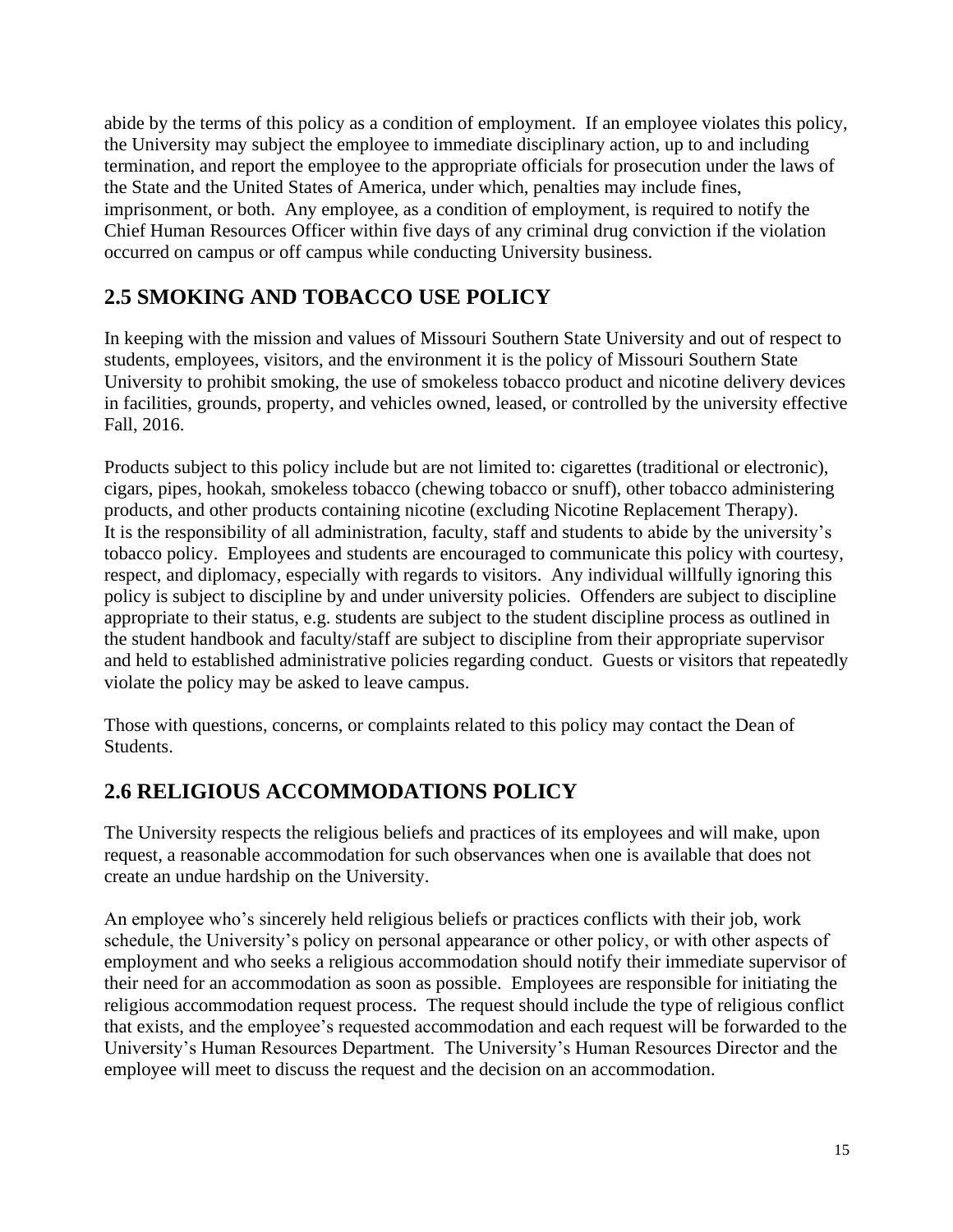### <span id="page-16-0"></span>**2.7 CODE OF CONDUCT**

The purpose of the policy is to provide guidance to university employees regarding the policy below in order to comply with the standards set forth by the University. This policy is necessary in order to maintain an effective and compliant workforce that meets the University mission.

### **2.7.a. PURPOSE**

The purpose of the policy is to provide guidance to university employees regarding the policy below in order to comply with the standards set forth by the University. This policy is necessary in order to maintain an effective and compliant workforce that meets the University mission.

### **2.7.b. ETHICS/CODE OF CONDUCT**

#### **"Doing What's Right"**

We create a stronger and better University when we come together with one ethical culture and a common set of standards. We are responsible for our own actions, and we are responsible to each other. Ethical decision-making is about choices. But ethical choices are not always obvious. When faced with a choice like this, it might be helpful to ask and answer the following questions:

- Is the health or safety of anyone, including myself, endangered by my action or inaction?
- Will my action or inaction violate any Federal, State, or local law, rule, or regulation or University policy or procedure?
- Will I feel proud if the full details of my action or inaction were disclosed to my fellow employees, friends, family, students and/or the public?
- Would the most ethical person I know do it?
- How would I feel if I were on the receiving end of this decision?

Finally, this Statement is not intended to be comprehensive and may be modified in the future. The absence of a specific guideline or instruction covering a particular situation does not relieve an individual of the responsibility to apply the highest ethical standards when reacting to that situation. Actions in accordance with these standards will be upheld by the University. Parts of this statement are taken from Cornell University's guidelines (permission granted unrestricted access web version only)."

All employees have an obligation to conduct business within legal and ethical guidelines that prohibit actual, potential or perceived conflicts of interest between the employee and the University. A conflict of interest exists when an employee is in a position to influence a decision that might result in personal, financial or political gain for the employee, a relative or friend.

Employees of public institutions of higher education are subject to the laws of the State of Missouri (RsMO, Chapter 105, Section 105.40-105.498) and the Conflict-of-Interest Policy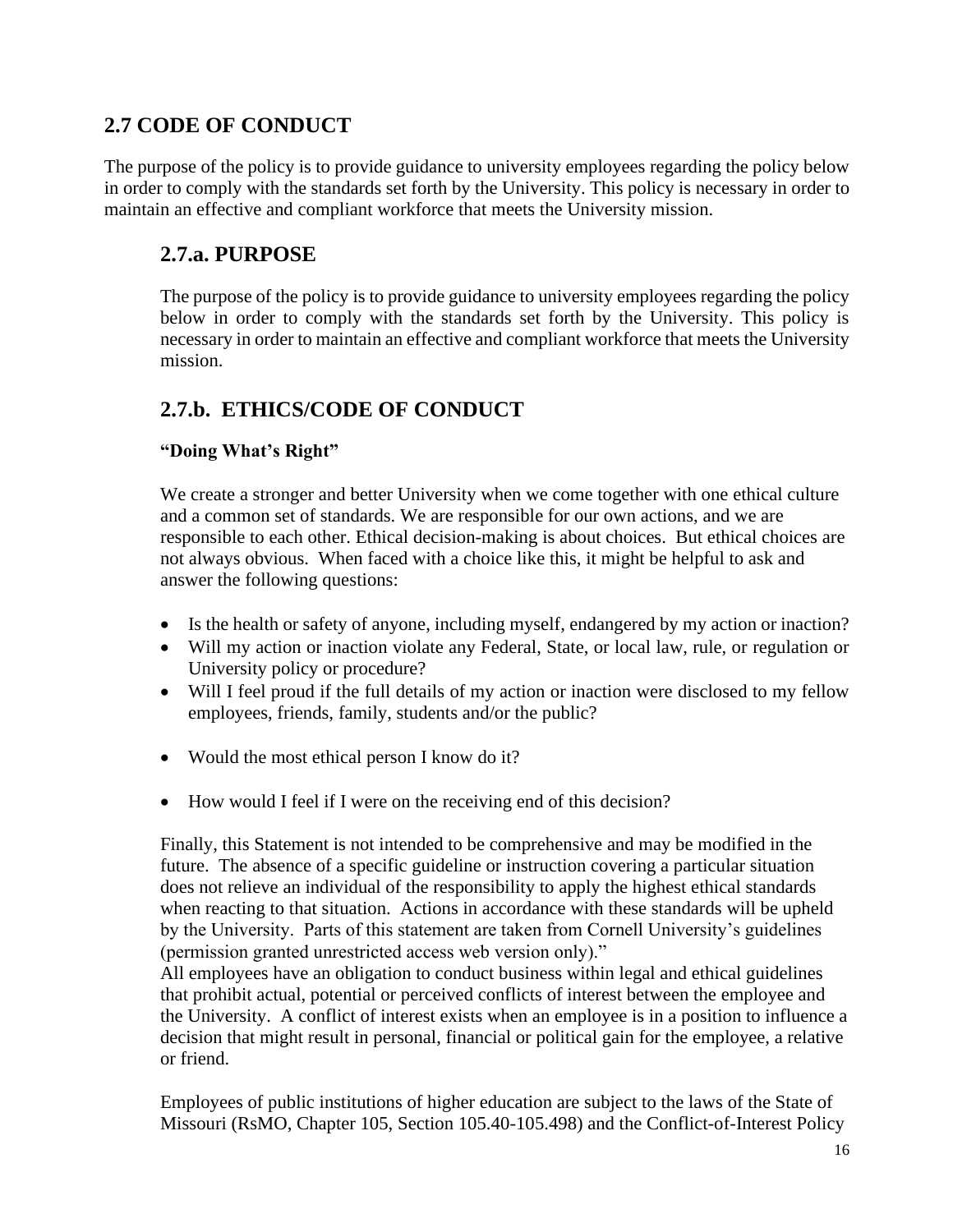as set forth by the Coordinating Board of Higher Education. Complaints concerning conflict of interest shall be presented in writing to the Chief Human Resources Officer, who shall investigate the complaint and attempt to bring about a resolution to the matter. Any disciplinary requirements will follow the appropriate disciplinary procedures outlined for that employee's position. An appeal process is also available to the employee under the corresponding policy for such appeals based on the employee's position.

### **2.7.c. CONFLICTS OF INTEREST**

All University employees are expected to meet the specific responsibilities, requirements and obligations of their positions and pursue related professional activities in a manner that avoids any conflicts of interest between the employee and the University. A conflict of interest is defined as any situation in which an employee's judgment or conduct in the performance of their duties for the University, could be influenced or would give the appearance of being influenced by the employee's personal interests (whether financial, political, or otherwise), or the interests of others closely associated with or related to that employee.

Because of the variety of possible combinations and complexities, it is not feasible to describe all potentially conflicting situations. Therefore, the following non-exhaustive list contains examples of situations that may constitute conflicts of interest and require disclosure in accordance with the Reporting Requirements section of this policy:

a. Selection of an entity as a university vendor by an employee who has a personal or economic interest in that entity or is related to someone with a personal or economic interest in that entity.

b. Use of the University name, logo, trademarks, or service marks intended to endorse or promote individual entities not affiliated with the University or to otherwise enhance private gain.

c. Exploitation or solicitation of students for private gain.

d. Acceptance of other employment or compensation that could reasonably be expected to impair the employee's independence of judgment in the performance of their duties at the University.

e. Intentionally or knowingly solicit, accept or agree to accept any benefit for having performed the employee's duties in favor of another.

f. Required use of books, supplies, equipment, or other instructional resources at the University when they are created or published by the employee or by an entity in which the employee has a financial interest or by someone who is related to that employee, unless prior written approval from the University is obtained.

These reporting requirements are in addition to and do not relieve an employee from the responsibility for making disclosures required by chapter 105 of the Missouri statues pertaining to conflict of interest.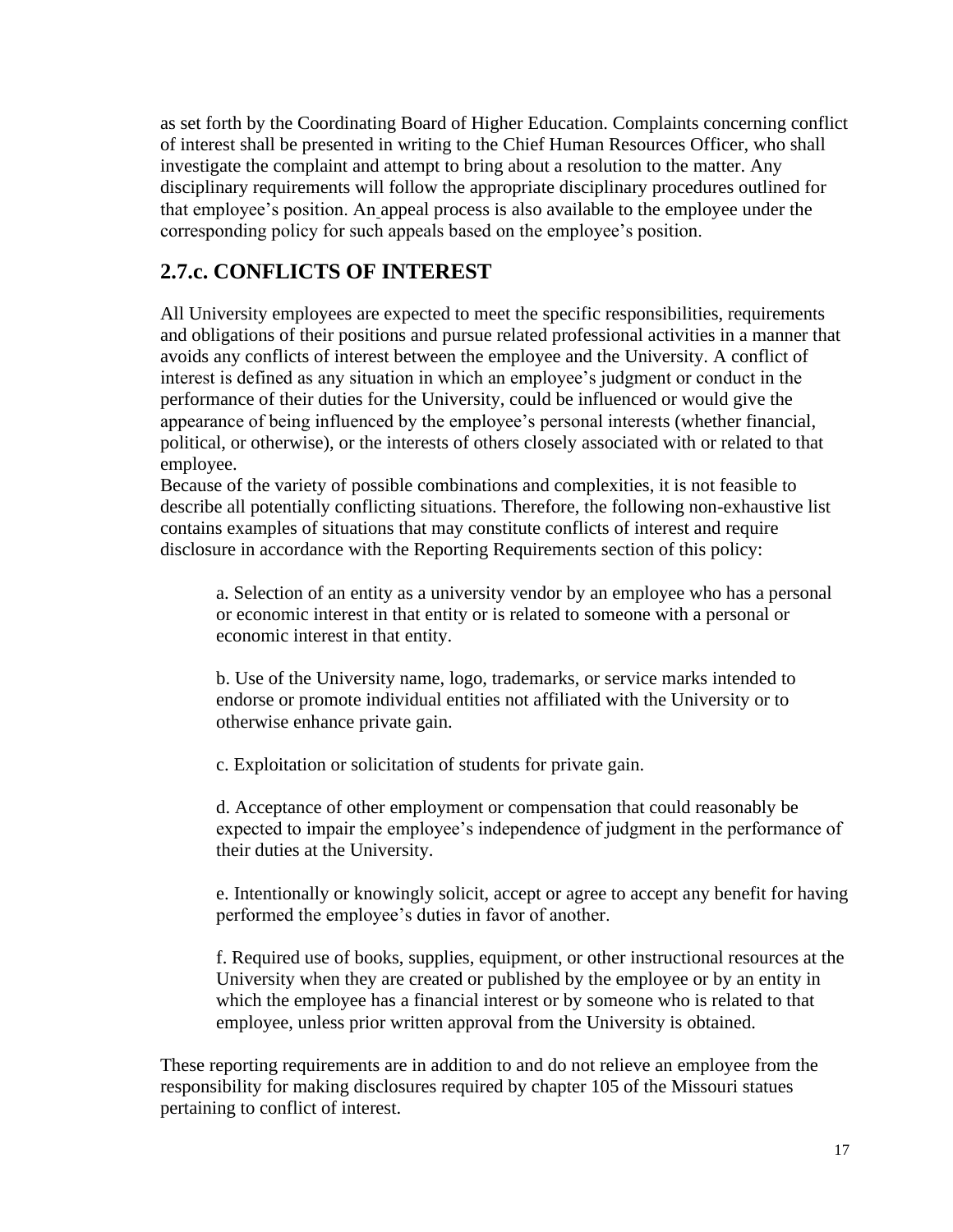It is the obligation of all University employees, regardless of position or length of employment, to disclose any conflicts of interest or outside activities. Whenever a question, or appearance of conflict, could arise, or an employee is considering the possibility of pursuing an outside activity, the employee is expected to report the situation to their supervising Vice-President as well as the Chief Human Resources Officer. An employee must disclose all relevant facts related to activities that might involve a conflict of interest or constitute an outside activity. The University reserves the right to determine when an employee's activities represent a conflict of interest or a prohibited outside activity and take whatever action is necessary to resolve the situation. The University expects that employees will not engage in any activities that may constitute a conflict of interest without obtaining prior written approval from the University. Approval may be granted, withheld, or withdrawn at any time in the sole discretion of the University. If an employee has any question whether an action or proposed course of conduct would create a conflict of interest or a prohibited outside activity, that employee should contact their supervising Vice-President as well as the Chief Human Resources Officer to obtain the University's position on the issue.

The University requires disclosure of conflicts of interest and outside activities annually and whenever a conflict of interest or an outside activity arises or changes within 48 hours. Employees in violation of this policy is subject to disciplinary action, up to and including termination of employment.

In addition, any employee knowingly violating the conflict-of-interest law also shall be subject to punishment as prescribed by section 105.478, RSMo. Any disciplinary requirements will follow the appropriate disciplinary procedures outlined for that employee's position. An appeal process is also available to the employee under the corresponding policy for such appeals based on the employee's position.

If an employee has any question whether an action or proposed course of conduct would create a conflict of interest, they should contact their supervisor or the Human Resources Director to obtain advice on the issue.

### **2.7.d. OUTSIDE EMPLOYMENT/ACTIVITIES**

The primary responsibility of employees is the accomplishment of the duties and responsibilities assigned to their positions at the University. All employees must conduct themselves and all activities in a manner that does not conflict with, or distract from, their jobs or the mission, goals, policies, or reputation of the University. University employees have a fundamental obligation to act in the best interests of the University and not let outside activities or outside interests interfere with that obligation.

Certain kinds of personal activities, even if not otherwise viewed as a direct conflict of interest, may interfere with devotion of time and attention to job performance, or may become disruptive or reflect on the University, or may create the appearance that the employee is using their position to exert undue influence on students or others. While it is impractical to anticipate all such outside activities, the following non-inclusive list contains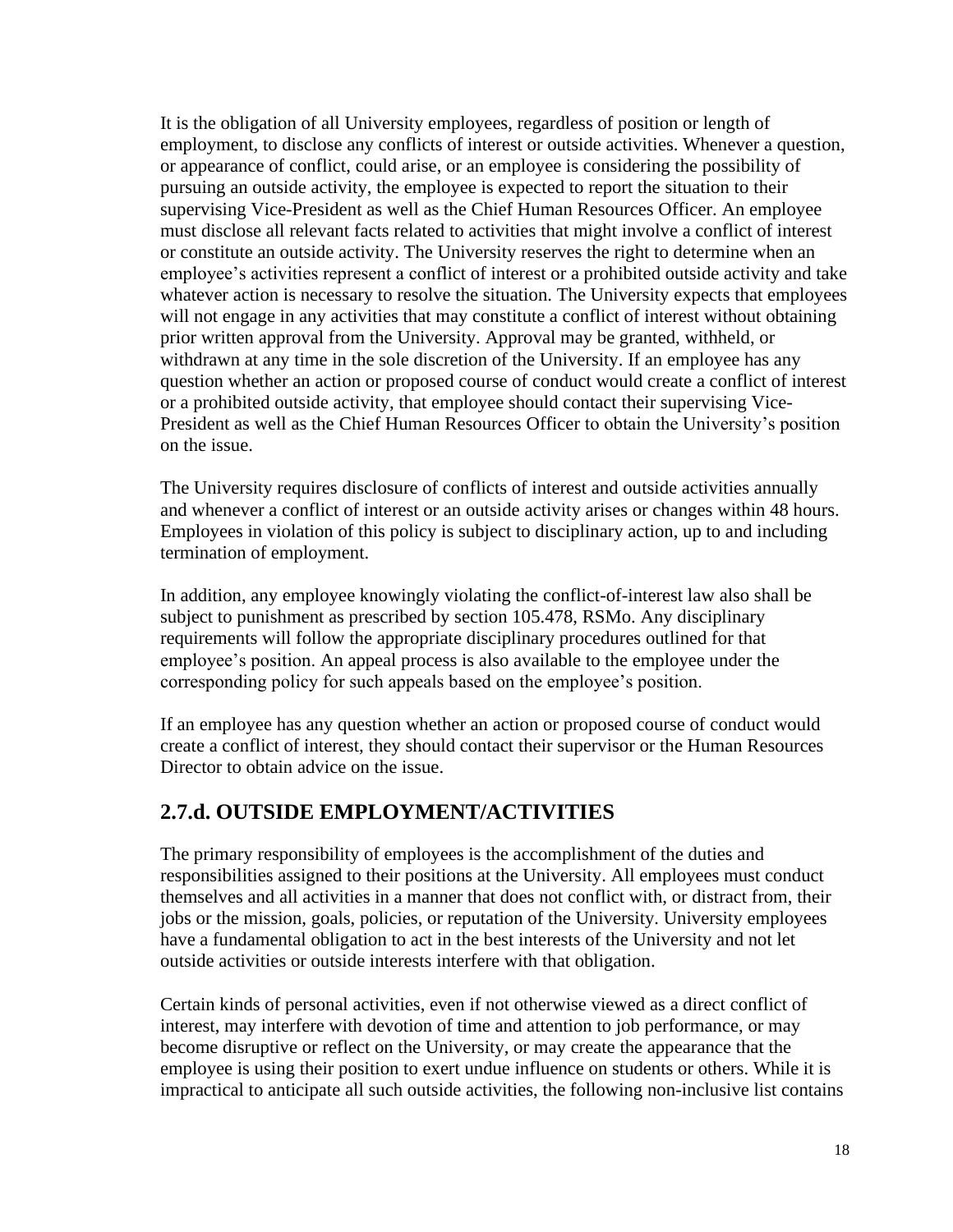some examples of situations that constitute activities and require disclosure in accordance with the Reporting Requirements section of this policy:

Operation of a personal or "sideline" business or working a second or "moonlighting" job if activities related to the other employment or personal business disrupt or adversely impact the performance of responsibilities owed to the University.

Charitable or volunteer work, or other activities unrelated to the University, which involve a commitment of time that disrupts or adversely impacts the performance of responsibilities owed to the University.

Solicitation of students, employees, or patrons of the University, on campus or during or in connection with university activities.

Using University resources or contact information, for the purpose of attempting to sell, buy, or trade products or services to others for personal gain or to benefit persons or organizations other than the University.

If a university employee ("Employee A") directly or indirectly supervises or evaluates, as part of their job duties, another employee at the University ("Employee B") or student, Employee A should refrain from directly or indirectly supervising Employee B or student in any activities unrelated to the University.

Use of personnel, facilities, assets, equipment or supplies of the University with any outside non-University sponsored activities for personal gain or to benefit persons or organizations other than the University, unless prior written approval from the University is obtained. For example, use of personnel, facilities, assets, equipment or supplies of the University to conduct political campaigns or to promote or oppose specific candidates or political issues for personal gain or to benefit persons or organizations other than the University is specifically prohibited.

The University expects that employees will not engage in any of these outside activities, or in any other personal activity which, in the opinion of the University on a case-by-case basis, may disrupt or negatively impact job performance or the University, without obtaining prior written approval from the University. Approval may be granted, withheld, or withdrawn at any time in the sole discretion of the University. Disciplinary action may be taken for violation of this policy, up to termination of employment.

### **2.7.e. EMPLOYEES TEACHING AT THE UNIVERSITY AS A SECOND JOB**

Exempt employees wishing to teach part time at MSSU must have prior (before the beginning of the class) written approval from their supervisor. If the employee wishes to teach more than 6 semester hours, prior written approvals from the Department Supervisor and the Vice President for Academic Affairs/Provost are required and should be sent to Human Resources in advance of the beginning of the semester. If the exempt employees are making preparations for or engaging in teaching duties during normal office hours, they are required to adjust their schedules (with supervisory approval) to timely complete all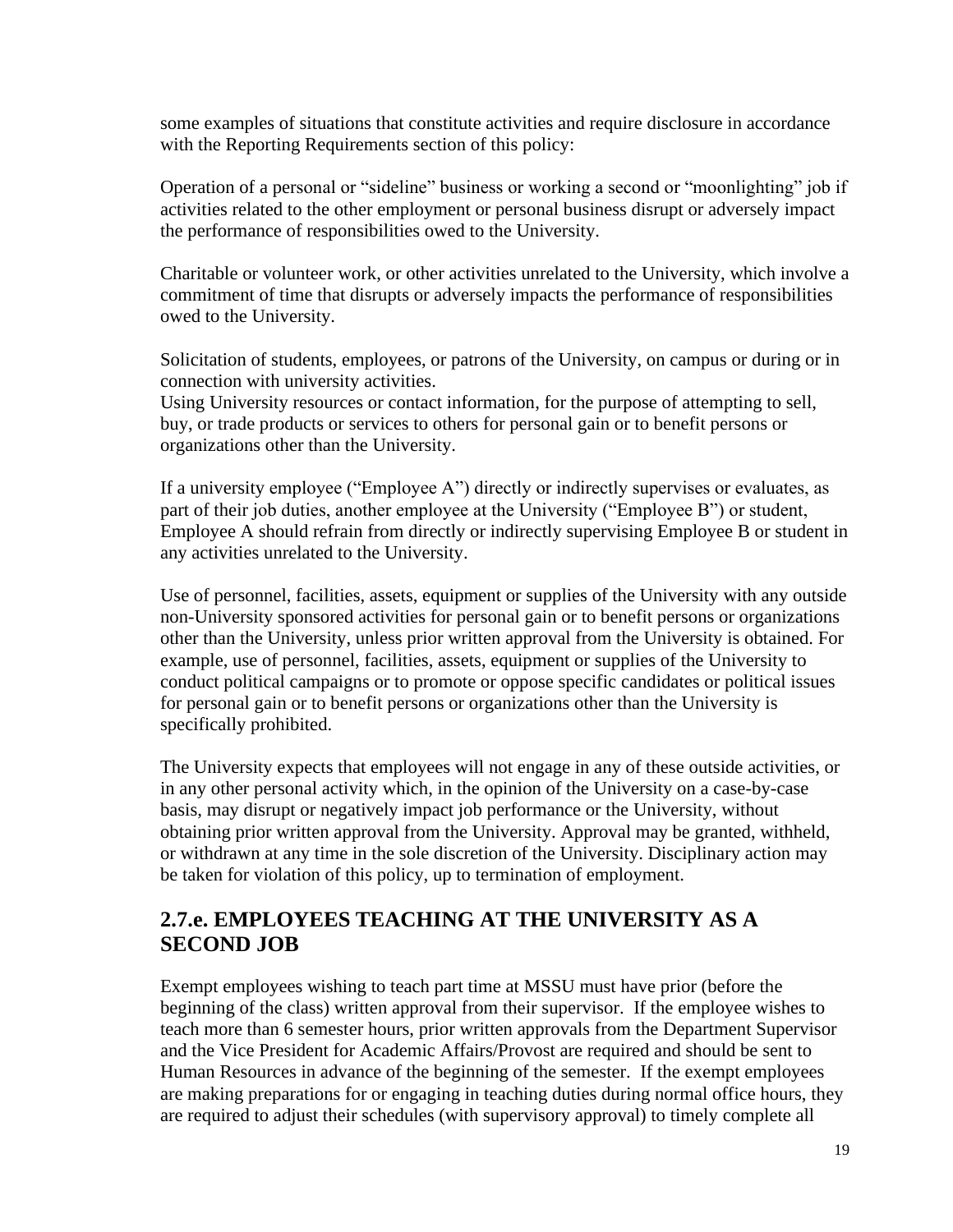primary tasks. Non-exempt (hourly) employees are not permitted to teach at MSSU. Very exceptional and limited circumstances may dictate such employment on a temporary basis, thereby granting non-exempt employees' eligibility to teach in an exempt role, as approved by the appropriate Vice-President, Chief Human Resources Officer and the Vice-President for Business Affairs. This approach is cost prohibitive to the University and should only be used in rare and unusual cases, on a temporary basis as the circumstances dictate.

### **2.7.f. HISTORY**

This policy may be revised, edited, changed or removed at any time with or without notice to applicable individuals.

## <span id="page-20-0"></span>**2.8 CONFIDENTIALITY**

During the course of employment, an employee may have access to confidential, personal and/or sensitive information. Other than the disclosure of information to appropriate management or department employees as required in the performance of their jobs, all information should be treated in the most highly confidential manner. This treatment of information should continue indefinitely. The direct or indirect unauthorized disclosure, unauthorized removal or negligent handling of personal, sensitive or confidential information may result in disciplinary action up to and including termination. Additionally, all employees are subject to upholding the Family Education and Privacy Rights Act (FERPA) that is posted on the MSSU intranet and all HIPAA compliance requirements when applicable.

# <span id="page-20-1"></span>**2.9 WHISTLEBLOWER PROTECTION**

### **2.9.a. PURPOSE**

The purpose of this policy is to protect any University employee who witnesses or has evidence of personal appropriation of University resources or violation of University policies while employed with the University and who communicates, in good faith, or testifies to, the appropriation of University resources or violation, verbally or in writing, to one of the employee's superiors, to an agent of the University or to an appropriate authority, provided that the communication is made prior to any adverse action by the employer.

#### Specifically, this policy:

Encourages an atmosphere that allows individuals to meet their obligations to disclose violations of law and serious breaches of conduct covered by university policies. Informs Individuals how allegations of wrongful conduct may be disclosed Protects individuals from reprisal by adverse academic or employment action taken within MSSU as a result of having disclosed wrongful conduct. Provides individuals who believe they have been subject of reprisal a process to seek relief from retaliatory acts that fall within the authority of MSSU.

The University shall devise procedures for handling a good faith report of wrongful conduct and for responding to complaints of reprisal or retaliation against individuals making such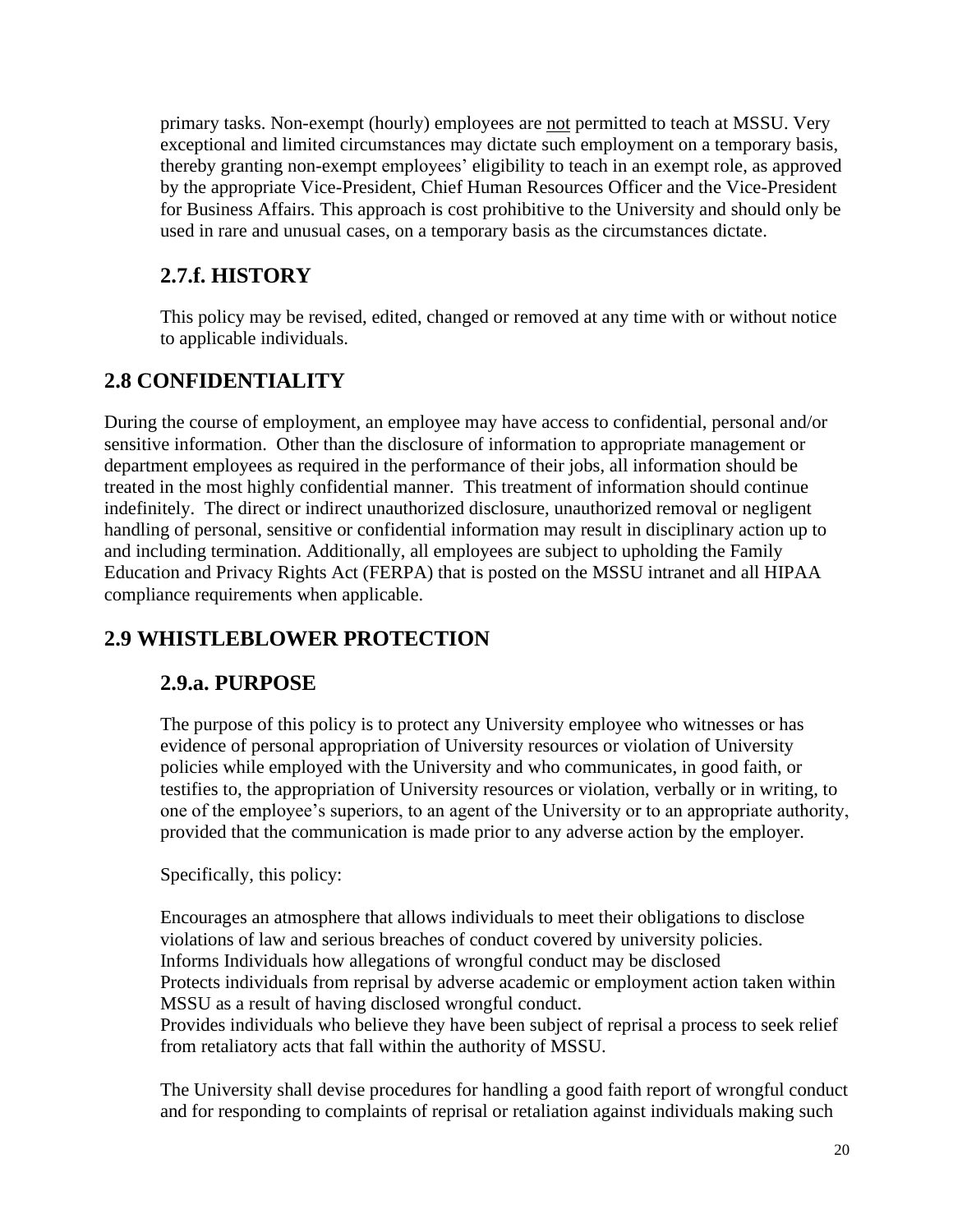reports. These procedures will be published in university and campus handbooks, as well as on applicable websites and are outlined in the following steps below.

## **2.9.b. REPORTING**

All members of the University community are encouraged and expected to abide by state and federal laws and regulations as well as University policies. An employee should report, in writing, their concerns and/or knowledge of specific acts which they reasonably believe violates the law or University policy to an appropriate University official. Specifically, that official would be the individual's supervisor or manager. If for any reason an employee finds it difficult to report their concern to a supervisor or manager, the employee can report it directly to Human Resources. Directors, officers, supervisors and managers are required to report suspected violations to Human Resources or to the Vice President for Business Affairs office, who has specific and exclusive responsibility to investigate all reported violations. Accordingly, a director, officer, supervisor or manager who receives a report of suspected retaliation:

- 1. Should not contact the person suspected to further investigate the matter or demand restitution
- 2. Should not discuss the case with anyone other than the office of Human Resources, the office of the Vice-President for Business Affairs, or a duly authorized law enforcement officer to include MSSU Campus Police Officers
- 3. Should direct all inquiries from an attorney retained by the suspected individual to the Vice-President for Business Affairs
- 4. Should direct all inquiries from the media to University Relations and Marketing.

No director, officer or employee who in good faith reports a violation of policy, procedure or law shall suffer harassment, retaliation or adverse employment consequences. An employee who retaliates against someone who has reported a violation in good faith is subject to discipline up to and including termination of employment. The University will use best efforts to protect whistleblowers against retaliation. In matters of disclosure, the University will make all reasonable efforts to maintain the identity of the employee making the disclosure confidential, as long as maintaining confidentiality does not interfere with conducting an investigation of the specific allegations or taking corrective action. Whistleblowers should be cautious to avoid baseless allegations.

### **2.9.c. ENFORCEMENT**

If it is determined that a violation of this policy has taken place, a written finding will be presented to the appropriate senior administrator(s) for appropriate action. Action will be based on the violation and the position held by the employee and will follow established disciplinary guidelines. Actions will be consistent with all applicable handbooks and policies of the University.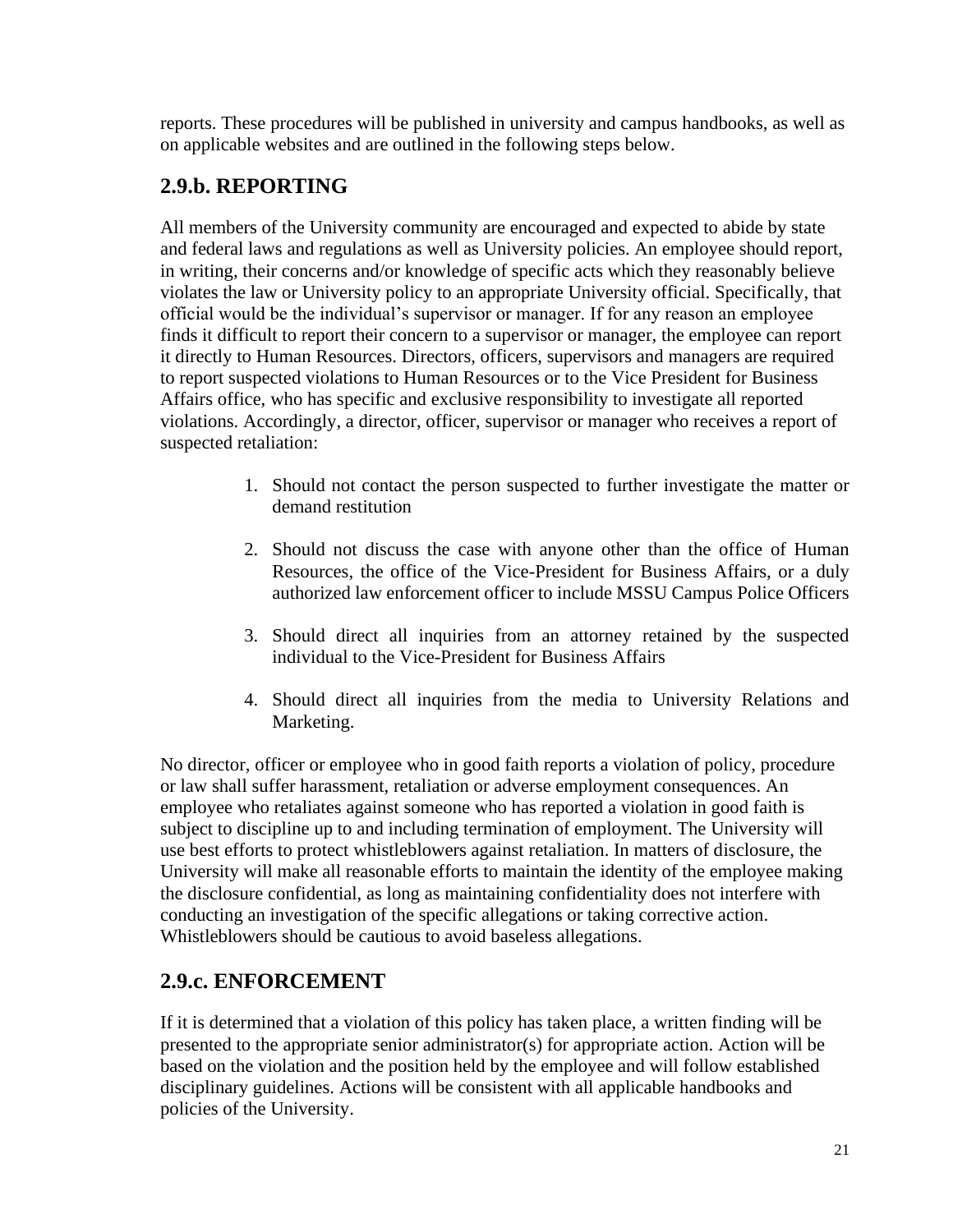For having made a report under this policy of wrongful conduct which violates law or University policies, an employee may not:

- be dismissed from employment;
- have salary increases or employment related benefits withheld
- be transferred or reassigned;
- be denied a promotion that the employee otherwise would have received; or
- be demoted.

An employee must make a reasonable attempt to ascertain the correctness of any information to be furnished and may be subject to disciplinary actions for knowingly furnishing false information, including suspension or dismissal as determined by the employee's applicable governing employee policy. However, any employee disciplined under this subsection is entitled to process an appeal of the disciplinary action under the procedures set forth below.

### **2.9.d. APPEALS PROCESS**

Appeals will be provided per applicable existing avenues for grievance or appeal as outlined in the applicable handbook. Allegations against the University President will be reported to the Board of Governors. The President's decision, or the board's decision in a case of allegations against the President, will be final.

\*If an employee is unsure of their appropriate administrator, they may refer to the University's organizational chart or contact Human Resources for assistance.

# <span id="page-22-0"></span>**2.10 EMPLOYMENT OF RELATIVES**

No person in a full-time, part-time, or student employee position, may be employed, promoted, or transferred to a department where they would be the immediate supervisor of or receive direct supervision from a relative. For the purpose of this policy, the term "relative" shall include persons living together (including roommates), a spouse, child, grandchild, great-grandchild, parent, grandparent, great grandparent, brother/sister, aunt/uncle, great aunt/uncle, niece/nephew, grandniece/nephew and cousin. All relationships are included, whether full-, half-, step-, foster-, adopted, or in-law. An employee who has a question pertaining to the relatives covered by this policy should contact their supervisor or Human Resources.

# <span id="page-22-1"></span>**2.11 CONSENSUAL RELATIONSHIPS INVOLVING STUDENTS**

Missouri Southern State University's educational mission is promoted by professional relationships between employees and students. Relationships of an intimate or sexual nature compromise the integrity of an employee-student relationship whenever the employee has a professional responsibility for the student because there is an inherent conflict of interest as well as potential for unethical professional judgment, exploitation, and actual or apparent favoritism.

For purposes of this policy, the following definitions apply: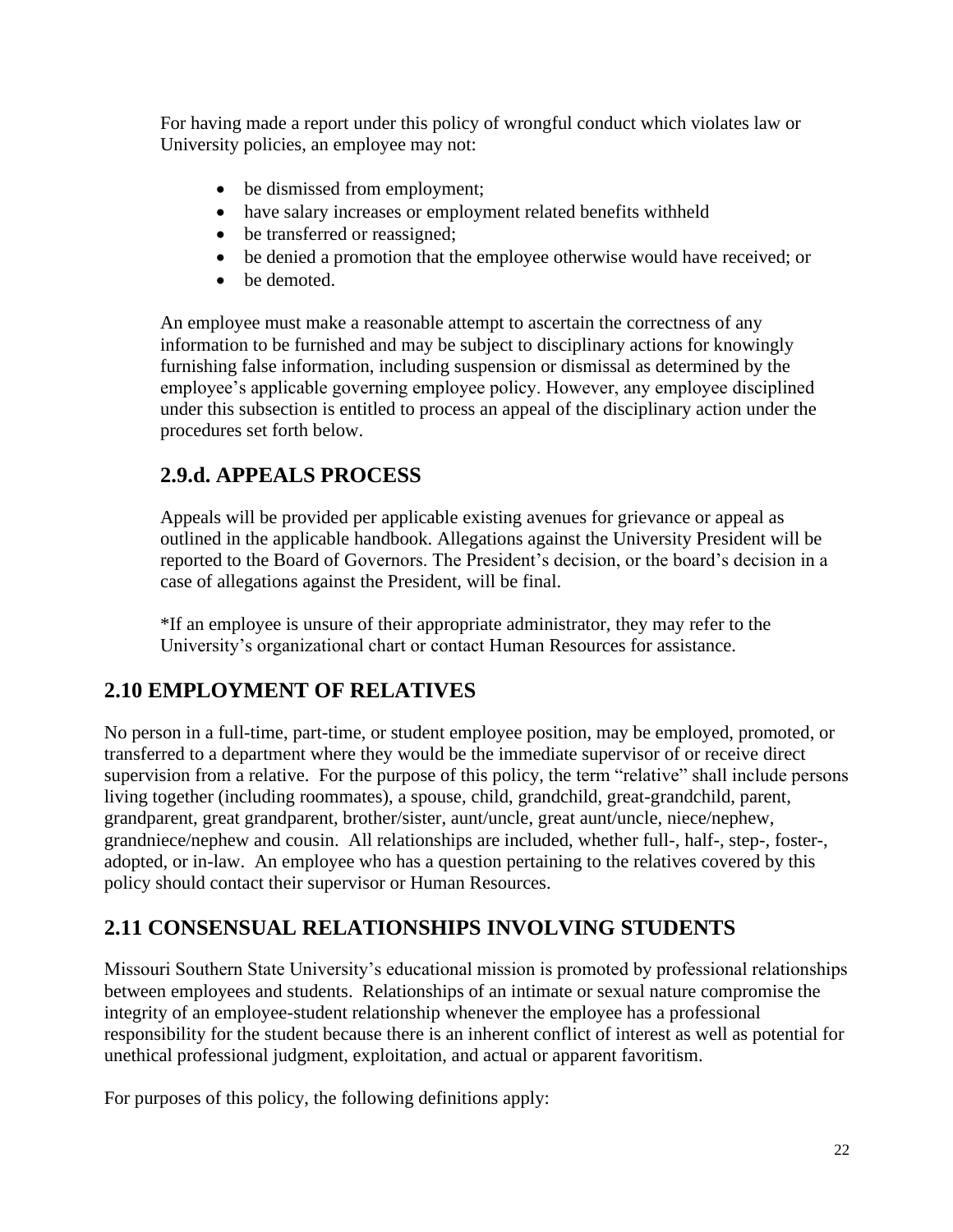A "consensual relationship" is a consensual relationship between an employee and student of a dating, intimate, and/or sexual nature.

An "employee" is any employee with professional responsibility for students.

"Professional responsibility" means, but not limited to, directly or indirectly, teaching, advising, supervising, mentoring, evaluating, coaching or doing research with a student.

The University prohibits consensual relationships between employees and students when the employee has, or is reasonably likely to have in the future, a professional responsibility for the student.

The University strongly discourages such relationships even when an employee has no professional responsibility for a student. An employee considering or engaged in such a relationship should be sensitive to their potentially exploitative nature and the possibility that they may be unexpectedly given professional responsibility for the student due to evolving circumstances at the University.

A faculty member must disclose to the Chief Human Resources Officer immediately if they are given professional responsibility for a student with whom there is a current consensual relationship or there was a past consensual relationship. The Chief Human Resources Officer will confer with the appropriate administrator and determine the appropriate course of action. Failure to disclose the consensual relationship will result in disciplinary action.

# <span id="page-23-0"></span>**2.12 THIRD – PARTY COMPLAINTS**

Any member of the University community who believes this policy has been violated may initiate a complaint with the Chief Human Resources Officer. Employees of the University community are encouraged to make such complaints when they believe a consensual relationship has resulted in unfair treatment. The Chief Human Resources Officer will speak to the parties involved. Substantiated complaints will result in disciplinary action.

# <span id="page-23-1"></span>**2.13 MINORS ON CAMPUS**

Minors come to the Missouri Southern State University campus, for a variety of reasons. They may visit as prospective students, as participants on field trips or community service projects, or to attend camps or athletic events. Whatever the reason for their presence, the University's personnel are to be particularly vigilant regarding their safety and security.

#### **Reporting Suspected Abuse or Neglect**

Consistent with Missouri law, it is the University's policy that any employee who has reasonable cause to suspect that a minor child has been or may be subjected to abuse or neglect or observes a child being subjected to conditions or circumstances that would reasonably result in abuse or neglect shall immediately make a report to the Children's Division Child Abuse and Neglect Hotline (1-800-392-3738). Subsequently, the reporter should provide relevant information to the following College official: Evan Jewsbury, Chief Human Resources Officer (417-625-9805 or [jewsbury-e@mssu.edu\)](mailto:jewsbury-e@mssu.edu). The University cannot begin an investigation into the matter until the reporter has made the report to the Missouri hotline.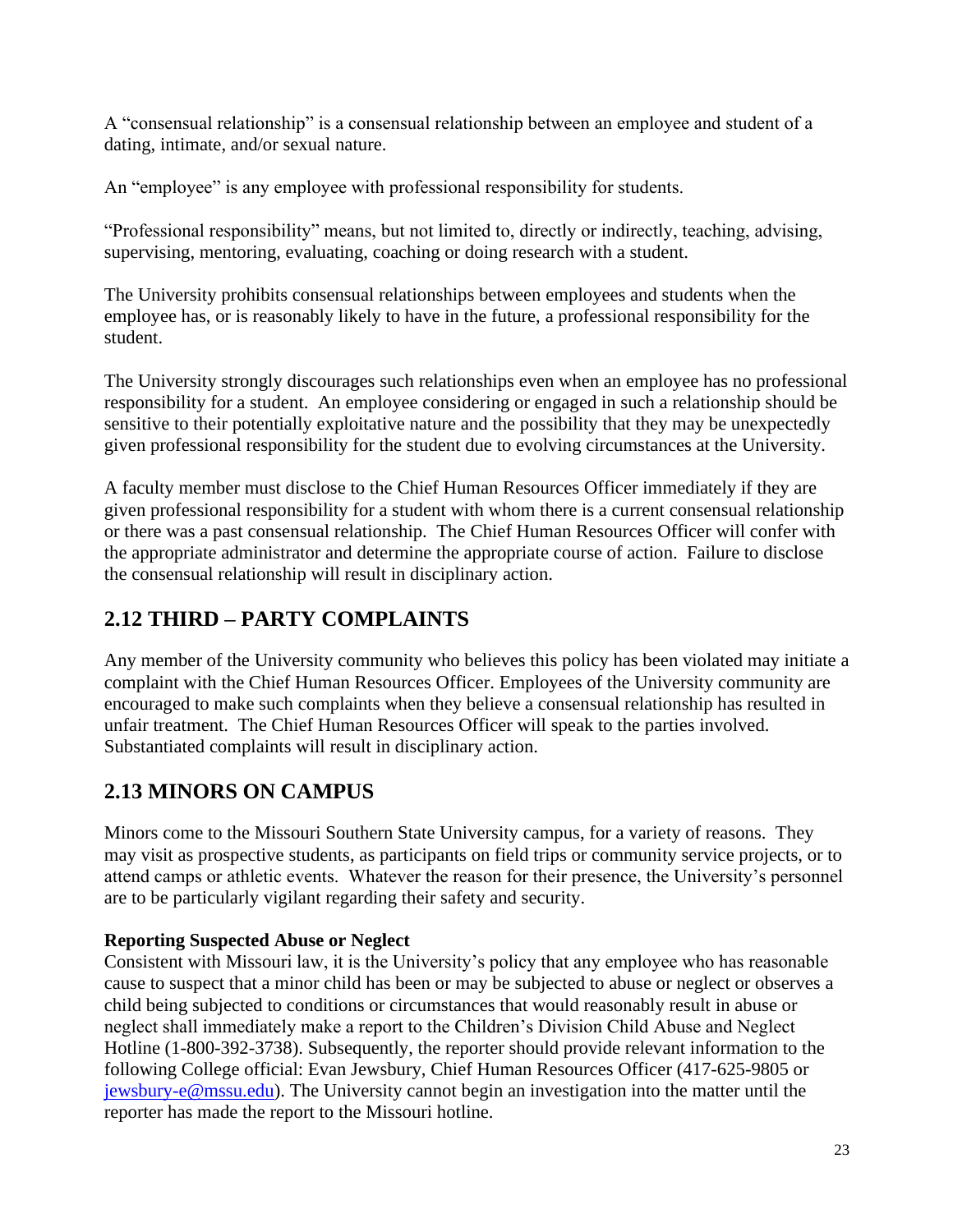For purposes of reporting suspected abuse or neglect under this policy, a minor child is any person under the age of eighteen years old.

For purposes of this policy, "employee" includes students who are working with minor children in a field experience, clinical environment, camp setting, or other similar situations (e.g., student teachers, nursing interns, camp counselors, etc.).

"Reasonable cause" does not require that the individual making the observation conduct an investigation prior to making the report of their suspicion that a child has been abused or neglected or is at risk of it.

The University will ensure that any employee making a report of child abuse or neglect has immediate and unrestricted access to communications technology necessary to make an immediate report and will temporarily relieve the employee of other work duties so that a report can be made.

If there is reason to believe that the victim of the abuse or neglect is a resident of another state or was injured as a result of an act that occurred in another state, the report may be made to the child protection agency of that other state having authority to receive such reports pursuant to that state's laws in lieu of reporting it on the Missouri Children's Division Child Abuse and Neglect Hotline. If that other state's agency accepts the report, no report is required to be made to the Missouri hotline, though it is still appropriate to do so.

Missouri law grants any person making a good faith report of suspected child abuse or neglect immunity from any liability, civil or criminal, that might otherwise result by reason of such action.

Nothing in this policy is intended to prevent non-employees, such as students and visitors, from making a report if they have reasonable cause to suspect that child abuse or neglect has occurred or may occur.

### <span id="page-24-0"></span>**2.14 ACCEPTABLE USE OF COMPUTER AND TECHNOLOGY RESOURCES**

As part of our educational mission, Missouri Southern State University acquires, develops, and maintains computers, computer systems, applications and networks. These computing resources are intended for university-related purposes, including direct and indirect support of the university's instructional, research and administrative activities. This policy applies to all users of university computing resources, whether affiliated with the university or not, and to all uses of those resources, whether on campus or from remote locations. Additional policies may govern specific computers, computer systems or networks provided or operated by specific units of the university; for further information, consult the department heads of the specific computer, computer system, or network (Registrar's Office, Financial Aid, Business Office, et al). This policy may be modified at any time, as deemed appropriate by the university.

### **2.14.a. Rights & Responsibilities:**

The use of university computing resources, like the use of other university-provided resources and activities, is subject to the requirements of legal and ethical behavior. The legitimate use of a university computer, computer system, or network is a privilege and not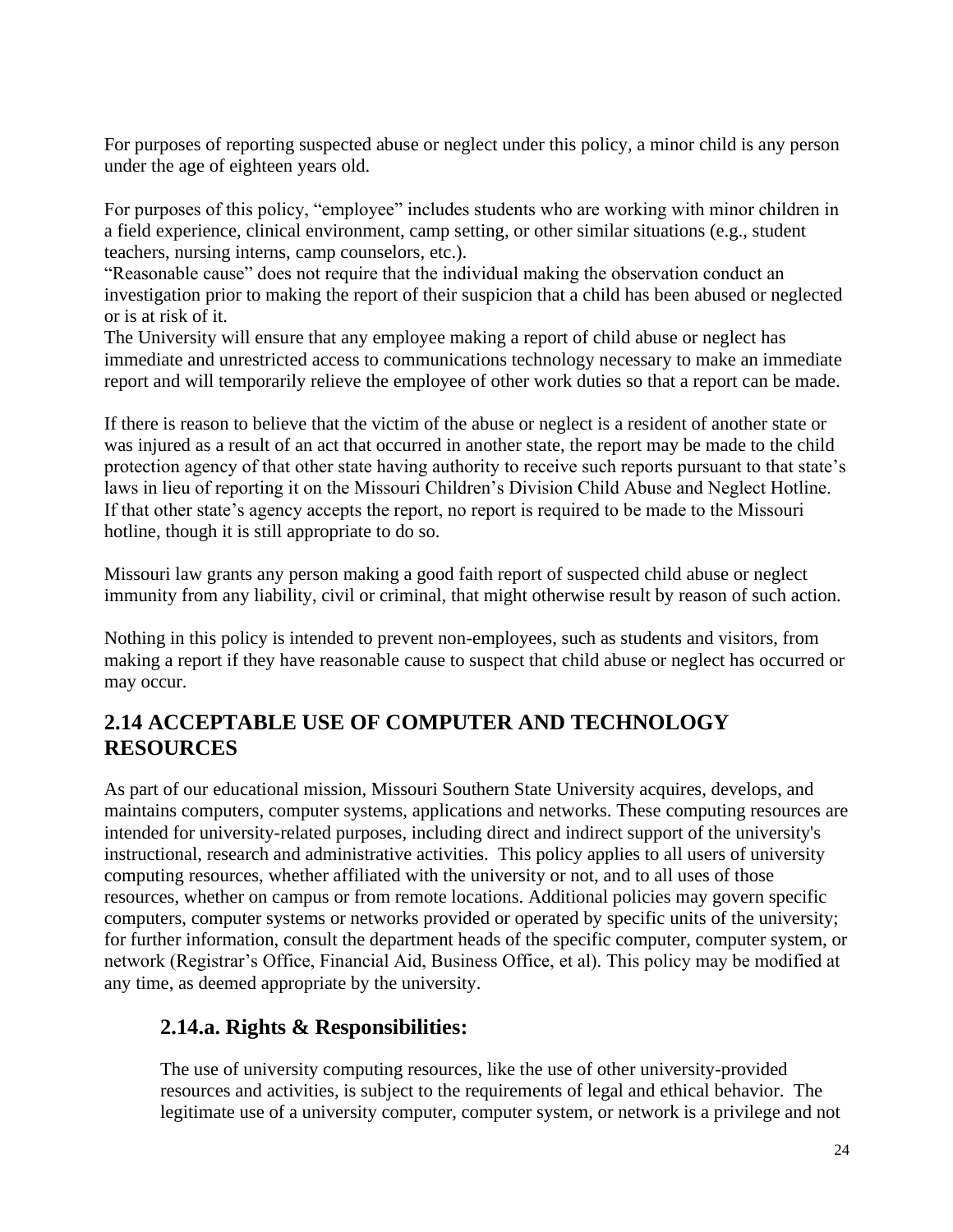a right, and the university may withdraw or limit that privilege at any time in its sole discretion.

## **2.14.b. General Rules:**

Users of university computing resources must comply with federal, state, and local laws as well as university rules and policies. Users of university computing resources must also comply with intellectual property laws and the terms and provisions of any applicable contracts including but not limited to software licenses.

Users are responsible for any activity originating from their accounts which they can reasonably be expected to control. Accounts and passwords may not, under any circumstances, be used by persons other than those to whom they have been issued. In cases when unauthorized use of accounts or resources is detected or suspected, the account owner should change the password and should immediately report the incident to the IT Help Desk (417-659-4444) and the CIO CIO@mail.MSSU.EDU .

The university network is a shared resource used by all users. Excessive use of bandwidth or applications that inhibit or interfere with the use of the university network are not permitted. The university at any time in its discretion may elect to establish specific limits on bandwidth, disk usage, CPU time, or any other limit applicable to uses of university computer resources.

Users may not state or imply that they speak on behalf of the university or that they are authorized to use or permit others to use university copyrights, trademarks, trade names or logos. Authorization to use university copyrights, trademarks, trade names or logos may be granted only by the Office of University Relations (info@mssu.edu) or the University Athletic Department (lionsfans@mssu.edu), ), and any such authorization must be in writing and limited to the specific authorization granted in such writing.

Users must not use computing resources to gain unauthorized access to remote computers or to impair or damage the operations of MSSU computers or networks, terminals or peripherals. This includes blocking communication lines, intercepting or sniffing communications, and running, installing or sharing virus programs. A deliberate attempt to circumvent data protection or other security measures is prohibited. Users must not attempt to implement their own network infrastructure, offer alternative methods of access to MSSU IT resources such as by using modems and virtual private networks (VPNs), or attempt to install or configure wireless access points. University computing resources are not to be used for personal commercial purposes or for personal financial or other gain.

MSSU-provided email (name@mssu.edu) is considered the official e-mail communication mechanism recognized by the University for E-mail Communication and should be used at all times for the conduct of university business by e-mail.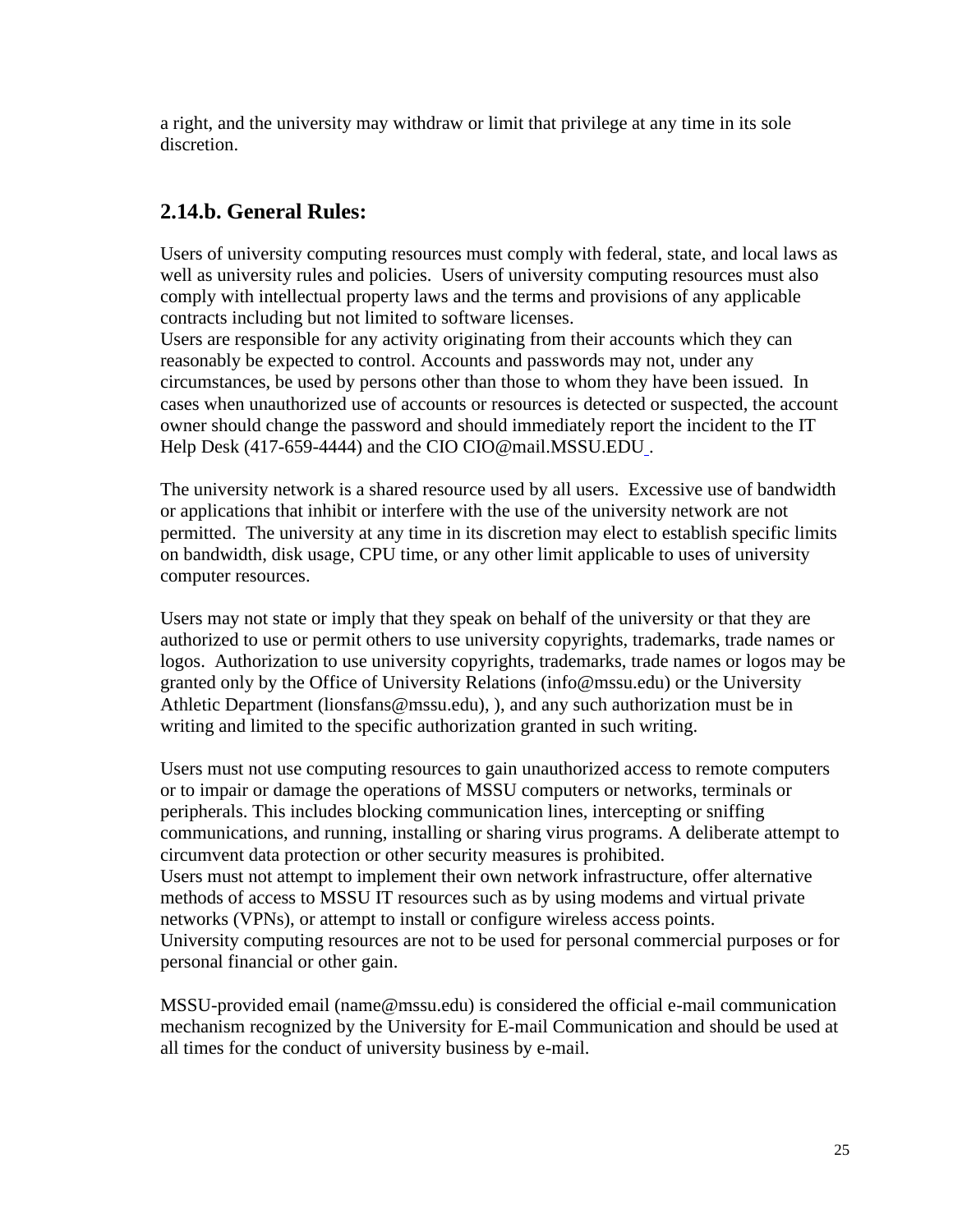### **2.14.c. Security:**

The university employs various measures intended solely for the benefit of the university and the security of its computing resources. Users should be aware, however, that the university does not warrant or guarantee security confidentiality and does not undertake any duty to any user or other person. Users should therefore engage in "safe computing" practices by establishing appropriate access restrictions for their accounts, guarding their passwords, and not using computing resources for communications which the user may consider private or confidential to the user.

## **2.14.d. Privacy:**

All university computing resources are the property of the university. Users have no expectation that any information transmitted over or stored on university computing resources is or will remain private. Users also should be aware that in some instances emails and other electronic communications and uses of computing resources could be subject to public disclosure under the Missouri Sunshine Law or other laws or legal procedures.

For many reasons, including security and compliance with applicable laws and policies, the university reserves the absolute right, in its sole discretion and without notice or consultation with any user, to the fullest extent permitted by applicable law, to monitor, view, examine, record, and otherwise track or investigate any use of university computing resources or activity involving computing resources, but the university undertakes no obligation to do so. Examples of such monitoring or investigation may include, without limitation, review of e-mails, access of user accounts, files, or login sessions, examination of the substance or content of any user communications or websites accessed by the user and use of software or other technology to assist with any of the foregoing monitoring or investigation.

The university, in its discretion, may disclose the results of any such general or individual monitoring or investigation, including the contents and records of individual communications, to appropriate university personnel or law enforcement agencies and may use those results in university disciplinary proceedings or other legal proceedings.

### **2.14.e. E-Mail and Other Similar Forms of Communication:**

For purposes of this policy, e-mail includes point-to-point messages, postings to newsgroups and list-serves, and any electronic messaging involving computers and computer networks. Organizational e-mail accounts, including those used by student organizations, are held to the same standards as those for individual use by members of the University community. The university from time to time may designate specific e-mail programs or accounts to be used by students or by faculty, staff, or administrators for communications related to university business or education.

### **2.14.f. Examples of Inappropriate Uses of E-mail:**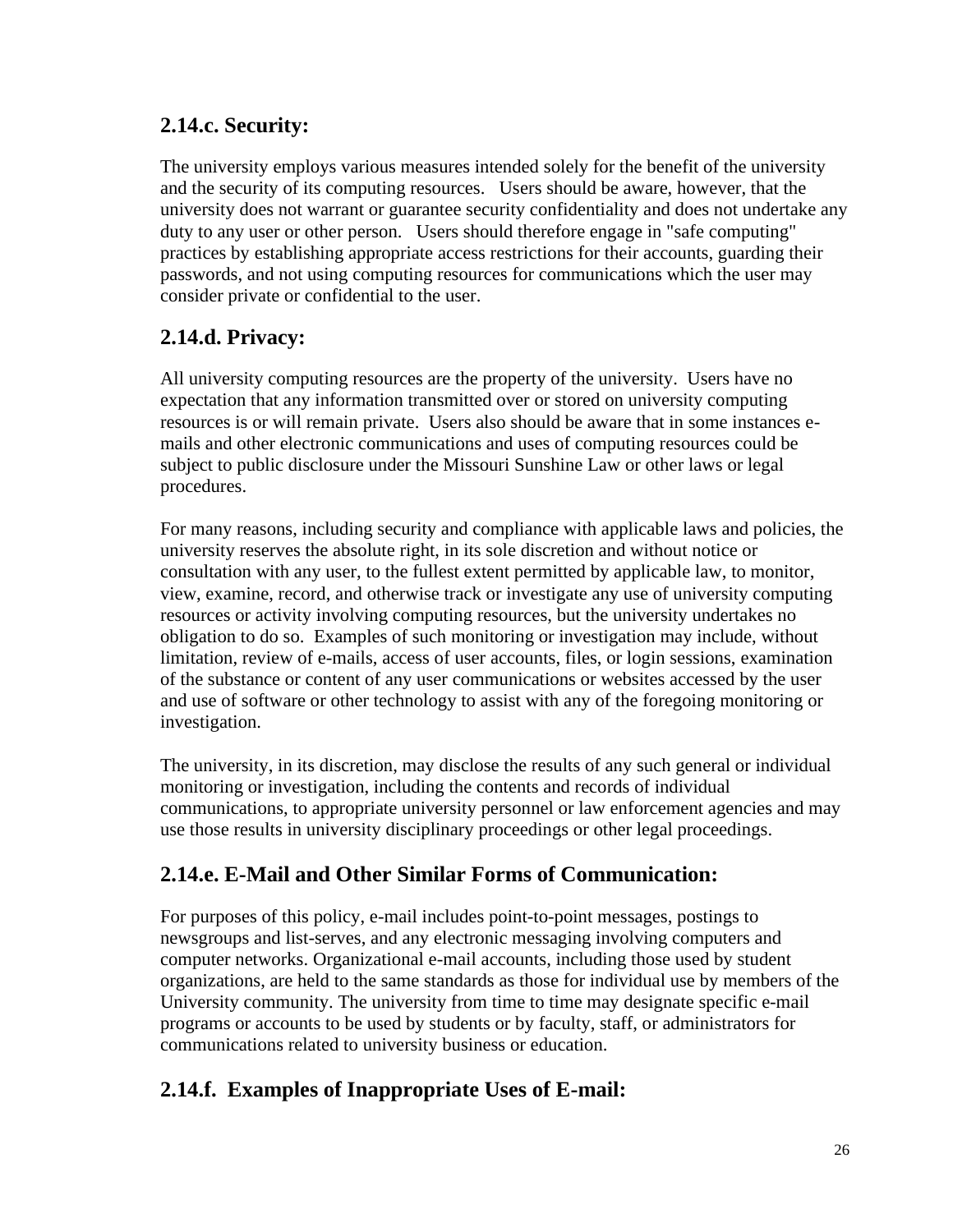While not an exhaustive list, the following are or may be considered inappropriate or unacceptable uses of university computing resources:

- Chain mail that misuses or disrupts resources, including e-mails sent repeatedly from user to user; with requests to send to others;
- Any e-mails, communications, website access, or other uses of computing resources that violate university rules, policies, or regulations, including university policies regarding harassment and professionalism;
- Computer hacking, spread of computer viruses, or any similar efforts to attack or gain unauthorized access to university computing systems, or the spread of hoaxes regarding viruses or other threats;
- Spamming, phishing, e-mail bombing attacks, or similar abuses, or intentional e-mail transmissions that disrupt normal e-mail service;
- Junk mail Unsolicited e-mail that is not related to university business and is sent without a reasonable expectation that the recipient would welcome receiving it;
- False identification Any actions that defraud another or misrepresent or fail to accurately identify the sender; and
- Use or access of Web pages, blogs, or other Internet sites or applications which contain or promote pornography, child pornography, gambling, or other criminal activity, or which in the discretion of the university would otherwise be inconsistent with standards of professionalism and conduct reasonably expected by the university with respect to use of its computing resources, compliance with laws, and the function and reputation of the university as a public institution of higher learning.

### **2.14.g. Personal Use:**

Computing resources provided by the university are primarily for university-related purposes. Limited, occasional, or incidental use of university computing resources for personal purposes may be permitted when it does not consume a significant amount of those resources, does not interfere with the performance of the user's job or other university responsibilities, and is otherwise in compliance with this policy. Further limits may be imposed upon personal use in accordance with normal supervisory procedures concerning the use of university equipment or as the university may deem appropriate in its discretion.

### **2.14.h. Web Pages:**

Official university pages (including colleges, departments, bureaus, centers, institutes, etc.) represent the university and are intended for the official business functions of the university. Each official home page must use an address that ends in "mssu.edu" and be registered with the university's Web administrator [webmaster@mssu.edu](mailto:webmaster@mssu.edu) who will then include it as a link from the MSSU Web Site Listing. Each such Web page should include the following: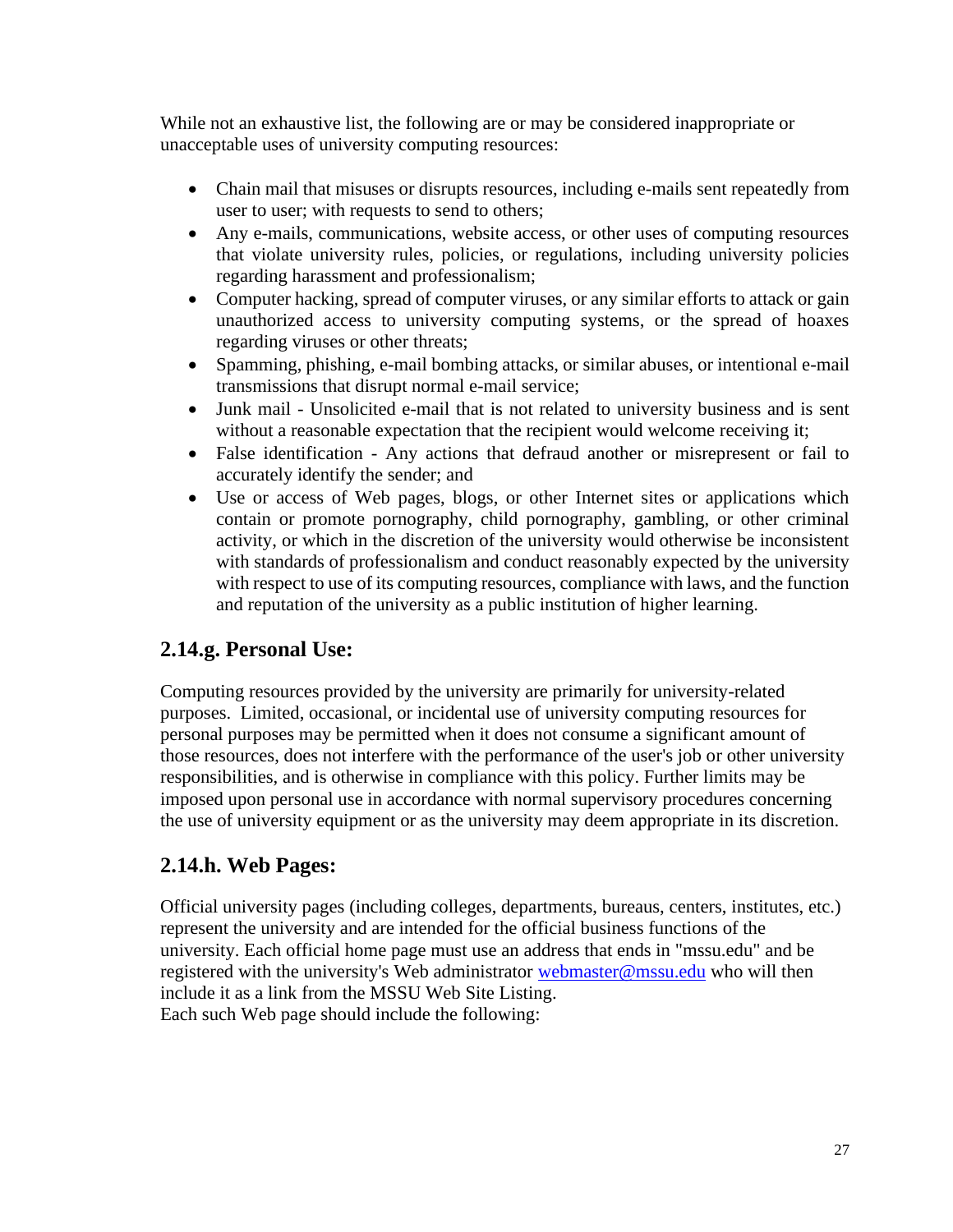The name of the unit or group represented by the page;

A means of contacting the person(s) responsible for maintaining the page content;

The date of last revision;

An active link to the MSSU home page;

Using MSSU Web pages for personal commercial gain is forbidden. Any private commercial use of MSSU Web pages must be pre-approved pursuant to existing university policies and procedures including those related to outside employment activities. The university may require pages/ads involving commercial use to reside on a specific domain such as mssu.org or mssu.com. All MSSU units that accept payments electronically via the Internet must have approval of the application from the MSSU Business Office and IT Department.

## **2.14.i. External Links:**

MSSU accepts no responsibility for the content of pages or graphics that are linked from MSSU pages. However, Web page authors should consider that such links, even when clearly labeled, can be misinterpreted as being associated with the University. Links to pages where the user has a personal monetary interest should be avoided and may violate policies regarding advertising and commercial use.

### **2.14.j. Problematic Use:**

Excessive or disruptive use of university resources in the viewing or publishing of Web pages is not permitted. Departments owning or administering the resources involved may determine whether specific usage is considered normal, excessive or disruptive, and the university in all cases reserves the right to make such determinations in its sole discretion.

### **2.14.k. Enforcement:**

Users who violate this policy may be denied access to university computing resources and may be subject to other penalties and disciplinary action, up to termination of employment. The university may suspend, block or restrict access to an account in the discretion of the university or when it reasonably appears necessary to do so in order to protect the integrity, security, or functionality of university or other computing resources or to protect the university from liability or promote compliance with applicable laws, regulations, and policies. The university may also refer suspected violations of applicable law to appropriate law enforcement agencies.

### **2.14.l. Disclaimers:**

The university makes no warranties, whether express or implied, for the computing resources, services or access it provides. The university is not responsible for delays, nondeliveries, missed deliveries, loss of data, service interruptions or the like, any act or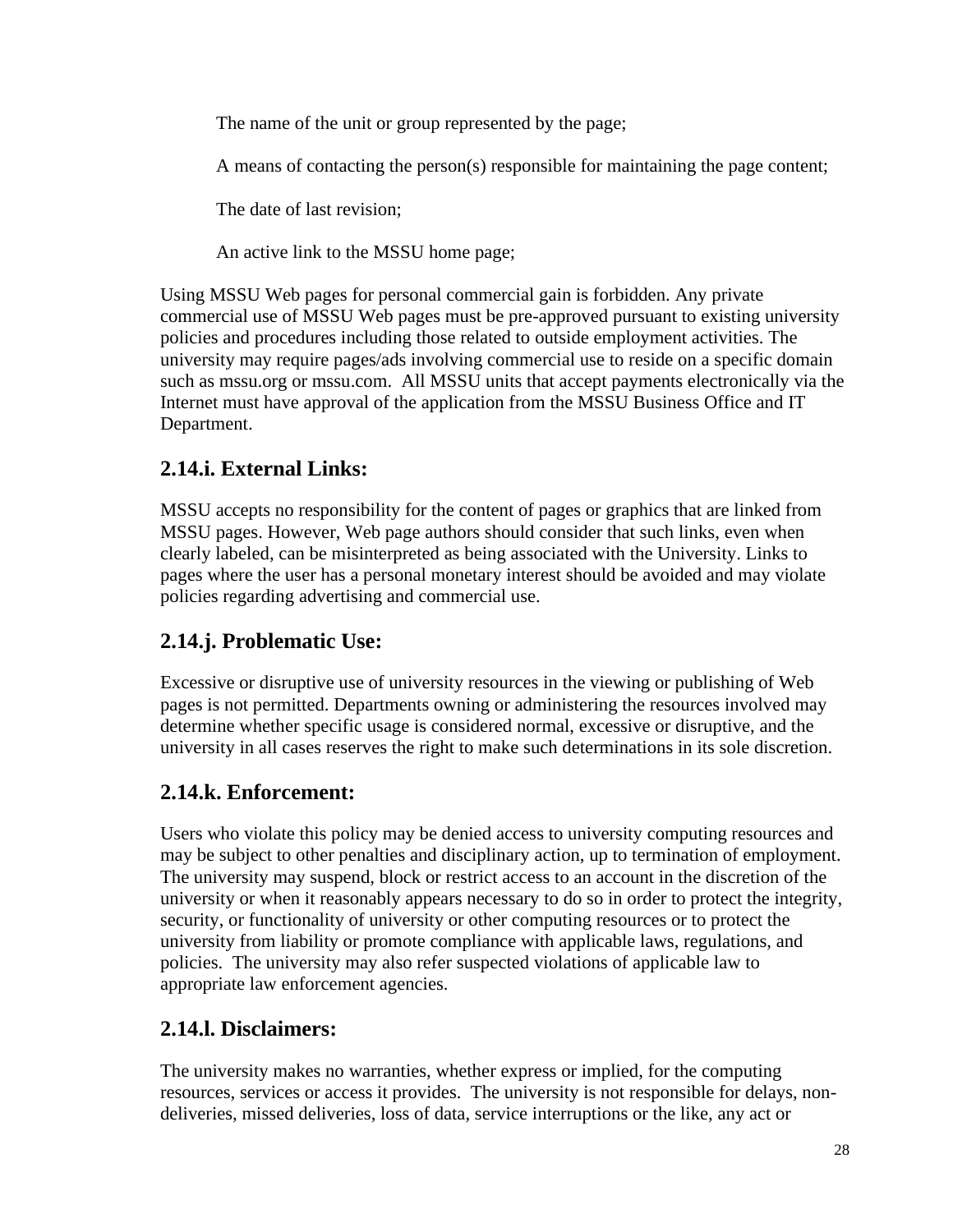omission of user(s), or issues related to personal privacy or the like. The university does not warrant or guarantee the accuracy or quality of information obtained from the Internet or use of university computing resources. Access or use does not include endorsement of content or accuracy of the information obtained.

This policy is intended only to state certain rules and expectations for use of computing resources, and it does not contain or reference all policies which may be applicable, or which may be implemented by the university pertaining to use of computing resources. Users are expected to be familiar with all university policies and rules, and with all applicable laws and regulations concerning use of computing resources. The university also expects users to demonstrate courtesy, professionalism, respect for others, and common sense when making use of computing resources or communicating electronically; when in doubt about the appropriateness of a particular use or communication, the user should refrain from such use or communication or should first consult the IT Help Desk for guidance or clarification regarding whether or not such use or communication may violate university policies.

To report violations, please contact abuse@mssu.edu For questions concerning this policy, please contact: IT Help Desk at 417-659-4444.

## <span id="page-29-0"></span>**2.15 ACCESS CONTROL POLICY**

### **2.15.a. PURPOSE OF ACCESS CONTROL POLICY**

The purpose of the Access Control Policy is to balance strong physical security and reasonable, monitored building access for the benefit and safety of the campus community. The Access Control Policy will serve to define the role of access control on Missouri Southern State University (MSSU) campus. This policy will define procedures to authorize access to campus buildings, property and will maintain the future security of these areas by revoking access when appropriate. This document will define access balanced against demonstrated need to ensure faculty and staff have appropriate access to work areas, and service personnel have access to facilities.

Finally, this policy will underscore the responsibilities that possessing access to university property entails. Clear guidelines and remedies for non-compliance and misuse will be provided, as well as key loss from theft, misplacement or destruction.

This policy will be reviewed by the committee the spring semester of each year.

### **2.15.b. CONTROL ADVISORY COMMITTEE**

The duties of the Committee are to review and advice policies and procedures and make recommendations to the administration. Membership is comprised of those divisions requiring special access and responsible for the security and safety of the campus facilities. Members include Dean, College of Arts and Science; Dean, College of Health Sciences; Director of Physical Plant; Chief of Campus Police; Campus Card Service Manager; Director of Residence Life and Chief Information Officer.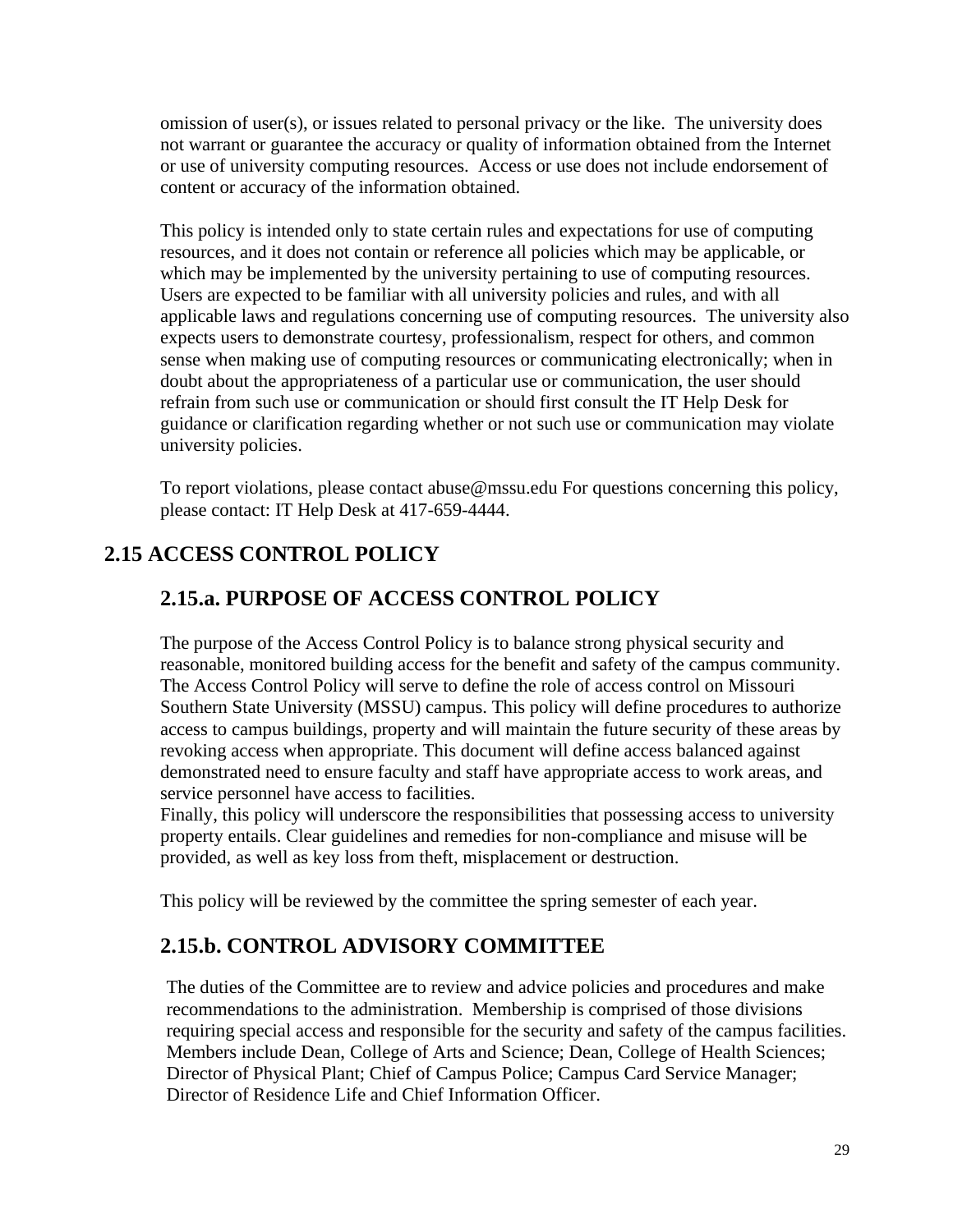#### **2.15.c. ACCESS DEFINITIONS**

- a.Access Control Control of entry/exit to an area by any means (mechanical or electrical).
- b.Access Control Key Any device used to gain entry/exit to a controlled system (normally a mechanical key or a card key).
- c.Campus Card System A single card used for ID, meal plans, purchasing, admission to campus activities, vending and access control Key – Any mechanical or electrical device used to operate a mechanically controlled mechanism for entry/exit to a controlled area.
- d.Grand Master A key, either mechanical or electrical, that allows unlimited access to all buildings and areas on campus. These keys are restricted to senior level administrators, public safety officers and maintenance staff that may require access into any areas of campus 24 hours a day, 7 days per week.
- e.Building Master Access A key, either mechanical or electrical, that allows the carrier unlimited access to all areas within a specific building. These keys are restricted to persons with administrative responsibility for an entire building.
- f. Department Master Access A key, either mechanical or electrical, which allows the carrier access to all areas within a specific department.
- g.Outside Door Access A key, either mechanical or electrical, which allows the carrier to open or secure outside doors to a building.
- h.Individual Access A key, either mechanical or electrical, which allows the carrier access to the building, an individual office or work area.
- i. Custodial / Communication / Electrical / Security / IT Access A key, mechanical or electrical, which allows the carrier access to service closets and mechanical rooms restricted from general access.
- j. Student Access A key, either mechanical or electrical, which allows a student access to a specific room, work area or residence hall.
- k.Temporary Access A key, either mechanical or electrical, which allows the carrier temporary access to a specific room or set of rooms for a limited time.

### **2.15.d. ACCESS APPROVAL**

Requests for access are approved as outlined below. A Dean, Vice-President or Director must approve the request for their area of oversight and sign for access.

- a. Grand Master President and Vice-Presidents approve request and sign for access for their areas.
- b. Building Master Deans, Vice-Presidents, and Non-Academic Directors approve request and sign for access for the building.
- c. Department Master Deans, Vice-Presidents, and Non-Academic Directors approve request and sign for access for the building.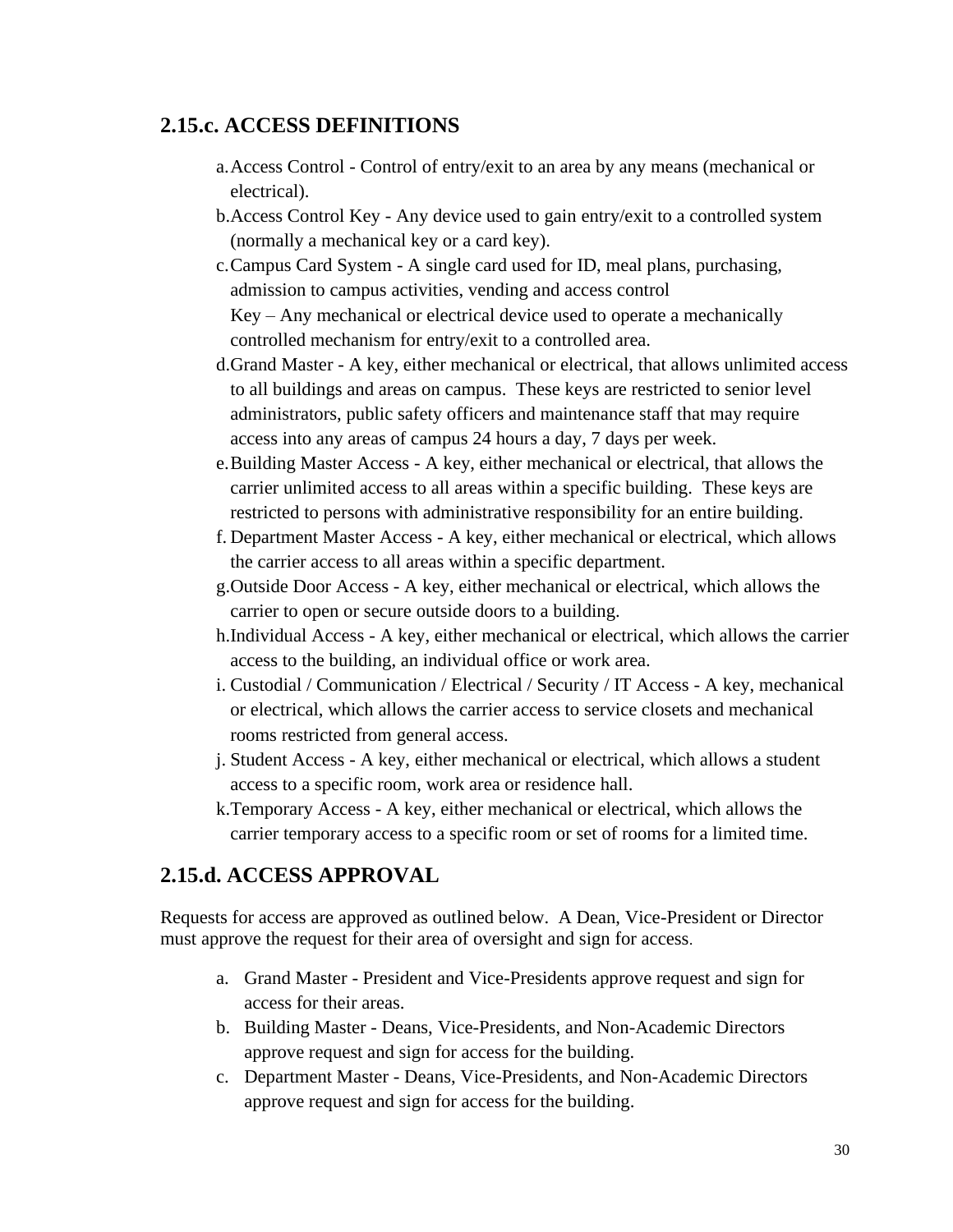- d. Individual Access Dean or Director of non-academic units approve request and sign for access for units.
- e. Utility Master Director of Physical Plant, Chief Information Officer approve requests and sign for access for utility master.

#### *NO INDIVIDUAL, OTHER THAN THE PRESIDENT, MAY SIGN THEIR OWN ACCESS REQUEST.*

### **2.15.e. GUIDELINES FOR AWARDING ACCESS**

- a. Administrators and Professional Staff May be given access approval for a grand master by the President or Vice President; approval for a building master and/or department master may be given by their immediate supervisor.
- b. Department Heads Department Master and/or individual access approved by their immediate supervisor.
- c. Departmental Full-time Faculty and Staff Department Master and/or individual access approved by their immediate supervisor.
- d. Department Secretary/Staff Department Master and/or individual access approved by their immediate supervisor.
- e. Adjunct Faculty/Seasonal Staff /Continuing Education Instructors- A key, either mechanical or electrical, will not be issued to this group. Exceptions to this can be approved by the Access Control Committee.
- f. Student Access Request by Department Head or Director of Non-Academic unit with final approval by a Dean or a Vice-President.
	- 1. Student Employees Any department that utilizes student employment is responsible for developing a clear policy that responsibly delegates reasonable and appropriate access. Department heads, Directors and/or Deans must approve every key issuance. When possible, access should not be issued to individual students. If a student cannot perform their duties without access, only specific access (e.g., only rooms within the department, not entire floors or buildings) should be granted. Ideally, keys should be checked out only when needed and card-controlled access should be during a timed interval, i.e., the student's work schedule. All student employees share an equal responsibility for securing doors and university property. Students are never to allow any person to use their keys or permit access to secured areas. Students will not make copies of any key. Students should not "prop open" doors or otherwise disable the secure closure and locking of any door. All access granted to students is to be surrendered upon separation of employment. Any student found violating these rules will be subject to the university disciplinary procedures listed in the *Student Handbook*.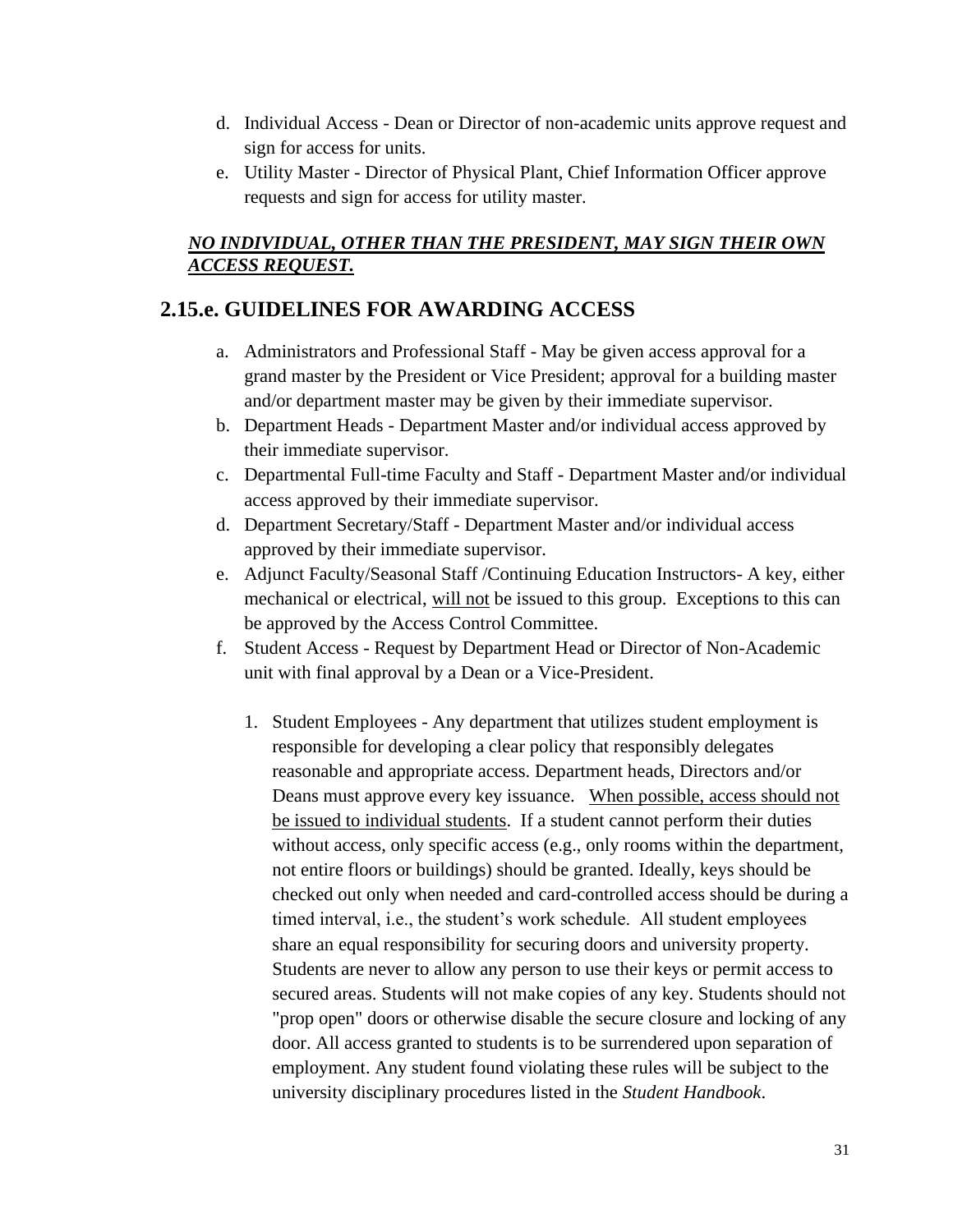- 2. Student Lab/Studio Use Students will not be issued passes or access to departmental labs or facilities after normal operating hours unless formally approved by Dean and Department Head of a specific area. These students must abide by the written department policy on facility use, and successfully complete an orientation. Extended access permits exclude high risk areas with equipment deemed hazardous. Those who do not abide by the policy as spelled out in item **XIII Compliance** in the Access Control Policy will be subject to disciplinary action.
- 3. Student Residents-Residence Hall students will be issued keys to access room and mailbox assigned by Residence Life. Students are responsible for securing their assigned room and contents inside their room. Loaning keys, making copies and propping outside doors are forbidden. All assigned keys will be turned into residence hall staff when checking out of the residence halls. Failure to return keys will result in a monetary charge.
- g. Temporary Access Temporary master keys, grand master, building master or maintenance master keys are issued by the University Physical Plant during the week and the University Police Department (UPD) on weekends to contractors working on campus on a specific project(s). Advanced notification must be submitted to the Physical Plant office by an online form to validate those entities needing access to campus facilities. Key(s) and cards must be picked up and returned every day in the University Physical Plant or UPD office.
- h. If a department sponsors an event at a time other than regular operating hours, a staff or full-time faculty member must be present for the entire event.

### **2.15.f. ACCESS CONTROL REQUEST**

Employees needing access to buildings/offices must pick up a K*ey Card (Yellow card)*  from the Physical Plant office. The employee's supervisor(s) signature is required to authorize access. The appropriate key(s) will be issued by Physical Plant and card access by the Campus Card Service Center.

### **2.15.g. OBTAINING ACCESS VIA MECHANICAL (KEY) OR CARD SYSTEM**

Access Control Request - Employees needing access to buildings/offices must pick up a *Key Card from* the Physical Plant office. The employee's supervisor's signature is required to authorize access.

Once approval is obtained, key(s) are issued in the Physical Plant office during regular business hours. Access cards are issued at the Campus Card Service Center. Proper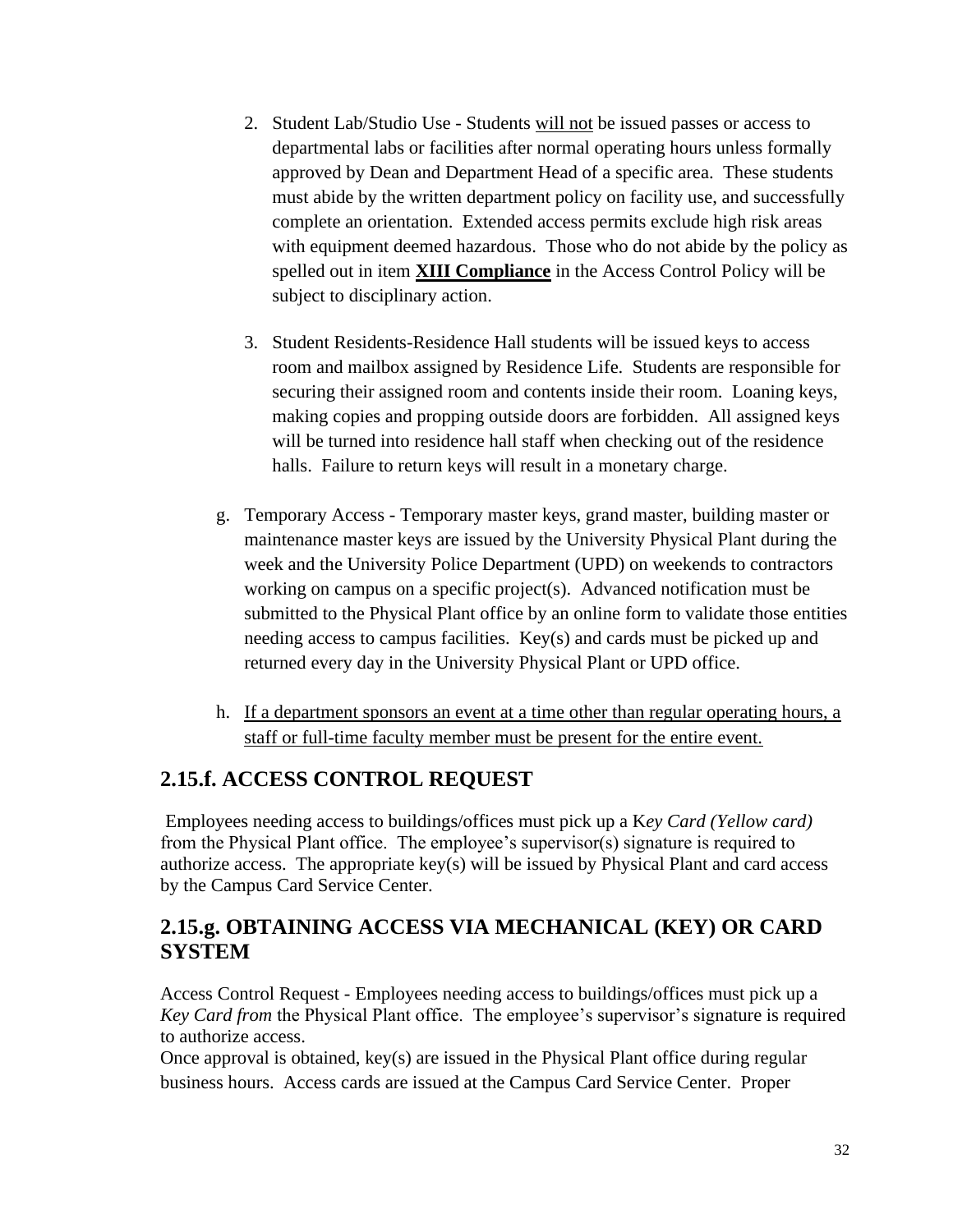identification will be required to pick up key(s)/card. Access key(s) or card cannot be obtained through the mail.

# **2.15.h. ACCESS CONTROL RECORDS/INVENTORY**

### Mechanical keys

The Carpenter Supervisor maintains electronic access control records. The electronic system maintains records of specific lock cores assigned to each door along with a complete list of the keys issued to every employee.

When an individual needs to be assigned a key to a specific area, a *Key Card* will be completed listing the individual's name, SID number and the area(s) in which they will need access. The key card must be signed by the Department Head with either the Dean's, a Senior Administrator's or the Director of the Physical Plant's approval. The Carpenter Supervisor will deliver the approved key(s) to the Physical Plant office attached to the *Key Card*. Employees must pick up key(s) at the Physical Plant office. Individuals will be required to sign the *Key Card* validating receipt of the key(s). The signed key card will be maintained by the Carpenter Supervisor.

### **UNDER NO CIRCUMSTANCES ARE KEYS TO BE TRANSFERRED FROM ONE INDIVIDUAL TO ANOTHER WITHOUT GOING THROUGH THE ABOVE-LISTED PROCESS.**

All keys, upon a key holder's termination or resignation, are to be returned to the Physical Plant office, who will note that the keys have been removed from the individual's access record.

### Card Access

Access control records are maintained electronically by the Campus Card Service Center. The electronic system maintains records of specific locations and times assigned to each access card along with a complete list of every employee and the card locations for which they are approved. The system also maintains a record of the dates and times cardholders used the cards.

# **2.15.i. CHANGING OR REPLACING LOCKS**

Mechanical locks requiring repair or replacement will need to have a work order submitted to the Physical Plant by the supervising department. The Carpenter Supervisor will be responsible for completing the lock change request.

# **2.15.j. REPLACEMENT OF KEYS (BROKEN, WORN OUT OR LOST KEYS) OR ACCESS CARDS**

a. Broken/Worn Out Key(s) or Access Cards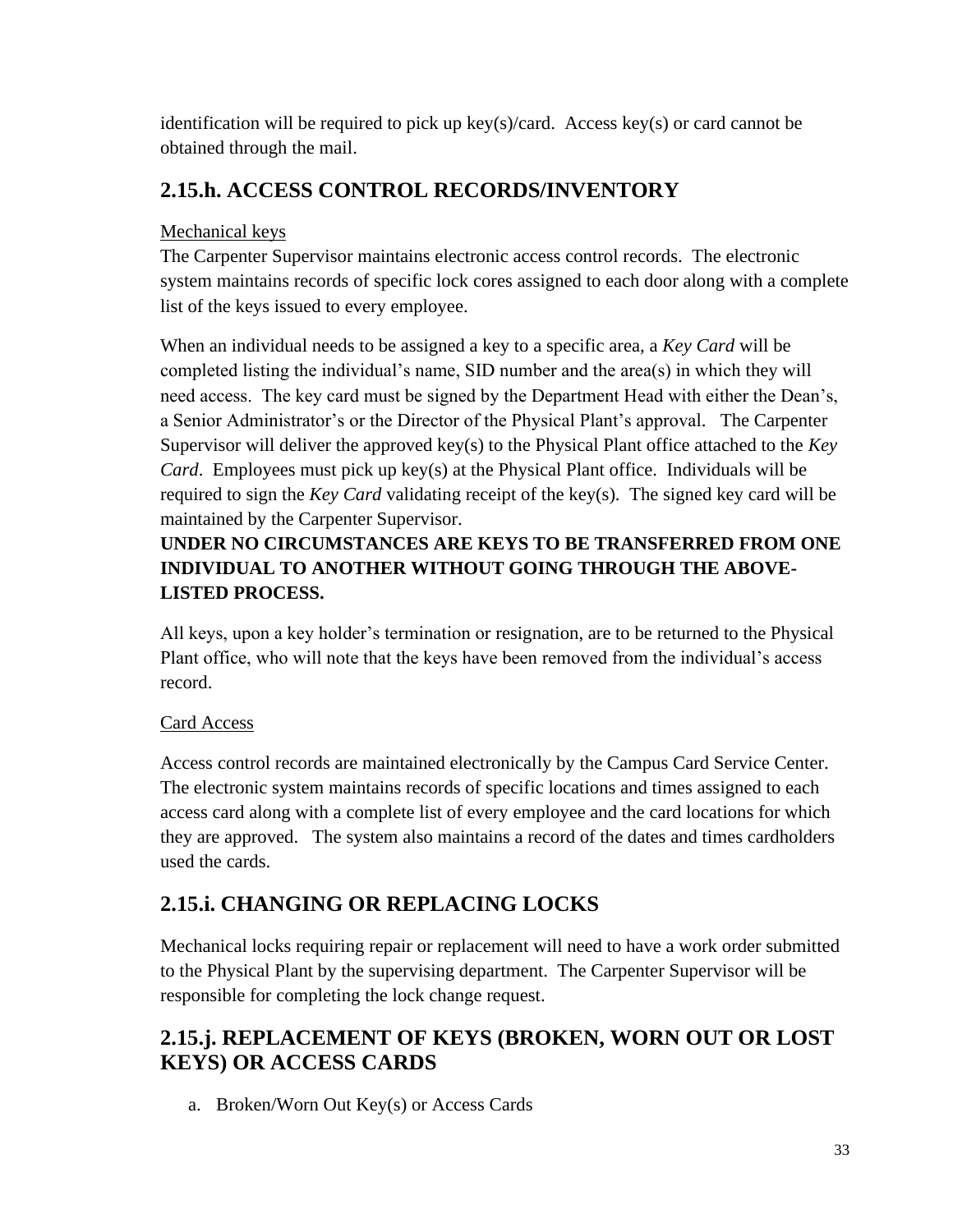- i. Mechanical Key(s) replacement of broken or worn-out mechanical keys will be handled by the Carpenter Supervisor through the normal work order system.
- ii. Access Card replacement for the access control system will be handled by the Campus Card Service Center on the 1<sup>st</sup> floor of Billingsly Student Center (BSC). Cards needing replacement due to physical damage will incur a fee. Cards found to be defective will be replaced at no cost.
- b. Lost
	- i. Replacement of lost mechanical keys will be handled by the Carpenter Supervisor. Lost keys will be replaced, if approved by the key holder's supervisor. A new *Key Card will* need to be completed to replace the lost key.
	- ii. Replacement of key cards for the access control system will be handled by the Campus Card Service Center on the 1<sup>st</sup> floor of BSC. A fee will be charged to any individual who requires a replacement for a lost card.
- c. Fee to Replace Key or Access Card

A Key or Access Card replacement fee will be assessed for all replaced keys or cards (See the Lion Card Office for a list of current fees.)

The individual to whom the replaced key or access card is issued is responsible for payment of the replacement fee.

If an individual's keys or access cards have been stolen, the individual may appeal the cost of the lost or stolen key or access card by presenting a police report to the Access Control Committee. If it is determined that negligence on the part of the individual did not contribute to the key or Access Card being stolen, the fee will be waived.

If a Dean, Vice President, Director, or Department Head believes that extenuating circumstances justify not charging a replacement fee for a lost key or access card, an appeal can be presented in writing to the Access Technical Committee to determine whether a replacement fee is required.

If keys have been lost or stolen, it is critical that those doors affected by the loss of the keys be rekeyed. To rekey a room, the department which was issued the key needs to send a completed work order to the Director of Physical Plant.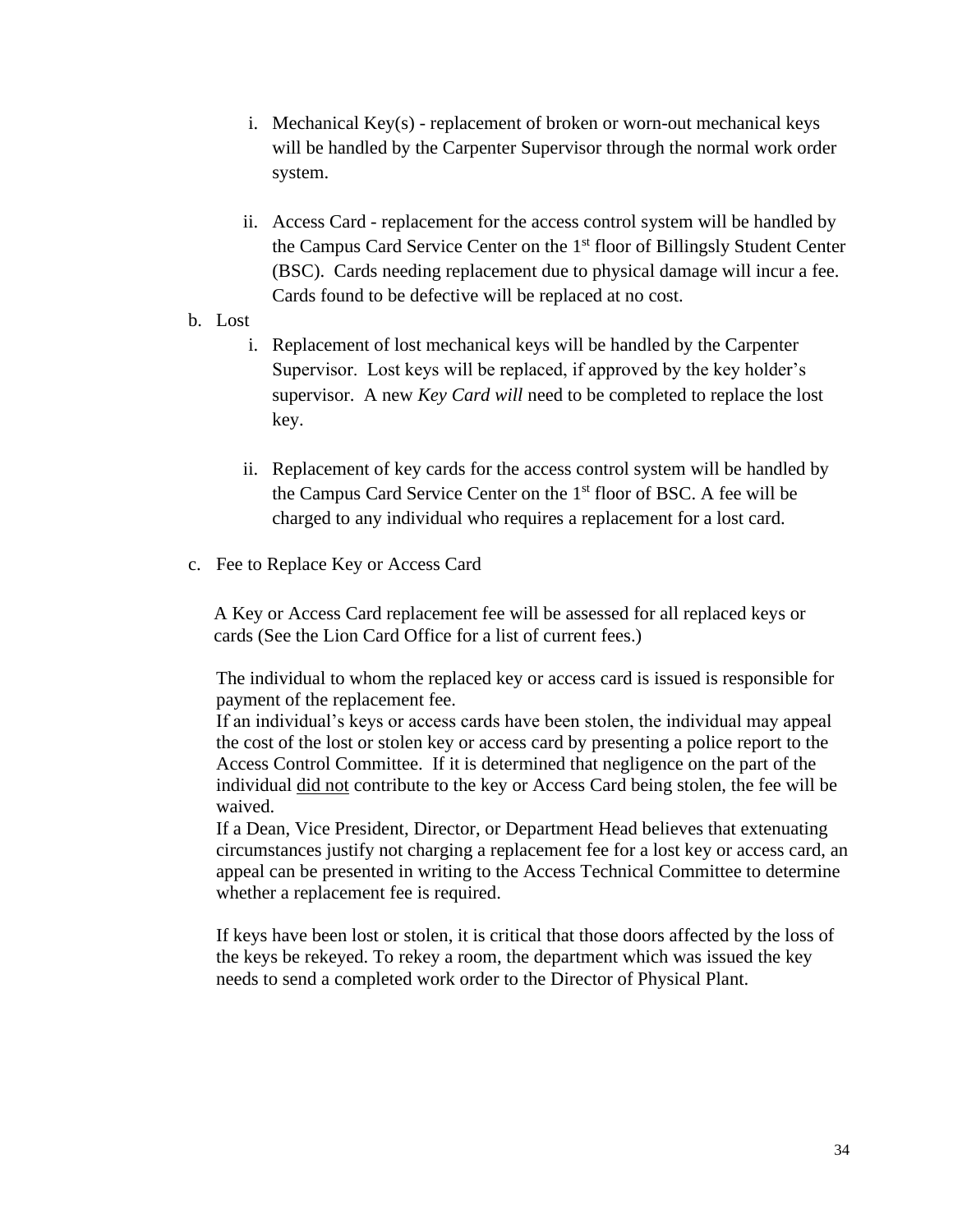# **2.15.k. RETURNING KEYS/CARD -TERMINATION OF EMPLOYMENT**

a. Voluntary

Employees leaving MSSU due to retirement or other voluntary reasons are required to relinquish all university keys, identification cards, etc. to the Physical Plant office. A Transition Team e-mail will be completed and forwarded to appropriate personnel from Human Resources. The building access authorization for the employee will be changed in the Campus Card System immediately.

b. Involuntary

Terminated employees will submit all key(s), access cards and identification to their supervisor or a member of the Physical Plant or UPD. The building access authorization for the employee will be changed in the Campus Card System.

### **2.15.l. ACCESS APPEAL PROCESS**

Individuals denied access by the Access Control Policy may appeal in writing to the Access Control Advisory Committee if the request is believed to be unjustly denied. The Access Control Advisory Committee will then determine if circumstances warrant the issuance of access to the appealing party. Final authority regarding appeals resides with the Vice President(s) and/or President of the university.

### **2.15.m. COMPLIANCE**

Individuals found to be in violation of the Access Control Policy will be subject to disciplinary measures by the university (such measures could include, but are not limited to, suspension, expulsion, immediate lifetime loss of access privilege and/or employment termination).

Examples of access violations include loaning or transferring keys/cards without authorization, unauthorized duplication of keys/cards, propping of doors, and admitting unauthorized persons into a building.

# <span id="page-35-0"></span>**2.16 CAMPUS CLOSING POLICY**

It is the policy of the University to maintain its teaching, public service, and operational activities in accordance with established schedules. To this end, the suspension or cancellation of classes or the temporary suspension of campus operations will be avoided whenever possible. When University classes are temporarily suspended or cancelled, University offices will also be closed. There may also be times when no classes are scheduled but there is the need to close University offices due to severe weather or other emergencies.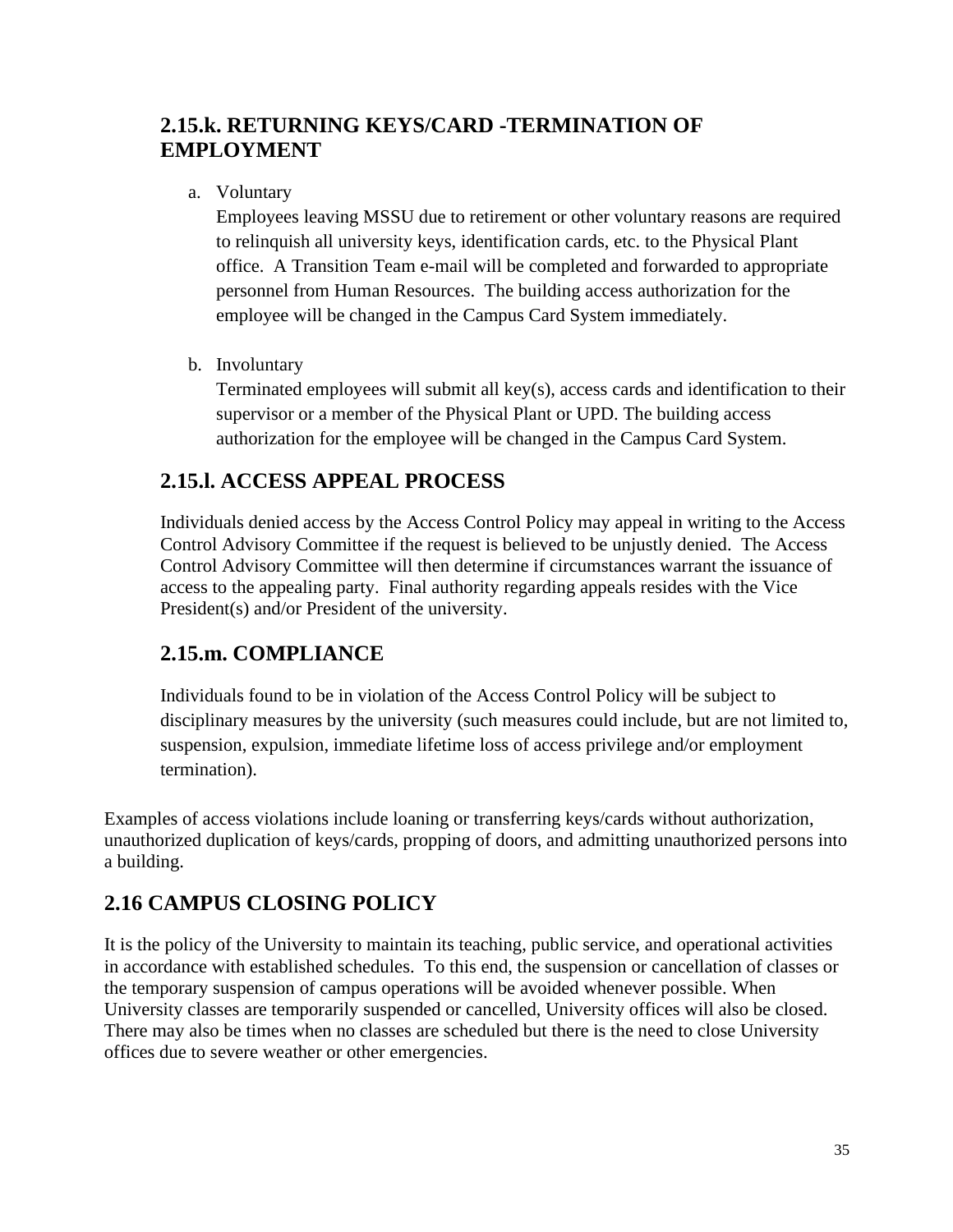If inclement weather or other emergency circumstances cause the cancellation of classes or programs at the University, students, faculty and staff should check the following sources for announcements:

- The University's main Web home page at [www.mssu.edu;](http://www.mssu.edu/)
- MSSU Alert (text/email):
- The University's main switchboard phone line 417-625-9300;
- MSSU Social networking sites Facebook and Twitter; available on the footer of every MSSU website;
- Local and regional radio stations, including 88.7 KXMS/Fine Arts Radio International, in Joplin, Aurora, Carthage, Miami, Monett, Neosho, Nevada, Pittsburg, Springfield, and stations in Northwest Arkansas;
- Joplin TV stations KSN, KODE, KOAM and FOX 14 and their respective Web sites;
- Web news services at JoplinGlobe.com, and Fourstateshomepage.com. Joplin.com, JoplinIndependent.com;

Administrators and departments are encouraged to post Out of Office Messages utilizing the campus via e-mail and/or use the University's phone answering system to post announcements for students, vendors and others who may miss media announcements.

Any announcement from the Office of University Relations and Marketing regarding closings will apply to Graduate Center programs. If a closing occurs during Finals Week, the printed and online versions of the Schedule Booklet contain information on the contingency plan for finals. If theatre, music, athletic, or other events are scheduled on days that classes are cancelled, individuals should check applicable University websites or contact the departments to determine the status of those activities.

When a full day closure occurs, the campus is considered closed from the time of announcement until 11:59 pm unless campus is "reopened" for classes in the afternoon or evening. If no announcement is made on local media, employee should assume that the University will be open for business on the next working day following closure.

When inclement weather occurs, and classes are canceled at the main campus in Joplin, lecture classes will be canceled at all sites; lab classes will be held at the distance sites, unless weather prevents students from safely traveling to the distance sites.

When inclement weather occurs at the distance sites, and the lecture originates from that site, the lecture will be canceled for that site. Distance students will arrange to make-up lab sessions with the appropriate instructor.

When inclement weather prevents distance sites students from attending lectures originating from Joplin, taped sessions will be viewed by students as soon as possible.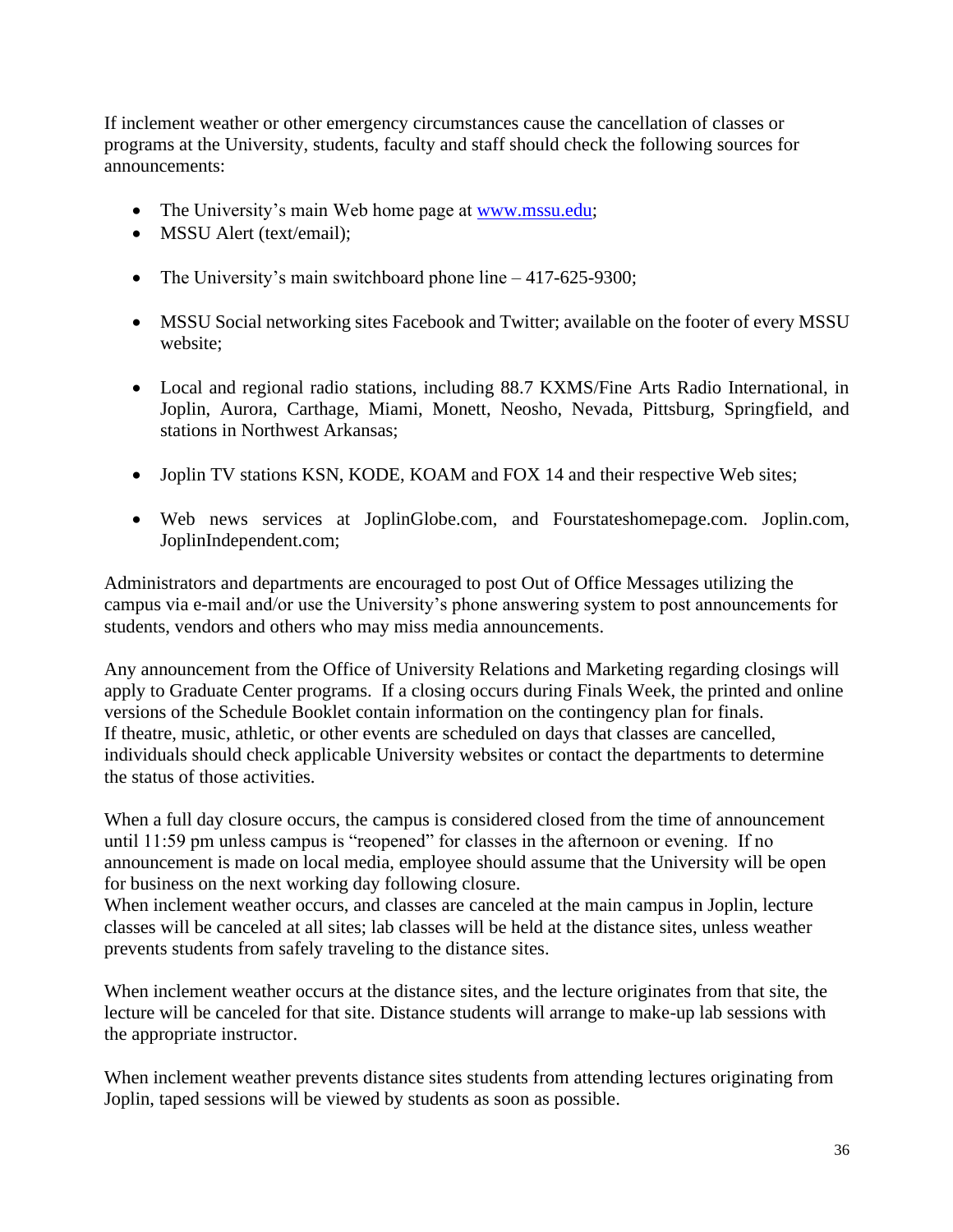# **2.16.a. UNSCHEDULED CLOSINGS**

On occasion the administration may designate an unexpected campus closing in addition to the standard holidays. Examples of this could include a state or federal function being held at MSSU, an unanticipated break day being scheduled, etc. Unlike weather or emergency closings these closings are typically announced in advance of the closing and may allow supervisors sufficient time to modify work schedules for part-time employees.

# **2.16.b. WORKING WHEN THE CAMPUS IS CLOSED**

In the event the University is closed due to severe weather or an unscheduled day off, employees are not to report to work unless they are notified or have been given prior instructions to report as part of essential services. Employees are expected to be at work unless campus is officially closed.

# **2.16.c. Timekeeping**

When campus is closed due to inclement weather or another emergency, an employee NOT scheduled to work does not receive pay as there was no shift missed due to the closing.

Employees scheduled to work receive their regular pay for the number of hours they were scheduled to work when the University is closed. Unless an employee is considered "essential personnel," they should not be on campus when it is closed due to university liability. Essential personnel are considered to be: UPD, Mechanical Maintenance, Grounds, Custodial, and I.T.

Employees who have scheduled the day off for sick or vacation leave when campus is closed for inclement weather, will not be required to use vacation or sick accruals but will receive "weather pay" for the work shift missed. Employees are expected to communicate to their supervisor regarding any absence or tardiness for weather related issues as soon as possible.

Classified employees required to work when the campus is closed due to the critical nature of their jobs will receive regular pay for the hours they work and "weather or MSSU pay" for the hours that the campus is closed. If an employee is already at work when the closure is announced, they will receive pay for the hours they've worked plus the hours that campus is closed. Employees classified as "Seasonal non-benefitted," will receive pay for hours actually worked. Weather pay is paid at the employee's regular rate of pay. Please indicate these hours on the timesheet line designated for Other Leave-Unscheduled/Weather.

If the campus is not officially closed and the employee chooses not to report to work due to weather related issues, any time missed from work must be reported as vacation leave. Alternatively, the employee may be able to make up the missed time within the same work week with the permission of their supervisor.

Professional employees who work when the campus is closed due to the critical nature of their jobs shall have their work schedules adjusted by their Department Head to allow for some additional time off with pay at a later date. If campus is not officially closed and the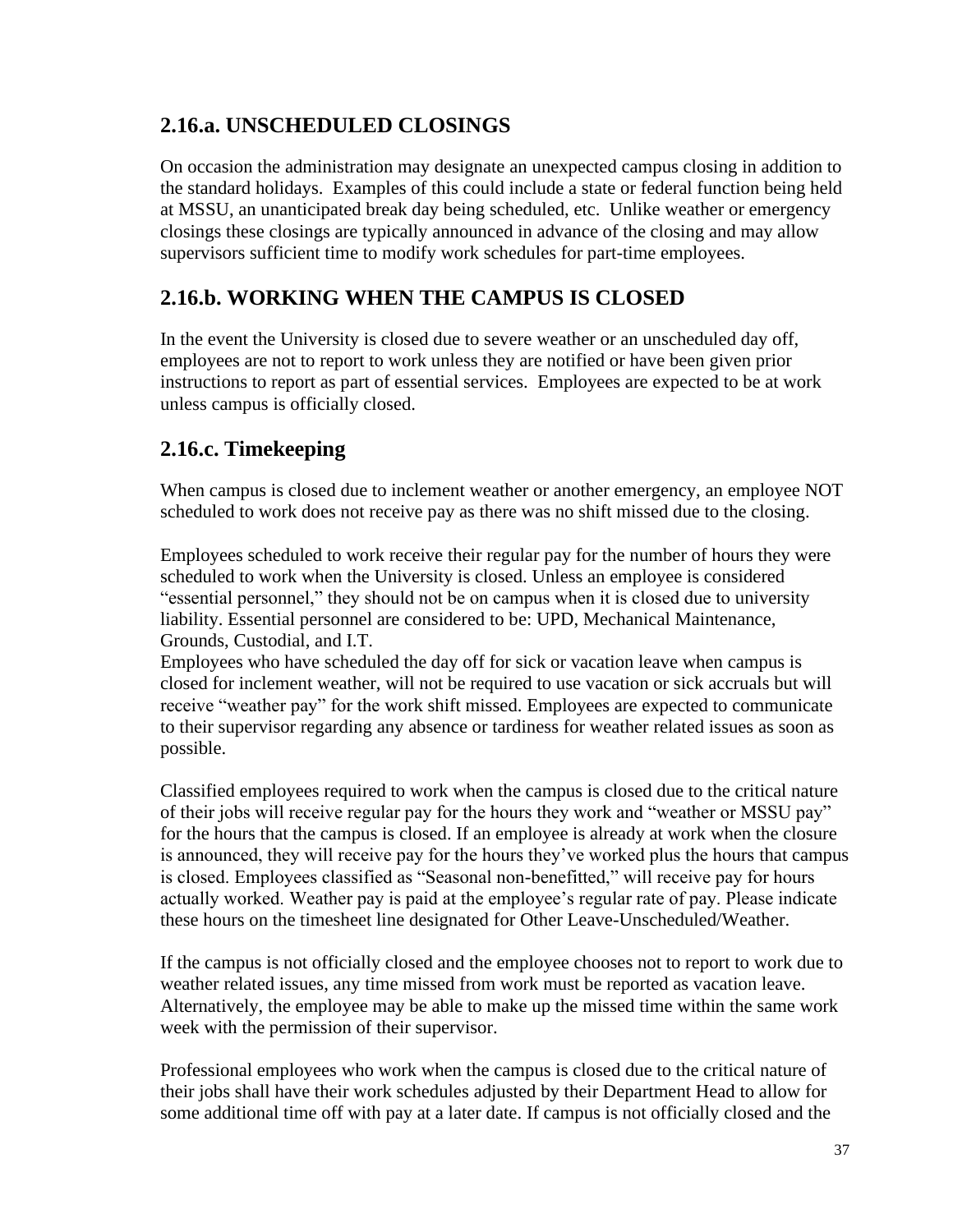employee chooses not to report to work due to weather related issues, any time missed must be reported as vacation leave or alternatively made up at a later date upon approval by their supervisor.

In the event campus is closed because of severe or inclement weather, employees should also refer to the Severe Weather Policy for additional information.

# **2.17 SOCIAL MEDIA POLICY**

### **2.17.a. PURPOSE & SCOPE OF POLICY**

Missouri Southern State University acknowledges that social media may be used to further the University's mission by providing channels of interaction and engagement between the University and students, parents, employees, alumni, fans, media, the surrounding community, potential students, donors, etc. The University supports this kind of participation in social media and is committed to academic freedom in these channels.

Social media refers to technology tools and online spaces for integrating and sharing usergenerated content in order to engage constituencies in conversations and allow them to participate in content and community creation. Social media includes:

- Social networking sites (e.g., Facebook, Twitter, LinkedIn)
- Video and photo-sharing websites (e.g., YouTube, Instagram)
- Blogging sites
- Forums, discussion boards (e.g., Yahoo Groups, Google+, Google Groups), news article comments and online encyclopedias (e.g., Wikipedia)
- Other, similar technologies

Due to the rapidly evolving nature of social media and online technology, the list above is non-exhaustive, and this policy applies to other sites, including those that are emerging or have yet to be developed as of the effective date of this policy.

The purpose of this policy is to encourage the use of social media by institutional users while making sure usage is in line with applicable state and federal laws and regulations, and to provide protection to the University's reputation and members of its community. While this policy primarily focuses on social media accounts that are University-affiliated and University-managed, it will also provide general guidelines regarding personal use.

Nothing herein is designed or intended to be so far reaching that it might foreclose any legal rights of an employee or student, including an employee's right to discuss conditions of employment.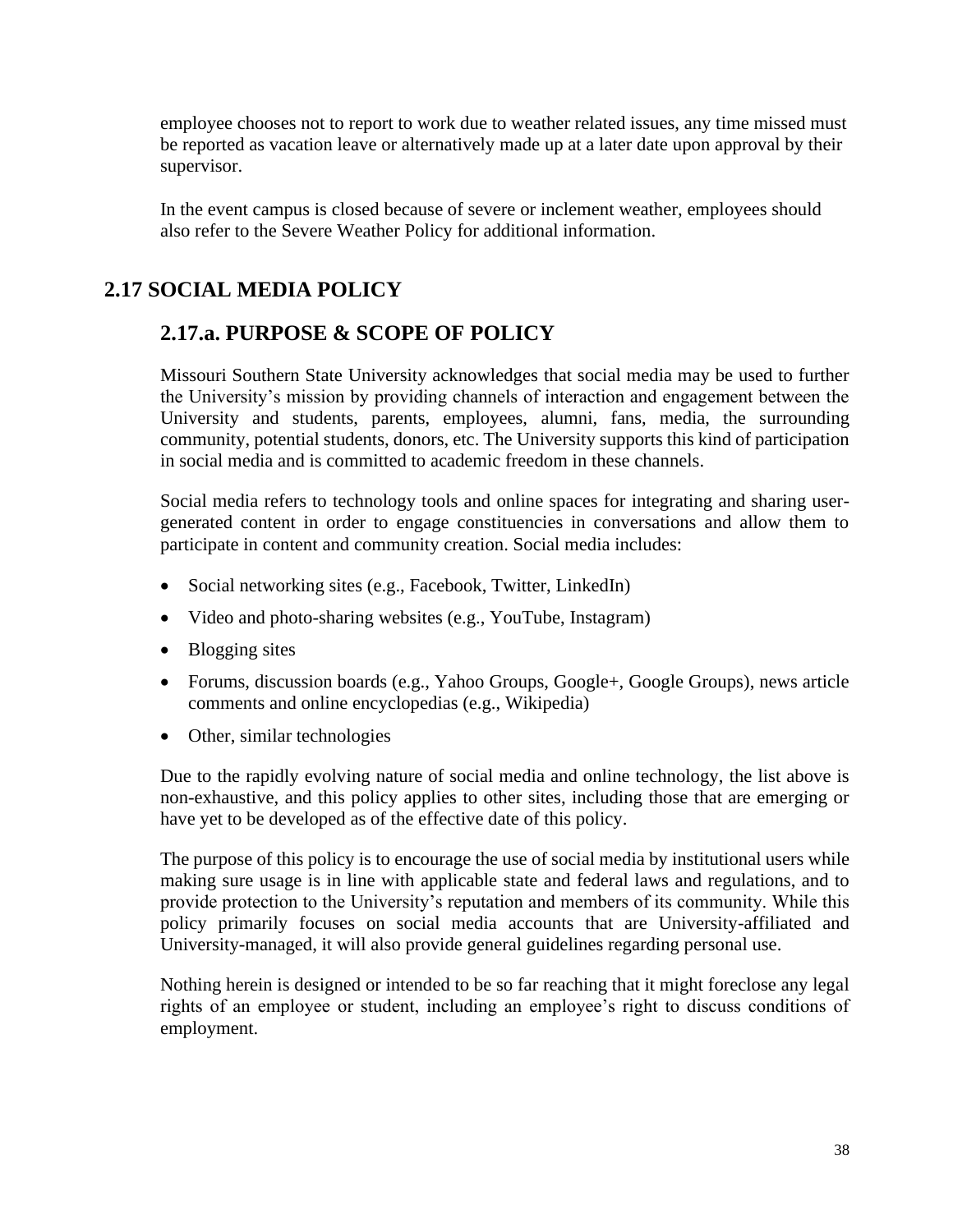### **2.17.b. MSSU'S SOCIAL MEDIA ACCOUNTS**

#### **A. Social Media Accounts Covered by this Section**

For purposes of Section II of this policy, "University Accounts" include the following University-affiliated and University-managed social media accounts:

- Public-facing accounts (such as the University's Facebook and Twitter accounts).
- Any other University department, program, or organization's social media account that is used for building engagement with members of the campus community and/or public.

The following accounts are not University Accounts:

- Social media accounts/groups used in the classroom environment.
- Social media accounts of student organizations.
- Personal social media accounts.

#### **B. Account Creation and Password Storage**

- 1. Creation of a University Account is subject to the following:
	- a. The creator must be a university employee.
	- b. The creator must submit a request for approval in writing to University Relations and Marketing. The account should not be created until formal written approval has been received.
	- c. Each University Account should have at least three administrators, one of which should be a staff member from University Relations and Marketing. These administrators and their contact information should be included in the request for approval.
	- d. A request to create a University Account should include a proposed name for the account. Naming is important for consistency and brand unity. Whenever possible, "Missouri Southern State University", "Missouri Southern," "MOSO" or "MSSU" should be listed before the department, program or organization name.
	- e. University Accounts should feature proper University-approved logos and/or other photographs reflecting positively on the University's population and physical appearance. Acceptable University logos can be obtained through University Relations and Marketing. For guidance, please refer to the Social Media Guidelines document, which can be obtained through University Relations and Marketing.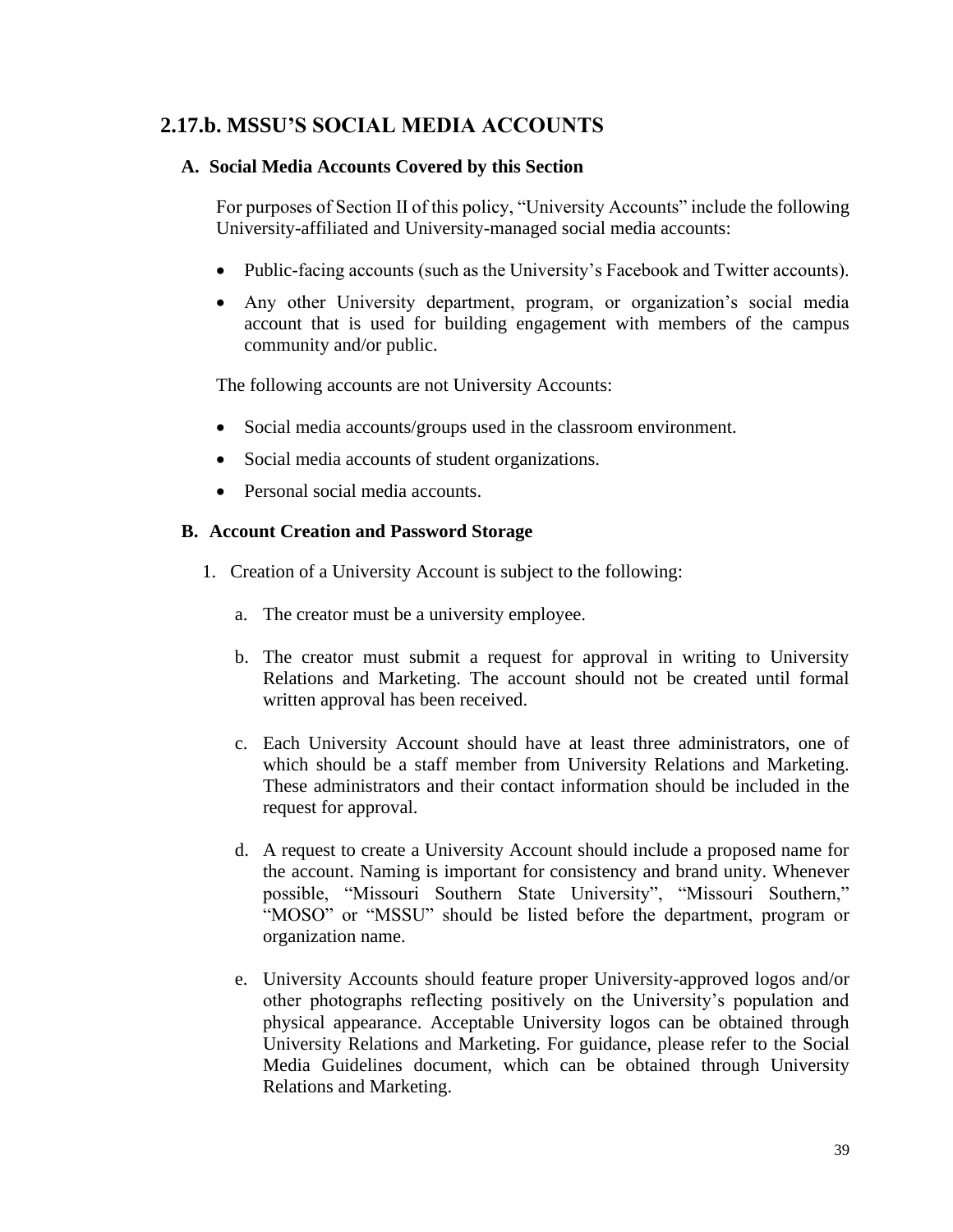- f. If it is discovered that a University Account has been created without proper approval as required above, the account will be subject to review and may be amended or removed.
- 2. All usernames and passwords or other login credentials established for access to any University Account are the property of the University. Employees responsible for maintaining, monitoring, and moderating University Accounts that require the use of a username and password or other login credentials shall provide such login credentials to University Relations and Marketing, which will maintain a database of such login credentials. Any modification of usernames or passwords must be reported to University Relations and Marketing immediately upon such change. This change will be reflected in University Relations and Marketing's login credential database. If a user's login credentials are the same as their personal login credentials (because their personal account is connected to the university account), they must make a member of University Relations and Marketing a co-administrator on the account (see 1c).
- 3. Administrators of University Accounts that have already been created as of the effective date of this policy should bring such accounts to the attention of University Relations and Marketing. While there will not be a formal approval process for an existing University Account, University Relations and Marketing will ensure there are at least three administrators for the account, with at least one being a staff member from University Relations and Marketing.

### **2.17.c. FACULTY/STAFF USAGE OF UNIVERSITY ACCOUNTS**

This section outlines MSSU's rules of engagement and expectations when using University Accounts on behalf of the University within the scope of their employment. This section does not apply to an employee's use of their personal social media accounts.

- 1. Account administrators should represent the University in a positive light. Be accurate, do not mislead others, and correct mistakes if they are made. Also, keep in mind that a non-active or poorly managed social media account can and will reflect negatively on the University.
- 2. Administrators of University Accounts must observe all other University policies while utilizing social media.
- 3. Do not disseminate confidential information. This is especially important in relation to HIPAA and FERPA statutes and regulations.
- 4. Be mindful of copyright and intellectual property rights of others as well as the University and adhere to university policies regarding those rights.
- 5. Have a plan. Administrators of University Accounts should consider their messages, audiences, and goals as well as strategies for keeping information on social media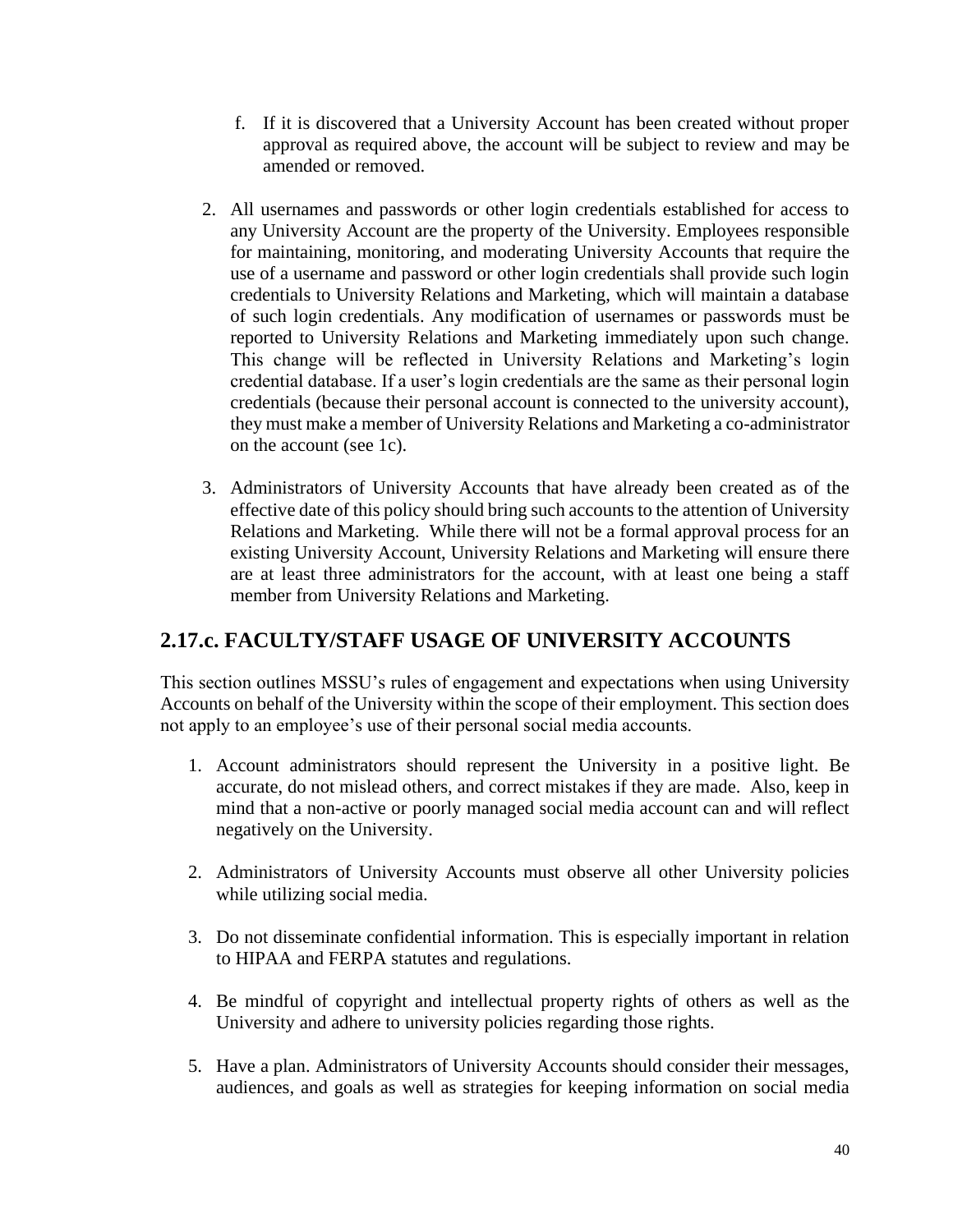sites up to date. University Relations and Marketing can assist and advise employees with their social media planning.

- 6. Protect the institutional voice. Posts on social media sites should protect the University's institutional voice and brand by remaining professional in tone and in good taste.
- 7. Respect the opinions of others and use good judgment regarding content. MSSU will not tolerate content that is threatening, defamatory, illegal, obscene, infringing of intellectual property rights, invasive of privacy, profane, libelous, discriminatory, harassing, bullying, abusive, or hateful, in violation of university policy, or otherwise injurious or objectionable. The University reserves the right to take down any content it deems intolerable and remove the employee's administrative rights if necessary. However, the University does not intend this paragraph to limit opposing ideas and viewpoints in the course of legitimate social media interactions.
- 8. Strive for accuracy and give credit where credit is due. When using the thoughts, ideas, quotes, pictures, videos, etc. of other parties, give them credit for their work. Provide a link when necessary.
- 9. If using social media in the recruitment of potential student-athletes, do so in accordance with NCAA rules and regulations. Please contact University Relations and Marketing with questions.
- 10. Whenever possible under emergency conditions such as inclement weather, share the official university posts and messaging rather than creating new wording. This ensures consistent voice and information.

### **2.17.d. PERSONAL USE OF SOCIAL MEDIA**

This section applies to personal use of social media. It also outlines the potential impact of personal social media use to your employment or student relationship with Missouri Southern State University.

- 1. Think first, post second. Conduct that would subject an employee or student to discipline with the University if it occurred in-person can have the same consequences if it occurs in the realm of the internet and social media. Some examples include sexually harassing a student or colleague, discrimination, violating privacy policies or laws, defamation, and other conduct that is illegal or violates University policy.
- 2. Be mindful of copyright and intellectual property rights of others as well as the University and adhere to university policies regarding those rights.
- 3. Generally, employees should manage their personal social media accounts on their own time. There may be *de minimis* personal use of social media while utilizing University resources, but only to the extent such use does not hinder an employee's job productivity, the productivity of other employees, or University programs and activities. However, it is acknowledged that faculty may choose to use their personal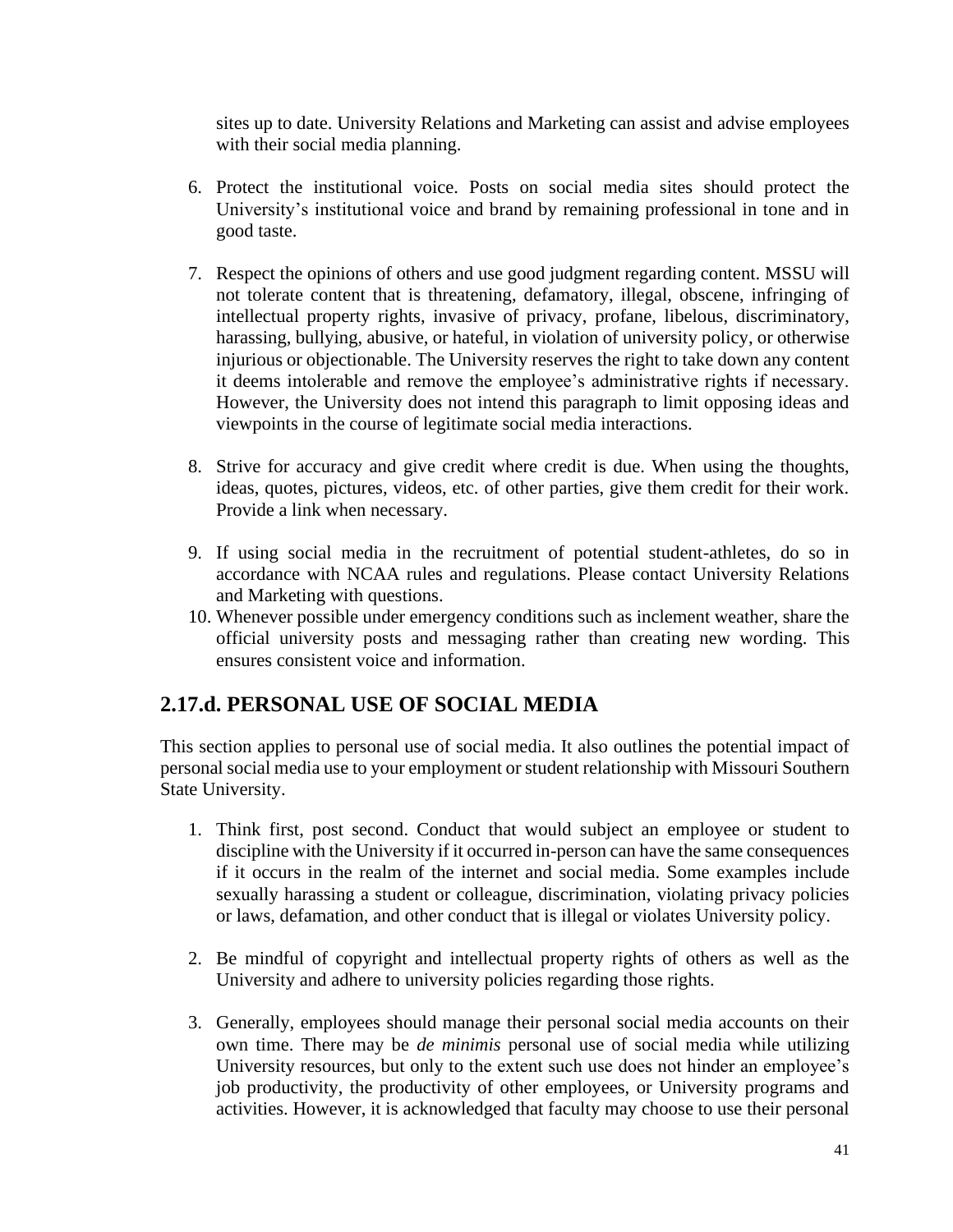social media accounts in furtherance of their academic endeavors and employment with the University and this policy is not intended to hinder that option.

- 4. Computers, hardware, information technology accounts, and information technology infrastructure are properties owned and operated by the University. Employees and students do not have an expectation of privacy in their usage of them.
- 5. Employees and students are prohibited from using the Missouri Southern State University name, its logos or images to endorse a product, business or political candidate. Employees and students should also refrain from indicating themselves to be a representative of the University when they are not acting as such.
- 6. Due to a person's status at the University, there could be times when others may believe a personal opinion is actually a statement on behalf of the University. If an employee or student believes this may occur with their social media activity, the University encourages them to attempt to dissociate their opinions from those of the University by using a disclaimer. This could be a general disclaimer on their personal social media account, or a one-time disclaimer within a particular post where differentiation may be difficult. Here is a statement you can use in such situations: "The views expressed herein are my personal opinions and are not necessarily those of Missouri Southern State University."
- 7. Only authorized institutional staff members may recruit potential student-athletes. The University could be held in violation of NCAA rules and regulations if employees use their own personal social media accounts to contact potential student-athletes with whom they do not have close personal relationships in an attempt to recruit or entice them to attend MSSU.

## **2.17.e. NON-COMPLIANCE/BREACH OF POLICY**

Violations of this policy will result in a review of the incident and may include action under appropriate University discipline processes. Corrective action may involve a verbal or written warning, suspension or dismissal and/or termination of employment or privileges with the University. This section does not preclude disciplinary action for conduct that involves social media that also violates other University policies.

## **2.18 VOLUNTEER & INTERSHIPS POLICY**

Any student who will be participating in an internship program at the University must complete the University's Student Acknowledgement, Assumption of Risk, and Waiver of Liability form. Any individual who will be participating in a volunteer activity associated with the University must complete the University's Volunteer Acknowledgment, Assumption of Risk, and Waiver of Liability form. The department that intends to utilize a student intern or volunteer is responsible for ensuring that the individual is classified correctly as well as ensuring that the student intern or volunteer completes the appropriate acknowledgement form prior to the start of the activity. All acknowledgment forms must be submitted to Human Resources prior to the start of the activity. The department should keep a copy of the completed acknowledgment form in the department's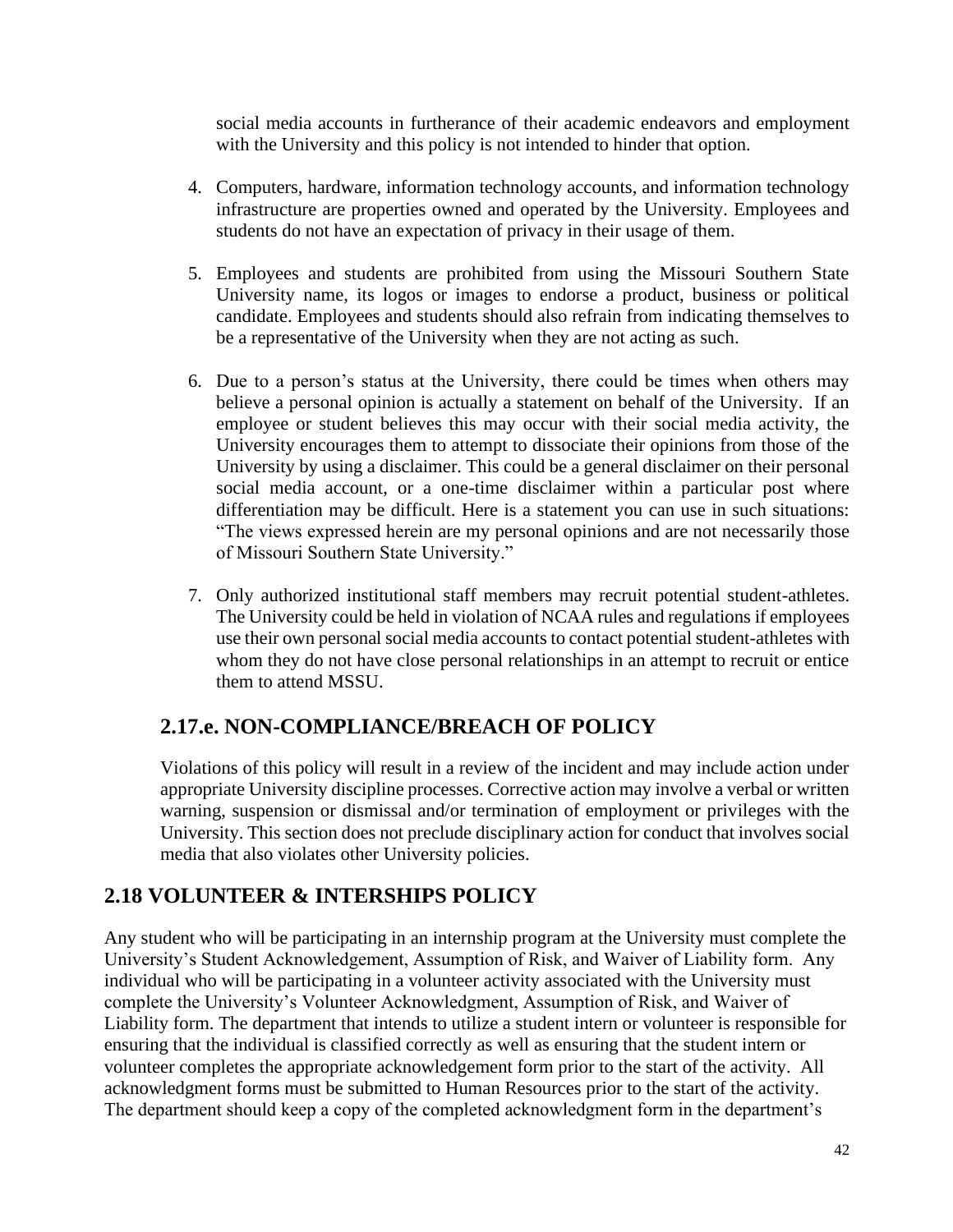files. If a student intern or volunteer fails to complete the appropriate acknowledgement form, or the department fails to submit the form to Human Resources, the student intern or the volunteer may be denied participation in the event.

The Volunteer Acknowledgement, Assumption of Risk, and Waiver of Liability form is to be used for volunteers. For example, individuals who donate their time at sporting events, driving, etc. This form is NOT to be used for students who are receiving course credit, or the work is required as part of a program of study.

The Student Acknowledgement, Assumption of Risk, And Wavier of Liability form is to be used when a university student or a student from another institution is performing an unpaid internship at the University. For example, an un-paid internship in the counseling area of A.C.T.S; a university student who is required to perform services as part of their degree program; or any student who receives course credit.

If you have any question about the acknowledgment forms or need help analyzing whether an individual is an intern or volunteer, please contact Human Resources.

# **2.19 UNIVERSITY PROPERTY**

The University provides various items to employees for their use in performing their job. This may include, but is not limited to, such items as information, telephones, computers, iPads, e-mail access, intranet/internet access, desks, chairs, workstations, tools, supplies, etc. The appropriation or use of university property for private enterprises or similar gain is prohibited. While employees may reasonably use some University property, such as local phone calls, for limited and necessary functions, any abuse of university-owned property could be grounds for serious disciplinary action up to and including termination.

#### **Inspecting and Monitoring**

To ensure the safety and protection of employees, students and members of the public, as well as to protect the interest of the University in ensuring that its departments operate in an effective and efficient manner, the University reserves the right to inspect any University provided items as well as employees' personal property located on University premises when there are reasonable grounds for suspecting that an inspection or search will turn up evidence that an employee is guilty of workrelated misconduct, or that the inspection or search is necessary for a non-investigatory work related purpose. It is the express intention and policy of the University that any such inspection or search be conducted in compliance with prevailing state and federal law. The employee may avoid exposing personal belongings to inspection at work by simply leaving them at home.

The University also reserves the right, except where prohibited by state or federal law, to monitor telephone and computer usage, and to use cameras in all non-restroom areas of its facilities to monitor the activity of any individual on the premises. If this monitoring demonstrates that an employee has exhibited poor performance or improper conduct or activity, they will be subject to disciplinary action up to and including termination.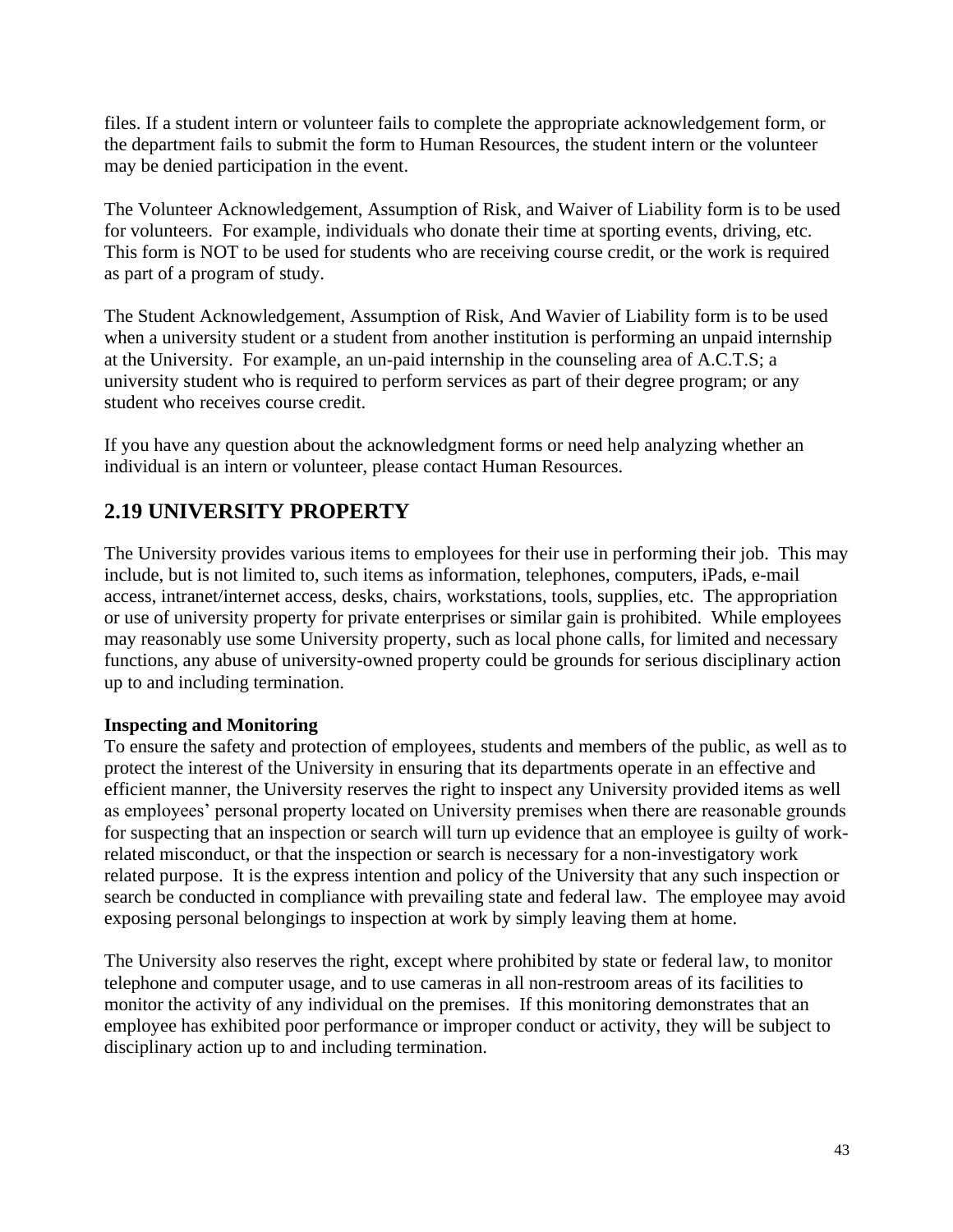### **2.20 UNIVERSITY OPERATING POLICIES & PROCEDURES MANUAL**

The University Operating Policies & Procedures Manual may be found by visiting the University intranet or by contacting Human Resources. Examples of these policies and procedures included in this library would be items such as the Access Control Policy, Financial Policies, HIPAA, Bloodborne Pathogens, Car Rental Policies, Use of University Equipment & Facilities, and General Services, for example. Employees are required to familiarize themselves with these policies as well as others posted or updated.

# **3.0 EMPLOYMENT POLICIES AND PROCEDURES**

# **3.1 RECRUITMENT AND HIRING**

Human Resources is responsible for the recruiting activities and the hiring process for budgeted and approved classified and professional staff positions in all departments of the University. If an applicant initially contacts a department, the applicant should be directed to Human Resources. Regardless of the availability of a position, no employment offer should be made until all employment procedures have been followed. The *Recruiting & New Hire Procedures Checklist* outlines the University's recruitment and employment process for non-faculty employees and is available on the Human Resources Intranet/SharePoint site for reference. Any questions about the recruitment and employment process should be directed to Human Resources. The preferred method of applying for a position at the University is via an electronic application by visiting www.mssu.edu/jobs.

Instructions for applying for faculty positions, full-time, part-time Adjunct positions, and on-line instructors, are also provided on the Human Resources Intranet/SharePoint site. Applicant materials for all faculty positions are coordinated through Human Resources. The preferred method of applying for a faculty position at the University is via an electronic application by visiting www.mssu.edu/jobs.

For classified positions, an *internal* job posting procedure is typically used to notify employees of full-time job opportunities. These job announcements generally include the title, department, hourly wage, minimum hiring qualifications, and the closing date for filing internal applications. These announcements are posted on the electronic bulletin board outside the Human Resources Office, sent to all employees through campus e-mail, and posted on the university's intranet web site. An Internal Job Application form is available in an electronic format on SharePoint and should be used when applying for a transfer or promotional position within the classified jobs group. Current employees have 5 working days to apply for an internal job opening before external applicants are considered (See the "Promotion and Transfer" policy in this Handbook.)

Open classified and professional positions may also be advertised in local newspapers and on other employment-oriented websites. Individuals applying for open positions with the University must complete the applicable application for the position as given through the University's applicant tracking portal located on the Human Resources website. Each position will require the applicant, whether internal or external, to complete the applicable online employment application through the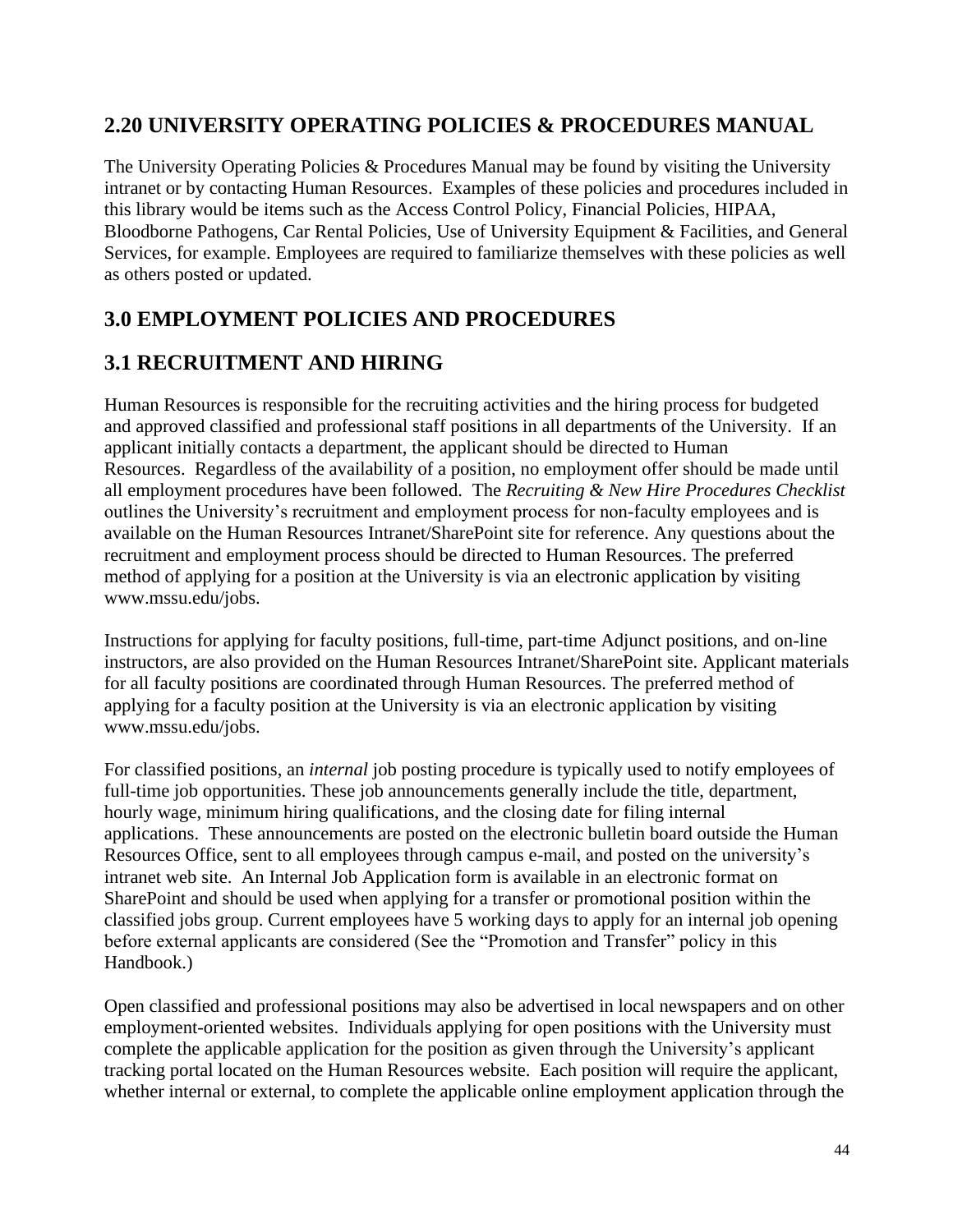University's applicant tracking portal along with the applicable additional information such as a resume, unofficial transcripts, and references if required.

Each professional position will require the applicant, whether internal or external, to complete the applicable online employment application through the University's applicant tracking portal along with applicable additional information such as a resume, unofficial transcripts, and references.

# **3.2 PROCESSING APPLICATIONS**

Applications and resumes received by Human Resources are tracked in an Applicant Tracking System online and forwarded electronically to the hiring supervisor for review. Following review, selected qualified candidates are then asked to interview for the vacant position. The hiring supervisor may form a committee to assist in the screening and interviewing process or ask the Human Resources Office for assistance. Human Resources is also available for benefit overviews when the hiring departments request such assistance. At the conclusion of the interviewing process, a decision is made as to who is the best qualified individual to fill the vacant position. Human Resources is available to conduct reference checks to verify the applicant's prior work history, education, etc., if the hiring department has not done so. Please note that reference checks are required.

Once an offer of employment is extended and an applicant has accepted the employment offer, Human Resources will present to the candidate a background release through our online onboarding process. Once the criminal and sex offender background (credit check when applicable) has been completed, the hiring department will be notified, and an official start date can be determined. An employment confirmation letter is prepared and sent to applicants who accept staff positions. Complete hiring instructions are located on the Human Resources Intranet/SharePoint site.

During the first few days of employment, an employee will be required to attend or complete an orientation process conducted by HR and/or other various MSSU departments. During orientation, employees receive information regarding university policies, benefit programs, and other general information about the University. Employees are asked to complete all employment paperwork, such as retirement and insurance enrollment forms, beneficiary designation forms, and appropriate federal and state tax-withholding forms. Employees should use the orientation process to learn about the University and applicable employment policies and benefits. A portion of the employees onboarding paperwork will be completed online. Departments are expected to provide their employees with a more specific orientation about the department and the employee's position. Additional training programs may be arranged during the first few weeks or months of employment. Specific training and/or orientation instructions will be given when applicable.

Off-site employees will be supplied appropriate orientation paperwork via an electronic method to accommodate those to whom it is not feasible to physically report to the MSSU main campus.

# **3.3 PROMOTION AND TRANSFER**

It is the policy of the University to fill job vacancies, whenever practicable, by promotion or transfer of qualified staff persons already employed by the University. A promotion is a personnel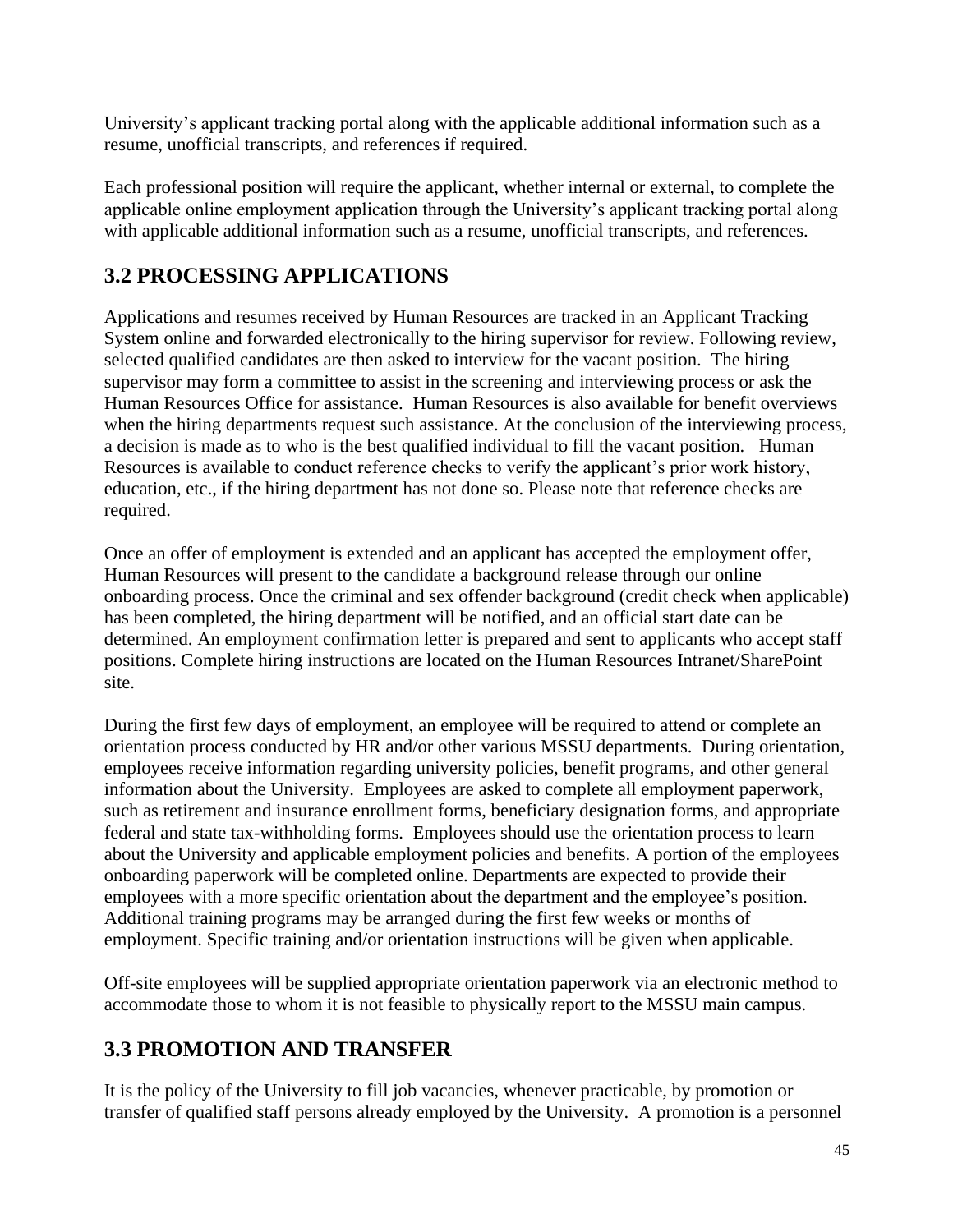action that advances an employee to a different job carrying increased responsibilities and requiring a higher level of knowledge, skills, and/or abilities. Generally, a promoted employee receives a pay increase. A transfer is a personnel action that changes an employee's work assignment from one job to another at the same or lower pay. Transfers can occur as a result of an employee's request; reorganization, restructuring, or elimination of a position; or as a disciplinary measure. Background checks are required for all promotions, all changes from a part-time to a full-time position and may be required for transfers.

Full-time job opportunities for **classified staff positions** are posted internally for five (5) working days on the bulletin board in Human Resources and on the University's intranet site. An e-mail is also sent to all employees announcing the job opening with an attached job description for the position, and information on the application process. Current employees have five (5) working days to apply for a posted job opportunity before external applicants are considered. (See the "Recruitment and Hiring" policy in this Handbook.)

An employee is eligible to request a promotion or transfer to a vacant classified position if they have completed one year of service in their current position and department. In exceptional circumstances, special permission for an earlier promotion or transfer may be given with the approval of the Vice President over the employee's current area and all other Vice Presidents and supervisors involved.

Eligible employees who want to apply for promotion or transfer to a classified job opening should submit a completed *Internal Job Application* form (available electronically) to Human Resources before the application deadline listed on the internal posting. An employee's expressed interest in a job opening will not jeopardize the employee's status in their present position.

The internal job posting procedure does not apply to **professional staff positions**. Announcements of professional staff openings are posted on the electronic bulletin board located outside the Human Resources Office, sent to all employees by campus e-mail, and listed on the University's employment web site [\(www.mssu.edu/jobs\)](http://www.mssu.edu/jobs). Professional staff positions may also be advertised in newspapers, appropriate trade journals, with area college career services offices, and on other employment-oriented websites. Current employees interested in a professional staff opening are encouraged to submit the application materials requested in the announcement to Human Resources via the online system.

Current employees wanting to apply for a promotion or transfer to a classified *or* professional staff position must satisfy the skills, education, and experience requirements of the position. The University may also consider such factors as the employee's ability to assume other responsibilities, attendance record, and previous work performance appraisals.

### **3.4 IMMIGRATION REFORM AND CONTROL ACT (IRCA)**

The Immigration Reform and Control Act (IRCA) was implemented November 9, 1986 and made employers responsible for verifying the employment eligibility and identity of any employee hired to work in the United States. Potential employees who are not current citizens or lawful permanent residents may need to apply for Employment Authorization to establish eligibility to work in the United States. University departments responsible for hiring will need to work in coordination with the Human Resources office to ensure compliance. As a result of this law, Missouri Southern is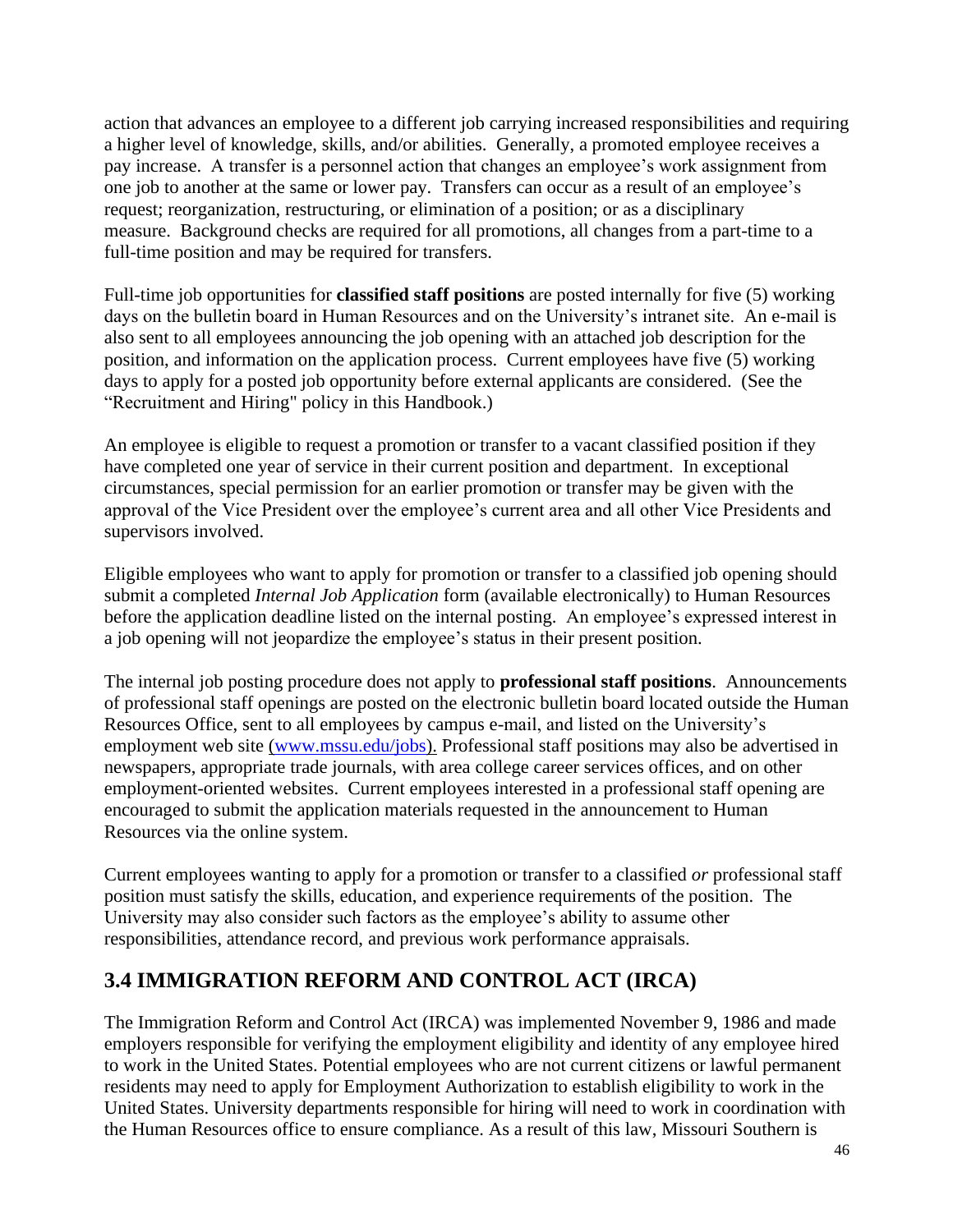required to verify both the identity and employment eligibility of all regular, temporary employees, and student employees hired after November 6, 1986, and complete and retain a one-page form (INS Form I-9) documenting this verification. Failure to comply with these requirements may result in both civil and criminal liability with the imposition of substantial fines. Most importantly, failure to verify a new employee's identity and employment eligibility may result in the termination of employment for that employee.

Based on the requirements of the Immigration and Reform and Control Act of 1986, all new employees of Missouri Southern must complete a Form I-9 within their first three days of employment. Employees who do not complete a Form I-9 within their first three days of work will not be able to continue working at the University until a Form I-9 has been completed.

HR will obtain the completed I-9 during the on-boarding process while adhering to the three-day rule noted above. New employees will complete Section 1 of the Form I-9 electronically when completing on-boarding forms through the applicant tracking system. If not using the electronic system, HR will obtain the completed form in person with the new employee.

HR utilizes the E-verify system to verify employment eligibility. Use of E-verify requires a social security number be documented in Section 1 of the Form I-9. Additionally, documents establishing identity and employment eligibility are copied and stored with the Form I-9.

Rehires are required to complete a new Form I-9 if the original form was completed over three years ago and had previously been destroyed. New calendar year tax forms will need to be completed if more than a year has elapsed since previous employment.

Non-citizen employees may be required to provided updated employment eligibility documents upon expiration of originally provided eligibility documents. HR will monitor those cases and will notify affected employees when necessary.

If the University learns that an employee whose documentation for the I-9 form appeared to be in order but is not actually authorized to work in the United States, the employee will be contracted and provided with the opportunity to present appropriate I-9 form documentation proving eligibility to work. If unable to present the appropriate documents, employment will be immediately severed.

## **3.5 SPONSORSHIP OF FOREIGN NATIONAL POLICY**

Missouri Southern State University values diversity among its faculty, students, and staff and has established this policy concerning the sponsorship of foreign national faculty members and candidates for tenure-track positions for H1B non-immigrant and Permanent Resident Status.

**Initial H-1B Visa**: If a foreign national requiring visa sponsorship to secure work authorization with the University wishes to accept an offer of a tenure-track position, the prospective faculty member may request that the University arrange to obtain H-1B non-immigrant visa status for the prospective faculty member. A foreign national requesting sponsorship who holds or has been offered a non-tenure track position will be considered on a case-by-case basis. The H-1B visa category is designated for individuals coming temporarily to the United States to perform services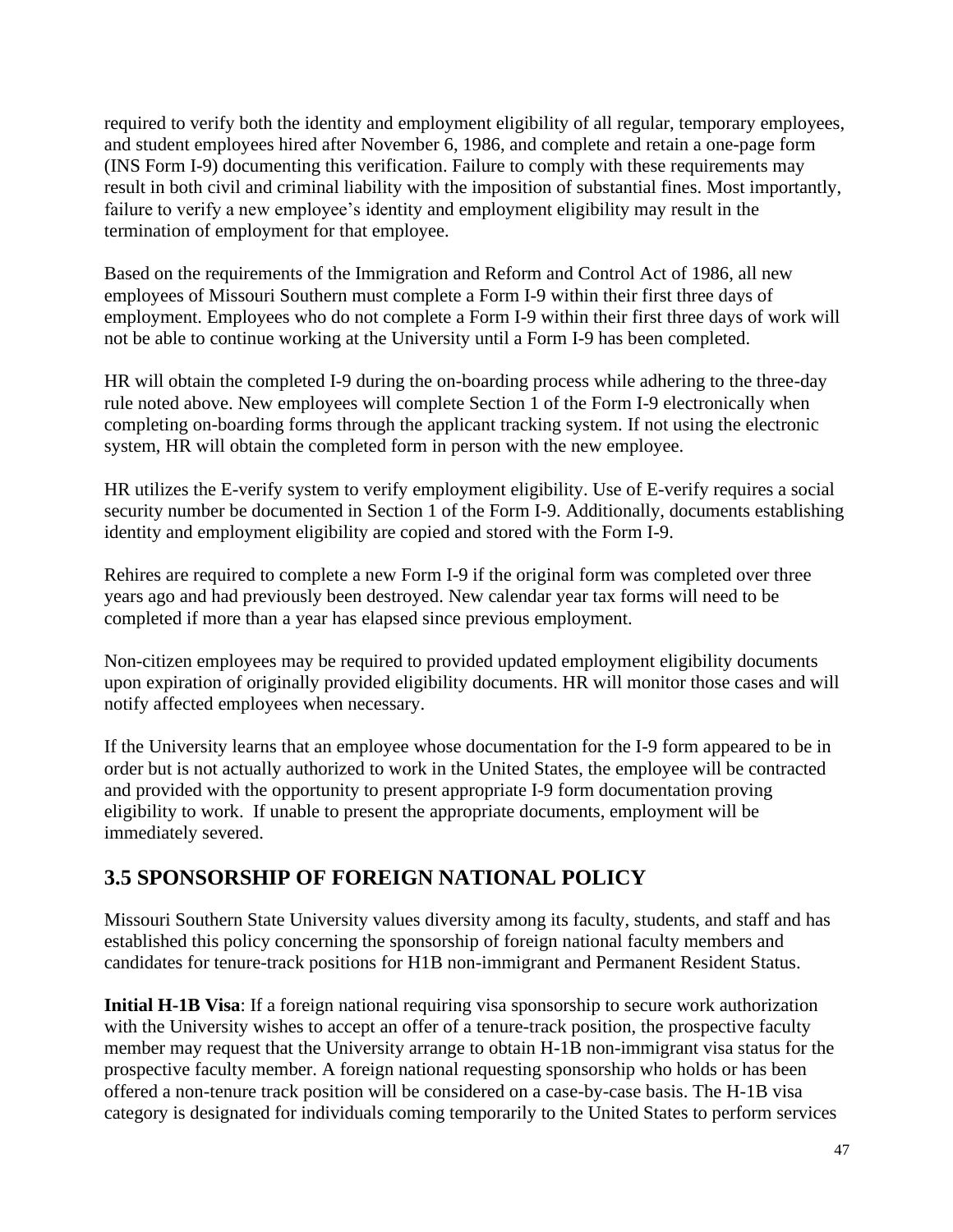in a specialty occupation. A specialty occupation is defined as an occupation that requires theoretical and practical application of a body of highly specialized knowledge, and attainment of a bachelor's degree or higher for the specific specialization. If the University chooses to make such arrangements, the University shall select legal counsel and pay the legal fees and filing fees incurred in obtaining the H-1B status for the prospective faculty member. If the prospective faculty member has a non-employee spouse and/or family members who require a derivative visa status, the legal fees and filing fees are the responsibility of the prospective faculty member. The University does not pay for the costs of obtaining a visa stamp at a consulate abroad. The University also does not pay for premium processing unless there is a compelling business need to do so as determined by the Provost and Human Resources.

**H-1B Visa Extension:** Once H-1B status has been obtained for a tenure-track (non-tenure track if approved) faculty member, and the faculty member has begun employment with the University, such faculty member may subsequently request that the University arrange to extend their H-1B status as needed. The initial H-1B visa can cover a period of up to three years. It can be extended for a maximum period of three additional years. In general, the maximum amount of time a faculty member may spend in H-1B status is six years unless certain steps have been reached in the permanent residence process. Requests for H-1B extensions should be made at least seven months in advance of the expiration of the faculty member's current H-1B status. If the University intends for the individual to remain a tenure track faculty member and chooses to make the requested arrangements for an extension of H-1B status, the University shall pay the legal and filing fees incurred in the extension of status. As with the initial H-1B visa petition, the responsibility for extending the visa status of any non-employee spouse or other family members shall lie with the faculty member.

**Permanent Residence ("Green Card") Sponsorship:** If a tenure-track faculty member has taught at the University for one (1) academic semester along with meeting or exceeding all expectations of a faculty member at MSSU, a request may be made for assistance from the University in obtaining lawful permanent residence, i.e., a "green card." Permanent Residency is the legal right to live and work in the United States indefinitely. A request for assistance in obtaining permanent residence must be submitted in writing by the department chair to the Provost. The decision regarding sponsorship will be made on a case-by-case basis. If a decision is made to sponsor a tenure-track faculty member for permanent residence, the University will select legal counsel and work with the faculty member to determine the most appropriate process for the individual to obtain their green card.

Except in certain exceptional cases, the process used to pursue employment-based permanent residence for faculty members will involve the "special handling" labor certification procedures available to colleges and universities. There are typically three steps to obtaining permanent residency, described below:

• Labor Certification: The first step in the process generally will be obtaining an approved labor certification from the Department of Labor. The University will take primary responsibility for this step. Note that in order to take advantage of "special handling" labor certification procedures, which allow the University to establish that it hired a foreign faculty member after a competitive recruitment and selection process. The labor certification must be filed within 18 months after the faculty member's selection for the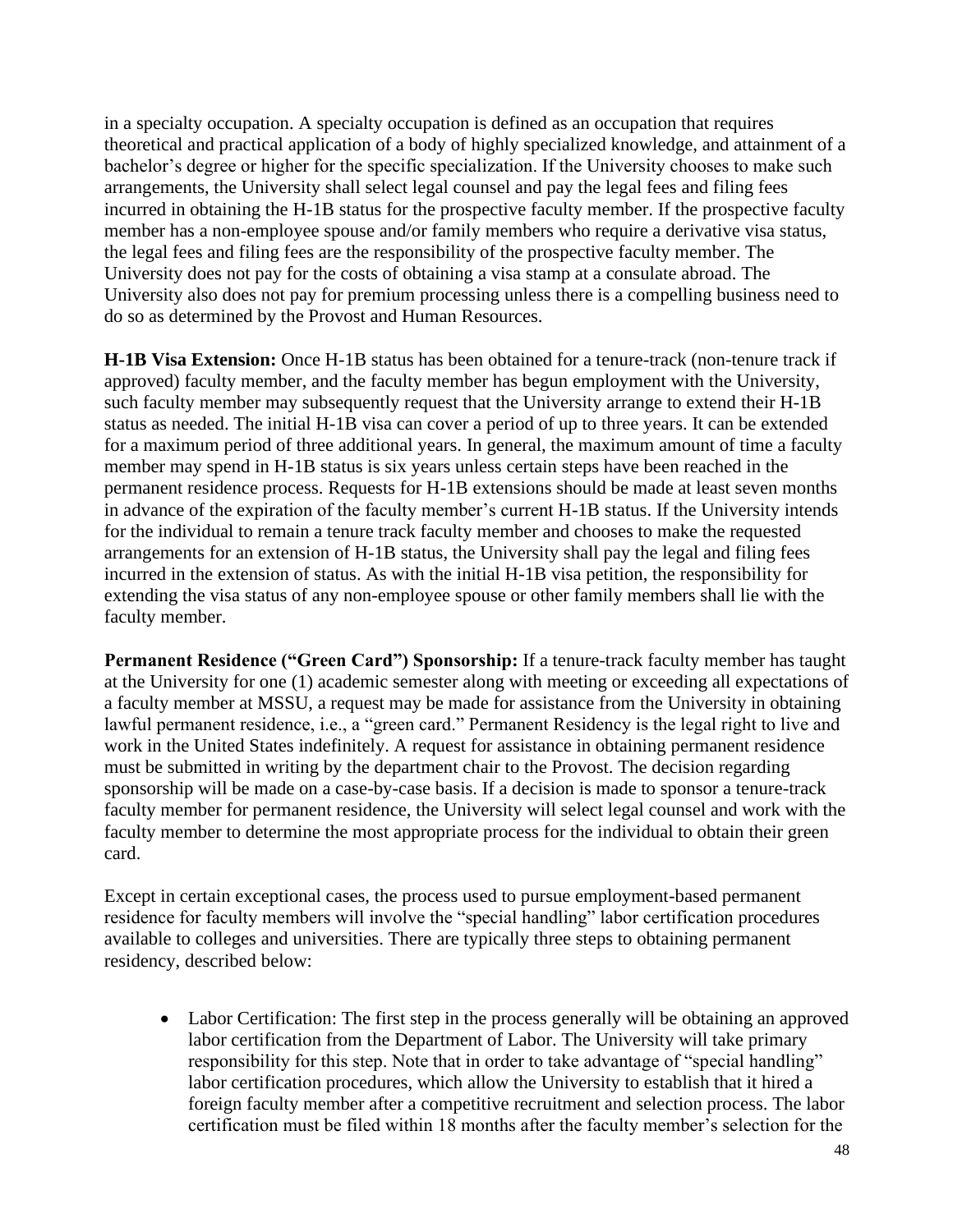position. The clock starts running when the search committee selects the faculty member for the position, not when the faculty member begins employment. As such, an initial request for assistance must be made by a faculty member within 10 months of the date listed on the offer letter. For example, if the faculty member was offered the position on January 1, 2018, a request for assistance in obtaining permanent residence should be made no later than October 1, 2018, to allow sufficient time to prepare and file a case by the 18-month deadline.

If the case is not opened in a timely fashion to allow filing within 18 months of receiving the job offer, a new recruitment for the position must be completed.

For non-faculty employees, the Labor certification is only appropriate for hard to fill jobs. It is much more complex and, in nearly all cases, requires new recruitment. Labor certification is a technical process and requires that a series of advertisements be placed in the local job market to see if there are qualified and available US workers who are willing and able to take the job. Market conditions or other labor issues may affect the timing of when a labor certification case can be prepared and filed. For hard-to-fill positions, sponsorship for non-faculty employees will be considered on a case-by-case basis. The University will work with outside counsel in this regard to evaluate the likelihood of whether a labor certification will be successful before moving forward with a permanent residency case. If the University determines to proceed with a permanent residency case, it will cover the legal fees and the filing fees for the employee's PERM labor certification application, which is the first step of the process; however, the balance of the costs will typically be the responsibility of the employee. The additional steps are the I-140 petition, and the I-485 application. Medical exams, photos, and the educational evaluations are the responsibility of the employee. The University does not cover the cost of any non-employee dependent family members applying with the employee.

- Dependent Family Members: Dependent non-employee family members may need to have an I-539 petition filed on their behalf for an extension of their H-4 status. The University does NOT cover the legal fees or filing fees for non-employee dependent family members who may need petitions for H-4 dependent status filed on their behalf.
- Filing the I-140Immigrant Petition and the I-485 Adjustment of Status or Consular Processing: Steps two and three include filing the I-140 Immigrant Petition and the I-485 Adjustment of Status (or consular processing of the immigrant petition). The primary responsibility for these steps lies with the faculty member. The tenure-track faculty member may request that the University provide financial assistance for the additional steps of this process. With respect to the filing of the immigrant petition and adjustment of status or consular processing, the Provost, in consultation with Human Resources, at their discretion, may agree to pay all attorney fees and government filing fees up to \$11,000 per tenure-track faculty member. In such cases, the faculty member shall pay any attorneys' fees incurred in the green card application process over \$11,000 and shall be responsible for all filing fees and attorneys' fees related to the green card application process for any non-employee spouse or other family members, even if the costs of the faculty member's case is less than \$11,000.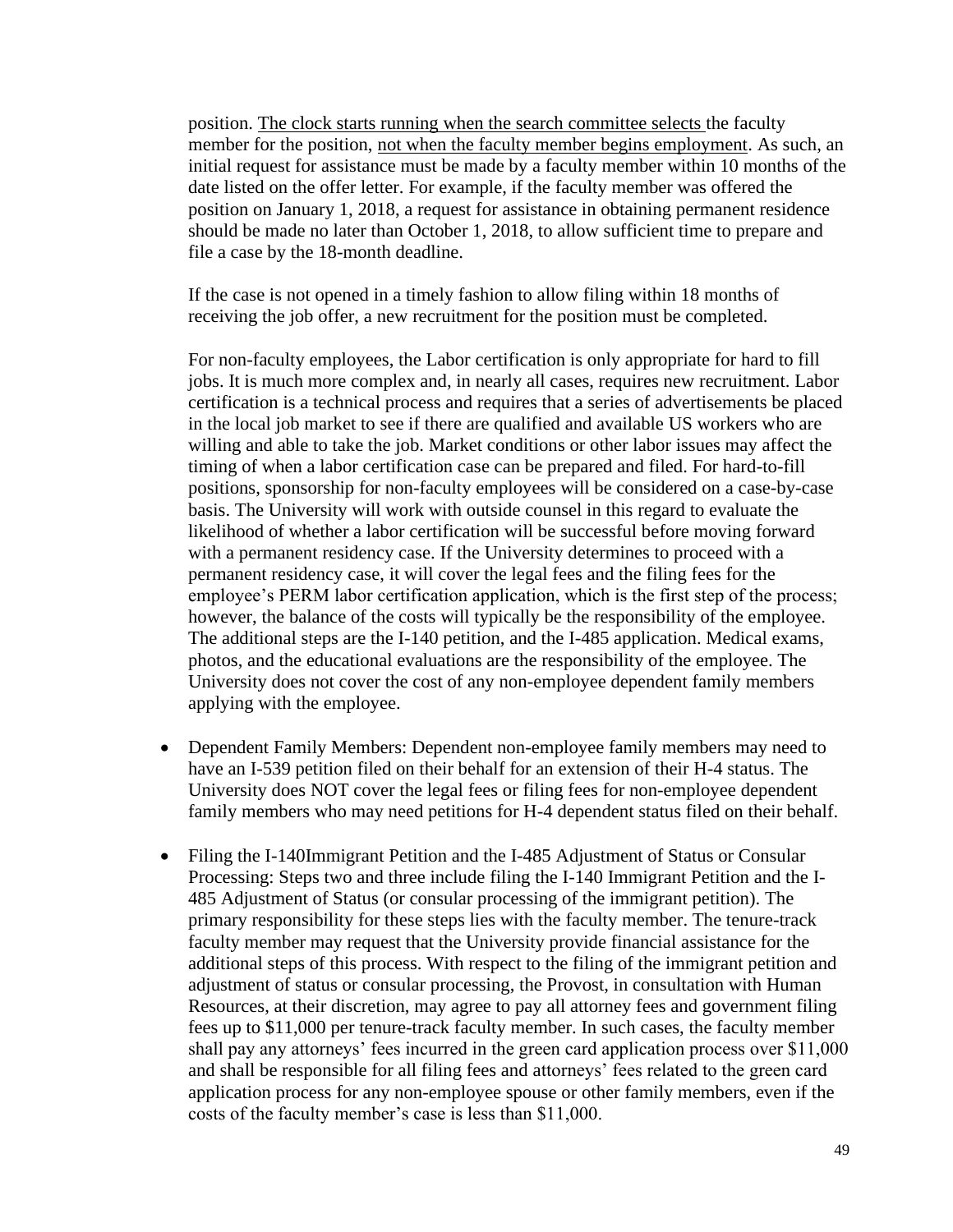**TN Visas:** Individuals working in TN status can obtain a TN directly at a border crossing or from a US consulate abroad. The University does not typically pay for legal assistance in obtaining TN work authorization (either the initial petition or the extension) but may elect to do so in a particular case. If an employee is eligible for sponsorship for permanent residency, then in some instances, and upon recommendation of outside counsel, the University may provide assistance with a TN extension at the University's discretion on a case-by-case basis.

**Cooperation**: The faculty member or candidate must make reasonable efforts in obtaining documentation and information requested throughout the H-1B petition and green card application process to minimize processing fees.

**Disclosure Obligations**: Any individual making a request under this policy must disclose to the University at the time of the request anything regarding the individual or their family that may make any application or process under this policy problematic or unusually expensive. In such instances, the University reserves the right to deviate from this policy in whatever manner it deems appropriate.

**Other Immigration Matters:** There are other ways that an individual can obtain work authorization or immigration benefits in the United States. For example, an individual may marry a US citizen and obtain work authorization while a case is pending. Alternatively, an individual may obtain work authorization through temporary protected status or through their F-1 student status or even through a diversity visa lottery. Unless the employer is required to cover costs by the Department of Labor, please be aware that the University does not typically pay for other types of work authorization or immigration benefits, even though the individual is required to have valid work authorization to work for the university.

**University Discretion:** In deciding whether to provide assistance, the University will take into account all relevant factors including, without limitation, the need for the candidate, the faculty member's progress toward tenure, student evaluations, and the estimated expense to the University of providing the desired assistance. If the University agrees to assist the candidate or faculty member, the University may, in its discretion, discontinue its assistance in the non-immigrant petition or green card application process at any time.

## **3.6 BACKGROUND CHECKS AND CRIMINAL HISTORY POLICY**

The University is committed to employing individuals consistent with its mission and to creating a university community that is as safe as possible for students and employees. Information discovered in the background check process will be used solely for the purpose of evaluating a candidate's suitability for employment with the University and will not be used to discriminate against a finalist on the basis of any classification protected by law.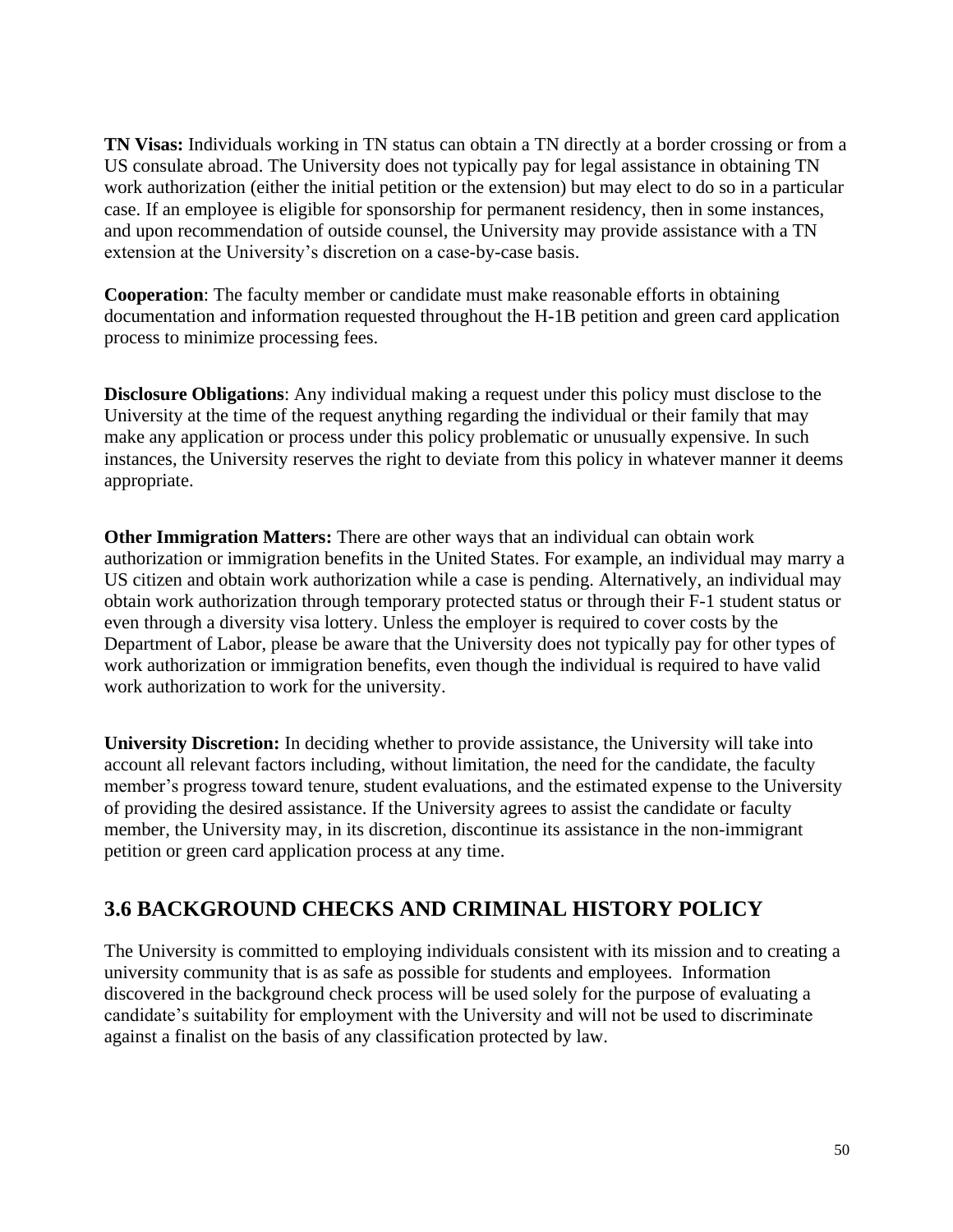### **3.6.a. Initiation of a Background Check**

- A. Background checks are required for the following.
	- 1. A final candidate that will be newly hired as a university employee (including full-time, part-time, faculty, staff, etc.).
	- 2. A person being re-hired by the University if they have not been employed by the University in the past twelve (12) months.
		- a. Re-hires will be treated as new hires for purposes of this policy.
	- 3. A volunteer whose volunteer activities will involve the individual working closely with or in close proximity to students, including, but not limited to, studentathletes.
- B. Background checks are not required for the following:
	- 1. Candidates for student employment positions absent unique circumstances as determined by the University.
	- 2. A current employee who moves to a new position within the University that would typically require a background check, but the employee has had a background check in the past six (6) months.
	- 3. The person is an active Adjunct Faculty member, Law Enforcement (LE) Academy Instructor, or other individual who works at least once per year and has worked for the University within the last twelve (12) months.
	- 4. The person is hired as an independent contractor.
	- 5. Promotions and those moving from part-time employment to full-time employment.
	- 6. Volunteers who will not interact with students as a part of their volunteer activities.

### **3.6.b. Interplay with Application Process**

- A. Each applicant reviews and signs a *Disclosure and Authorization* form. An applicant that declines to complete the form will no longer be considered for employment.
- B. Falsification of application materials is grounds for termination of employment or nonselection of an applicant.

### **3.6.c. Initiating a Background Check**

- A. Human Resources will initiate a background check for a final candidate after an offer of employment is extended and accepted.
- B. A criminal background check will determine convictions and guilty pleas at the county, state, and federal levels in every jurisdiction where the candidate currently resides, has resided, or has been employed and will cover the last 7 years. Convictions and guilty pleas include all felonies and misdemeanors.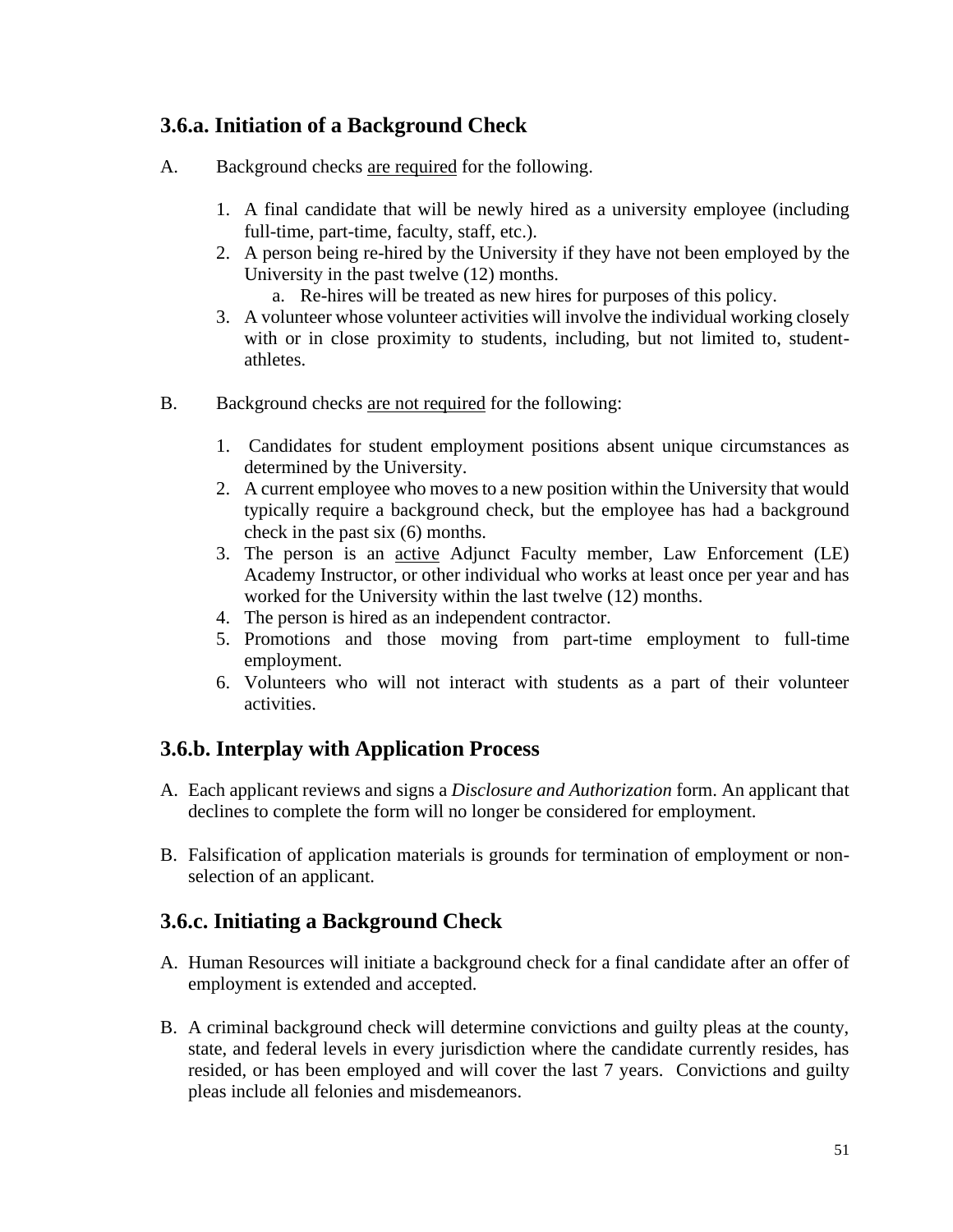- C. A driving record check will determine conviction and guilty pleas related to operating a vehicle. With driving records, convictions and guilty pleas include all felonies and misdemeanors, including minor traffic violations. The University reserves the right to periodically check the driving record of individuals who are driving vehicles on official University business.
- D. A credit check will also be performed for specific accounting positions, specific positions requiring the handling of cash and/or monetary transactions as a major aspect of the position, and specific positions with high level of fiduciary responsibilities.
- E. Sex offender registry checks are part of the background check process. The University reserves the right to periodically perform sex offender registry checks as it deems appropriate.

### **3.6.d. Background Check Results**

- A. Human Resources will review background checks to determine if a final candidate is eligible for employment. The University will use information obtained through a background check only for the purpose of evaluating the individual's ability to perform the functions of the job and for the safety or well-being of the University's students, other employees, and visitors.
- B. If any negative information is found in a report, Human Resources will review the background results and if necessary, will review the information with the appropriate unit or department and may jointly evaluate the information and make a determination as to whether an offer of employment will be confirmed or withdrawn.
	- 1. Human Resources and the appropriate unit or department may but are not required to ask the individual at issue for additional information prior to making their decision.
	- 2. Human Resources and the appropriate unit or department may also gather and review other information that may be relevant and readily available, and they may consult with other University officials or legal counsel as necessary.
	- 3. Negative information in the report does not automatically disqualify the individual from being hired. Human Resources and the appropriate unit or department will undertake an individualized assessment and consider relevant factors including, but not limited to, the seriousness of the negative information, the passage of time since the incident occurred, how the negative information affects the individual's ability to do their job, and safety concerns. Negative information on a background check that is relevant and job-related is grounds for not hiring the candidate.
	- 4. Negative information in a background check will not be used to discriminate in violation of the University's Non-Discrimination/Equal Employment Opportunity Statement.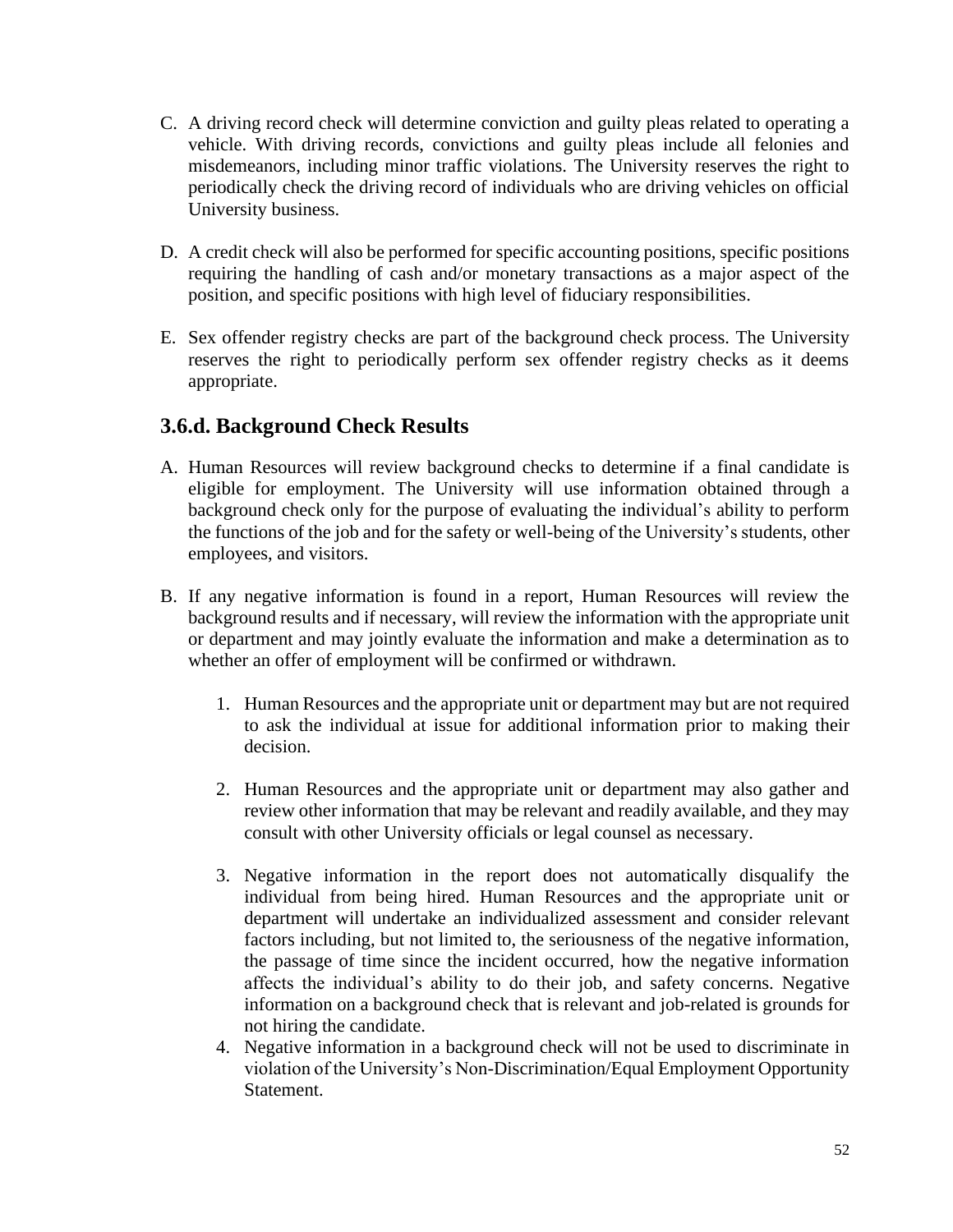- C. If information identified in a background check report is going to be used to disqualify a candidate from employment, Human Resources will send the individual a Pre-Adverse Action Notice and a copy of *A Summary of Your Rights Under the Fair Credit Reporting Act* as required by the Act.
	- 1. A final decision shall not be made until five (5) business days after the Pre-Adverse Action Notice has been sent out, giving the individual enough time to protest the results of the background check or claim they are in error.
	- 2. If the individual challenges the information contained in the background check with the screening agency, the University is not required to hold open a position.
	- 3. Once the final employment decision is made, Human Resources will send the individual an Adverse Action Notice as required by the Act.
- D. If the candidate is determined to be eligible for employment or suitable for the intended employment action, appropriate parties are notified, and the hiring of the individual is approved. The background check results are considered as part of the employee's personnel file, but will be housed electronically in Human Resources, outside of the personnel file.

If a final candidate is determined to be ineligible for employment, the candidate and hiring manager are informed. The hiring manager will then discuss with Human Resources the next steps to fill the position. The results of the background check shall be maintained by Human Resources for 5 years from the decision not to hire.

## **3.7 WORK AND SHIFT ASSIGNMENTS**

Any employee may be required to engage in any type of work that is necessary or required in the operation of the University, provided the employee is qualified to perform such work. Supervisors may, for example, assign work duties that are not ordinarily performed by an employee to maintain a steady workflow for the employee during slower times, or to help the University in meeting particular job deadlines. Such additional duties or work assignments should be of a short or temporary duration. If the additional duties or work assignment is for a long period or an indeterminate period, the job description for the employee should be reviewed with Human Resources and appropriate changes made when needed.

Supervisors may also schedule a classified employee to work a shift other than the employee's usual shift. Any change in an employee's usual schedule will be communicated to the employee before the beginning of the workweek or earlier, if at all possible.

# **3.8 LAYOFF**

If it is necessary to reduce the number of university employees because of a reduction of work or funds, program restructuring, or other reasons, the University will give consideration to skills, abilities, and work performance in designating the employee or employees to be laid off. When in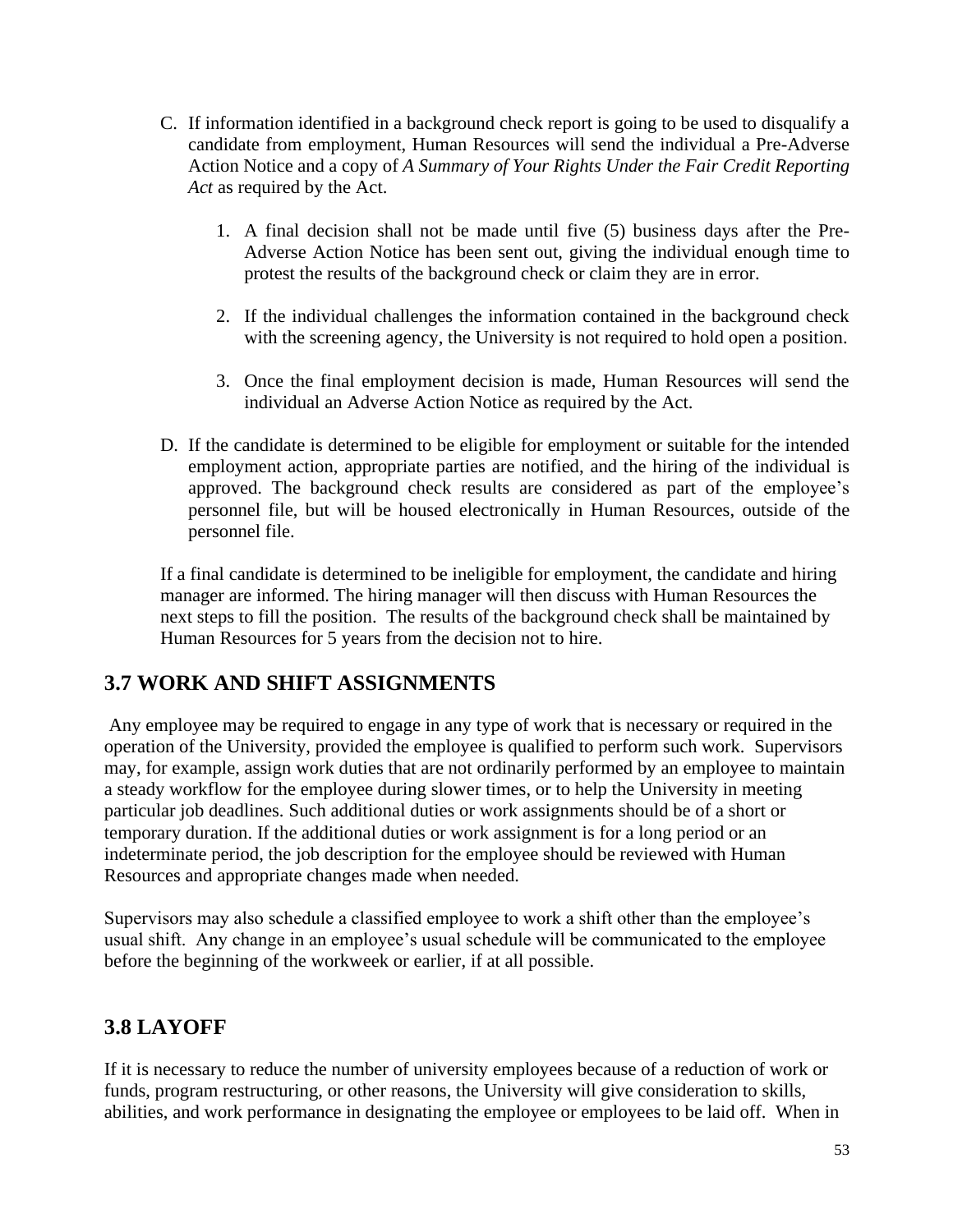the University's judgment, the skills, abilities, and job performance are equal among employees; the employee with the least amount of service with the University will be laid off first.

Employees separated under these conditions with at least one year of continuous, full-time service shall be given priority for re-employment at the University for one year from the date of layoff if a vacancy occurs in the same department and same job classification that the employee occupied prior to layoff. Employees with at least five years of continuous, full-time service at the time of layoff will be given priority for re-employment for two years from the date of layoff. Employees rehired in this manner will return to employment at the same vacation accrual rate that they had on their layoff date. Laid-off employees may also apply for other positions for which they are qualified and will be given consideration in the University's normal recruitment and hiring process.

# **3.9 SEPARATION/RESIGNATION FROM EMPLOYMENT**

The effective date of a staff employee's separation is their last day worked. With the exception of retirement, earned leave will not extend the effective date of termination beyond the employee's last day worked. Employees who voluntarily resign or retire from employment with the University should submit a written resignation letter to their supervisor, which should be forwarded to Human Resources. Human Resources will also schedule and conduct an exit interview with the resigning employee whenever possible.

The University expends considerable time and resources recruiting and hiring all members of the campus community. If an employee tender's resignation of their employment, the University will not consent to a rescission of the resignation once the University has undertaken substantial steps towards finding a replacement for the employee's position. An employee desiring to rescind their resignation after the University has taken such substantial steps, may follow the proper procedures to reapply for the now available position. The employee will be considered with the other applicants, but the employee is not guaranteed reemployment.

Prior to leaving, the employee must return all University property in their possession to the appropriate area. Departing employees are expected to settle all financial obligations with the University before leaving employment. Appropriate adjustments will be made to the last payroll check, when necessary.

When employment with the University ends, life insurance ends the last day worked. Other insurance coverage ends on the last day of the month worked (e.g., if employee ends employment on October 17, life insurance ends on October 17<sup>th</sup>, other insurance coverage such as health, vision, dental, etc. ends on October 31<sup>st</sup>). Employees may have the option of requesting continuation or conversion of their insurance coverage after termination and should refer to the insurance plan booklets and/or contact Human Resources for information about these options. Employees who are retiring from Missouri Southern should see the "Benefits Available to Retired Employees" section in this Handbook regarding the continuation of some employee benefits.

An employee's final paycheck will include payment for all days worked during the employee's last pay period. Employees will also be paid for any earned but unused vacation days up to a maximum of 160 hours if full time and a prorated amount for part time. See Vacation Leave policy in this Handbook. The University does not pay employees for unused sick leave upon termination of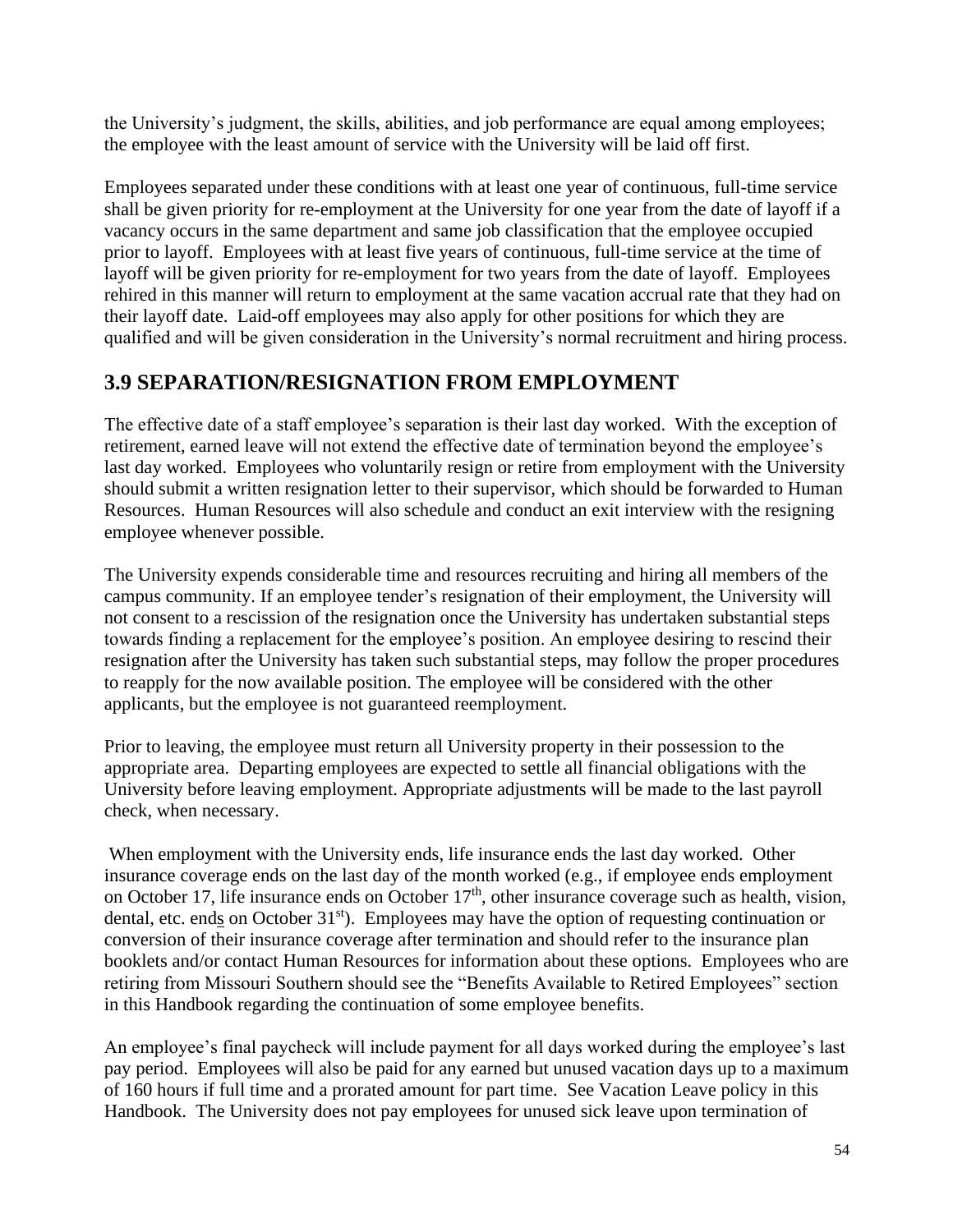employment. See Sick Leave policy in this Handbook. Unused sick time may be contributed to the Shared Sick Leave Program.

#### Personnel Records:

It is the policy of the University that former employees are not entitled to access their closed personnel records (absent subpoena or other legal process), nor may they access the personnel records of any other employee whether former or currently employed.

The University may charge a fee to parties who request and are authorized copies of employee files. Our minimum charge for authorized requests is \$20.00.

# **4.0 COMPENSATION AND CLASSIFICATION**

## **4.1 UNIVERSITY EMPLOYEE STRUCTURE**

The University is a complex organization made up of many departments and different classifications of employees. The University has adopted and established the below categories and nomenclature to define the University staff employee structure, consistent with applicable law.

#### **Professional and Administrative Staff:**

The Professional and Administrative Staff category is comprised of exempt (not eligible for overtime pay) positions. These positions are located in all areas across campus and have functions of executive, administrative, managerial, and professional support. Individuals in these positions are salaried, typically have higher level educational requirements and/or specialized career fields and are eligible to teach as adjunct faculty, provided they also meet the necessary degree requirements as defined by the Higher Learning Commission.

#### **Classified Staff:**

The Classified Staff category is comprised of non-exempt (eligible for overtime pay) positions. These positions consist of technical positions, secretarial and clerical support positions, skilled craft and trade positions, and service positions. Individuals in these positions are paid hourly and are required to complete and submit weekly timesheets for all time worked. It is a violation of university policy to falsify time worked, omit time worked, or to make any other misrepresentation or omission on individual time sheets.

### **Defining University Staff:**

- o The staff of the University is comprised of two primary groups. The two primary divisions of staff are:
- o Professional and Administrative Staff:
	- All full-time and part-time exempt staff, as noted above.
- o Classified Staff: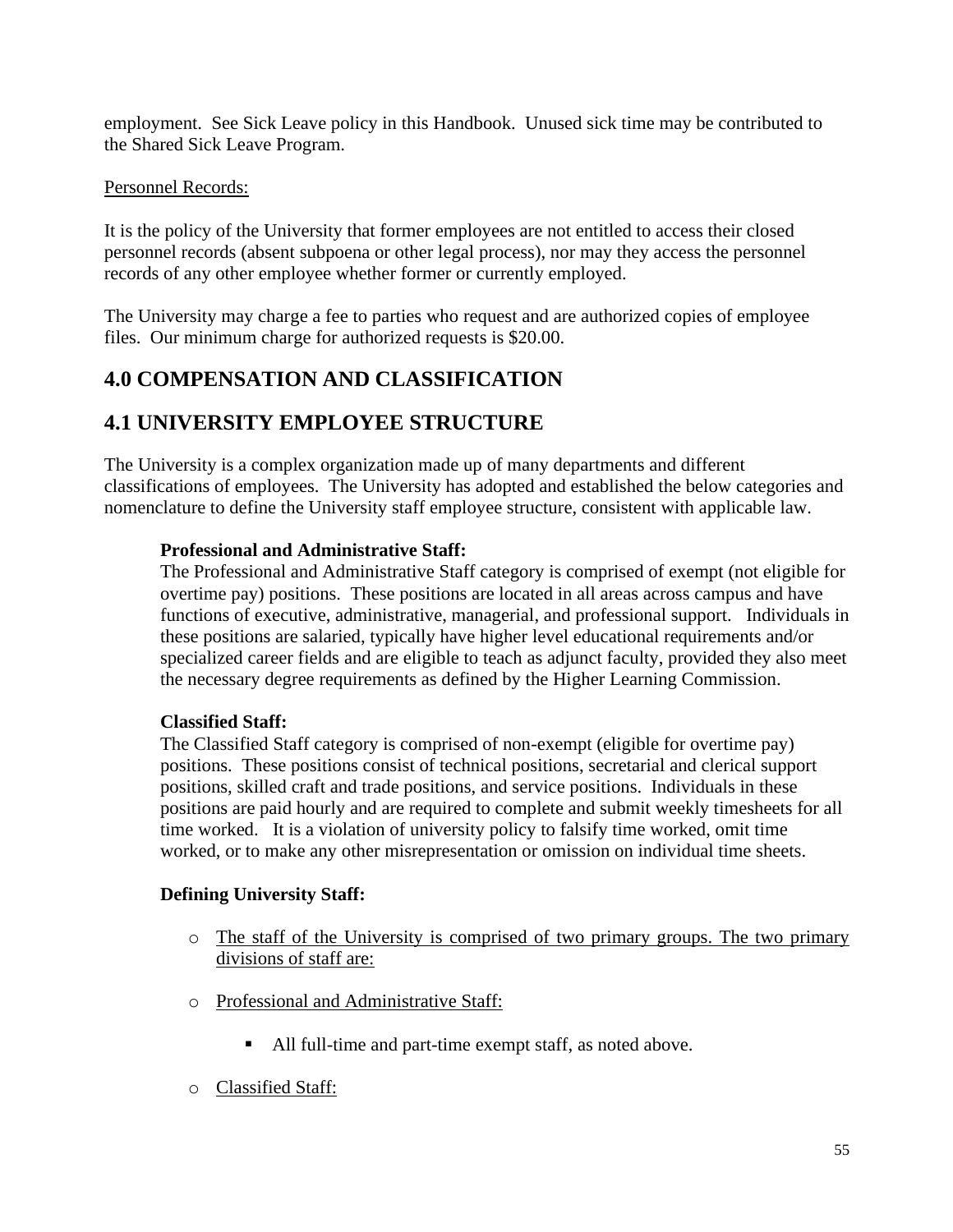- All full-time and part-time non-exempt staff as noted above.
- o Other Staff:
- o Seasonal/Part-time employees:
	- Typically, non-benefited, non-exempt positions working for a short period of time as workloads require or for special seasonal projects. These positions may work up to 40 hours in certain circumstances but for a short duration of time.
- o Volunteers:
	- Typically, unpaid, non-benefit eligible that volunteer at the university. A signed volunteer agreement form should be signed by the volunteer and filed with the Human Resources Department prior to beginning any volunteer work.
- o Student Employees:
	- Students are non-exempt, paid with university funds and are known as Student Help or they are paid by federal student aid funds and are known as Work-Study.
	- If an employee or supervisor has a question, concerning whether a position is exempt or nonexempt, or the category of the position, please contact the Human Resources Department.

## **4.1.a. Wage and Salary Administration:**

The University is committed to maintaining competitive wage and salary ranges consistent with community standards and budgetary constraints placed on the University in order to attract and retain qualified employee.

Every year, the University's Board of Governors determines if there will be a general wage and salary increase for full-time faculty and staff employees. If an across-the-board percentage increase is declared, it will usually be effective at the beginning of each fiscal year, which is July 1 for classified and professional staff employees. When an across-theboard percentage increase is declared, the Human Resources Office will send eligible employees a letter providing each employee with their wage or salary information for the upcoming fiscal year.

The following factors are considered in determining a position's placement upon the wage scale: the amount of knowledge, skill, and education required to perform the job; the degree of innovation and/or self-motivation required; the degree of confidentiality required; the amount of responsibility for the work of others; the degree of judgment expected, and the FLSA classification factors used to determine the position classification of either nonexempt or exempt.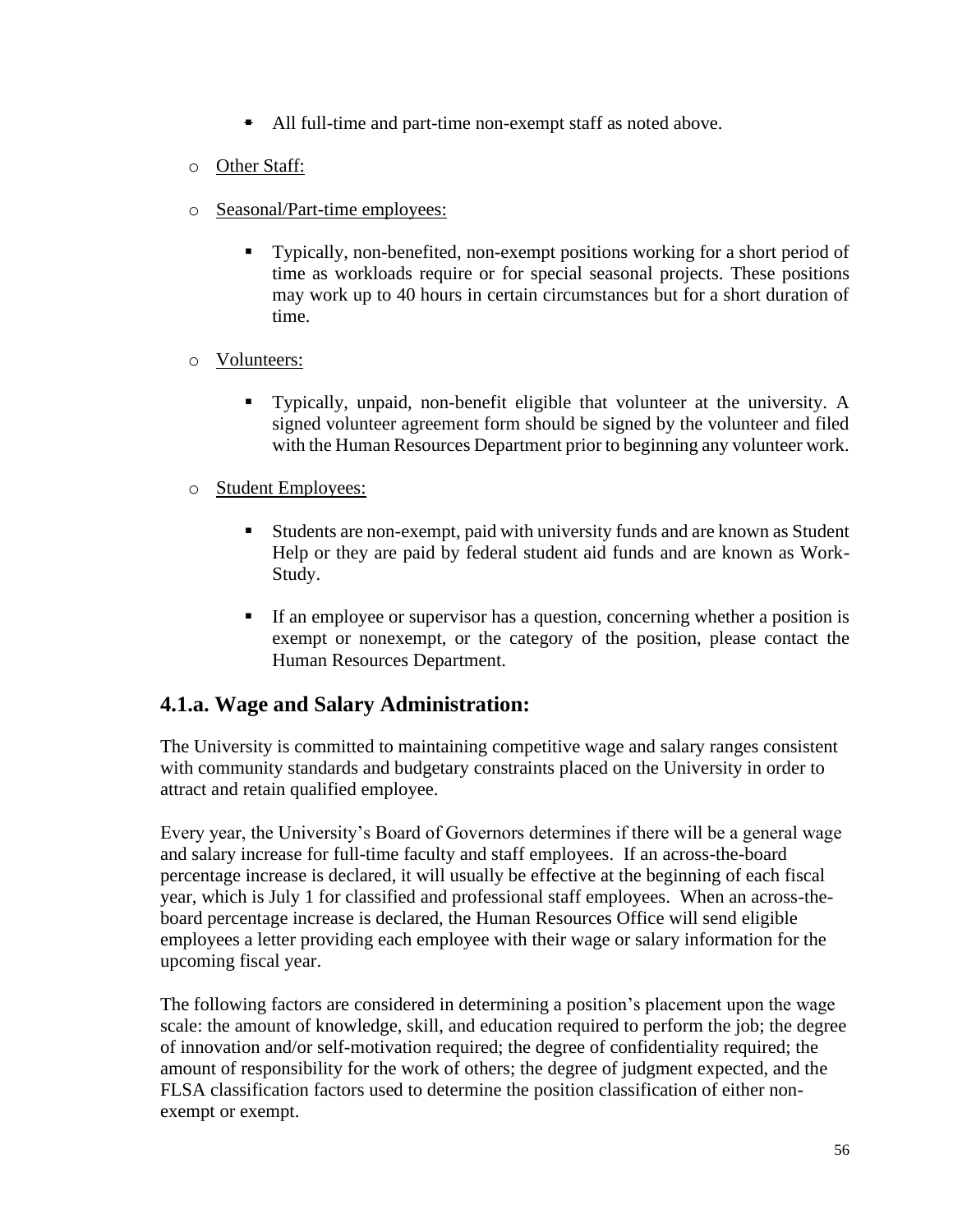## **4.1.b. Paydays:**

The University is on a bi-weekly pay schedule for non-exempt employees and a monthly payroll schedule for exempt employees. Paydays are on a bi-weekly (every other Friday) or monthly schedule, depending on employee classification unless otherwise noted. A copy of the pay schedule is available in Human Resources upon request. In the event that a regularly scheduled payday falls on a holiday, every effort will be made to ensure that employees receive pay on the last day of work before the regularly scheduled payday. Please note that pay advances are not permitted. Student employees are paid twice per month. For monthly exempt employees, paydays are on the last working day of the month. All employees are required to have pay directly deposited into their personal financial account(s). A personal itemized, printable statement of wages and deductions (pay stub) is available electronically on LioNet.

### **4.1.c. Non-Exempt Employees & Reporting Pay Errors or Improper Deductions:**

The University makes every effort to ensure employees are paid correctly and for all hours worked. Employees can assist the University in this matter by closely reviewing each pay stub to ensure that their pay was proper. If a non-exempt employee believes a mistake has been made, either because of improper deductions, hours recorded, or the applicable pay rate, the following procedures should be followed:

The affected non-exempt employee should report the mistake(s) to their supervisor or the Human Resources/Payroll Department.

Upon notification by the employee, the University will conduct a prompt and thorough investigation into the complaint and will make every effort to conclude that investigation in a reasonable amount of time.

If the University determines that an error has been made or improper deduction taken, the University will fully compensate and/or reimburse the employee and make a good faith commitment to avoid the error in the future.

### **4.1.d. Exempt Employees, Deductions, and Reporting Improper Deductions:**

It is the University's policy to regularly pay its exempt salaried employees a predetermined amount constituting all or part of the exempt salaried employee's compensation. With limited exceptions, the amount paid to salaried employees is not subject to reduction either because an exempt salaried employee works fewer hours in some weeks than others, except where allowed by law. In certain instances, deductions may be made for personal leave when PTO, vacation leave, or sick leave is exhausted, jury or military leave, disciplinary suspensions for violations of the University's safety or workplace conduct rules, or in the first or last week of employment, if the employee works less than a full week. This predetermined amount will be paid to exempt salaried employees for any week in which they perform any work for the University.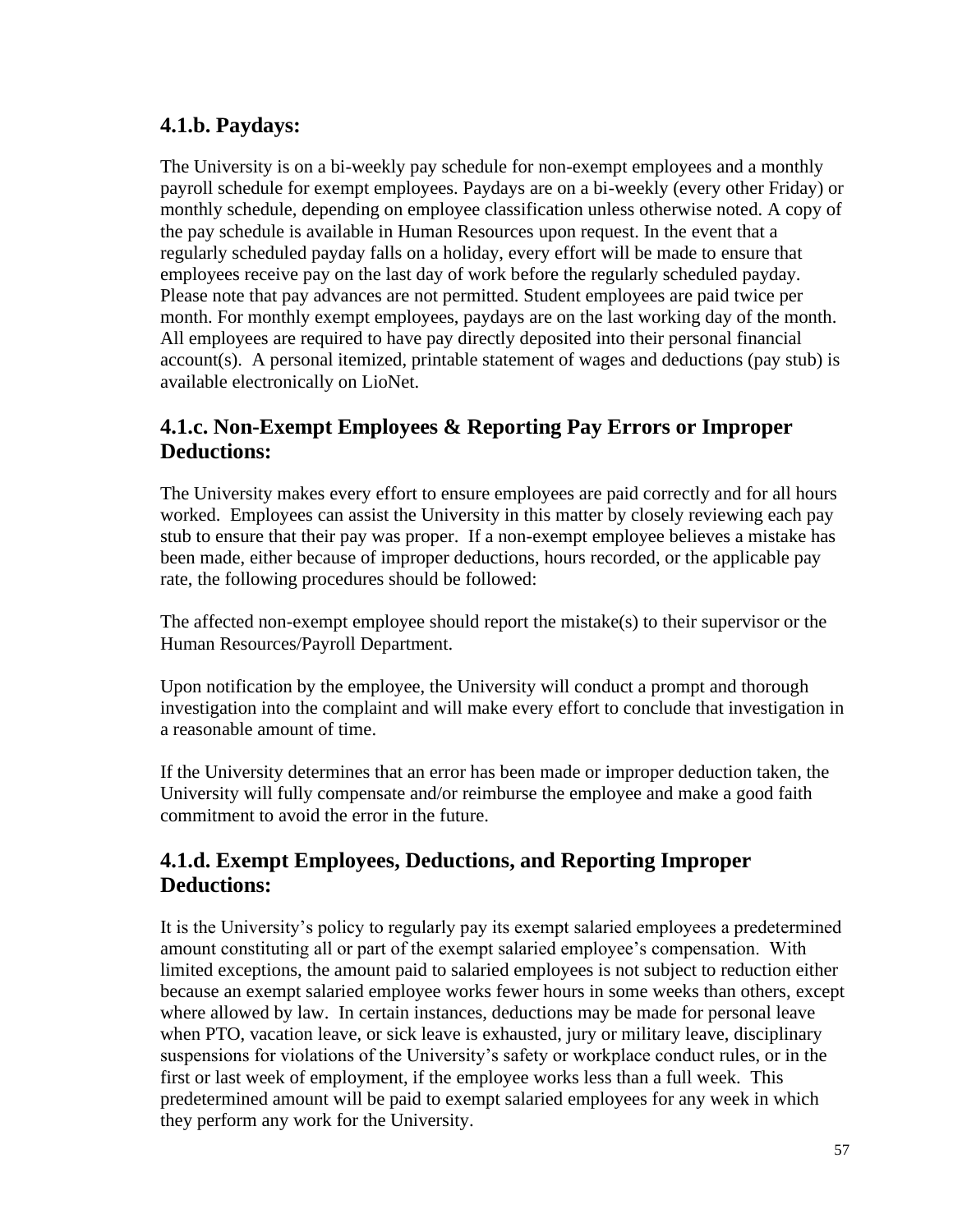If an affected salaried employee believes that an improper deduction has been taken from the predetermined amount, the following procedures should be followed:

The affected exempt salaried employee should notify their supervisor or the Human Resources/Payroll Department that an improper deduction has been taken. Upon notification by the affected exempt salaried employee, the University will conduct a prompt and thorough investigation into the impropriety of the complained-of deductions and will make every effort to conclude that investigation in a reasonable amount of time.

Once it is determined by the University that any improper deductions have been taken, the University will make full reimbursement to the affected exempt salaried employee and will make a good faith commitment to comply in the future with the terms of this policy so that improper deductions will not be taken in the future.

The University will fully comply with all applicable state and federal laws that regulate the payment of wages and all other compensation to its employees. Accordingly, this policy is subject to revision as those laws may change.

# **4.1.e. RECORDING HOURS WORKED**

#### **Non-Exempt Employees:**

Non-exempt employees must accurately record all worked time using the recordkeeping system in place for the employee's department. The time record must be completed each workday and submitted to the employee's supervisor at the end of each week for approval and verification of all hours reported. If an employee believes that a timecard needs edits, the supervisor should be contacted. Time records cannot be adjusted without prior approval. Falsification of a time record is grounds for discipline, up to and including termination.

#### **Information to Record:**

The following information should be recorded:

Actual time worked

Uninterrupted meal breaks

Utilized vacation days, sick leave, personal days, FMLA leave, bereavement leave, military leave and jury duty

#### **Exempt Employees:**

Exempt employees are paid on a salaried basis and are required to work any hours necessary to perform the duties of their job. These employees do not receive overtime or additional pay for hours worked or travel time outside their regular schedule.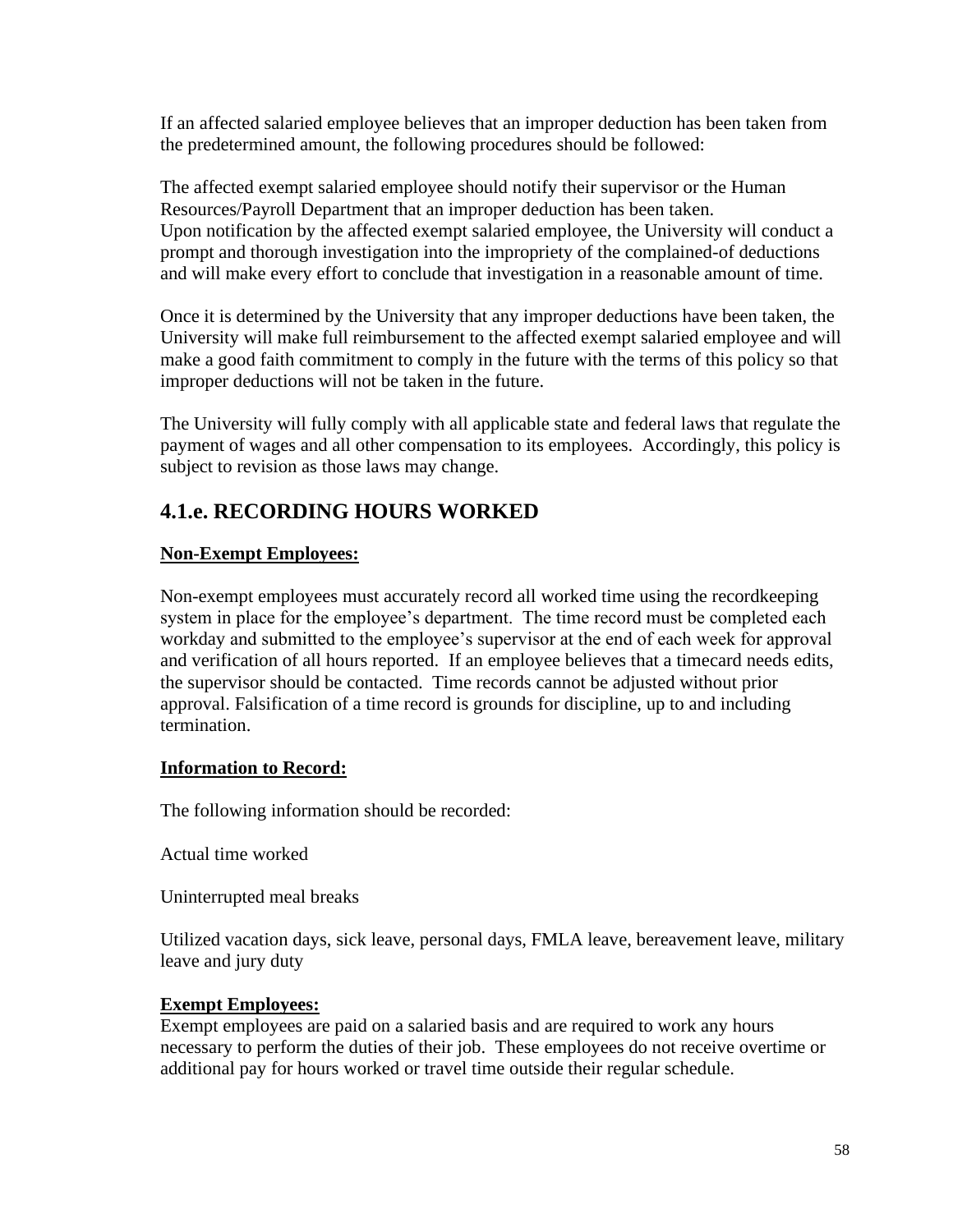Exempt employees are not required to keep a time record except that they must accurately report the use of vacation days, sick leave, personal days, FMLA leave, bereavement leave, military leave, and jury duty. After this time has been approved by the exempt employee's supervisor, it must be reported by the employee to the Human Resources Department.

# **4.2 OVERTIME PAY FOR CLASSIFIED EMPLOYEES**

### **4.2.a. University Workweek:**

In accordance with the Fair Labor Standards Act (FLSA), classified (non-exempt) employees are paid at the rate of one and one-half times the employee's normal hourly rate for all time worked over forty (40) hours during a work week. The University workweek begins as 12:00 midnight Saturday and ends at 11:59 PM Friday.

## **4.2.b. Payment of Overtime:**

Non-exempt employees will be paid overtime compensation at one-and-one-half their regular rate of pay for all hours worked in excess of 40 hours in a workweek. Only time actually worked is counted toward the 40 hours per week required for overtime pay. Pay for working more than 8 hours in a day will be at the employee's regular hourly rate until at least 40 hours of time worked have accumulated in that week.

## **4.2.c. Not Included in Overtime Pay Calculation:**

The following hours are not considered in determining qualifying overtime hours: vacation, sick, holiday, military leave, bereavement leave, jury duty, early dismissal, snow days, and University closings. In accordance with the FLSA, professional staff employees are exempt from the overtime pay provisions of the FLSA. For all other non-exempt (hourly) classified employees, the university pays overtime to the employee in the payroll period it is earned. Professional staff are not eligible for programs such as "Comp Time."

## **4.2.d. General Guidelines for Overtime:**

Non-exempt employees should not work over 40 hours in a week unless specifically assigned or approved by a supervisor in advance. Though an employee will be paid for any hours worked, including unauthorized overtime, they may be subject to discipline for performing unauthorized work.

Employees can be required by their supervisor to work overtime based on business needs. Supervisors will provide as much advanced notice as possible under the circumstances and will assign overtime work as fairly and consistently as possible given the nature of the work to be performed. Refusal to work scheduled overtime may result in discipline, up to and including termination.

Employees cannot waive their right to overtime compensation for hours worked over 40 in a workweek.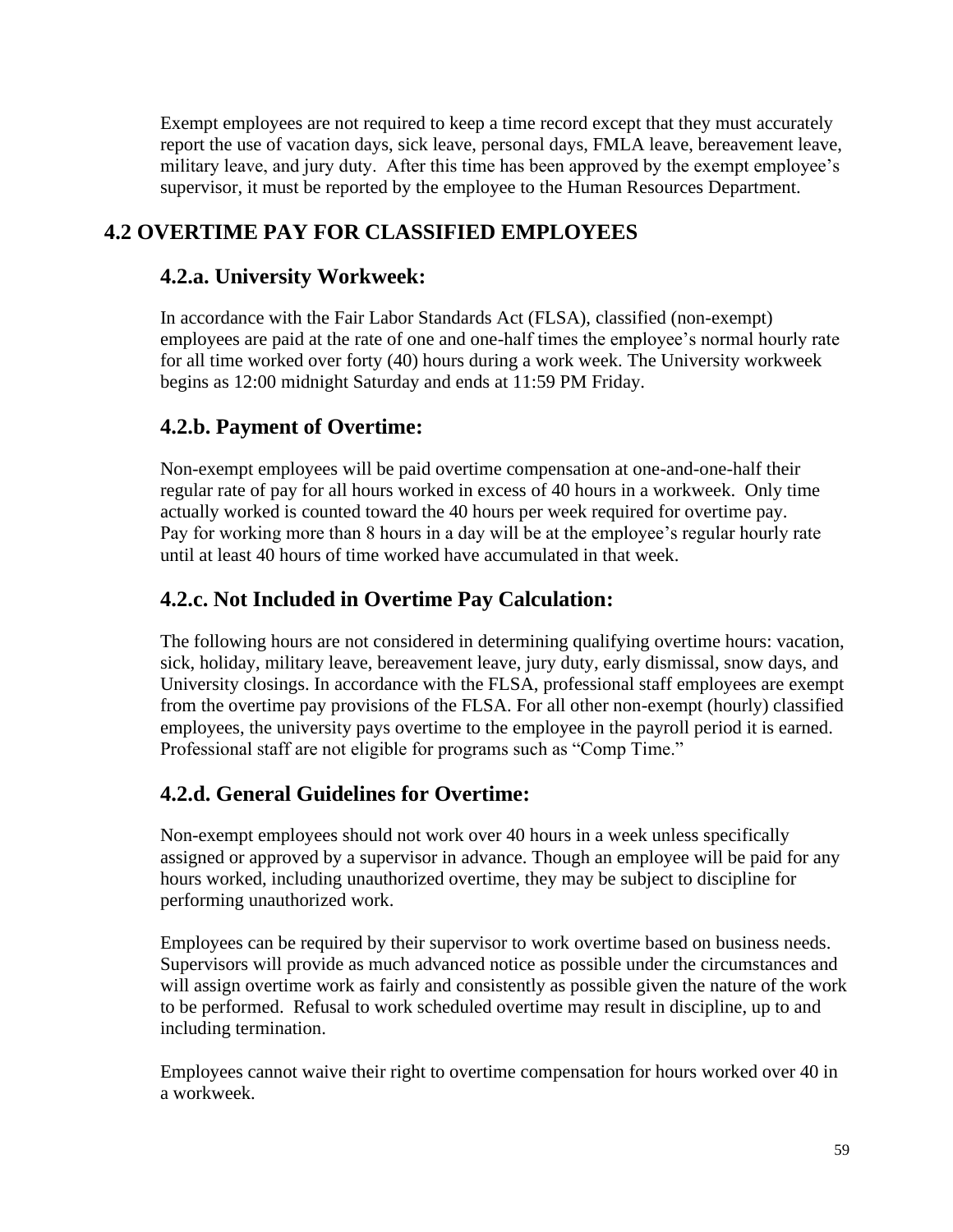Supervisors cannot instruct employees to not record hours worked.

## **4.3 CALL-IN PAY FOR CLASSIFIED EMPLOYEES**

Non-exempt employees are "on-call" when they are restricted in where they can go so that they can be reached and will be available to return to work immediately, if called. The following guidelines apply to "on-call" time: If an employee is required to remain on the University's premises, or so close the premises that they cannot use their time effectively for their own purposes, this is compensable work time.

An employee who is not required to remain on or near the University's premises but is merely required to leave word where they may be reached via cell phone or other means, is not working and thus does not need to be compensated for this time. However, any time during which an employee actually performs work in responding to a call is considered work time and must be compensated.

A "call-in" is when a classified (non-exempt) employee's supervisor makes an unscheduled request for the employee to return to the University to do unforeseen or emergency work after the employee has left the University at the end of their regular shift and/or before the employee has started their next regularly scheduled shift. When responding to a call-in, the employee will be given a minimum of two hours' work or two hours pay at the employee's applicable rate.

## **4.4 MEAL AND REST BREAK POLICY**

The University strives to comply with all applicable laws and regulations governing meal and rest break periods for employees. Generally, University provides two paid rest break periods of 15 minutes each during an 8-hour workday for non-exempt employees. On days when less than a full 8 hours of work are scheduled, these break periods may be adjusted accordingly. University also generally provides employees with an unpaid meal period each 8-hour workday of 30 to 60 minutes. Check with your supervisor for the applicable meal and break schedule established for your department as schedules may vary based on the needs of the department.

## **4.4.a. Meal Breaks**

Employees are allowed an unpaid meal break near the middle of each eight (8) hour workday. The break will normally be from thirty (30) minutes and up to sixty (60) minutes; however, the schedule may vary.

Employees who work fewer than four (4) hours in a single workday are not normally entitled to a meal break.

Employees required to work more than ten (10) hours in a single workday will be allowed a second unpaid meal break no later than six (6) hours after the end of their first meal break.

Meal breaks consist of unpaid time unless an employee is required to work on the meal break. Non-exempt employees must clock-out or sign-out and back in for all meal break periods.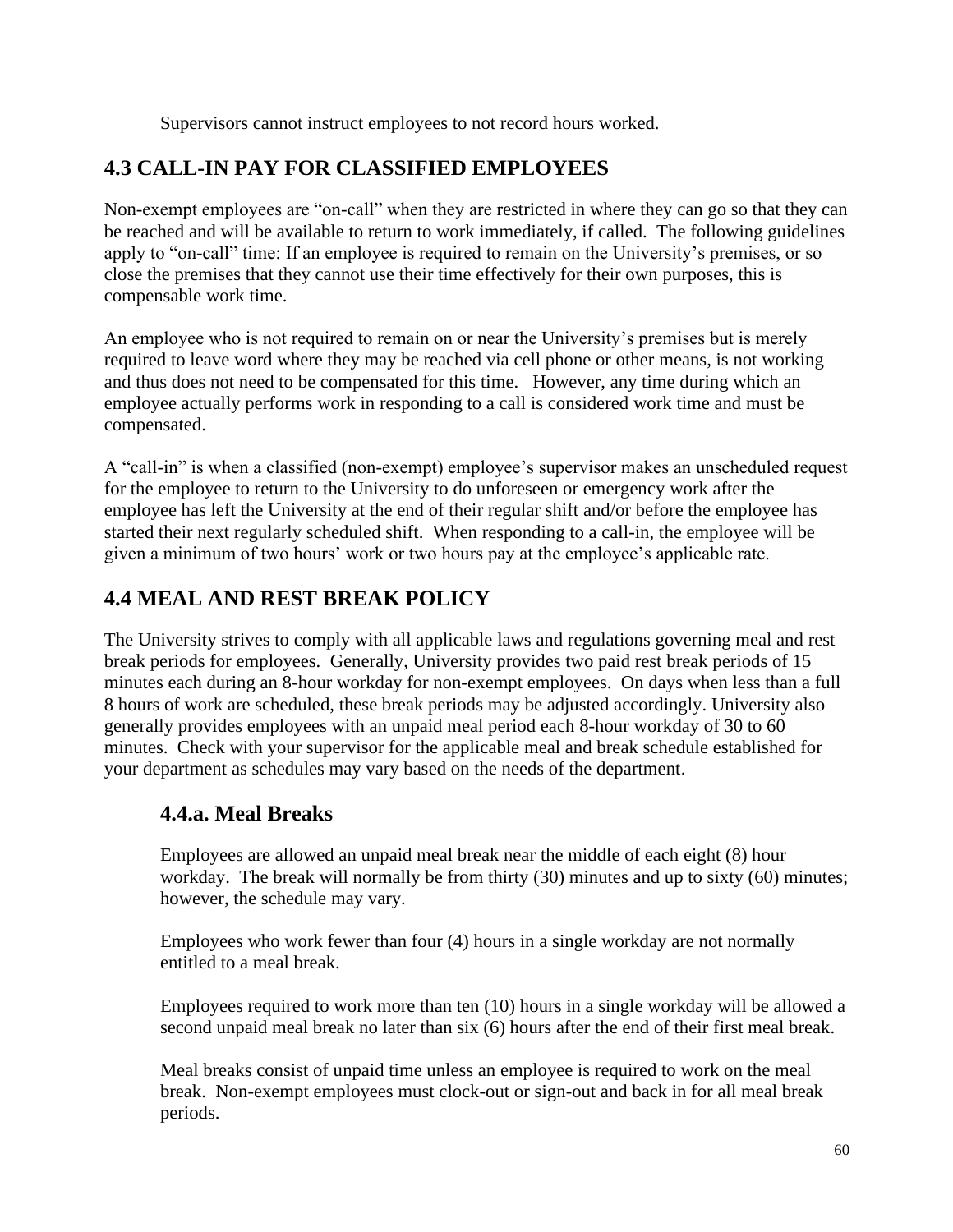### **4.4.b. Rest Breaks**

Non-exempt classified employees are allowed a rest break of fifteen (15) minutes at approximately the middle of every four (4) hours of work not broken up by a meal period, depending upon each department, as permitted by the supervisor. Part-time classified employees may have break periods equal to 15 minutes for each four hours worked or equivalent break periods to that of other classified employees in the department. Meal breaks are not applicable to part-time employees.

The time for employee rest breaks will be scheduled by each supervisor with consideration given to the workload. Time spent on rest breaks will be compensated as working time, and employees are not required to clock-out or sign-out and back in.

Employees who choose or are required to work during rest breaks are not entitled to leave work before the normal quitting time and will not receive extra pay for the time worked.

Professional staff employees do not have regular scheduled breaks.

Please consult your supervisor or the Human Resources Department for specific schedules and/or if you have any questions regarding this policy.

# **4.5 REMOTE WORK POLICY**

Telecommuting: (also known as working from home, or e-commuting, or remote work, and used interchangeably in this document) is a work arrangement in which the employee works outside the office, often working from home or a similar location close to home, rather than physically traveling to a central workplace, i.e., the main MSSU campus.

### **4.5.a. GENERAL POLICY**

This policy will allow employees to work at home for all or part of their workweek. The University considers remote work to be a viable, flexible work option when it determines that both the employee and the job are suited to such an arrangement. Specifically, only classified hourly staff, professional exempt staff, and non-teaching faculty and administrators are eligible for remote working when remote work is fully approved under this policy. Telecommuting may be appropriate for some employees and jobs but not for others, even if in one of the classes mentioned above. Telecommuting is not an entitlement, it is not a company-wide benefit, and it in no way changes the terms and conditions of employment with the University. The University has the right to refuse to make remote work available to an employee, and to terminate a remote work arrangement at any time. Remote workers should be good planners, self-motivated, strong communicators, able to manage their workload effectively, aware of their personal work style preferences, flexible, committed and responsible, willing to ask for feedback, able to work independently with minimal supervision, able to work without continual input and support from others,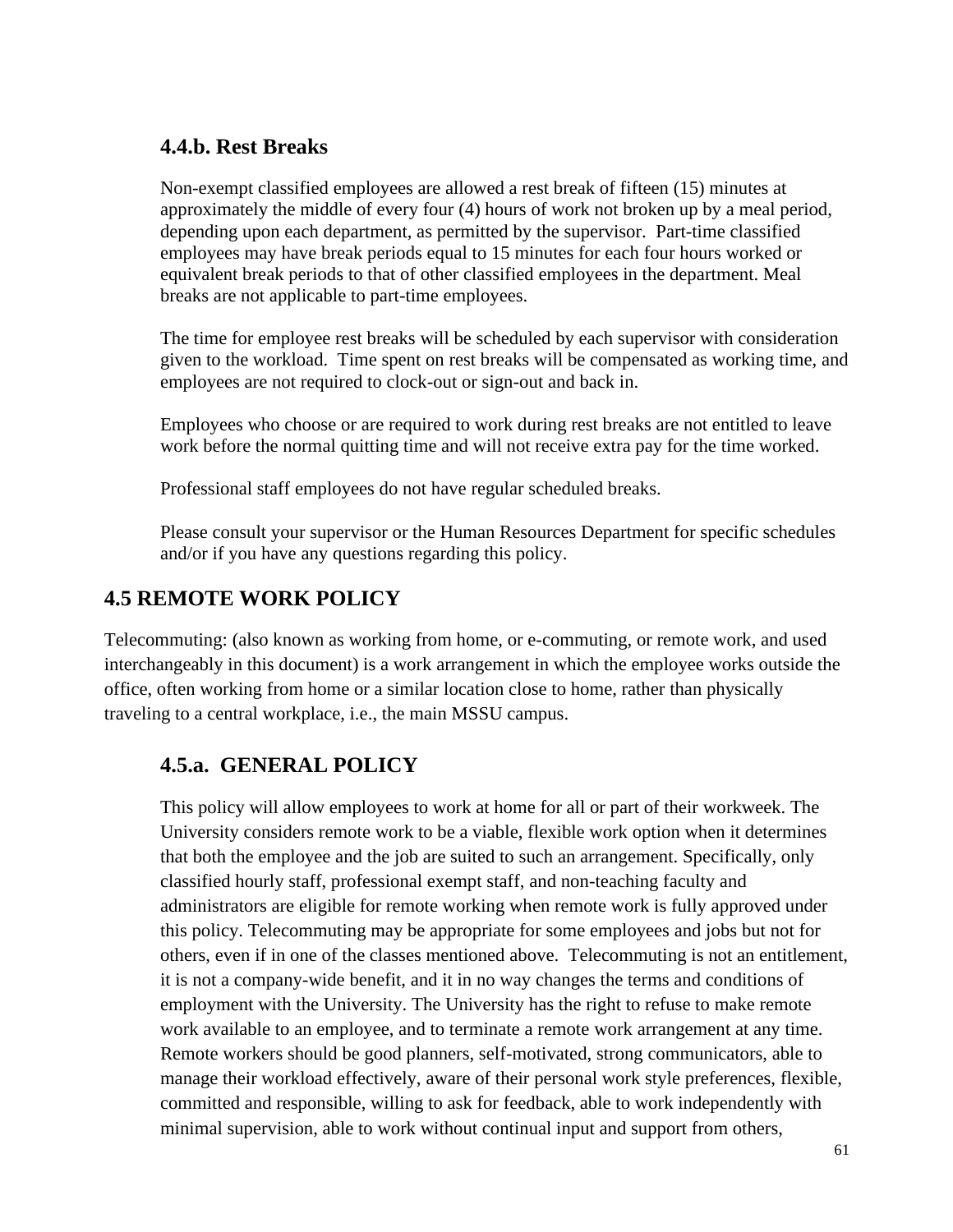comfortable working and being alone, possess time management skills, proven producers of quality work, and able to focus on priorities and meet deadlines.

# **4.5.b. ELIGIBILITY**

Individuals requesting formal remote work arrangements must have a satisfactory performance record, as evidenced in yearly performance evaluations, attendance, and other performance measures as is determined by the University in its sole discretion. Before entering into any remote work agreement, the employee and their manager or supervisor, with the assistance of the Office of Human Resources, and receiving the final approval from the authorized direct report of the president, will evaluate the suitability of such an arrangement, reviewing the following areas on a Remote Work Request:

- Employee suitability. The employee and manager or supervisor will assess the needs and work habits of the employee, compared to traits customarily recognized as appropriate for successful remote work, as noted above. That manager or supervisor will request approval from the authorized direct report of the president.
- Job responsibilities. The employee and their manager or supervisor will discuss the job responsibilities and determine if the job is appropriate for a remote work arrangement.
- Equipment needs, workspace design considerations and scheduling issues. The employee and their manager or supervisor will review the physical workspace needs and the appropriate location for the remote work.
- Tax and other legal implications. The employee must determine any tax or legal implications under IRS, state and local government laws, and/or restrictions of working out of a home-based office. Responsibility for fulfilling all obligations in the area rests solely with the employee.

If the employee and their manager or supervisor agree, and the authorized direct report of the president approve, then the employee will be eligible to enter into a Remote Work Agreement. Once the Telecommuting Agreement has been signed by all required parties, the employee will be given a copy of the signed "Agreement", along with the Remote Work FAQ document, and initialing the separate Acknowledgement of Remote Work Policy Provisions document.

As part of the eligibility process, the employee and supervisor will agree on the number of days remote work is allowed each week, the length of duration of the remote work arrangement, the work schedule the employee will customarily maintain, and the manner and frequency of communication. The employee agrees to be accessible by phone, video call, email, and chat within a reasonable time during the agreed upon work schedule. The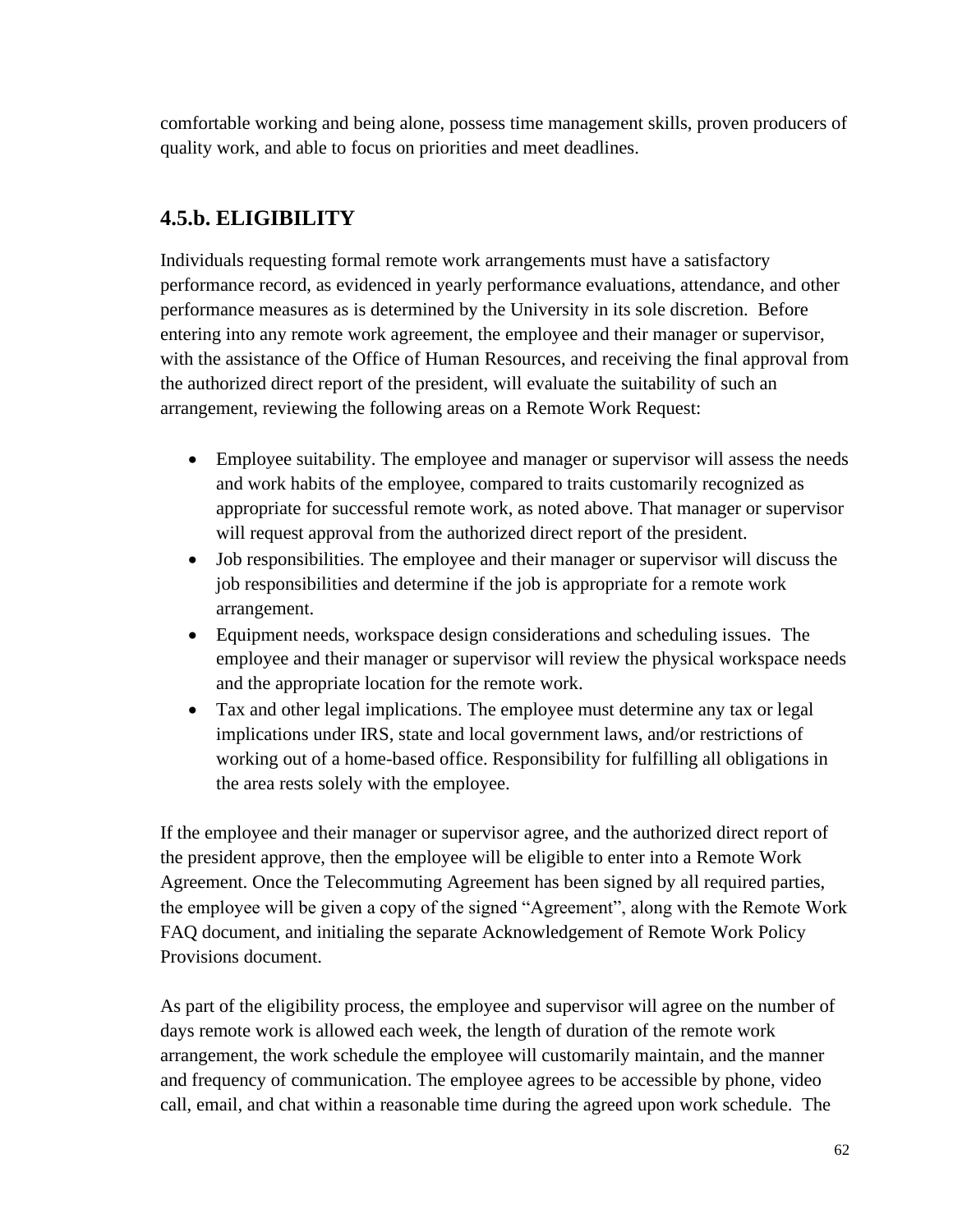University retains the right to modify, at its discretion, the number of days of remote work allowed the employee's work schedule and the manner and frequency of communication.

# **4.5.c. APPLICATION PROCEDURE**

A remote work arrangement must first be applied for via the Remote Work Application located on the Human Resources SharePoint site.

Once approved by all parties (manager or supervisor, and the authorized direct report of the president,) a remote work arrangement can move forward. A copy of the Remote Work Request, the Remote Work Agreement and any associated documents will be kept on file in the employee's personnel file.

# **4.5.d. HOURS OF REMOTE WORK AND AVAILABILITY**

- Remote workers shall work normally scheduled hours.
- During normally scheduled hours, remote workers must communicate any unavailability to their manager or supervisor.
- During normally scheduled hours, unavailable time must be approved by the remote workers' manager or supervisor and reflected on the workers' time sheet or leave report.
- University leave policies will apply equally to remote workers including reporting of illness.
- During normally scheduled hours, the remote worker must keep their availability on their personal email calendar up to date with "out of office" events to indicate any work-related unavailability.
- Effective communication is essential for this work arrangement to be successful. The employee will be available by phone, email, or other electronic methods (i.e., instant messaging, Microsoft Teams, etc.), during scheduled telecommuting work hours. Teleconferencing is a reliable means of communication and may substitute for actual attendance at some meetings.
- Remote working employees who are not exempt from the overtime requirements of the Fair Labor Standards Act will be required to accurately record all hours worked using the University's time-keeping system. Hours worked in excess of those scheduled per day and per workweek require the advance approval of the employee's supervisor. Failure to comply with this requirement may result in the immediate termination of the remote work agreement, discipline and/or termination of employment.
- Should the University encounter an unexpected closure, i.e., weather-related event, the remote worker may not choose to work at the remote location/site and receive pay for work at the site unless supervisor's written approval is received in advance, or prior to any work performed at the home workplace.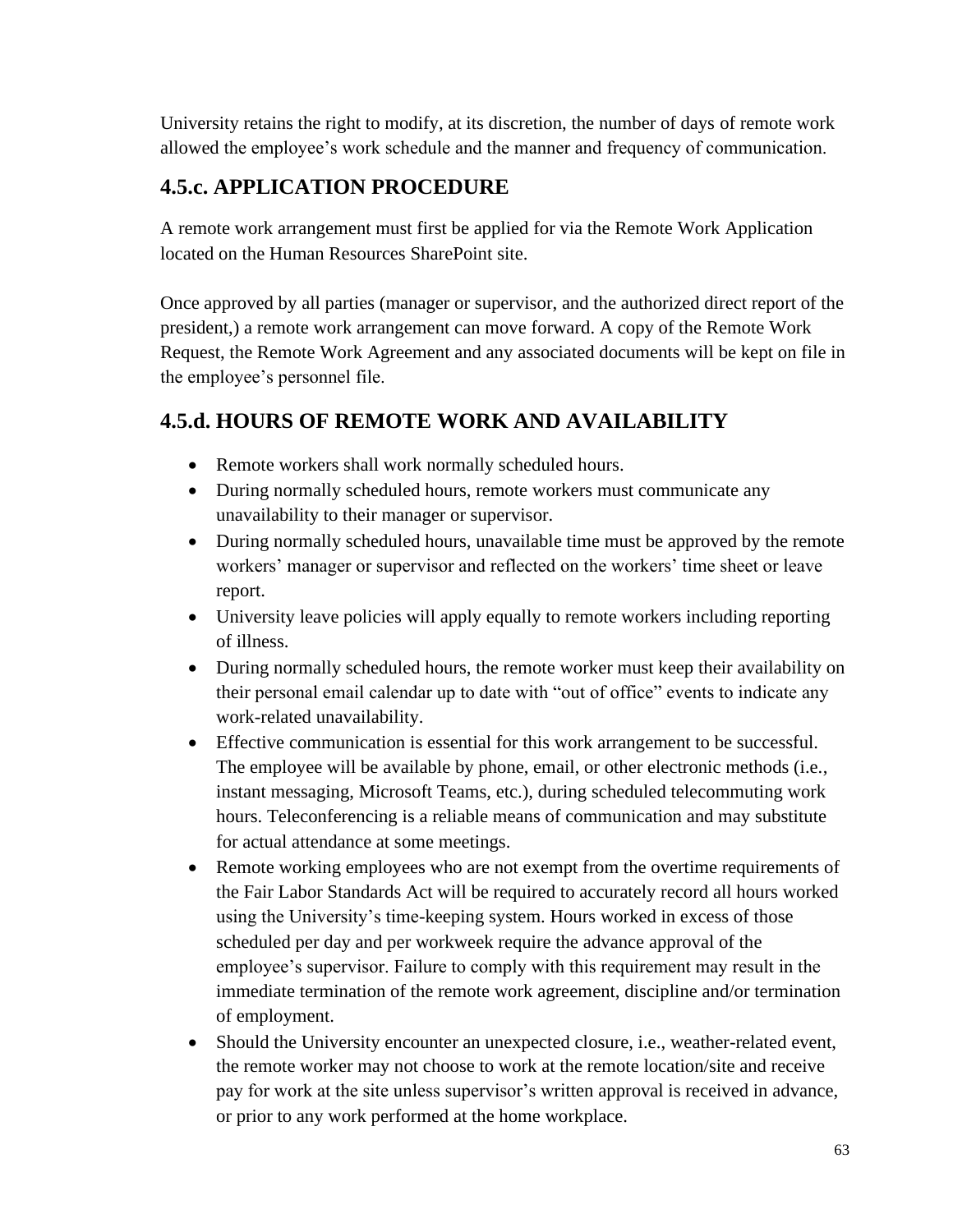- The remote work agreement will be reassessed and reviewed by the employees' manager or supervisor every 6 months. After receiving the final approval from the authorized direct report of the president, the agreement will be reinstated.
- Remote work under this policy is not considered an accommodation under an ADAAA accommodation request. Those requests are independent of this policy unless expressly designated under the accommodation application and approval process. Please see the Human Resources SharePoint site for additional accommodation information.

### **4.5.e. REMOTE ACCESS**

- Remote access will be made available via VPN, and set up by an IT ticket, upon approval for remote work.
- The employee must provide their own internet connection. The employee will be solely responsible for purchasing any hardware or software required for the internet connection. The employee shall also be solely responsible for cost of installation and associated monthly fees. Any connectivity problems constitute grounds for canceling this remote work arrangement and do not excuse unavailability or delinquent work.

### **4.5.f. EQUIPMENT**

On a case-by-case basis, the University will determine, with information supplied by the employee and the supervisor, the appropriate equipment needs for each remote work arrangement. The Office of the Information Technology department will serve as resources in this matter. Providing equipment may require advanced notice to order equipment of at least three weeks, sometimes longer. Equipment supplied by the University will be maintained by the University. University supplied equipment needing troubleshooting/repair that cannot be accomplished with remote assistance tools is to be returned to campus. Equipment supplied by the employee, if deemed appropriate by the University, will be maintained by the employee. The University accepts no responsibility for damage or repairs to employee-owned equipment. The University reserves the right to make determinations as to appropriate equipment, subject to change at any time. Equipment supplied by the University is to be used for business purposes only. The remote worker must sign an inventory of all University property received and agree to take appropriate action to protect the items from damage or theft. The employee agrees to report to their manager or supervisor any instances of loss, damage, or unauthorized access at the earliest reasonable opportunity. The employee may secure all needed office supplies such as paper, toner for University supplied printers, folders/files, and other small office supplies, as needed from the department's office supply inventory. Upon termination of employment, all University property will be returned to the University, unless other arrangements have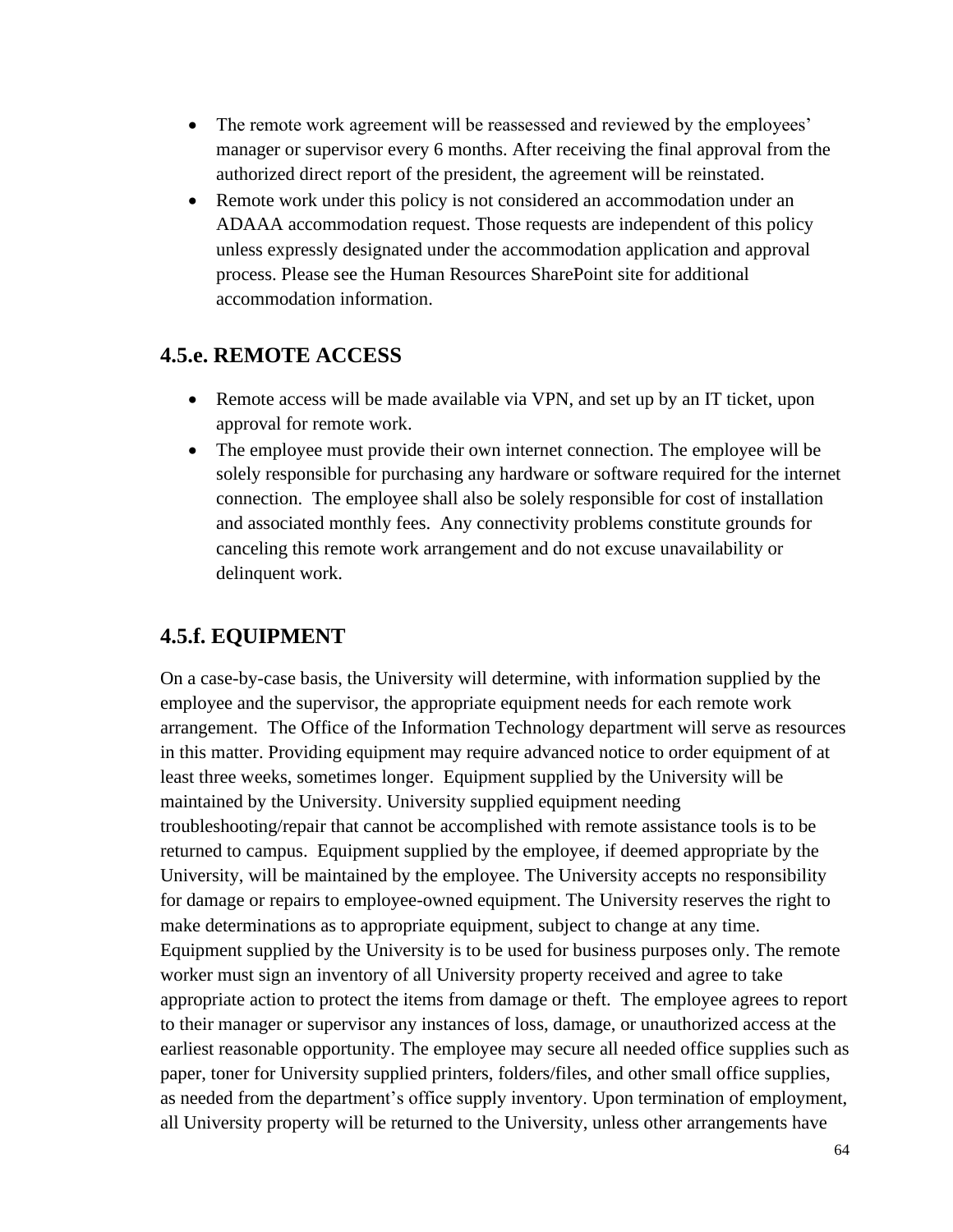been made. The University reserves the right to make determinations as to equipment needed or the adequacy of the equipment, subject to change at any time.

Work related telephone calls for conducting university business while remote working is at the expense of the employee unless the employee has been approved for a stipend under the university's Cell Phone Policy. See the Employee Handbook for details of this policy. It is recommended a landline be available in an emergency situation where a cell phone or other communication devices are unavailable or not working.

# **4.5.g. SECURITY**

Consistent with the University's expectations of information security for employees working at the office, remote working employees will be expected to ensure the protection of proprietary university and employee information accessible from their home office. Steps include the use of locked file cabinets and desks, regular password maintenance, and any other measures appropriate for the job and the environment. Employee may be asked to provide proof of a secure work site at any time by the CISO (Chief Information Security Officer) or the HIPAA Privacy Officer. If a security breach has occurred at a remote worksite, the employee is required to report such breach immediately to the Human Resources and Information Technology Offices. Employee is responsible for keeping files password protected and away from any other individuals who may reside in the remote site or otherwise may have access to MSSU data.

# **4.5.h. ONGOING REMOTE WORKER RESPONSIBILITIES**

- 1. Remote worker is responsible for proper ergonomics of the equipment being used.
- 2. Remote worker is responsible for working in an environment with minimal background noise to receive phone and video calls.
- 3. Remote worker is responsible for saving all work-related files back to the University network or University approved cloud services at the end of the day or as soon as is practical.

# **4.5.i. OTHER REMOTE WORK PROVISIONS AND CONDITIONS**

- 1. There may be times where the remote worker must appear in person at the office for meetings, events or other activities.
- 2. There may be occasions when remote work is suspended for a given period of time because of unexpected events, emergencies, business need or other reason.
- 3. The employee will establish and maintain an appropriate work environment within their home for work purposes. The University will not be responsible for costs associated with initial setup of the employee's home office such as remodeling, furniture, or lighting, nor for repairs or modifications to the home office space.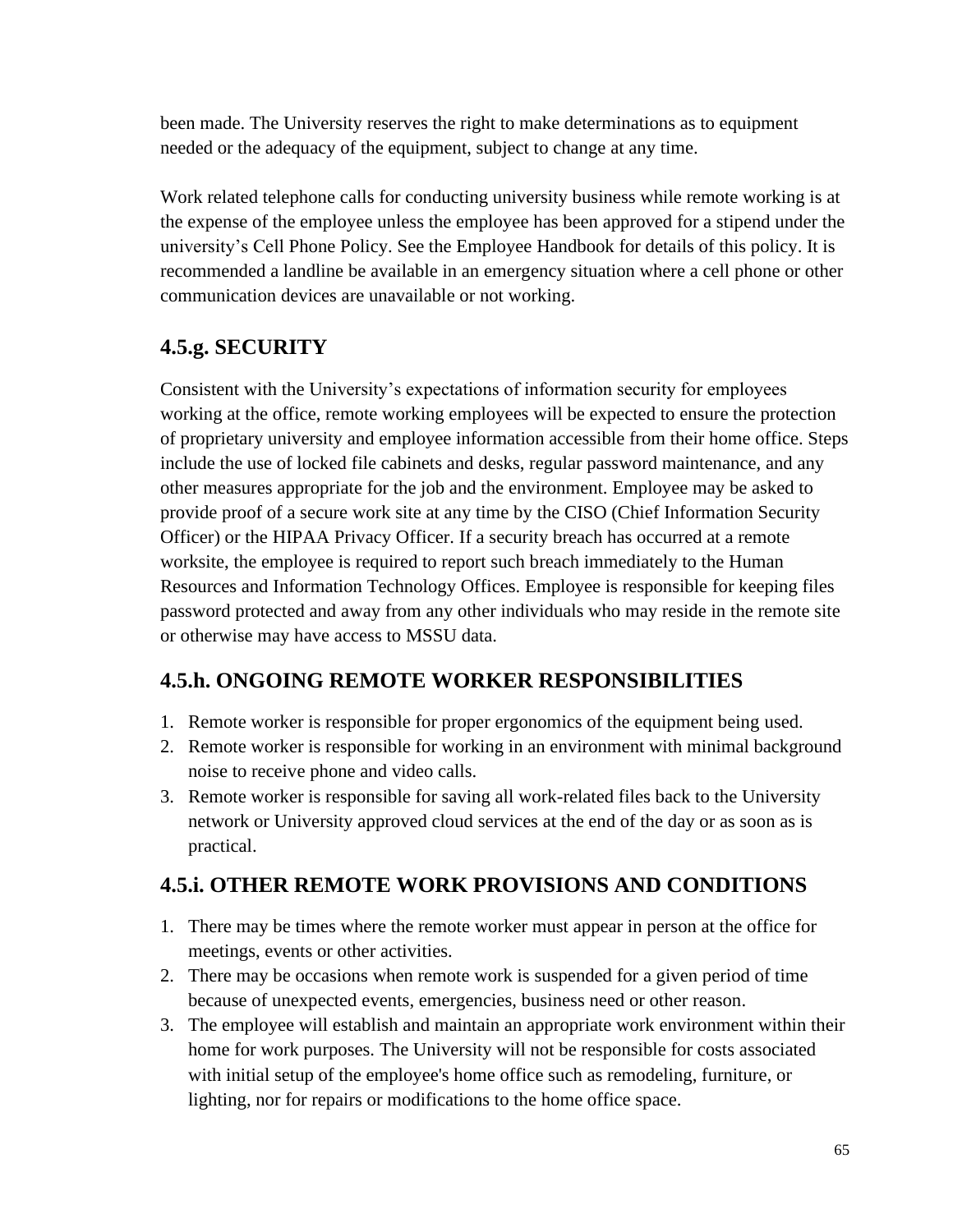- 4. The University assumes no responsibility for injuries occurring in the employee's athome workspace outside the agreed-upon work hours or for activities beyond the course and scope of employment. The employee agrees to hold the University harmless for injury to others at the alternate work site. The employee agrees to maintain safe conditions in the at-home workspace, including proper ergonomics, or if outside the employee's at-home workspace, or University facilities at any time, and to practice the same safety habits as those followed on university premises. Remote work employees are responsible for notifying their supervisor of any workplace injuries immediately.
- 5. The employee understands that their personal vehicle will not be used for university business unless specifically authorized by the supervisor. However, the employee may use their personal vehicle for travel to and from the University, when required to do so by the University.
- 6. The employee understands that they are responsible for tax consequences, if any, of this arrangement (i.e., to be discussed with your tax advisor - your responsibility). An example of a tax consequence would be, if the employee is working/living in a different state than the employer's primary site, the payroll taxes of the state the employee is working in, is the state taxes will be based upon.
- 7. The employee's manager or supervisor must agree on the number of days of remote work allowed each week. The work schedule of the employee will customarily maintain the manner and frequency of communication. The employee agrees to be accessible by phone, video call, email, and chat within a reasonable time during the agreed upon work schedule.
- 8. The evaluation of the remote worker's performance throughout their employment relationship with the University, may include periodic interaction by phone and e-mail between the employee and the manager or supervisor, and periodic face-to-face meetings to discuss work progress and problems. The remote worker will be subject to scheduled performance review in the same manner and frequency as other University employees.
- 9. Telework is not designed to be a replacement for appropriate child/eldercare. Although an individual employee's schedule may be modified to accommodate child/eldercare needs, the focus of the arrangement must remain on job performance and meeting business demands. Prospective remote workers are encouraged to discuss expectations of remote work with family members. The employee should not undertake other activities such as, but not limited to, providing primary care for a young child or an ill or disabled adult, performing volunteer work or participating in another business venture during at home working hours.
- 10. Applicable policies to apply for FMLA or leave under the FFRCA are available on the Human Resources SharePoint site.
- 11. All rules and regulations under said policies would apply for paid and unpaid leave for childcare, elder care, employee's own health concern or for an eligible family member.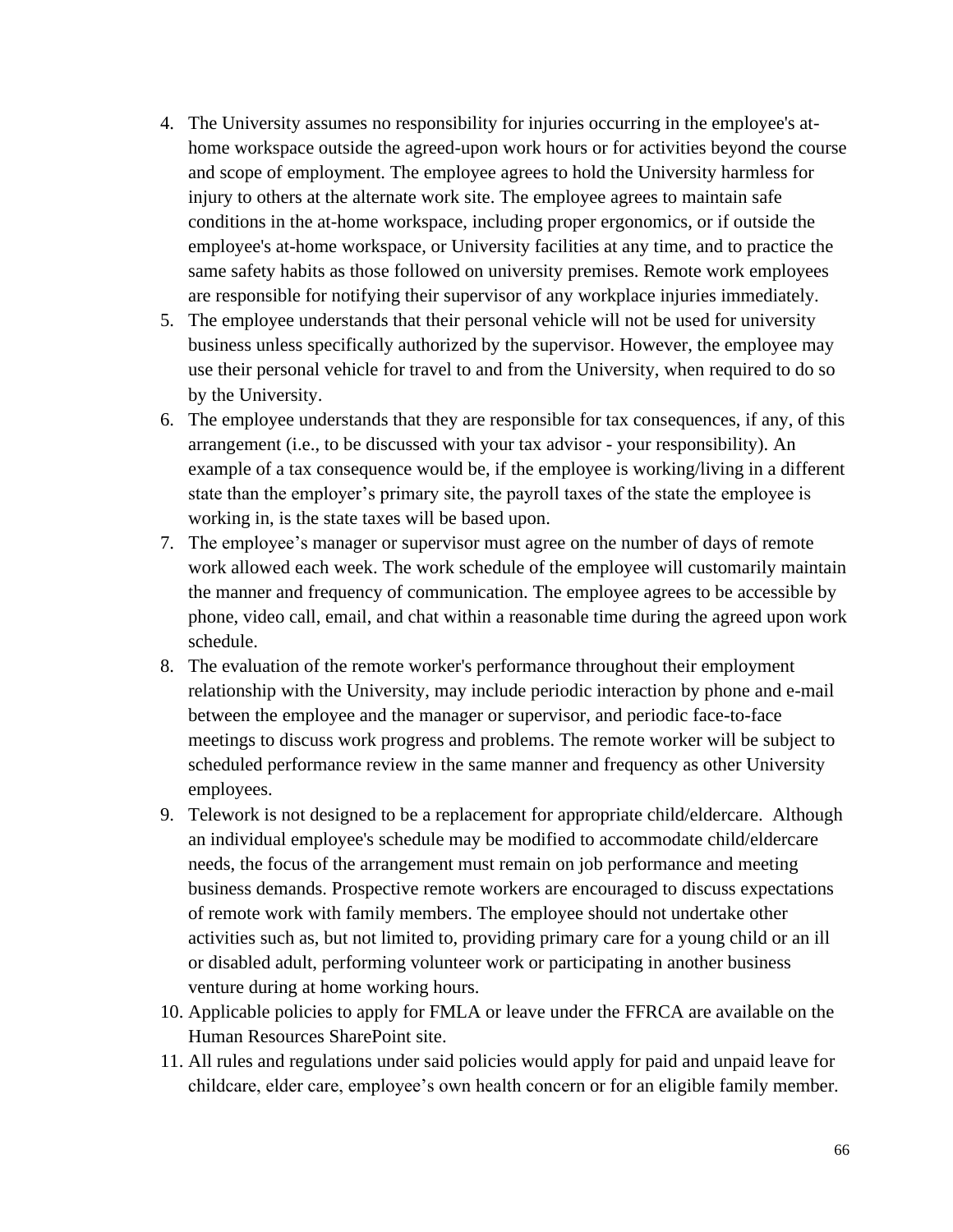- 12. The availability of Telework can be discontinued at any time at the discretion of the University. The University will attempt to provide reasonable notice of such a change. There may be instances, however, where less or no notice is practicable, desired or possible. In addition, the University retains the right to terminate or modify this policy or a particular remote working arrangement on a temporary or permanent basis in its sole discretion.
- 13. The employee must return University equipment, records, and materials within three (3) days of the termination of the Remote Work Agreement and/or termination of employment. Furthermore, all University equipment will be returned to the University by the employee for inspection, repair, replacement, or repossession within three (3) days of written notice.

## **4.5.j. AD HOC ARRANGEMENTS**

Temporary remote work arrangements may be approved for circumstances such as inclement weather, special projects or business travel. These arrangements are approved on an as-needed basis only, with no expectation of ongoing continuance.

Other informal, short-term arrangements may be made for employees on family or medical leave to the extent practical for the employee and the organization and with the consent of the employee's health care provider, if appropriate.

All informal remote work arrangements are made on a case-by-case basis, focusing first on the business needs of the University.

# **4.6 COMPENSABLE TRAVEL TIME POLICY**

The University is committed to compensating all employees for time worked in accordance with the U.S. Department of Labor's guidelines for payment of travel time by non-exempt employees. Employees subject to this Policy must record compensable travel time on their time sheets and in accordance with the University's policies regarding recording time worked. The paragraphs below describe common instances when travel time will and will not be compensated. Normal Commuting and Travel During Workday: An employee's normal commute from home-towork and from work-to-home is not compensable time. But, as a general rule, once the regularly scheduled work shift begins, time spent by an employee in travel as part of their activities on behalf of the University is compensable time.

Special One-Day Assignments: In limited circumstances, the time spent traveling from home-towork, or vice versa, may be compensable. For example, time spent traveling on a special one-day assignment to a location other than the University location where an employee typically reports for work, performed at the University's request, is compensable time.

Overnight Travel to Other Locations: For overnight trips out of town (e.g., attending a conference at the University's direction), all time spent traveling is compensable work time. This not only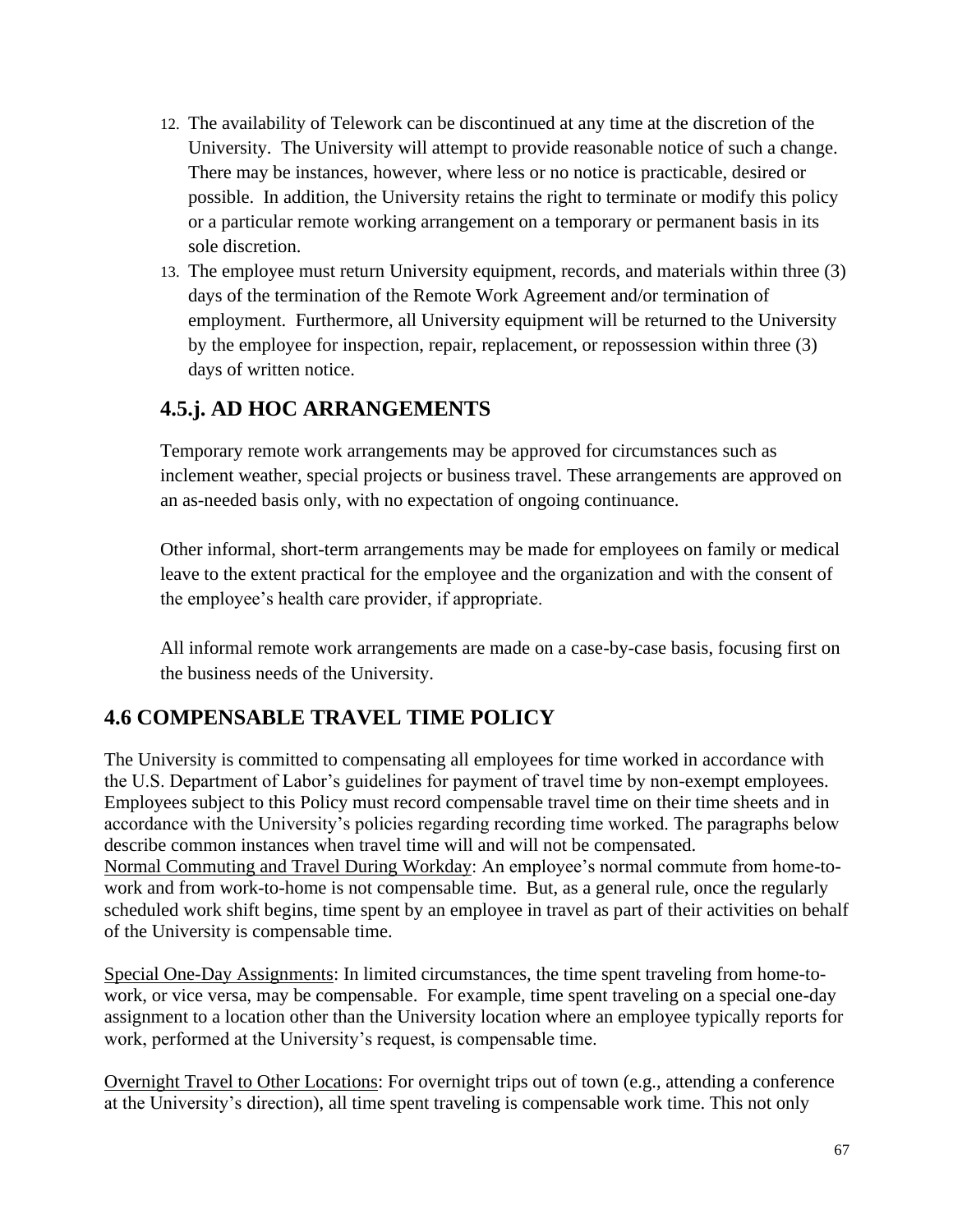includes during regular working days but also includes during corresponding working hours on nonworking days.

#### Other guidelines related to overnight travel include:

Hours spent in travel as a passenger in a car, train, airplane, etc., are counted as compensable time. Regardless if the employee is the driver or a passenger in a car, train, airplane, etc., is counted as compensable time.

Time spent in a hotel with freedom to use time for the employee's own purposes is not compensable.

Even if the hotel time would otherwise be considered non-compensable, an employee must be paid for the time if the employee is performing other work, e.g., preparing for a meeting, reviewing a proposal or other documents, making phone calls, checking and responding to e-mails, etc. When travel cuts across time zones, actual hours worked should be used in the calculation.

Please direct questions about the application of this policy to your supervisor or to the Human Resources Department if you have any questions or would like clarification as to whether or not your travel time is compensable.

# **4.7 CELL PHONE POLICY**

Missouri Southern will not provide cell phones nor cellular service to individual employees. Instead, the university has established a two-tiered stipend program for full-time personnel who meet specific criteria:

- 1) **\$50 per month stipend** for those full-time MSSU personnel who:
	- Work off campus and, therefore, do not have access to a desk phone provided by the university; or
	- Have a job function that designates them as an "essential" employee.
- 2) **\$30 per month stipend** for those full-time MSSU personnel who:
	- Have a job function that requires more than 35% of work hours away from campus during which the employee must be accessible; or
	- Have a job function that consistently requires irregular hours during which the employee must be accessible by phone either by internal or external constituents.

Definitions to assist in clarifying above criteria: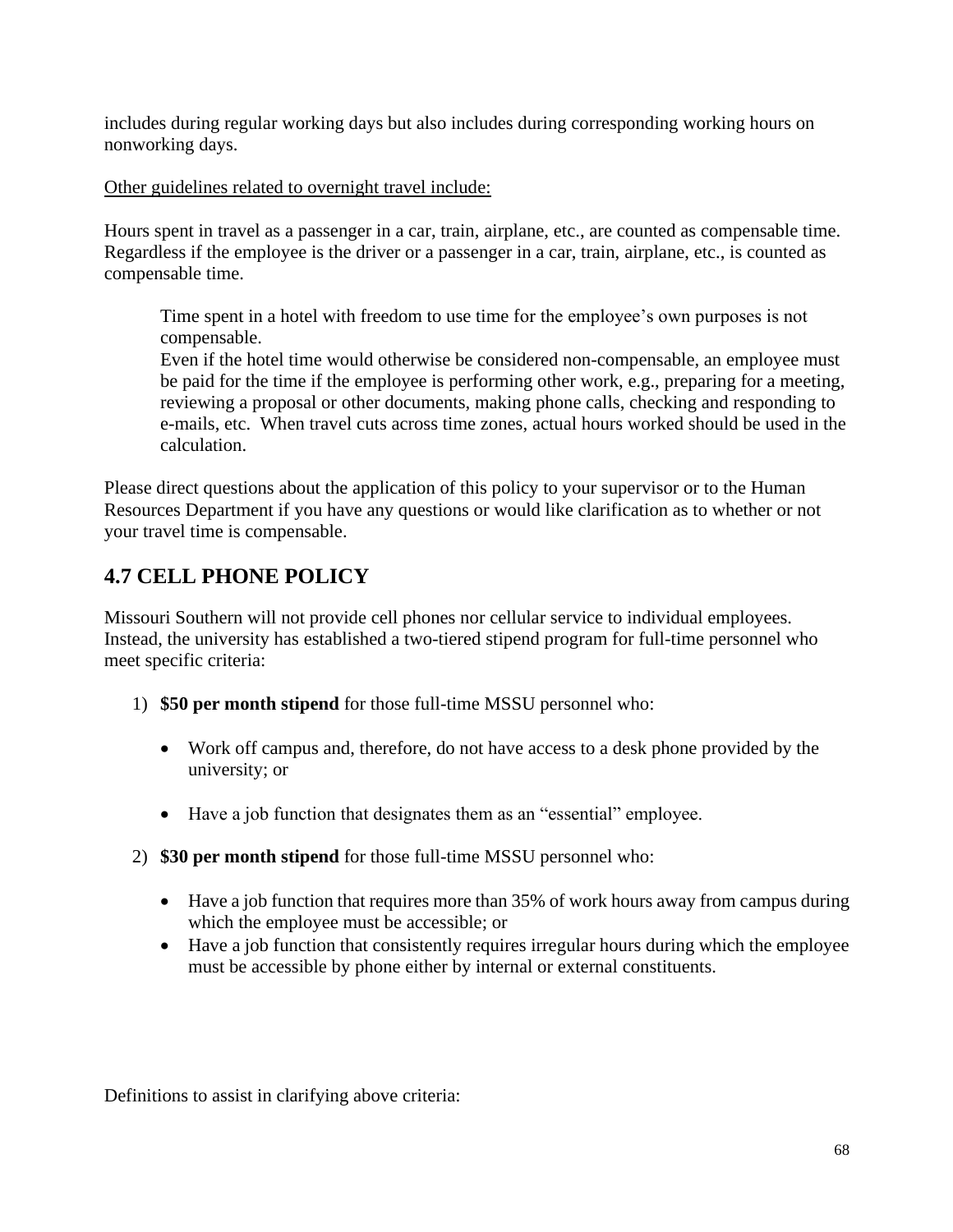### **Full-time:**

A permanent MSSU employee who averages at least 30 hours of service per week, or 130 hours of service during a calendar month on a regular, ongoing basis.

#### **Job function:**

A set of routine tasks or activities undertaken by an employee that are documented in the employee's job description.

#### **Essential:**

Employee is required to report to work to ensure the operation of essential functions during an emergency or when university operations are suspended (i.e. inclement weather).

Cellular devices and associated services may be made available by departments or offices that have multiple staff sharing a single device for on-call rotation, emergency/disaster recovery, or similar purposes.

# **4.7.a. ELIGIBILITY**

Full-time staff at Missouri Southern may receive one of the two stipend options, but never both.

The eligibility of a Missouri Southern employee to receive a cell phone stipend will be determined by the employee's vice president, the athletic director, or by the university president and communicated in writing to Human Resources.

Once approved, the employee will be eligible to receive the stipend automatically each month.

The approving university officer (president, vice president, or athletic director) is responsible for determining the employee's ongoing eligibility for a cell phone stipend and communicating changes to Human Resources in a timely manner.

## **4.7.b. EMPLOYEE'S RIGHTS AND RESPONSIBILITIES**

The cell phones shall be the personal and exclusive property of the individual. The university claims no rights to the phone itself or to the contents of the phone, notwithstanding other university policies.

Acceptance of a stipend from the university requires the employee to:

- 1) Maintain active cell phone service;
- 2) Provide their cell phone number to their supervisor, other applicable university employees, and relevant external constituents who may have need for official communication; and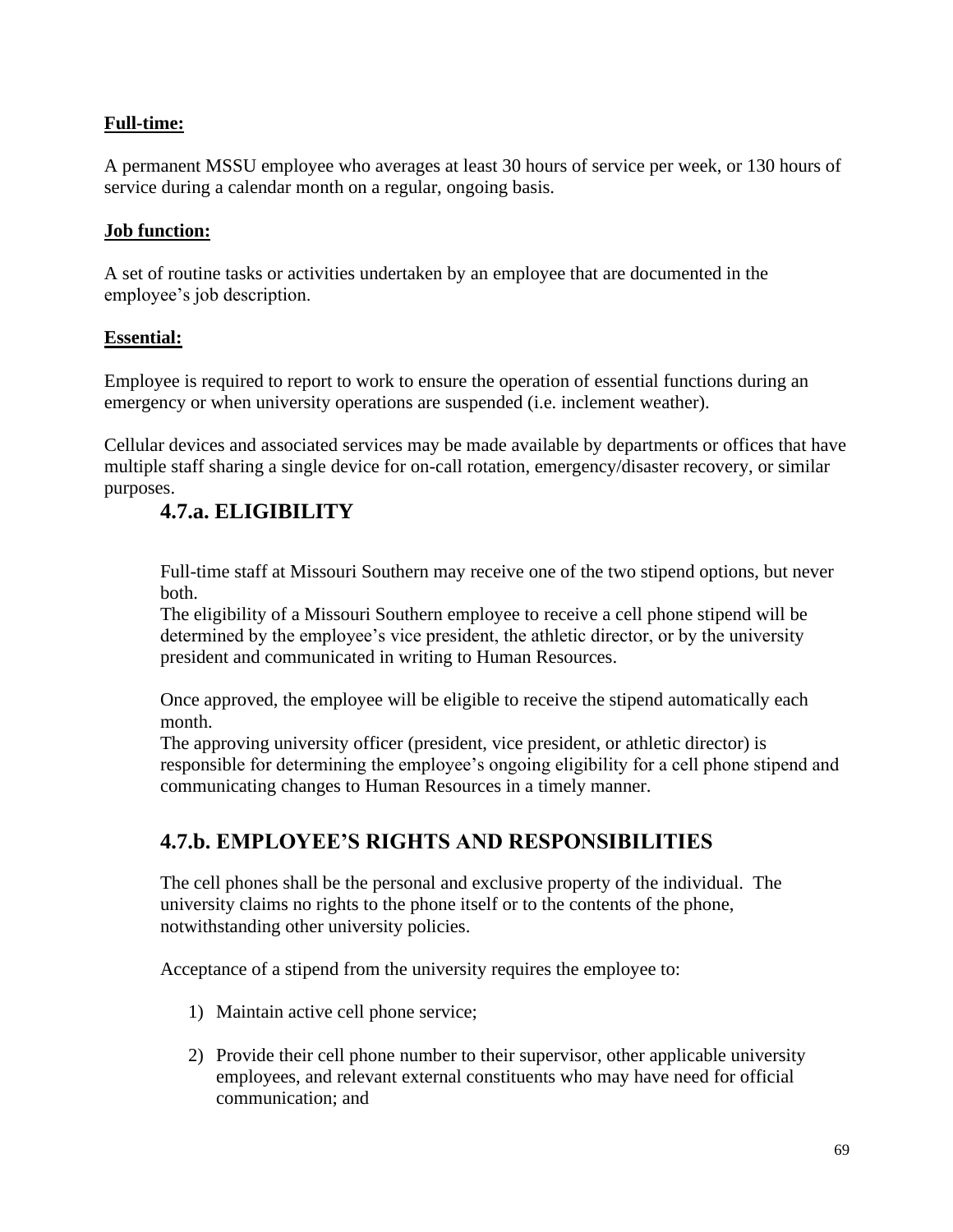3) Make themself reasonably available via cell phone contact during and outside of regular business hours.

University personnel accepting a cell phone stipend should understand that said stipend may constitute a taxable fringe benefit as determined by applicable state and federal laws.

# **4.7.c. CANCELLATION OR REDUCTION**

The university president, any vice president, or the athletic director has the right to cancel or reduce a cell phone stipend for employees under their supervision at any time for any reason.

Cell phone stipends will cease immediately if:

- The individual's employment with the university terminates for any reason;
- An employee's vice president, the athletic director, or the university president determines they are no longer eligible for the stipend;
- The eligible employee no longer has a cell phone and/or a cellular service plan; or
- The individual uses the cell phone in a manner contrary to local, state, or federal laws or university policy.

## **5.0 PERFORMANCE EVALUATIONS**

Every full-time classified and professional staff employee shall be evaluated on an annual basis by their immediate supervisor on how well the employee performs their job duties and responsibilities. The evaluation of employee performance is intended to serve several purposes, including the following: 1) to evaluate each employee's effectiveness in performing assigned duties and responsibilities; 2) to identify factors that can improve job performance; 3) to assist the employee in developing additional knowledge, skills and abilities for job advancement; 4) to recognize exceptional performance; 5) to document shortcomings or substandard performance; and 6) to identify training and development needs.

Human Resources distributes annual performance evaluation forms to be completed by supervisors in the spring of each year. In addition to these regular performance evaluations, a supervisor may conduct an interim performance evaluation whenever necessary, either to document an employee's poor performance or to recognize an employee's noteworthy performance and/or significant contributions to university operations. It is permissible for a departmental administrator or supervisor to develop a different evaluation method for employees if the method documents and monitors the employee's job performance and professional development more appropriately and is approved by the Chief Human Resources Officer before implementation.

After a supervisor completes an evaluation, they discuss it with the employee. The employee is asked to sign the evaluation acknowledging that it has been discussed. Signing the evaluation form does not mean the employee agrees with the evaluation; it means that the employee is aware of and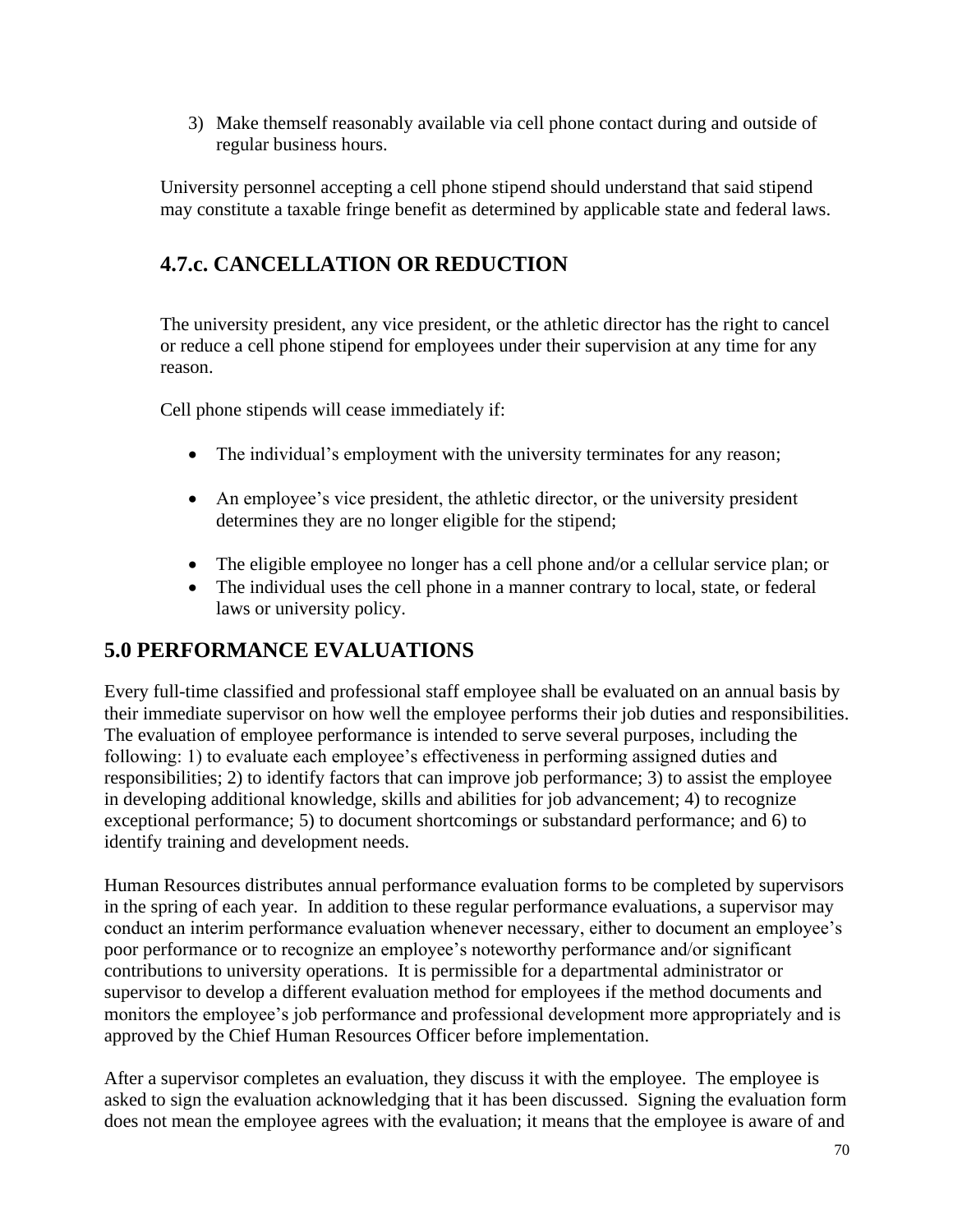has been informed of the evaluation. An employee who believes they has received an unfair or inaccurate performance evaluation may submit a written response to the evaluation and request Human Resources to place it in their personnel file with the performance evaluation. The Chief Human Resources Officer is also available to advise or counsel employees about expected performance standards and to assist employees in making adjustments regarding performance.

# **6.0 LEAVE BENEFITS**

# **6.1 HOLIDAYS**

All full-time employees are eligible for leave benefits as outlined below.

Part-time employees in eligible positions authorized at a 50% Full Time Equivalent (FTE) level or more earn holiday, vacation, sick, and bereavement leave based upon their authorized position. For example, a person in a position authorized at a .50 FTE level would earn 50% of the full-time leave accruals; a .75 FTE position would earn leave accruals at a 75% level, etc.

Employees in non-benefit eligible positions (Interns, student workers, seasonal employees) do not receive holiday, vacation, sick, bereavement or weather closing pay benefits. If they have been authorized to physically work on a holiday or during a campus closing, they will be paid for their work time at the applicable rate.

The University normally observes the following fourteen (14) paid holidays. All employees except those engaged in continuous operations, such as Physical Plant maintenance and University Police, shall be excused from work when these holidays are observed.

New Year's Day Martin Luther King Jr. Birthday Memorial Day Independence Day Labor Day The Day before Thanksgiving, Thanksgiving Day and the day after Thanksgiving Christmas Day and five additional days between Christmas and New Year's Day

Classified staff employees required to work on a university-observed holiday will be paid at their regular rate of pay for actual hours worked plus the standard number of hours of holiday pay at their regular rate.

### **6.2 VACATION LEAVE FOR CLASSIFIED & PROFESSIONAL STAFF EMPLOYEES**

Time away from work to relax and pursue special interests is important to everyone. Vacation leave may also be used for illnesses and other personal time off. All **full-time** classified and professional staff employees are eligible for paid vacation time off as follows: (Note days are 8 hours each unless otherwise designated by administration.)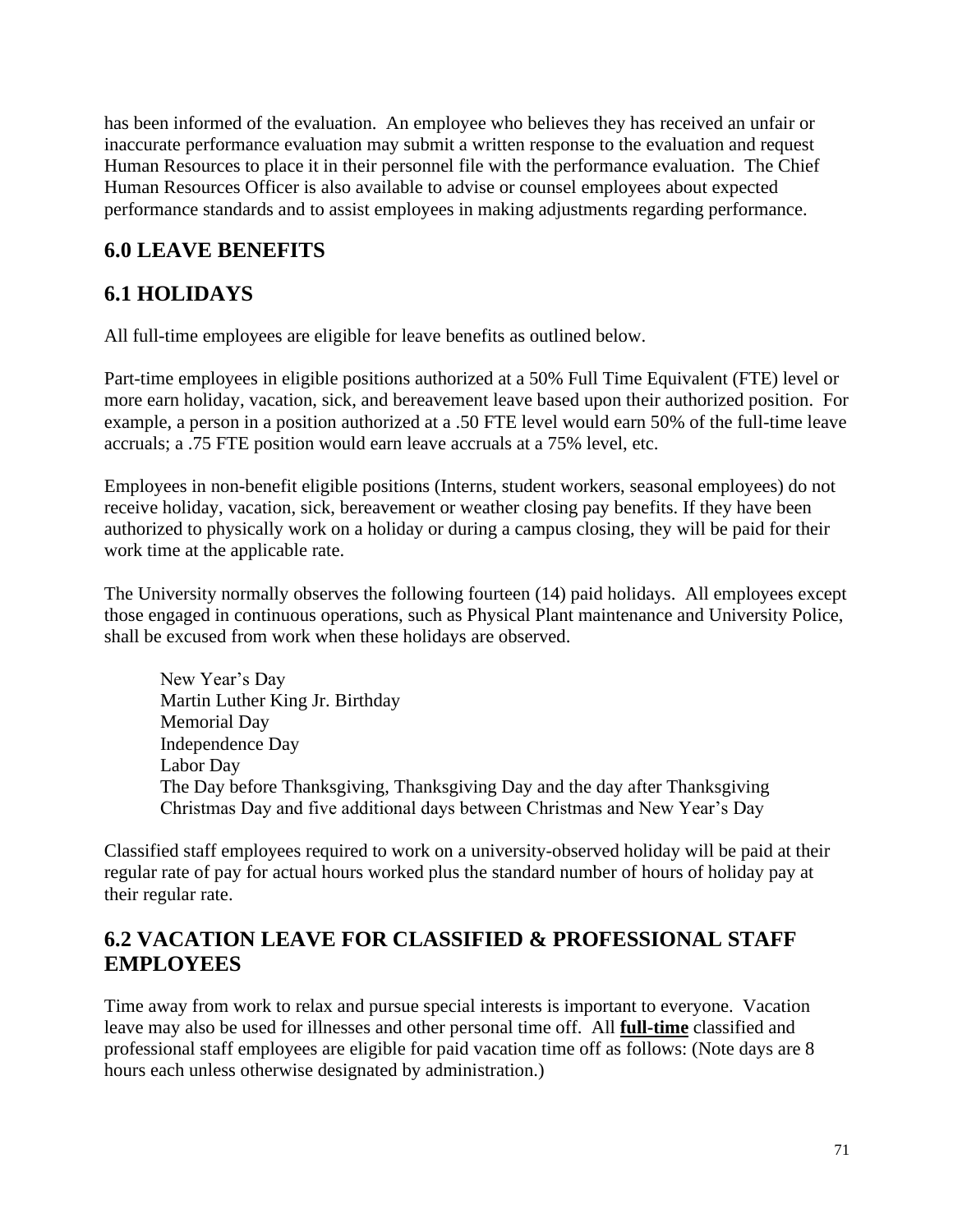### **VACATION EARNING SCHEDULE FOR FULL-TIME PROFESSIONAL & CLASSIFIED EMPLOYEES:**

| <b>Years of</b> | <b>Days/Hours Per Year</b>            | <b>Max Accrual Cap</b> |
|-----------------|---------------------------------------|------------------------|
| <b>Service</b>  |                                       |                        |
| 1-2 Years       | 15 days per year:                     | 200 hours              |
|                 | - 10 hours per month for professional |                        |
|                 | exempt employees                      |                        |
|                 | - 5 hours per pay period for          |                        |
|                 | classified,                           |                        |
|                 | non-exempt hourly employees.          |                        |
| 3 or more       | 21 days per year:                     | 340 hours              |
| Years           | -14 hours per month for professional  |                        |
|                 | exempt employees                      |                        |
|                 | - 7 hours per pay period for          |                        |
|                 | classified,                           |                        |
|                 | non-exempt hourly employees.          |                        |

All **part-time** classified and professional staff employees are eligible for paid vacation time off as follows: (Note days are 4 hours each unless otherwise designated by administration.)

### **VACATION EARNING SCHEDULE FOR PART-TIME PROFESSIONAL & CLASSIFIED EMPLOYEES:**

| <b>Years of</b> | <b>Days/Hours Per Year</b>           | <b>Max Accrual Cap</b> |
|-----------------|--------------------------------------|------------------------|
| <b>Service</b>  |                                      |                        |
| 1-2 Years       | 15 half days per year:               | 100 hours              |
|                 | - 5 hours per month for professional |                        |
|                 | exempt employees                     |                        |
|                 | - 2.5 hours per pay period for       |                        |
|                 | classified,                          |                        |
|                 | non-exempt hourly employees.         |                        |
| 3 or more       | 21 half days per year:               | 170 hours              |
| Years           | -7 hours per month for professional  |                        |
|                 | exempt employees                     |                        |
|                 | - 3.5 hours per pay period for       |                        |
|                 | classified,                          |                        |
|                 | non-exempt hourly employees.         |                        |

(\*Years of service in the above table refer to continuous service in a part-time or full-time position.)

(\*\*Accruals are posted in the first and second pay period each month or 24 times per year.)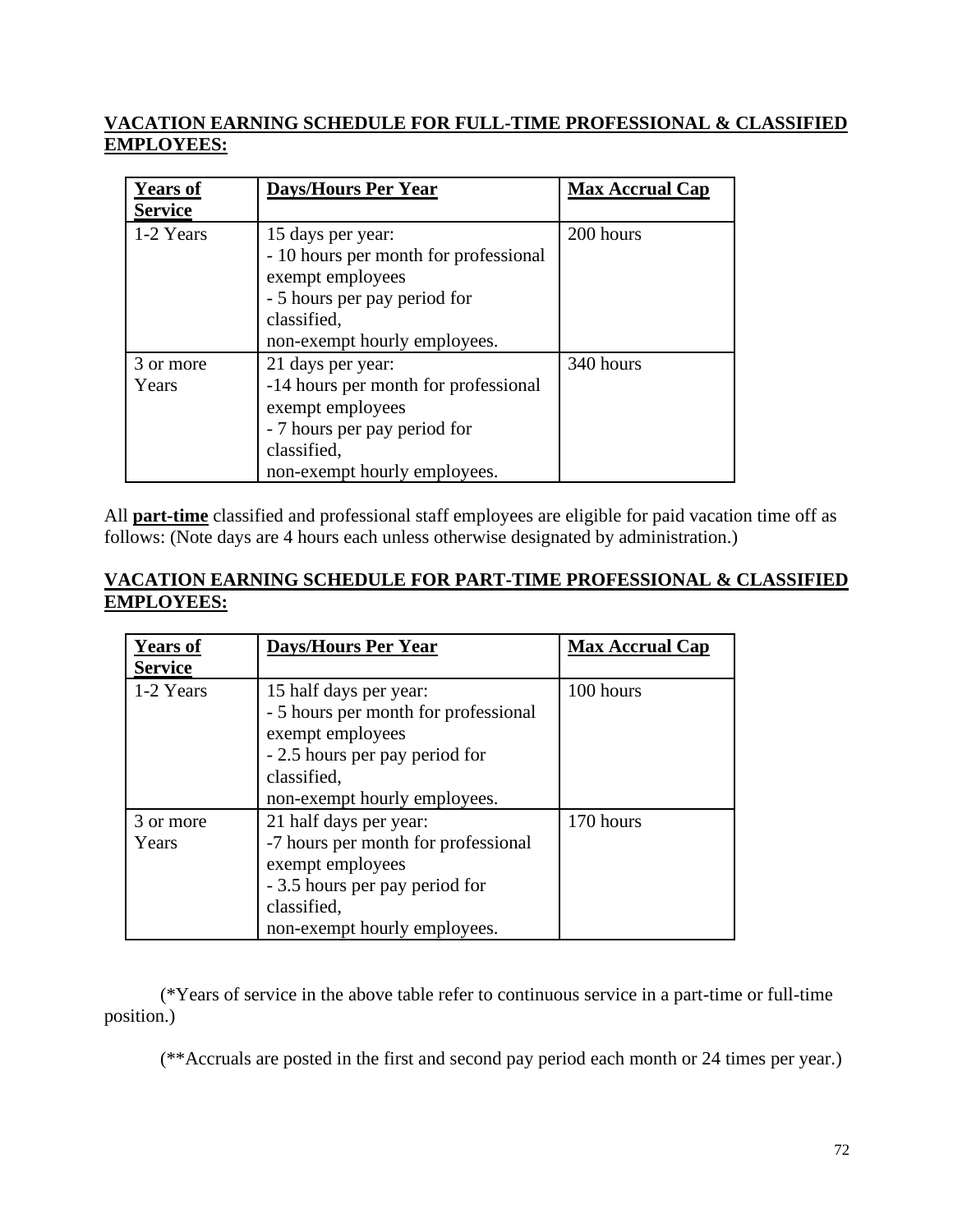Employees begin to earn paid vacation time from initial date of hire. However, employees who are in an *unpaid* status for more than 40 hours in any classified biweekly pay period or 80 hours for professional monthly paid employees will not accrue vacation time for that pay period.

Although employees are given their choice of vacation times whenever possible, the needs of the department must be considered. An employee may not be allowed to take vacation time during a period of peak work activity for the department, unless approved by their supervisor. Employees should request approval from their supervisor for use of their vacation time as much in advance as possible.

When a holiday that is observed by the University falls during an employee's scheduled vacation, it is not counted as a vacation day.

Vacation leave may accumulate over time. However, once the maximum hours allowed (noted in the above chart) has been met, no more vacation will be accrued until additional vacation is used.

Classified staff should document used vacation time for full or partial day absences on their weekly timesheets. Professional staff employees that use vacation time for full or partial days off, should document their time on a Request for Absence Form (form available in Human Resources and on the intranet website.) MSSU does not have "comp time" and all leave taken should be recorded accurately. Vacation records are updated after each pay period. Vacation leave may be taken only in pay periods after it is earned and is paid at the employee's base pay rate at the time the vacation is taken. The smallest increment of leave time allowed is 15 minutes or (0.25) hour.

At the end of employment, employees will be paid a lump sum with their final paycheck for all earned but unused vacation available to them, up to a maximum of 4 weeks of pay hours of base weekly hours (i.e., FT 40-hour week = 160 hours, PT 20-hour week = 80 hours). Accrued vacation time cannot be used to extend service beyond an employee's last regular day worked, unless the employee is retiring from the University and is eligible to immediately receive a retirement benefit from the Missouri State Employees' Retirement System (MOSERS).

Former employees who return to full-time employment at the University within one year will be credited with previous employment time for purposes of determining vacation accrual.

# **6.3 VACATION/SICK LEAVE EARNING SCHEDULE – 10- & 12-MONTH FACULTY**

All 10-month faculty earn 6.67 hours per month sick leave upon hire.2. All 12-month faculty and chairs earn 10 hours per month vacation and 8 hours per month sick leave upon hire for the first and second year of employment with a maximum accumulation of 200 hours.3. All 12-month faculty and chairs earn 14 hours and 8 hours per month sick leave their third year and up with a maximum accumulation of 340 hours. Up to 160 vacation hours is eligible to be paid out upon separation from the University. Please note that sick leave is not paid out upon leaving employment with the University. Sick leave balances are reported to MOSERS for any applicable service credit in increments of 168 hours for retirement purposes.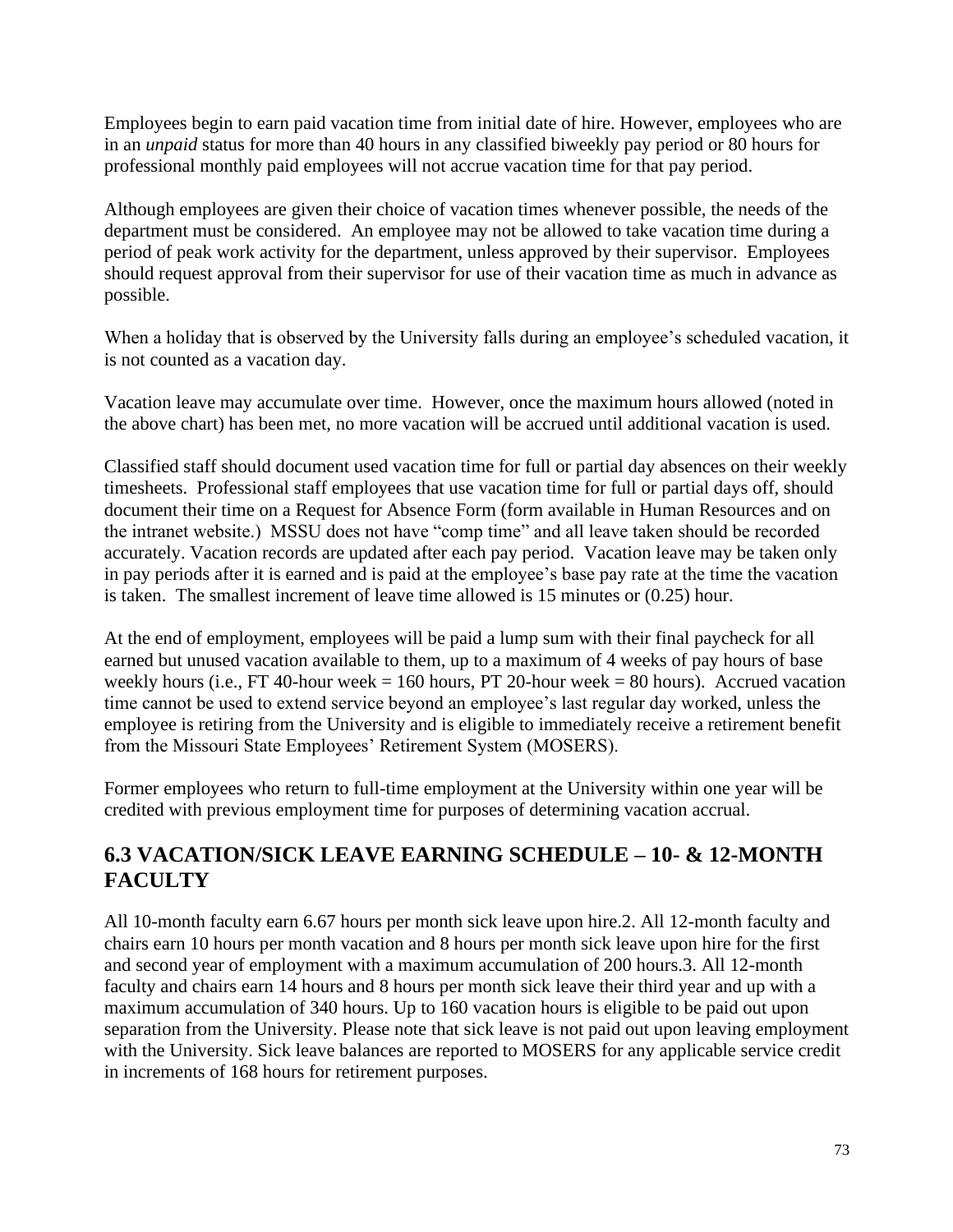10-month Faculty should use the Faculty Request for Absence form to record Sick and Bereavement Absences, including FMLA leave. Faculty should only use one form per month to record leave. Additionally, Faculty should reference the "10-Month Faculty FMLA & Sick Leave Recording Policy and Procedure" for questions regarding recording of leave while out on FMLA.

### Procedures to Record Leave:

FMLA leave requests will continue to follow the guidelines established under the FMLA policy and the "10-Month Faculty FMLA & Sick Leave Recording Policy & Procedure. FMLA leave request forms as well as a copy of the procedure are located on the HR Intranet/SharePoint site.

All faculty absences should be recorded on a Faculty Leave Request form which can be found on the HR Intranet/SharePoint site. Faculty are permitted to record either 8 hours or 4 hours leave. Faculty may take the number of hours missed from physical commitments (i.e., classes, office hours, meetings, etc., as long as the faculty member indicates that they will be completing some work from home.) Each faculty member's department supervisor and Dean shall ensure that the number of hours recorded is correct and is used as appropriate sick leave indicated by signing the document.

# **6.4 SICK LEAVE FOR CLASSIFIED EMPLOYEES**

The University provides paid sick leave benefits to all regular full-time employees. Sick leave may be used for an illness or injury that keeps the employee from performing their job, or for preventative health care. Employees may also use accumulated sick leave, up to a maximum of 40 hours in a calendar year, to care for an ill or injured spouse, child, parent, parent-in-law, or other family member who requires the employee's personal care and attention. Sick leave usage in excess of three (3) or more consecutive days for the illness or injury of the employee or their family members should be brought to the attention of Human Resources to determine if FMLA applies. (Employees eligible for leave under the Family and Medical Leave Act ("FMLA") should refer to the guidelines in the FMLA section of this Handbook.)

Classified employees accrue four (4) hours of paid sick leave in the first and second payday period per month. This is an annual equivalent of 96 hours. Employees who are in an *unpaid* status for more than 40 hours in any biweekly period will not earn sick leave for that pay period. Sick leave may be taken only in pay periods after it is earned and is paid at the employee's base pay rate at the time the leave is taken. The smallest increment of leave time allowed is 15 minutes or (0.25) hour.

Available University-paid sick leave may be used up to a maximum of 1,040 hours per year. For retirement purposes, however, an employee may accumulate sick leave without limitation. Under the Missouri State Employees' Retirement System (MOSERS), if an employee is either vested when leaving state employment or is immediately eligible to retire on their date of termination, the employee will receive one month of creditable service for each 168 hours (equivalent of 21, 8-hour days) of unused sick leave. This service credit will be used in calculating the amount of an employee's retirement benefit, but not the employee's eligibility for the benefit. Human Resources will report unused sick leave to MOSERS at termination. The University does not pay employees for unused sick leave at the end of employment.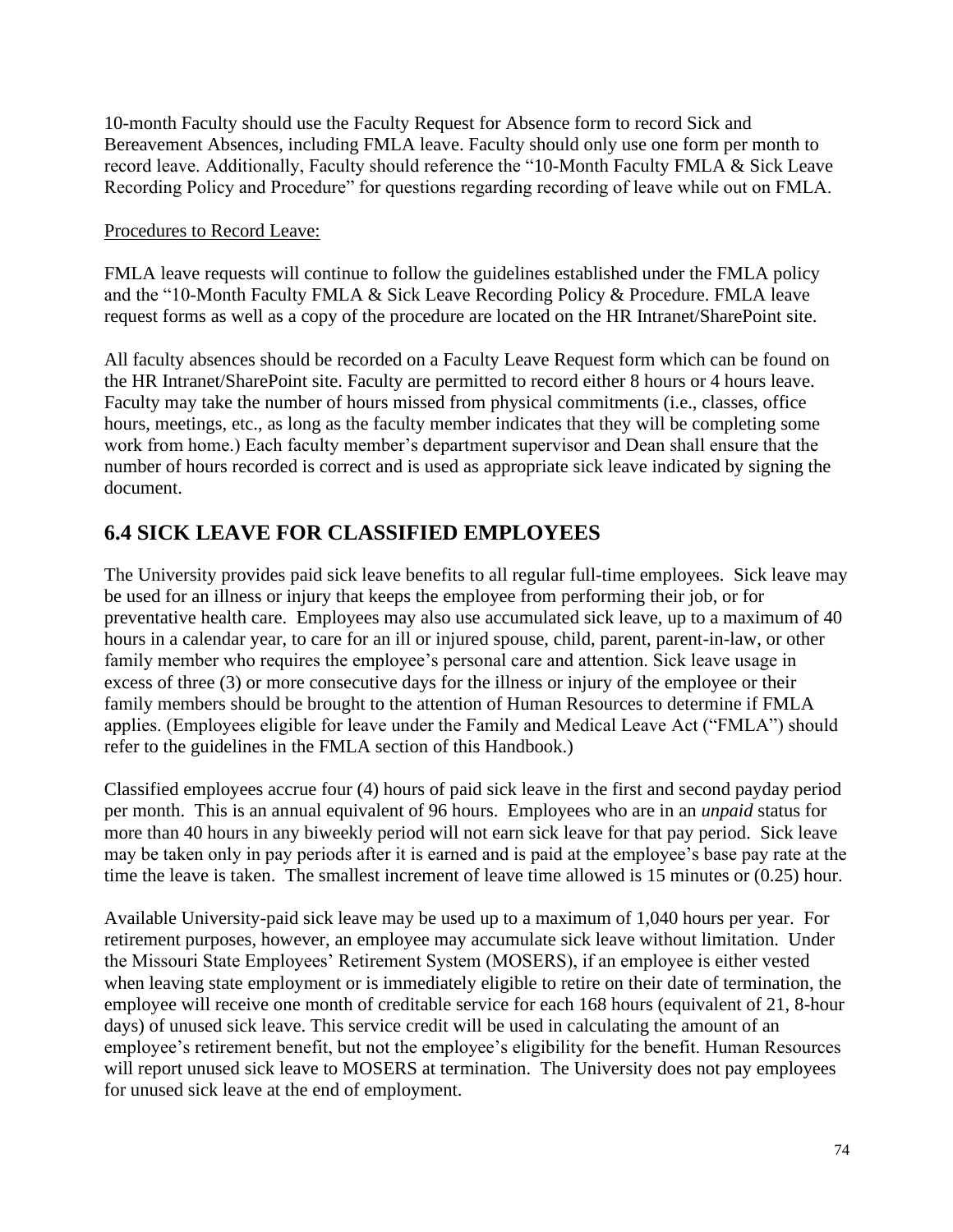Employees who are unable to report for work because of their illness or injury or that of a family member, should notify their supervisor as soon as possible. Supervisors may require verification of any sick leave taken, such as a written statement from a medical practitioner. Supervisors may also require a doctor's statement that includes a release to return to work. When an employee returns from a period of time off due to illness or injury which is not work related, and has work restrictions, it is up to the Supervisor to determine if there is work available for the employee that meets the restrictions. If there is no work available in the employee's own department, it is not required that this accommodation be made for work in other departments. If modified duty is granted, the modified duty shall not last an indeterminate period of time to give the expectation that said modified duty is now the normal work duties of the individual. The modified work schedule should be evaluated frequently to determine if the illness or injury will cause the employee to incur permanent restrictions. Before granting modified duty of an illness or injury that is not work related, supervisors must contact Human Resources.

Classified employees should report sick leave for full-day or partial-day absences on their weekly timesheets, which are signed by their supervisor and submitted to Human Resources. When taking sick leave, employees should indicate whether it is due to the employee's illness or injury or to take care of a family member. The smallest increment of leave time is 15 minutes or (0.25) hour.

If an employee is unable to work due to a work-related illness or injury covered under workers' compensation, they should refer to the guidelines in the Workers' Compensation Benefits section of this Handbook regarding the use of paid sick leave.

## **6.5 SICK LEAVE FOR PROFESSIONAL STAFF EMPLOYEES**

The University provides paid sick leave benefits to all regular full-time employees. Sick leave may be used for an illness or injury that keeps the employee from performing their job, or for preventative health care. Employees may also use accumulated sick leave, up to a maximum of 40 hours in a calendar year, to care for an ill or injured spouse, child, parent, parent-in-law, or other family member who requires the employee's personal care and attention. (Employees eligible for leave under the Family and Medical Leave Act ("FMLA") should refer to the guidelines in the FMLA section of this Handbook.)

Professional staff employees accrue 8 hours of paid sick leave per month, which is an annual equivalent of 96 hours. Employees who are in an unpaid status for more than 80 hours during any month will not earn sick leave for that month. Sick leave may be taken only in months after it is earned and is paid at the employee's base pay rate at the time the leave is taken.

Available University-paid sick leave may be used up to a maximum of 1,040 hours of per year. For retirement purposes, however, an employee may accumulate sick leave without limitation. Under the Missouri State Employees' Retirement System (MOSERS), if an employee is either vested when leaving state employment or is immediately eligible to retire on their date of termination, the employee will receive one month of creditable service for each 168 hours of unused sick leave. This service credit will be used in calculating the amount of an employee's retirement benefit, but not the employee's eligibility for the benefit. Human Resources will report unused sick leave to MOSERS at termination. The University does not pay employees for unused sick leave at the end of employment.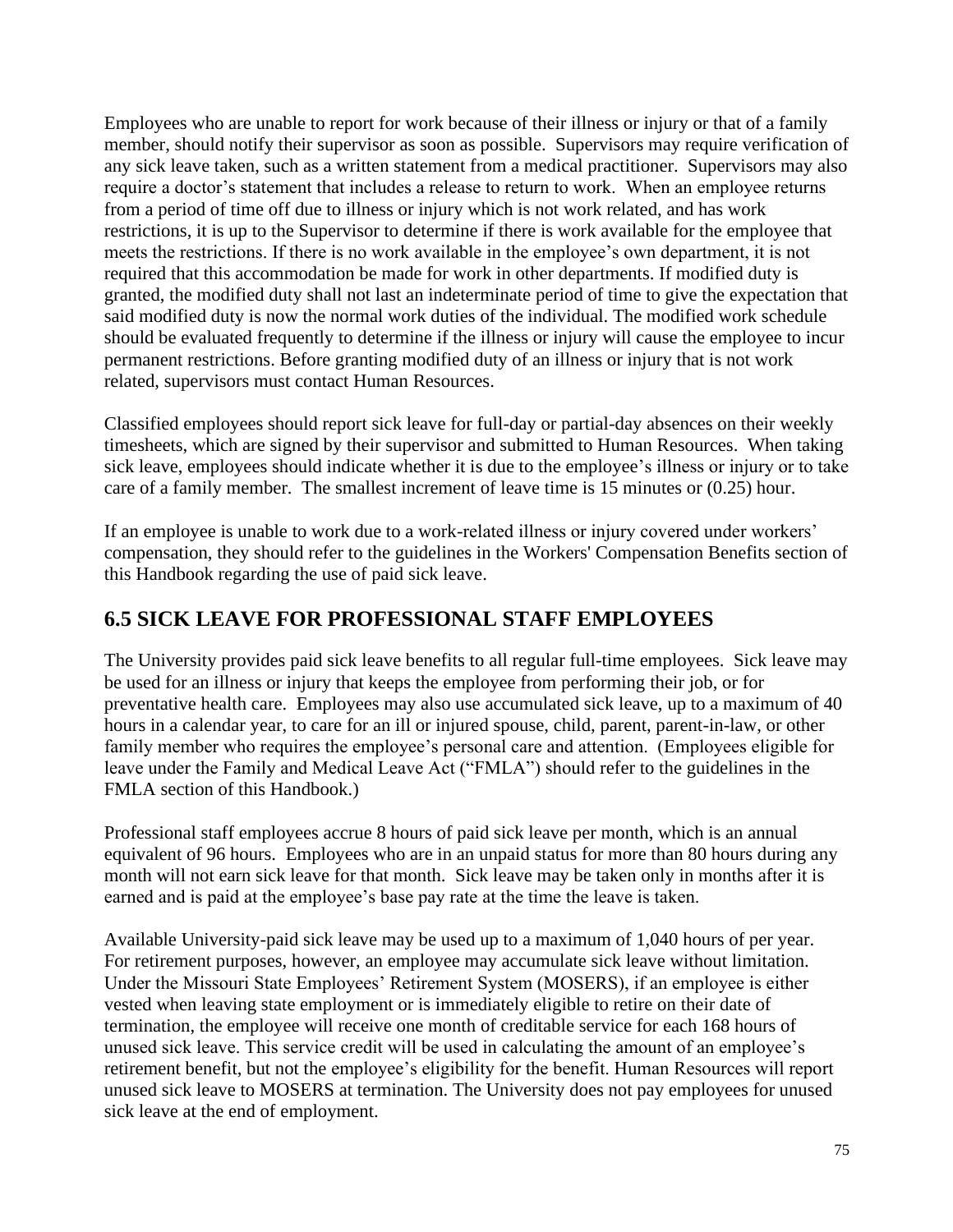Employees who are unable to report for work because of their illness or injury or that of a family member, should notify their supervisor as soon as possible. Supervisors may require verification of any sick leave taken, such as a written statement from a medical practitioner. Supervisors may require a doctor's statement that includes a release to return to work. When an employee returns from a period of time off due to illness or injury which is not work related, and has work restrictions, it is up to the Supervisor to determine if there is work available for the employee that meets the restrictions. If there is no work available in the employee's own department, it is not required that this accommodation be made for work in other departments. If modified duty is granted, the modified duty shall not last an indeterminate period of time to give the expectation that said modified duty is now the normal work duties of the individual. The modified work schedule should be evaluated frequently to determine if the illness or injury will cause the employee to incur permanent restrictions. Before granting modified duty of an illness or injury that is not work related, supervisors must contact Human Resources.

A professional staff employee should document any used sick leave for full or partial day absences on a Request for Absence Form (form available in Human Resources and on the intranet web site). This form should be signed by the employee's supervisor and submitted to Human Resources. When taking sick leave, employees should indicate whether it is due to the employee's illness or injury or to take care of an ill or injured family member. The smallest increment of leave time is 15 minutes or (0.25) hour.

If an employee is unable to work due to a work-related illness or injury covered under workers' compensation, they should refer to the guidelines in the Workers' Compensation Benefits section of this Handbook regarding the use of paid sick leave.

## **6.6 SHARED SICK LEAVE POOL**

To provide a safety net against salary interruption for employees who have a catastrophic health condition causing them to be unable to perform their assigned job duties, MSSU has a Shared Sick Leave Pool of donated sick leave hours. Donations of sick leave hours by employees provide income to an affected employee who would otherwise be on unpaid leave.

Employees may voluntarily donate accumulated sick leave hours to the shared sick leave (SSL) pool to aid other employees who are unable to work due to a life-threatening or emergency medical condition. The term "life threatening or emergency medical condition" is defined as a health condition involving a serious, extreme, or life-threatening illness, injury, impairment, or condition. A committee of university employees appointed by the President and the Faculty and Staff Senates are charged with applying the provisions of the policy to any employee who requests leave under the SSL policy.

The maximum amount of shared leave pool benefits accessible to a full-time/part-time recipient cannot exceed one-third of the balance of the pool, or 520/260 hours (three months leave time), whichever is less.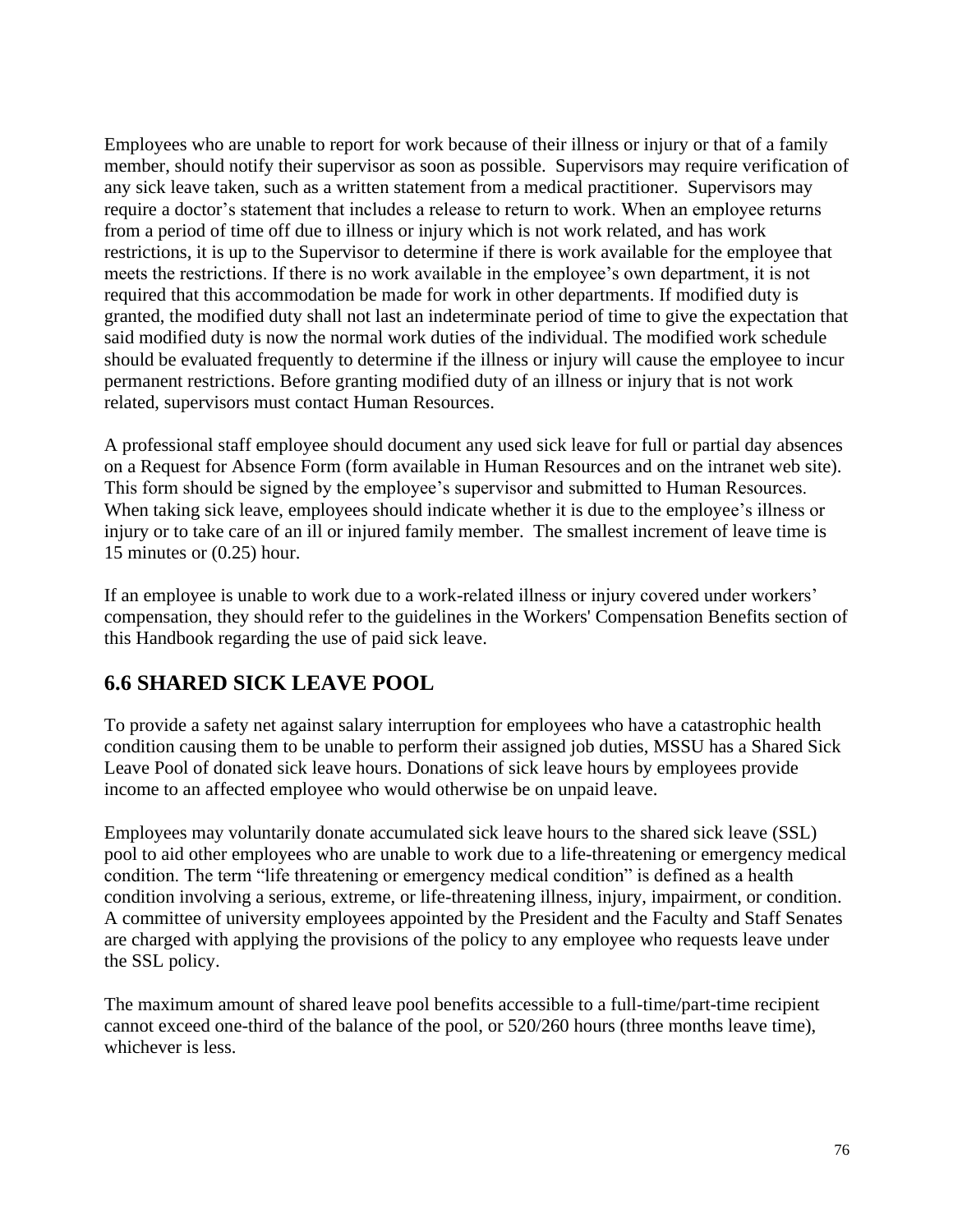If a requesting employee has worked less than six months at MSSU continuously from their date of hire until the date of application, they are eligible to apply for one-fourth of the maximum amount of shared leave pool benefits (130/65 hours for full-time/part-time employees).

If a requesting employee has worked at least six months but less than one year at MSSU continuously from their date of hire until the date of application, they are eligible to apply for onehalf of the maximum amount of shared leave pool benefits (260/130 hours for full-time/part-time employees).

If a requesting employee has worked at least one year at MSSU continuously from their date of hire until the date of application, they are eligible to apply for the maximum amount of shared leave pool benefits (520/260 hours for full-time/part-time employees). See the complete Shared Sick Leave Pool Policy on the Human Resources intranet web site for additional information on donating sick leave and applying for benefits under this policy.

# **6.7 EXCESSIVE ABSENCES AND OTHER LEAVE ISSUES**

Excessive absenteeism is a burden upon the University as a whole and on other members of the employee's department. A "pattern of abuse" in regard to sick leave typically refers to employees who, over a period of time, have violated the University's attendance policy (Section 8.2 of this Handbook) on numerous occasions.

Missouri Southern State University does not have a "comp time" policy. If an employee is absent for illness or personal business, appropriate leave is required to be accounted for and reported on the appropriate forms. Employees who have repeated misuse of sick, vacation, and other leave benefit provisions are subject to disciplinary actions up to and including termination under the applicable policy for the specific employee job classification. See the "Disciplinary Guidelines" in this Handbook for further information.

Supervisors should use acceptable counseling and corrective actions to deal with sick leave misuse. Sick leave misuse should not be allowed to continue unaddressed for long periods of time, so as to appear that the behavior is acceptable. Should misuse of leave time continue, consultation with Human Resources is highly suggested. Situations should be evaluated on a case-by-case basis with a mandatory referral to the Employee Assistance Program being an option when applicable. Supervisors can ask for doctor notes in cases of suspected sick leave misuse. Contact Human Resources for additional information. If FMLA is appropriate, the employee should be referred to Human Resources for additional information and application materials.

Supervisors and other managers may use their best judgment in re-arranging daily work schedules to accommodate an employee's absence where flextime is an option. All flextime should be within the same work week to maintain FLSA over-time reporting requirements. When allowed, flextime is to be administered equally to all employees in the granting department.

# **6.8 LEAVE UNDER THE FAMILY AND MEDICAL LEAVE ACT (FMLA)**

In accordance with federal law, the University provides to eligible employees a leave of absence pursuant to the provisions under the Family and Medical Leave Act (FMLA). The purpose of this Policy is to set forth details and provide information to university employees regarding FMLA leave.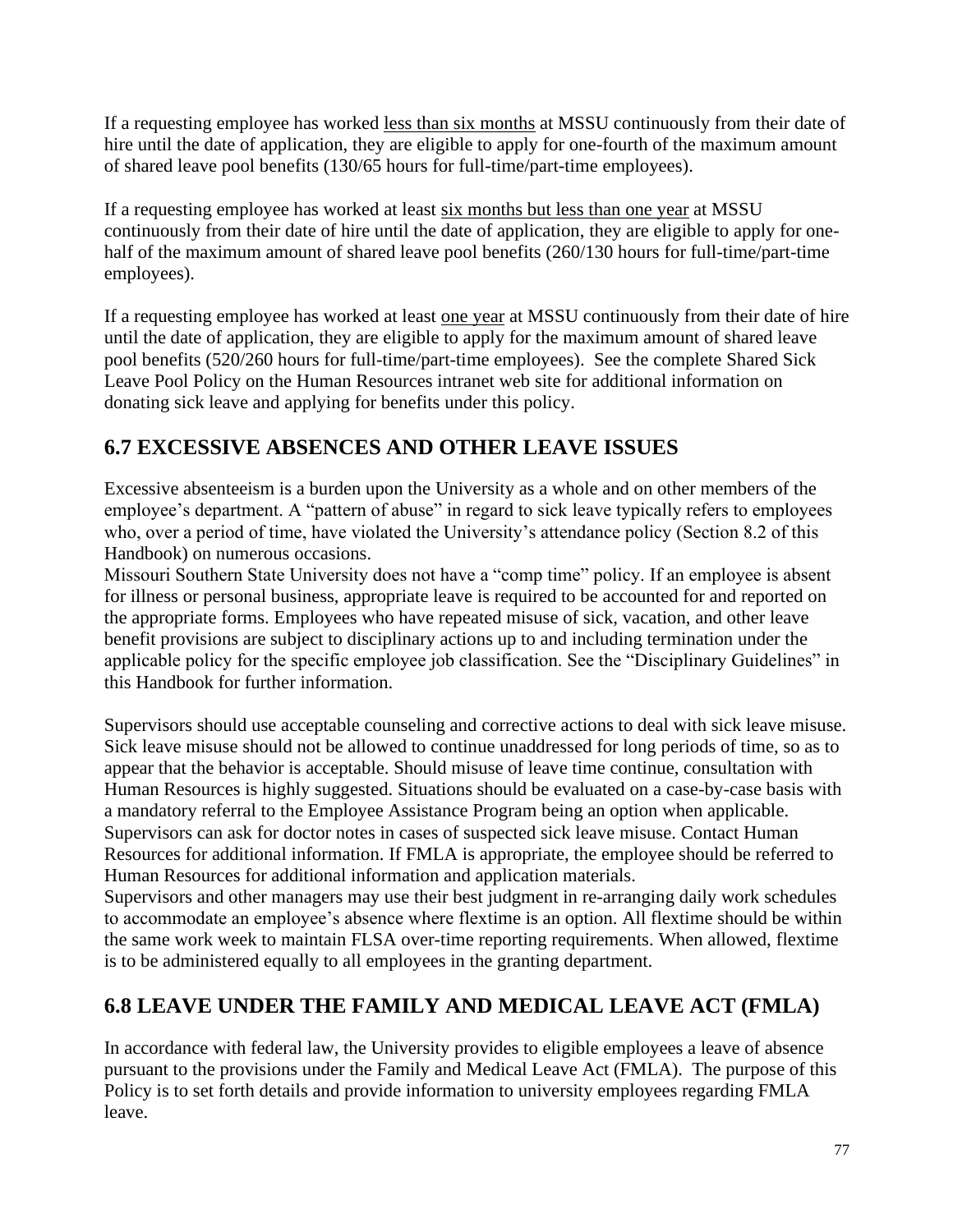Under the Family and Medical Leave Act ("FMLA"), eligible employees may be entitled to 12 workweeks of unpaid leave. Leave may be taken for the serious health condition of the employee; the serious health condition of the employee's child, spouse or parent; the birth, adoption or foster care placement of a child; or for qualifying reasons arising out of a covered family member's call to active service ("Qualifying Exigency Leave"). Eligible employees may take up to a total of 26 weeks to care for a covered service member and/or certain covered veterans with a serious injury or illness incurred in or exacerbated in the line of duty on active duty in the Armed Forces ("Military Caregiver Leave").

FMLA leave will be administered on a calendar year basis, unless otherwise prohibited. Leave under federal law to care for a family member who becomes ill or injured in the line of active duty will be administered on a 12-month basis, beginning on a calendar year.

The University will determine when employees are eligible for FMLA leave and will designate leave that qualifies as FMLA leave. If an employee qualifies for state leave and/or federal leave, then the University will count leave under both laws to the extent permitted by applicable law.

In accordance with the FMLA regulations, married couples in which both spouses are employed by the University may be limited to a combined total of 12 or 26 workweeks of leave per year (depending upon the reason for leave) for childbirth, adoption, placement of a foster child, care of a parent with a serious health condition and/or to care for a covered service member with a serious injury or illness.

If an employee suffers a work-related injury that qualifies as a serious health condition, and if permitted by state and federal law, then the leave available under the FMLA will run during any work-related absence.

## **6.8.a. ELIGIBILITY FOR LEAVE**

Employees who have been employed for at least 12 months and have worked at least 1,250 hours in the last 12 months may be eligible for family and/or medical leave under federal law. Employees who have previously worked for the University and had a break in service should contact a Human Resource Representative to determine if that prior service counts toward this eligibility requirement.

### **A. Birth or Placement of a Child**

FMLA leave may be taken for the birth or placement (through adoption or foster care) of a child, in addition to incapacity due to pregnancy, prenatal care, or childbirth. The entitlement to leave for the birth or placement of a child ends 12 months after the birth or placement.

### **B. Serious Health Condition**

Eligible employees may take medical leave for their own serious health condition or to care for a child, spouse, or parent with a serious health condition. Medical leave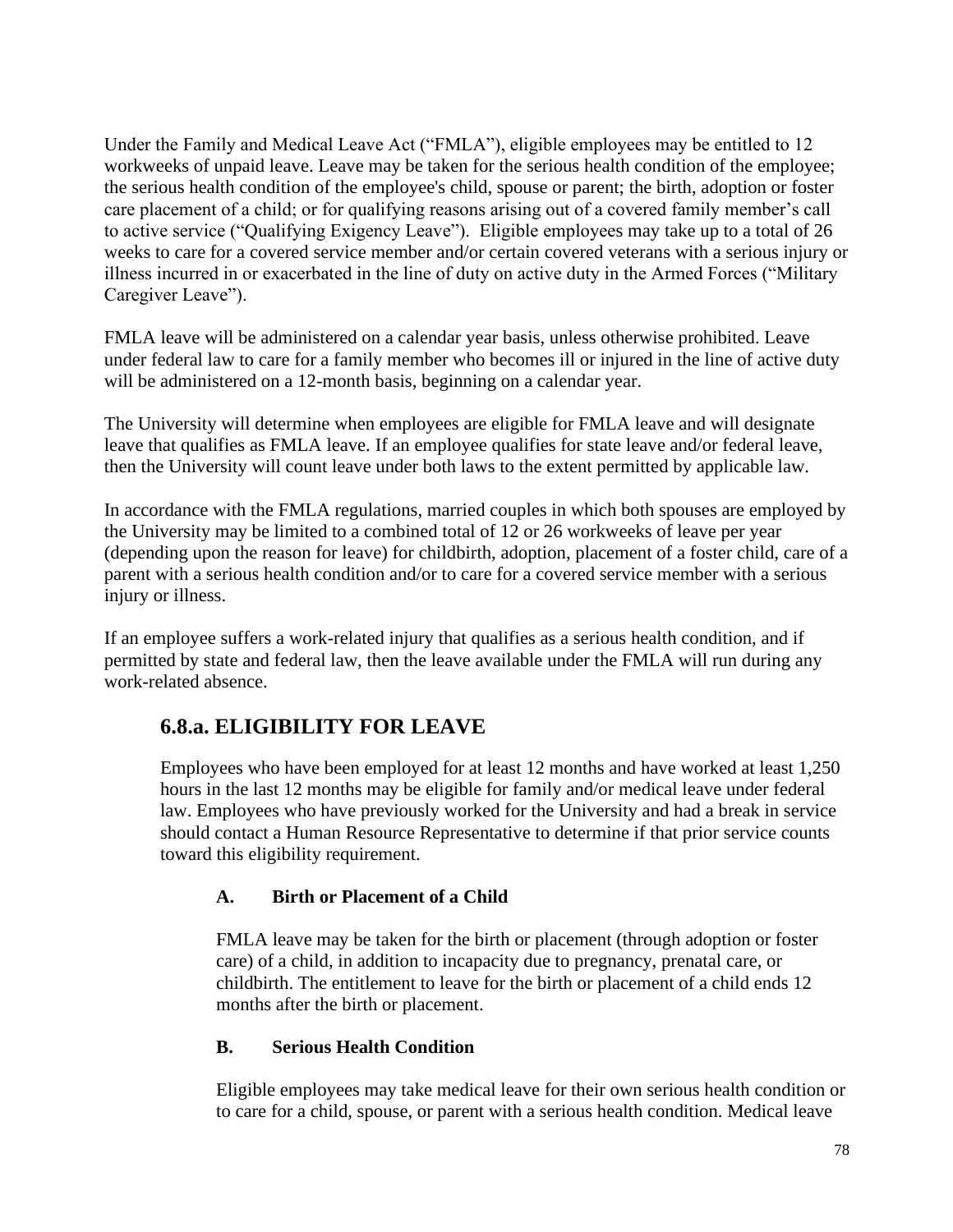may be taken all at once, or in smaller increments, on an intermittent or reduced leave schedule if medically necessary.

"Serious Health Condition" is defined as an illness, injury, impairment, or physical or mental condition that involves either of the following: Inpatient care (overnight stay) in a hospital, hospice, or residential medical care facility, or any subsequent treatment in connection with such inpatient care; or

### **Continuing treatment by a health care provider involving:**

Any period of incapacity that requires absence of more than three calendar days and subsequent treatment in connection with such incapacity, that also involves two or more treatments by, under the direction of, or on referral from a healthcare provider. The two treatments by a healthcare provider must occur in-person within 30 days of the first day of incapacity (unless extenuating circumstances exist), and the first inperson treatment must take place within 7 days of incapacity.

Any period of incapacity that requires absence of more than three calendar days and treatment by a healthcare provider on at least one occasion that results in a regimen of continuing treatment under the direction of a healthcare provider. The first treatment must occur in-person within 7 days of the first day of incapacity.

Prenatal care or any period of incapacity due to pregnancy.

Any period of incapacity or treatment for such incapacity due to a chronic serious health condition, which is one that requires periodic treatment (at least two visits for treatment each year) by or under the direction of a health care provider, continues over an extended period of time, and may cause episodic (rather than a continuing pattern) of incapacity (for example, diabetes);

Any period of incapacity which is permanent or long-term due to a condition for which treatment may not be effective, where the patient is under the continuing supervision of a health care provider; or

f. Any period of absence to receive multiple treatments (including any period of recovery therefrom) by a health care provider or under orders of or referral from a health care provider, either for restorative surgery after an injury or accident, or for a condition that would likely result in a period of incapacity of more than three consecutive calendar days in the absence of medical intervention or treatment (for example, cancer).

### **C. Qualifying reasons arising out of a call to covered active duty (Qualifying Exigency Leave)**

Eligible employees may take leave for qualifying reasons relating to a military member's covered active duty or call to covered active duty in the Armed Forces.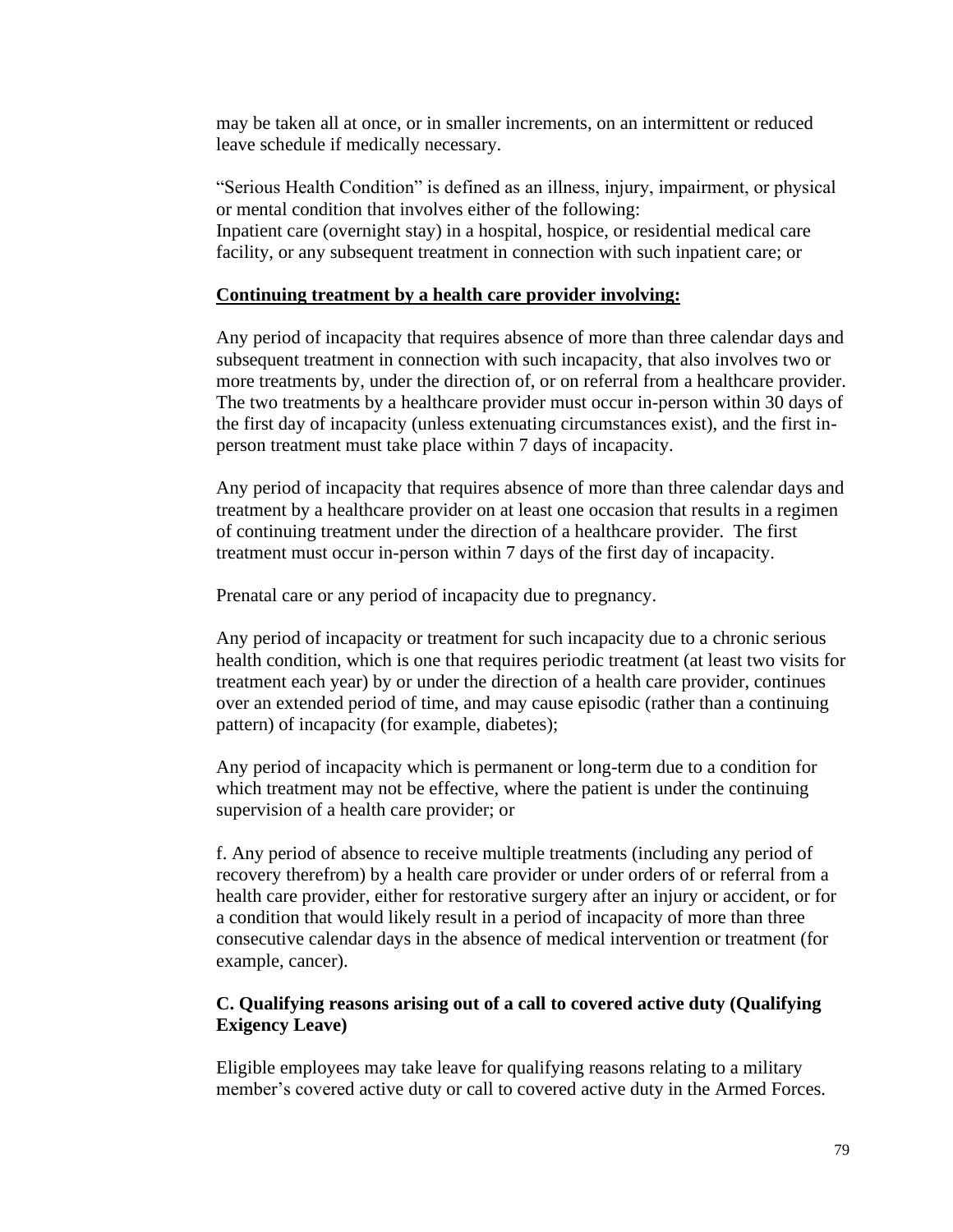This leave is available to eligible employees whose spouse, child, or parent is on covered active duty or has been notified of an impending call or order to covered active duty. This leave may be taken in a continuous period or on an intermittent or reduced leave basis.

Eligible employees may be able to take leave for any of the following reasons:

#### *1. Short-notice deployment.*

Up to seven days of leave may be taken when a family member receives notice of seven days or less of an impending call or order to active duty.

#### *2. Military events and related activities.*

Leave may be taken to attend official ceremonies, programs, or events sponsored by the military and relating to the call to active duty. Leave also may be taken to attend support or assistance programs or informational briefings sponsored by the military, a military service organization, or the Red Cross, provided that the briefings or programs are related to the call to active duty.

#### *3. Childcare and school activities.*

Leave may be taken to arrange for alternative childcare necessitated by the call to active duty or to provide urgent or immediate care on a short-term basis to the child of a covered member of the military. Leave also may be taken to attend school or daycare meetings or conferences concerning a child of a covered member of the military.

#### *4. Care of the military member's parent.*

Leave may be taken for Certain activities arising from the military member's covered active duty related to care of the military member's parent who is incapable of self-care, such as arranging for alternative care, providing care on a non-routine, urgent, immediate need basis, admitting or transferring a parent to a new care facility, and attending certain meetings with staff at a care facility, such as meetings with hospice or social service providers.

#### *5. Financial and legal arrangements.*

Leave may be taken to make legal or financial arrangements relating to the call to active service, including situations in which the employee acts as the representative of a covered member of the military.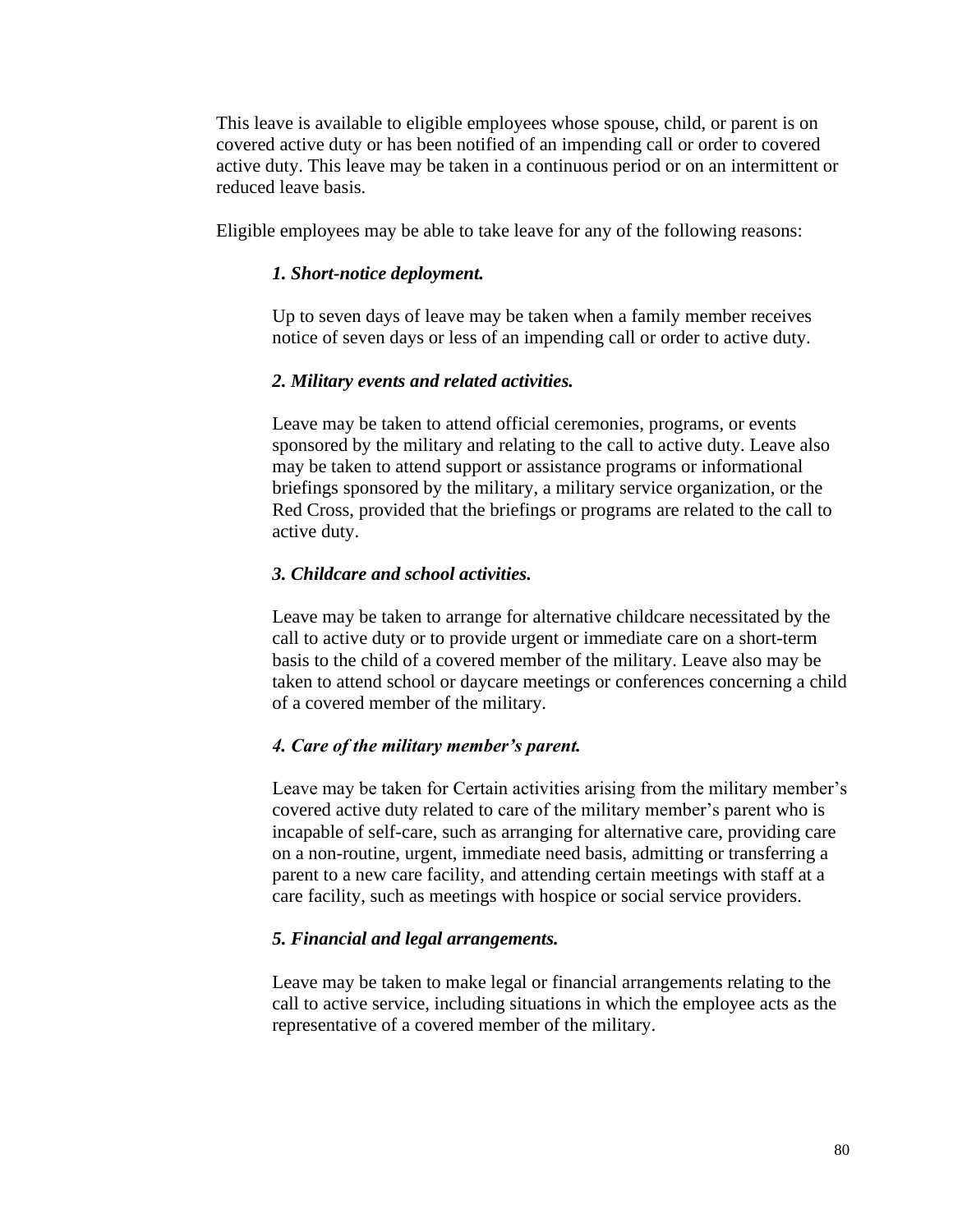### *6. Counseling.*

Leave is available to attend counseling which is directly related to and arising from the call to active duty.

#### *7. Rest and recuperation.*

Up to fifteen calendar days of leave is available to be with a covered military member who is on a short-term, temporary leave for purposes of rest and recuperation. The employee's leave for this reason must be taken while the military member is on Rest and Recuperation leave.

### *8. Post-deployment activities.*

Leave is available for activities relating to the termination of active-duty status. These activities include reintegration briefings and events, official ceremonies or programs scheduled by the military during the first 90 days following the termination of active status.

### *9. Other activities relating to the active duty.*

Leave may be available for additional purposes provided the leave is related to the active duty of a covered military member.

### **D. Illness or Injury of a family member in the Armed Forces (Military Caregiver Leave)**

Eligible employees may take FMLA leave to care for a spouse, child, parent or next of kin who is a covered service member and/or certain covered veterans with a serious injury or illness incurred in or exacerbated in the line of duty on active duty. This leave, in combination with all other FMLA leave, may not exceed 26 weeks of leave in a single 12-month period. This leave may be taken on an intermittent basis or through a reduced leave schedule.

A covered service member is: (1) a current member of the Armed Forces, including a member of the National Guard or Reserves, who is undergoing medical treatment, recuperation or therapy, is otherwise in outpatient status, or is otherwise on the temporary disability retired list, for a serious injury or illness; or (2) a veteran who was discharged or released under conditions other than dishonorable at any time during the five-year period prior to the first date the eligible employee takes FMLA leave to care for the covered veteran, and who is undergoing medical treatment, recuperation, or therapy for a serious injury or illness.

### **6.8.b. CERTIFICATION**

Employees requesting FMLA leave for their own serious health condition, the serious health condition of a family member, Qualifying Exigency Leave or Military Caregiver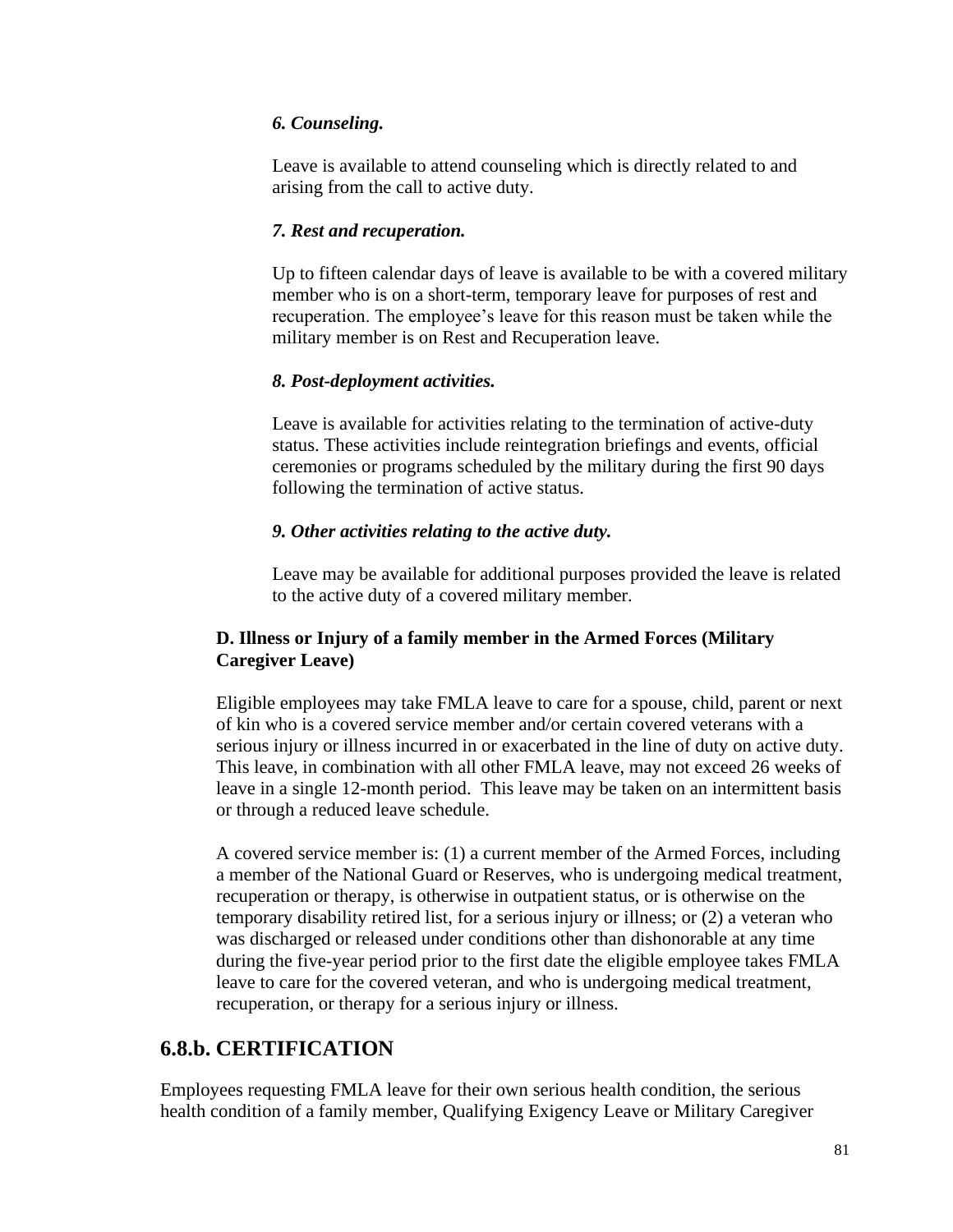Leave must provide certification of the need for leave. Employees must return a complete and sufficient certification to the Human Resources Department within the designated time after the University requests a certification, unless that deadline is not practicable under the circumstances. An unjustified failure to return a complete and sufficient certification within the designated time can result in the delay or denial of a request for leave.

The University may, in its discretion and at its own expense, require the employee to obtain a second medical opinion and certification. The second healthcare provider will be designated by the University. If the second opinion conflicts with the first opinion, the University may require a third medical opinion, again to be obtained at the expense of the University. This third healthcare provider will be jointly designated or approved by the University and the employee. The opinion of the third healthcare provider will be final and binding on both the University and the employee.

# **6.8.c. NOTICE REQUIREMENTS**

An employee who wishes to request FMLA leave must notify their supervisor and/or the Human Resources Office as early as possible, as well as provide documentation required by law. Except in an emergency situation, the employee must provide notice of the need for FMLA leave at least thirty (30) days in advance of the requested leave start date. If the leave is not foreseeable, the employee must provide the University as much notice as possible under the circumstances.

Employees are expected to comply with applicable call-in procedures unless they are medically unable to do so.

Employees requesting intermittent or reduced schedule leave for planned medical treatment must make a reasonable effort to schedule leave, so it does not unduly disrupt the University's operations. To the extent permitted by law, employees taking leave on an intermittent or reduced schedule basis may be transferred to another position, temporarily, which better accommodates their need for leave.

## **6.8.d. PAY AND BENEFITS DURING FMLA LEAVE**

To the extent permitted by applicable law, employees are required to use available accrued paid leave during and concurrent with any otherwise unpaid FMLA leave. When all paid leave has been used, the remainder of the FMLA leave is unpaid.

During an approved family or medical leave, the University will continue to make available the same insurance benefits which are available to employees who are not on leave. It is the employee's responsibility to continue to contribute their portion of the cost of any employee-paid premium during leave. If the employee is paid during the leave, then the premium will be deducted from the pay available. During any unpaid period of leave, the employee may elect to make payments during the period of leave, or the premium payment will occur first. The failure to make timely premium payments can result in the loss of benefits.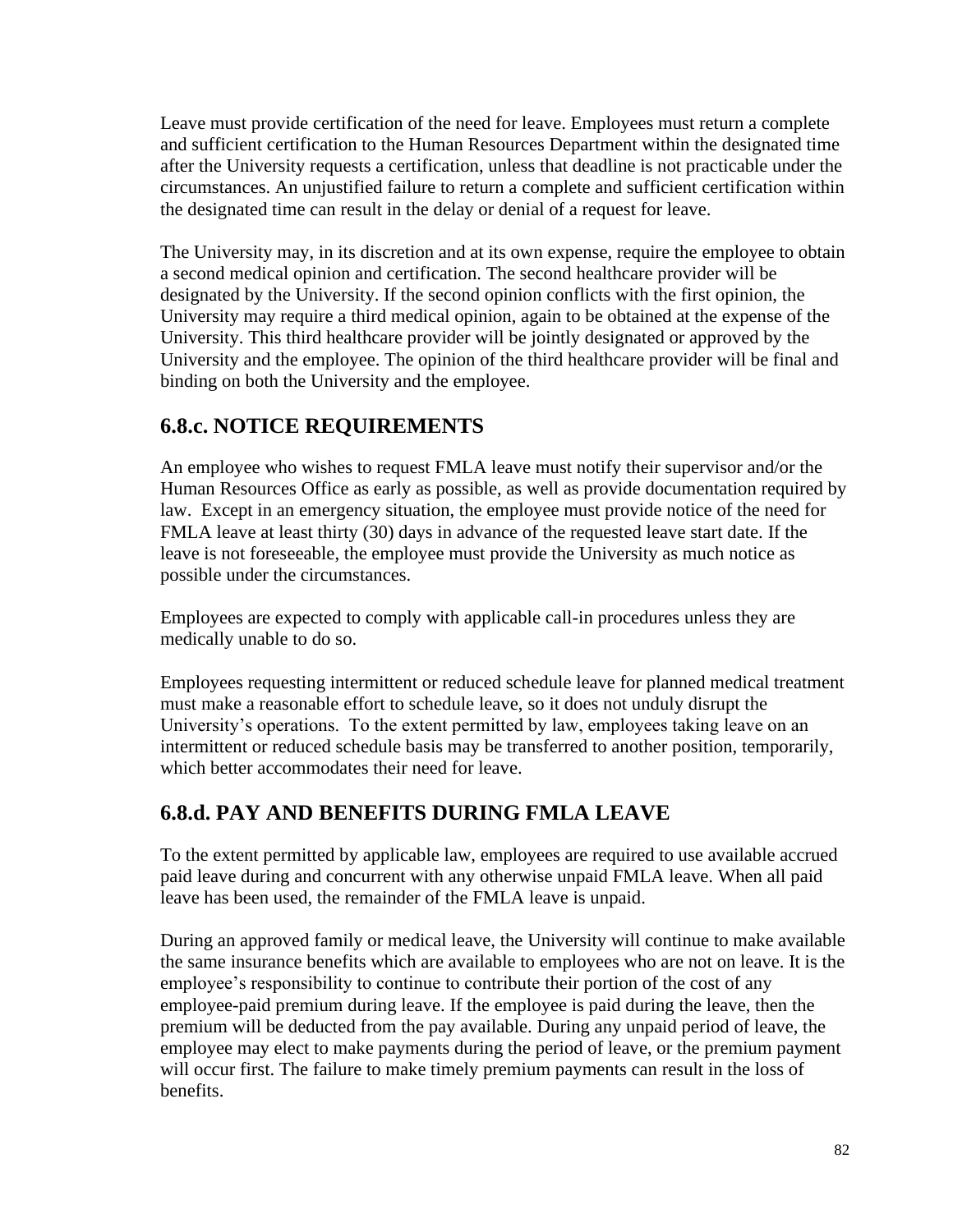No employee will lose any accrued seniority or benefits while on leave. Employees on leave will not accrue greater employment rights than they would have if they had not taken leave.

# **6.8.e. RETURNING FROM FMLA LEAVE**

Employees returning from family or medical leave should, where possible, give the University at least two weeks written notice of their return if the leave has been longer than one month. Regardless of the length of leave, employees must provide at least two workdays' notice.

Any employee who returns from family or medical leave at the end of their FMLA leave entitlement, will be reinstated to the same or an equivalent position with equivalent benefits, pay, and other terms and conditions of employment, unless that employee's employment ends under other circumstances. The University cannot guarantee reinstatement rights to key employees. In addition, the University cannot guarantee reinstatement to employees whose leave extends beyond their entitlement of FMLA leave, except to the extent necessary to comply with applicable state or federal law or University policy. If an employee fails to return to work after FMLA leave has ended, the University may recover health insurance premiums it paid under its group plan during the leave period.

If an employee is on leave for more than 3 days because of the employee's own serious health condition, the University may require that the employee provide a fitness-for-duty certificate before returning to work. The fitness-for-duty requirement is limited to the particular health condition that caused the employee's need for leave and must state whether the employee is able to return to work with or without restrictions. If an employee fails to provide a fitness-for-duty certificate by the end of any medical leave, then the employee may not be eligible for reinstatement.

Please note that Faculty on approved FMLA should also reference the leave recording procedures applicable to them while out on leave. These procedures are available on the HR intranet page.

## **6.8.f. NURSING PARENTS**

The University will designate rooms for employees, upon request, who are breastfeeding and need to express milk while at work. To the extent possible, any time spent expressing breastmilk should be coordinated with a supervisor as to minimize any disruption to the ongoing needs of the department.

# **6.8.g. NONDISCRIMINATION AND ANTI-RETALIATION**

The University will not use any protected leave as a negative factor in any employment decision or discharge, discriminate, or otherwise retaliate against any employee because of that employee's use of FMLA leave, opposition of any practice made unlawful by the FMLA, or involvement in any proceeding under or relating to FMLA. In addition, the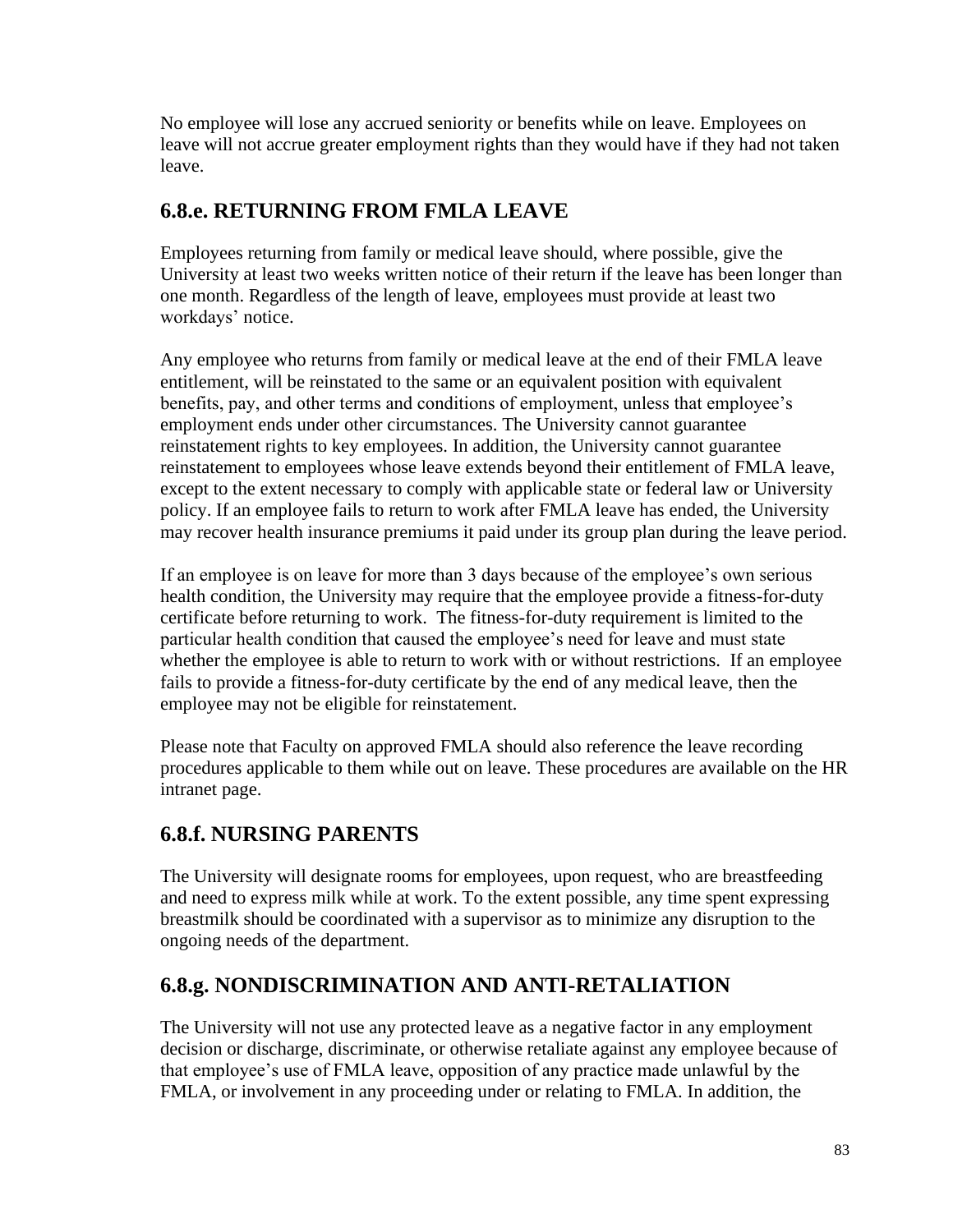University will not illegally interfere with, restrain, or deny any employee's right to exercise their FMLA rights.

Employees who believe the University has interfered with their rights or otherwise discriminated against them in violation of the FMLA should report the issue to their supervisor or the Human Resources Office immediately. Employees may also raise concerns with the U.S. Department of Labor and/or through a private cause of action. In addition, the FMLA does not affect any federal or state law prohibiting discrimination or supersede any state or local law that provides greater family or medical leave rights.

# **6.8.h. QUESTIONS OR INQUIRES**

Employees with questions or inquiries regarding FMLA leave, this Policy, or other related questions should contact the Human Resources Department.

# **6.9 PARENTAL LEAVE POLICY**

### *Maternity/Birth Leave*

Missouri Southern recognizes the importance of providing parents an appropriate amount of time to recover, adjust, and care for a newborn after birth. As such, the University will provide employees up to six (6) weeks (240 hours) of paid parental leave after giving birth to a child. In addition, employees whose spouse or domestic partner gives birth to a child will receive three (3) weeks (120 hours) of paid leave for the birth and care of the child.

### *Adoption/Foster Leave*

The University also supports adoption and the fostering of children and recognizes the importance of a parent spending time adjusting and caring for a newly adopted child or foster child. For this reason, the University provides employees with up to three (3) weeks (120 hours) of paid adoption/foster leave for a parent who has adopted or fostered a child. Eligible employees must meet all of the following criteria to be eligible for parental leave:

- Have been employed with the University for at least 12 months (the 12 months do not need to be consecutive).
- Have worked at least 1,250 hours during the 12 consecutive months immediately preceding the date the leave would begin.
- Be a full-time employee employed in a benefits eligible position working more than 30 hours per week.
- In addition, employees must meet one of the following criteria to be eligible for parental leave:
- Have given birth to a child.
- Be a spouse or domestic partner of an individual who has given birth to a child.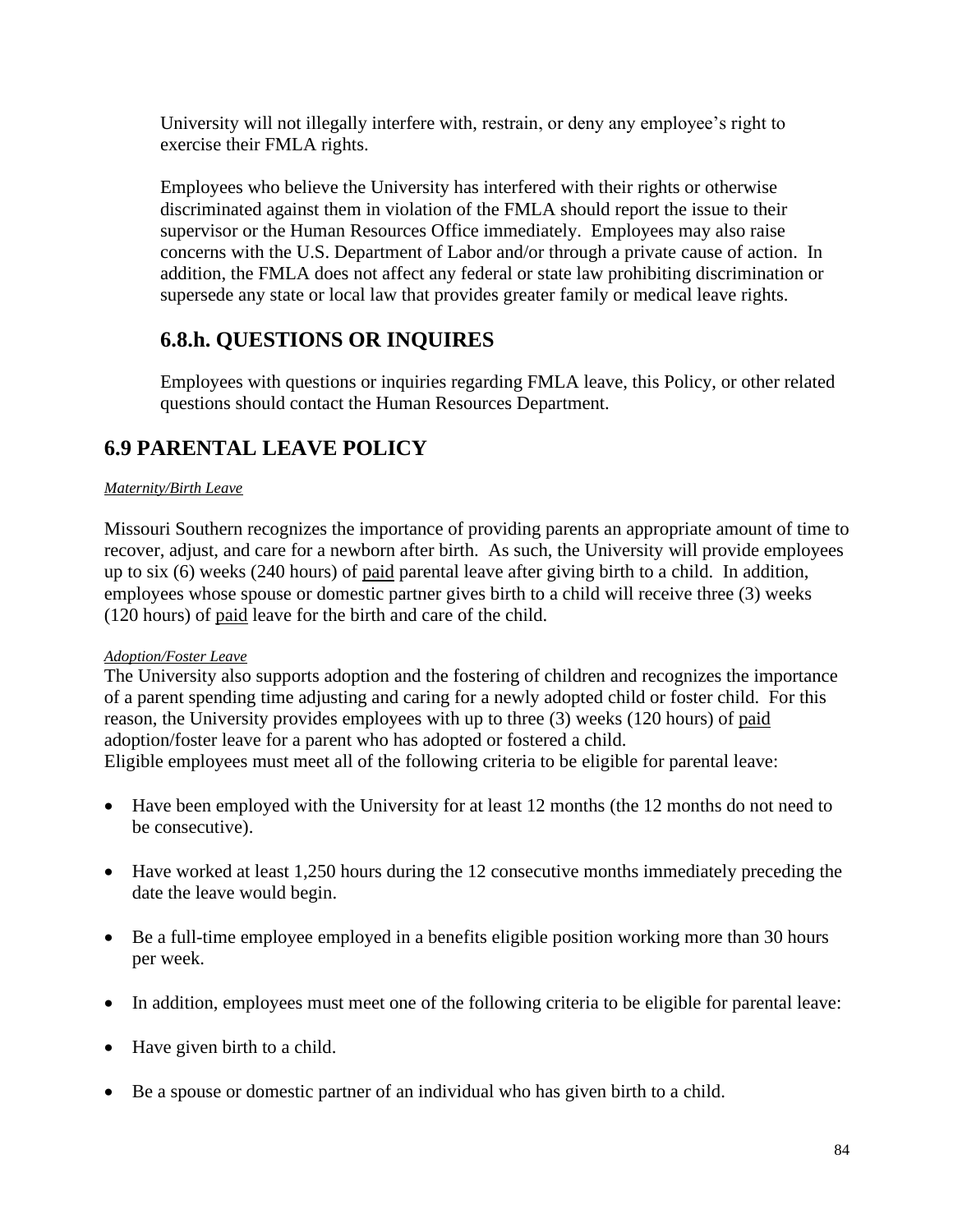• Have adopted a child or been placed with a foster child (in either case, the child must be age younger than 18). If the adoption involves a child, who is incapable of self-care because of a mental or physical disability the age limit of 18 may be waived.

### **6.9.a. Amount, Time Frame and Duration of Paid Parental Leave**

- If both parents are employees of MSSU, each parent may receive parental leave as described in this policy, which may be taken concurrently, consecutively, or at different times.
- Each week of paid parental leave is compensated at 100 percent of the employee's regular, straight-time weekly pay. Paid parental leave will be paid on a biweekly/monthly basis on regularly scheduled pay dates.
- Approved paid parental leave may be taken at any time during the 12 weeks immediately following the birth, adoption, or placement of a child with the employee. Paid parental leave may not be used or extended beyond this 12-week time frame.
- The fact that a multiple birth, adoption, or placement occurs (e.g., the birth of twins or adoption of siblings) does not increase the six-week or three-week total amount of paid parental leave granted for that event.
- An employee is only entitled to one event of paid parental leave under this policy during a calendar year, regardless of whether more than one birth, adoption, or foster care placement event occurs within a calendar year time frame. For example, a mother who receives six weeks of paid maternity leave would be ineligible for paid adoption leave in the same calendar year.
- When the adoption is in the legal process, the paid parental leave may begin from the point the child is placed with the eligible staff employee (granted custody) for the purpose of adoption.
- Parental leave may not be donated or carried over to future years.
- Upon termination of the individual's employment at the University, they will not be paid for any unused paid parental leave for which they were eligible.

### **6.9.b. Coordination with Other Policies**

- Any time taken off work for parental leave must be in accordance with the University's established leave policies.
- Notwithstanding the provisions related to Maternity/Birth Leave and Adoption/Foster Leave discussed above, this policy may not be construed to provide leave in addition to the leave available under the Family and Medical Leave Act (FMLA). Please refer to the "Leave Under the FMLA" policy and the additional provisions below for further guidance on the FMLA.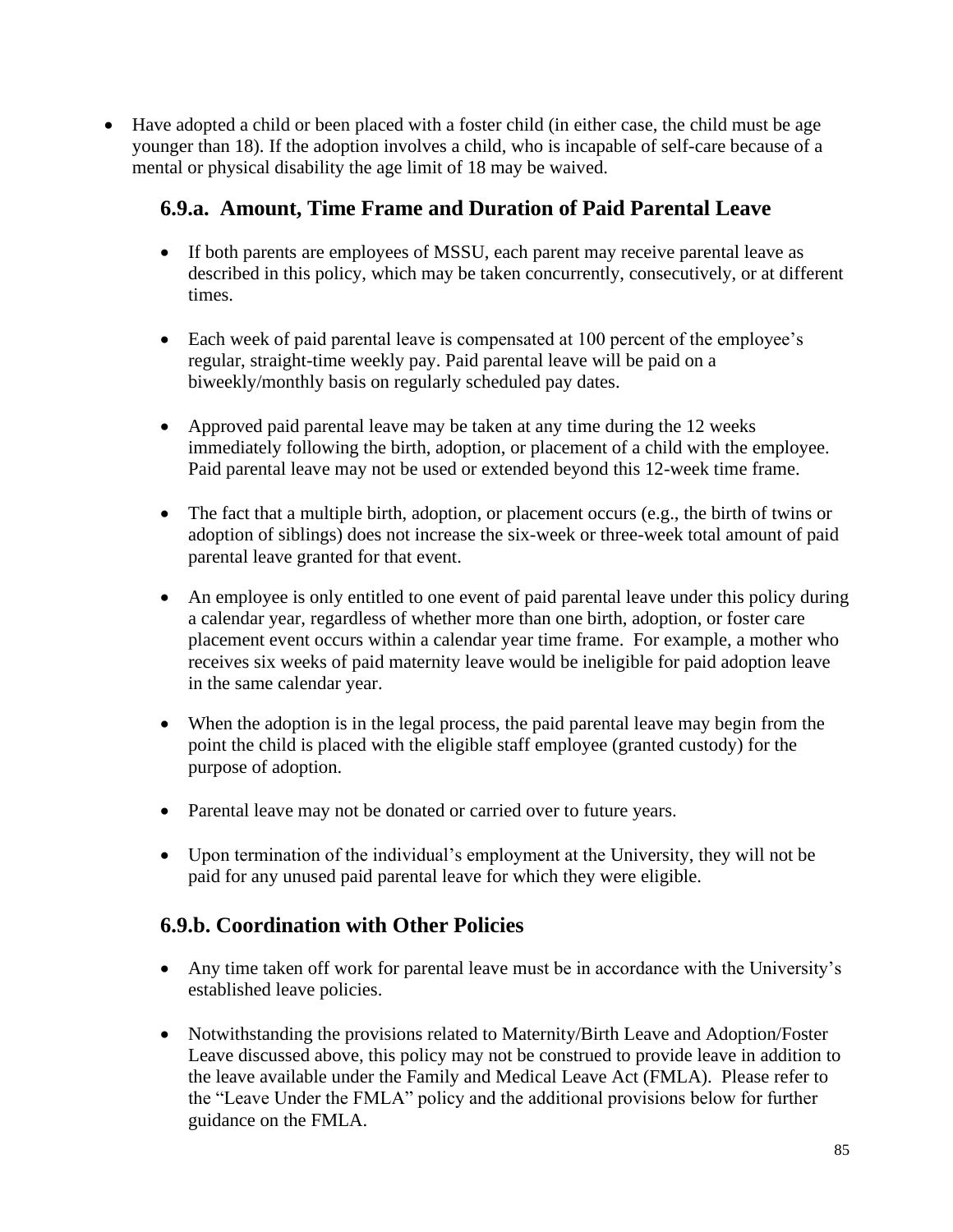- Paid parental leave taken under this policy will run concurrently with leave under the FMLA; thus, any leave taken under this policy that falls under the definition of circumstances qualifying for leave due to the birth or placement of a child due to adoption or foster care, the leave will be counted toward the 12 weeks of available FMLA leave per a 12-month period. All other requirements and provisions under the FMLA will apply. In no case will the total amount of leave—whether paid or unpaid granted to the employee under the FMLA exceed 12 weeks during the 12-month FMLA period.
- After the paid parental leave is exhausted, the balance of FMLA leave (if applicable) will be compensated through employees accrued sick and/or vacation time, if available. Upon exhaustion of accrued sick and/or vacation time, any remaining leave will be unpaid leave.
- All benefits will be maintained for employees during the paid parental leave period just as if they were taking any other paid leave such as paid vacation leave or paid sick leave. If an employee exhausts their leave balances, then such benefit premiums would need to be paid to the University during this time period.
- Vacation leave and sick leave will continue to accrue during the paid parental leave period. Holiday pay will not be counted against parental leave, meaning if a university holiday occurs while the employee is on paid parental leave, such day will be charged to holiday pay.
- An employee who takes paid parental leave that does not qualify for FMLA leave will be afforded the same level of job protection as if the employee was on FMLAqualifying leave.

### **6.9.c. Requests for Paid Parental Leave**

- An employee will make every effort to notify their department of their intention to request Paid Parental Leave at least 30 days prior to the start of leave. The employee will provide the department with the anticipated timing and duration of the leave.
- In order to receive Paid Parental Leave, the employee must complete a Parental Leave Request form along with an FMLA request form and submit the forms to Human Resources for review and approval of FMLA at least 30 days prior to the start of the leave. It is understood that under some circumstances it is not feasible to provide 30 days' notice. In these cases, the employee must provide notice as soon as practicable. Additionally, classified employees approved for and taking parental leave must reflect hours on their timesheet as "Parental Leave."
- If the employee is also eligible for FMLA leave, this will also be noted on the Leave Request & FMLA request form.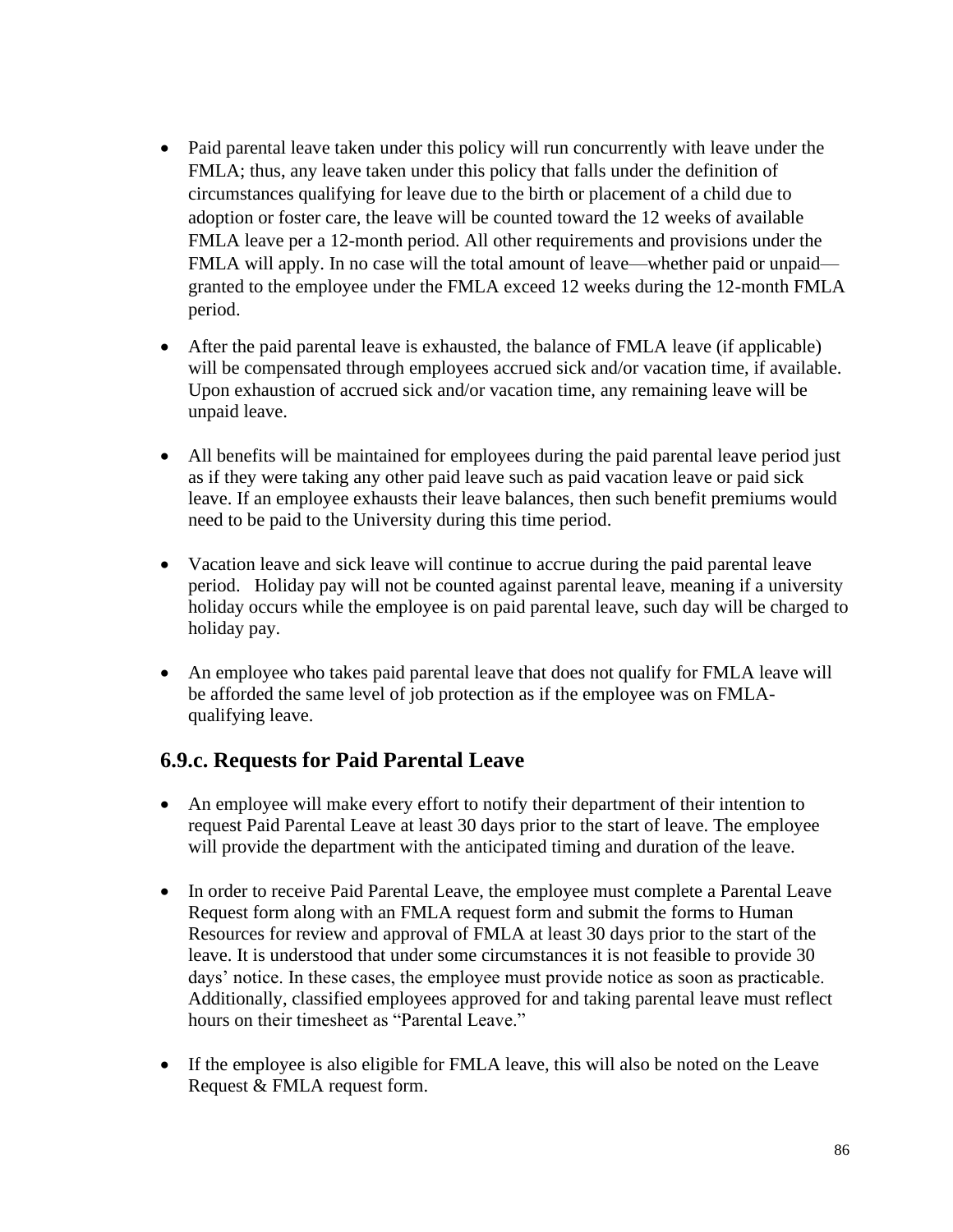• The employee must also note whether they intend to use the Paid Parental Leave continuously, intermittently, or on reduced schedule. Any request for intermittent or reduced schedule leave requires the approval of the employee's department and Human Resources.

## **6.10 JURY DUTY AND COURT WITNESS LEAVE**

An employee will be granted leave with pay when required to be absent to serve on a jury or as a witness before a court, commission, or legislative committee. Employees who are called should show the jury notice, a subpoena, or other reasonable documentation to their supervisor as soon as possible so that the supervisor may make arrangements to accommodate their absence. A copy of the jury notice, subpoena, or other documentation should be forwarded to Human Resources for the employee's personnel file. Employees are expected to report to work whenever the court schedule permits.

Employees on jury duty or court witness leave will receive their regular pay (maximum is 30 days in a calendar year). Any compensation received for service as a juror or as a witness must be endorsed over to the University if the employee receives their regular pay for the absence. Checks endorsed over to the University should be submitted to the Director of Human Resources. The employee can retain court compensation only if the employee chooses to take vacation leave or leave without pay (if insufficient vacation leave is available.)

Paid court leave is not available to employees appearing on their own behalf or in an action in which they are named as the plaintiff or defendant, other than during the time an employee is appearing as a witness in such an action.

# **6.11 BEREAVEMENT LEAVE**

Employees who wish to take time off from work for bereavement leave for any individual should notify their supervisor.

Full-time staff members have up to forty (40) hours of bereavement leave available per calendar year. An employee who needs more time off may take accumulated sick leave, vacation leave or time without pay if not enough sick and/or vacation leave is available. Bereavement leave cannot be accumulated or paid out when the individual leaves the university.

Part-time staff members who earn prorated vacation and sick leave will also be eligible for prorated bereavement leave. For example, an employee in a .5 FTE position would have 20 hours of bereavement leave in a calendar year; an employee in a .75 FTE position would have 30 hours of bereavement leave in a calendar year.

Employees should utilize the normal Request for Leave forms or the bi-weekly time sheets to properly record their time off and note it is for "bereavement" leave.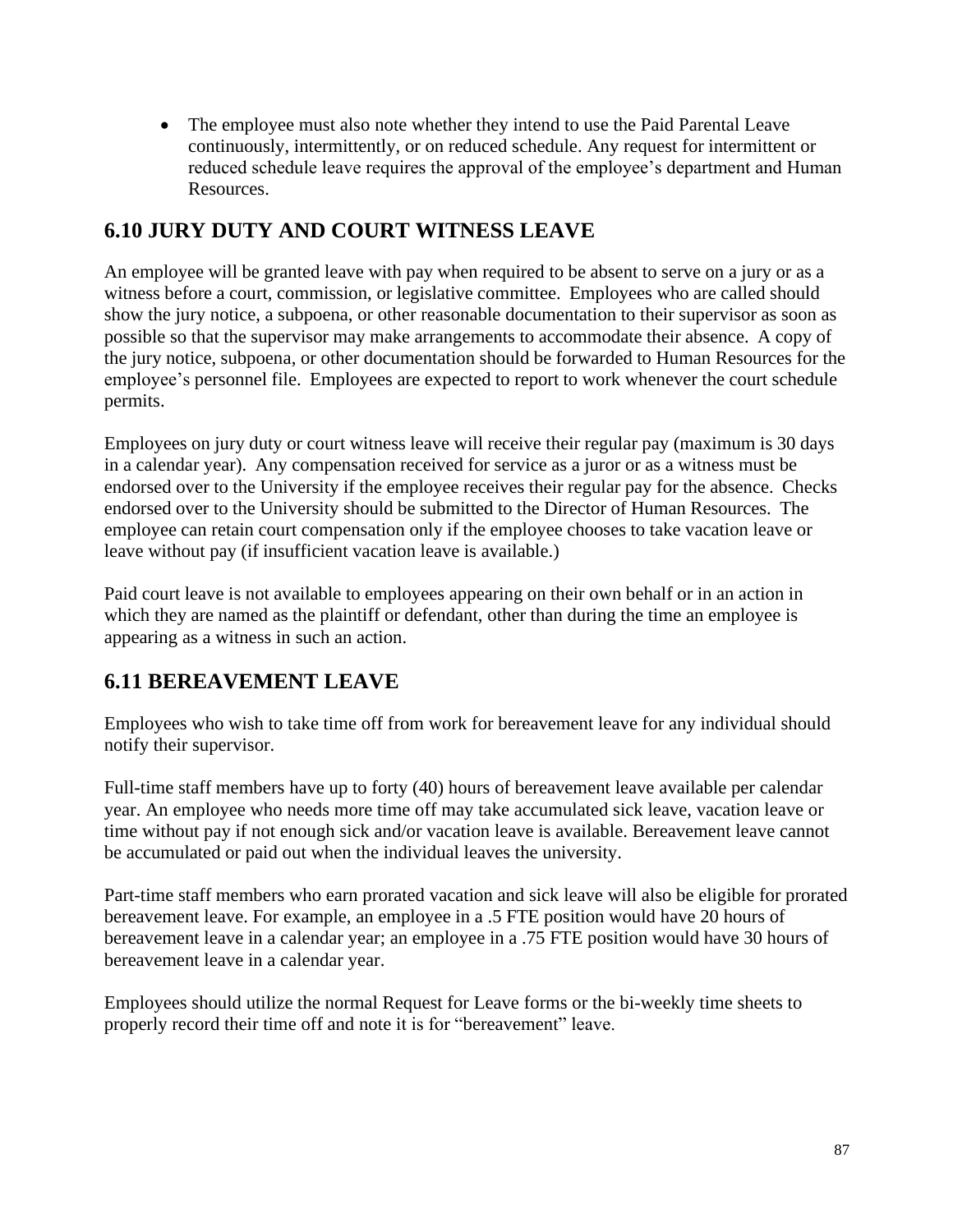## **6.12 MILITARY LEAVE**

The University recognizes the important role of the National Guard and Reserves and supports employee participation. The following provisions apply for military leave of absence when an employee is required by a branch of the armed forces to attend an annual training session or serve under emergency mobilization orders.

Employees will be granted leave with pay, not to exceed a total of fifteen calendar days in any federal fiscal year (October through September), in accordance with applicable laws. In the event of an emergency mobilization order, an employee is eligible to be retained on leave of absence status without pay for the duration of the mobilization orders. If an employee has accumulated vacation leave, it may be used before going on a leave of absence without pay.

Employees must furnish Human Resources a copy of their official military orders to receive paid military leave or approved unpaid leave of absence status.

If reservists or members of the National Guard are called to active duty, they will have rehired and other benefits as prescribed by federal law in U.S. Code Title 38, Veteran Reemployment Rights.

# **6.13 VOTING LEAVE**

The University encourages employees to fulfill their civic responsibilities by participating in elections. Employees are expected to vote in an election either before or after their regular work schedule. If, however, an employee has a conflict between their work schedule and the exercise of their voting rights, the employee will be granted paid time off (not to exceed 3 hours) to ensure that their work either starts 3 hours after the polls open or ends 3 hours before the polls close. The employee who needs time off to vote must make arrangements with their supervisor at least twenty-four hours (24) prior to an election day so that the necessary time off can be scheduled at the beginning or end of the work shift, whichever provides the least disruption to the normal work schedule.

## **6.14 LEAVE OF ABSENCE**

In extraordinary circumstances, a full-time employee may be granted a leave of absence, which may not exceed six months in any 12-month period. A leave of absence may be granted when the requirements of the department permit and under the following conditions:

When such leave is for prolonged illness or injury extending beyond accumulated vacation or sick leave. Family and Medical Leave will count toward the six-month leave without pay (see the "Leave under the Family and Medical Leave Act" policy in this Handbook).

When an employee will attend a college, university, or other school for the purpose of training in subjects relating to a job where there will be benefits to both the employee and the University.

Because of seasonal fluctuations in the work schedules at the University.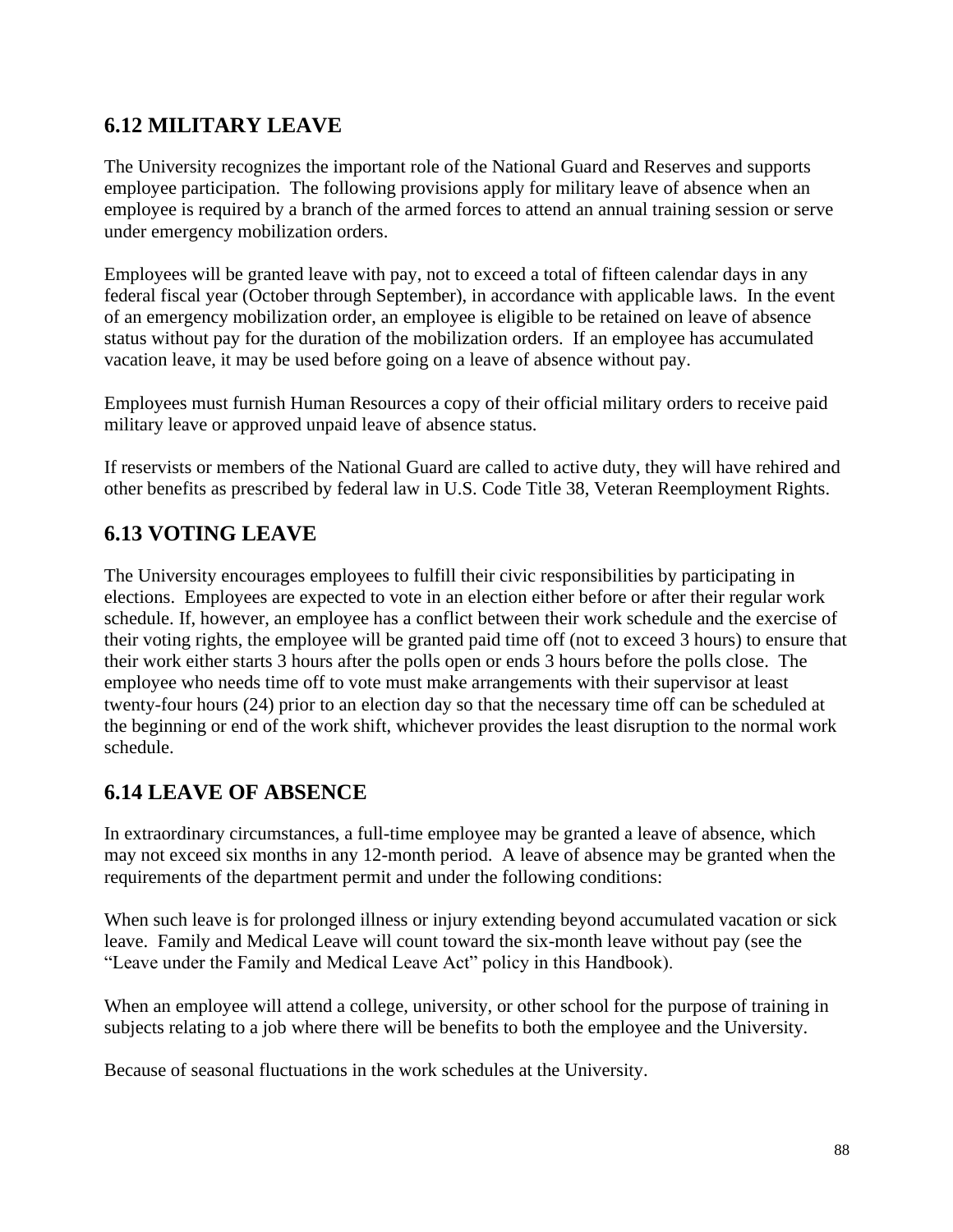Under special circumstances, an employee may be granted a leave of absence for a specific purpose other than those previously listed with the approval of the proper authority.

A request for a leave of absence must be submitted in writing as far in advance as possible. Requests will be reviewed on a case-by-case basis. The decision to approve or disapprove the leave will be based on the circumstances, the length of time requested, the employee's job performance, attendance and punctuality records, the reasons for the leave, the effect the employee's absence will have on the work in the department and the expectation that the employee will return to work when the leave ends.

An employee's request for a leave of absence must be approved in advance by the employee's supervisor, the Chief Human Resources Officer, and the appropriate vice president. An employee on an approved leave of absence must exhaust all applicable paid leave before going on unpaid leave status during their leave of absence.

Except in the case of FMLA leave, an employee on an *unpaid* leave of absence may not be eligible for university-paid insurance coverage. Human Resources should be contacted for details regarding how an unpaid leave of absence affects employee benefits.

When an employee is ready to return from a leave of absence, the University will attempt to reinstate the employee to their former position or to one with similar responsibilities and compensation. However, return to the employee's previously held position or a comparable position is not guaranteed.

An employee who returns to work following a leave of absence will be considered as having continuous service. However, classified employees on leave without pay for more than 40 hours in a biweekly period, or professional employees on leave without pay for more than 80 hours in a month will not accrue vacation or sick leave for that period.

Failure to return to work on a specified date from an approved leave of absence will be considered a resignation. The termination date will be the last day of the authorized leave period or the date the employee notifies their supervisor that they are not returning, whichever is sooner. Such employees may be considered for reemployment.

## **6.15 VICTIMS ECONOMIC SAFETY AND SECURITY ACT (VESSA)**

The purpose of this policy is to inform Missouri Southern State University ("MSSU") employees of their rights under the Victims Economic Safety and Security Act ("VESSA"). Subject to certification requirements outlined below, an employee shall be entitled to two (2) weeks of unpaid leave during any twelve (12) month period for an approved reason if that employee is a victim of domestic or sexual violence or has a family or household member who is a victim of domestic or sexual violence whose interests are not averse to the employee as it relates to the domestic or sexual violence.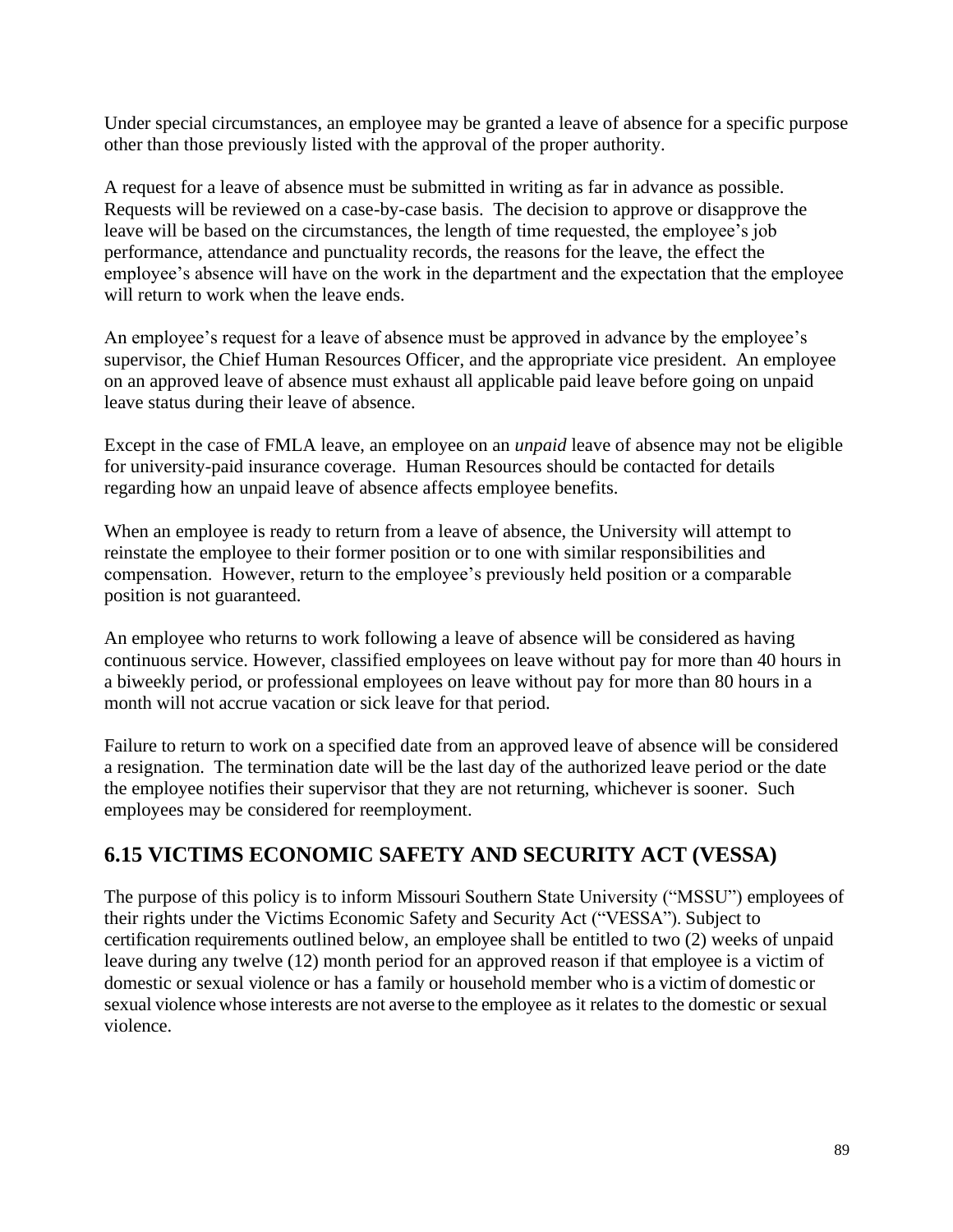## **6.15.a. DEFINITIONS**

For purposes of this policy, MSSU adopts the same definitions as set out in VESSA, including the following:

"Family or household member" - a spouse, parent, son, daughter, other person related by blood or by present or prior marriage, other person who shares a relationship through a son or daughter, and persons jointly residing in the same household; and

"Reasonable safety accommodation" - an adjustment to a job structure, workplace facility, or work requirement, including a transfer, reassignment, modified schedule, leave, a changed telephone number or seating assignment, installation of a lock, implementation of a safety procedure, or assistance in documenting domestic violence that occurs at the workplace or in work-related settings, in response to actual or threatened domestic violence. Any exigent circumstances or danger facing the employee or his or her family orhousehold member shall be considered in determining whether the accommodation isreasonable.

# **6.5.b. USE OF LEAVE AND ELIGIBILITY**

This policy applies specifically to MSSU employees. New hires are eligible for VESSA leave as of their date of hire.

Eligible employees may take up to two (2) weeks of unpaid leave when the employee or a family member is a victim of domestic or sexual violence, as defined by VESSA.

Employees may take the leave either intermittently or on a reduced work schedule. A reduced work schedule is defined as a work schedule that reduces the usual number of hours per workweek, or hours per workday of anemployee.

Eligible employees may take unpaid leave from work to address domestic or sexual violence for the following approved reasons:

- To seek medical attention or recover from physical or mental injuries caused by the violence to the employee or the employee's family or household member;
- To obtain services from a victim services organization for the employee or the employee's family or household member;
- To obtain psychological or other counseling for the employee or the employee's family or household member;
- To participate in safety planning, temporarily or permanently relocating, or taking other actions to increase the safety of the employee or the employee's family or household member from future violence or to ensure economic security; or
- To seek legal assistance or remedies to ensure the health and safety of the employee or the employee's family and household member, including either preparing for or participating in any legal proceeding related to the violence.

Eligible employees may also request reasonable safety accommodations for limitations resulting from circumstances relating to being a victim of domestic or sexual violence or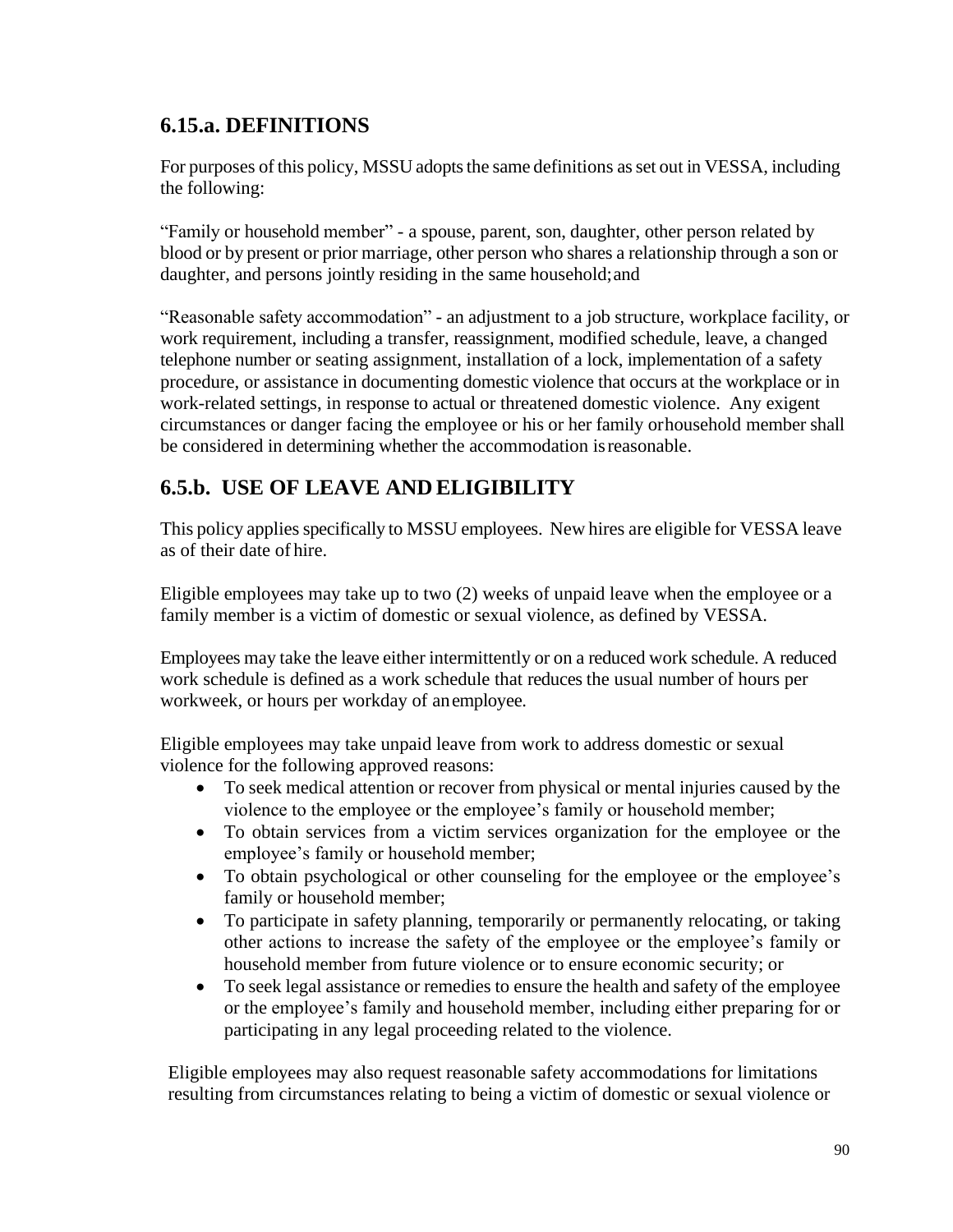being a family or household member of a victim of domestic or sexual violence. MSSU will accommodate reasonable requests that do not impose an undue burden on MSSU.

MSSU will not discriminate or retaliate against employees who exercise their rights under VESSA. Upon return from leave, the employee shall be restored to the same or a similar position with MSSU and retain benefits accrued prior to his or her leave.

Employees may elect to take paid leave, if eligible, in lieu of unpaid leave under VESSA.

# **6.5.c. NOTICE AND CERTIFICATION**

Employees must provide forty-eight hours advance notice of the employee's intention to take leave under VESSA unless providing such notice is not practicable.

MSSU may request certification from the employee substantiating the reason for leave. If requested, certification should be provided to MSSU within five business days unless not practicable but must be provided within a reasonable period of time.

An employee may satisfy the certification requirement with a sworn statement of the employee and:

- Documentation from an employee, agent or volunteer of a victim services organization, attorney, member of the clergy or medical or other professional who provided assistance to the employee or the employee's family or household member;
- A police or court record; or
- Other corroborating evidence.

MSSU may also request certification related to a request for a reasonable safety accommodation. Certification may be a written statement certifying the purpose of the reasonable safety accommodation signed by the employee or an individual acting on the employee's behalf.

## **7.0 EMPLOYEE BENEFITS**

## **7.1 INSURANCE BENEFITS**

The University recognizes that benefits are an important component to the successful employment and retention of faculty and staff. Additionally, benefits provide important economic security for staff and their families. Accordingly, it is the policy of the University to offer a comprehensive program of employee benefits.

All regular full-time employees are eligible for the benefits described in this section. "Regular full-time employees" are those employees who work at least a 30-hour workweek on a regular basis throughout the year and fill positions that have been approved and budgeted as full-time regular positions. Part-time and temporary employees may be eligible for some of the benefits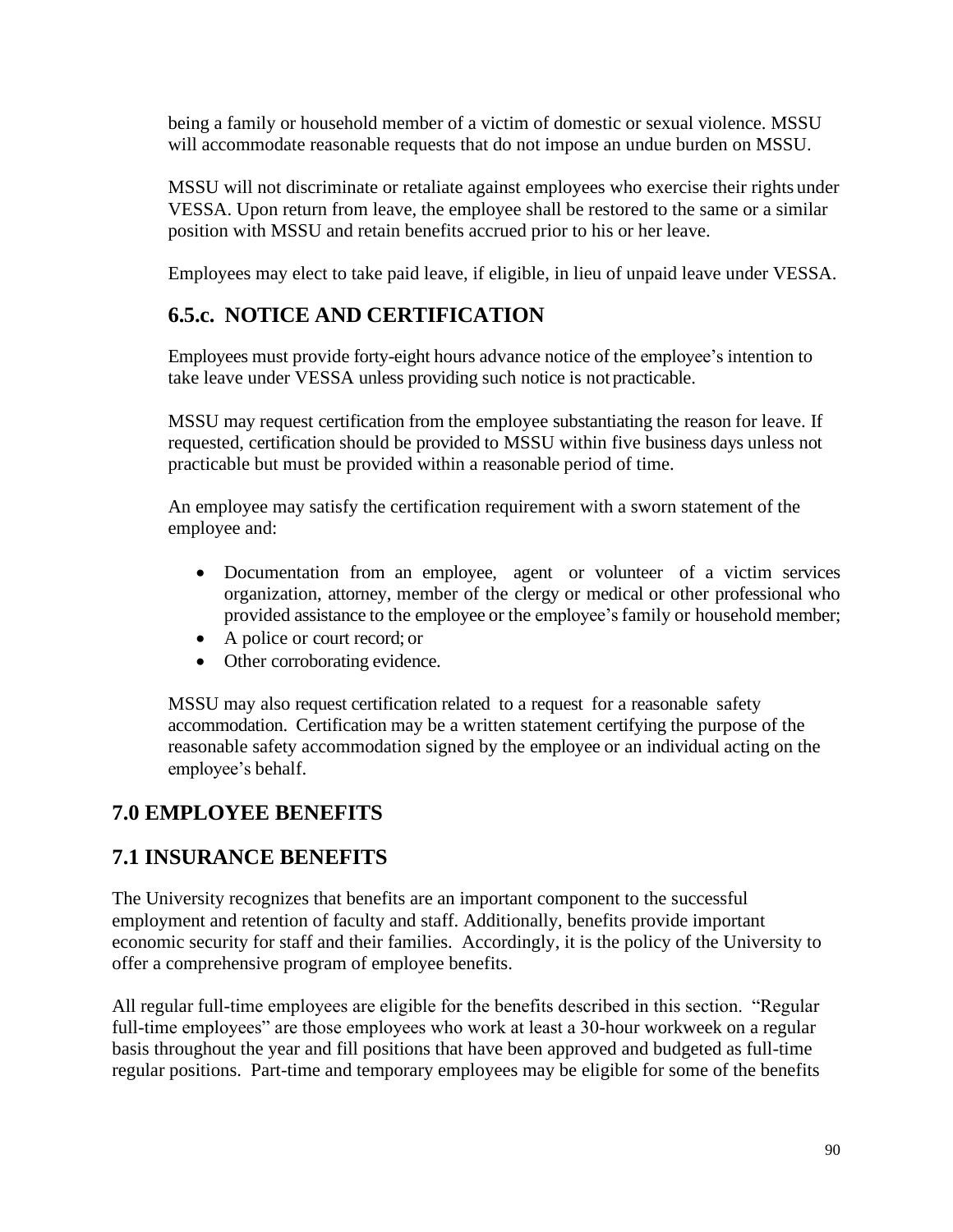described and should contact Human Resources regarding the benefits for which they may qualify.

The descriptive statement that is provided for each benefit is a summary only. Detailed information of the various insurance coverage is available in the benefit materials that are issued during employee orientations and that are available from Human Resources. Please contact Human Resources if you have any questions about your benefits.

The University utilizes the best possible and most affordable insurance benefit programs available. Insurance coverage begins the first of the month following full-time employment. In addition, the University offers a full Internal Revenue Service (IRS) compliant Cafeteria Plan. This plan allows the employee to have eligible insurance premiums treated as pre-tax payroll deductions as well as putting before-tax money into Medical Reimbursement and/or Dependent Care Spending Accounts. Participation in these Cafeteria Plan options results in lowering employees' taxable income and increasing their net income.

## **7.1.a. LIFE AND ACCIDENTAL DEATH & DISMEMBERMENT INSURANCE**

The University provides and pays for basic group term life insurance and accidental death and dismemberment insurance in the amount equal to an employee's annual salary rounded to the next multiple of \$1,000. Employees may purchase additional term life insurance coverage (called additional or optional life insurance) on themselves. If the employee chooses additional life insurance coverage, they may also purchase dependent life insurance coverage on their spouse and/or child(ren). The employee, through payroll deduction, pays the post-tax premiums for any additional coverage(s). Further information regarding this benefit is provided in the Life and Accidental Death and Dismemberment Insurance benefit booklet.

## **7.1.b. LONG TERM DISABILITY INSURANCE**

The University pays the full cost for Long Term Disability (LTD) Insurance for regular full-time employees. LTD insurance provides a monthly income after a 180-day waiting period to an employee who is disabled (as defined in the Long-Term Disability Insurance Benefit Booklet). Accumulated paid sick or vacation leave may be used while an employee is meeting the 180-day waiting period. The monthly disability benefit is equal to 60 percent of an employee's pre-disability earnings up to a maximum benefit of \$10,000 per month (minus any other income benefits) up to age 65 or later, depending on the age of the employee when disability begins.

## **7.1.c. EMPLOYEE ASSISTANCE PROGRAM**

The Employee Assistance Program (EAP) is a system which confidentially assists employees in solving problems which may adversely affect job performance. The variety of problems for which assistance is offered includes substance abuse, financial, marital, family, legal, stress, depression and emotional health needs. A variety of other services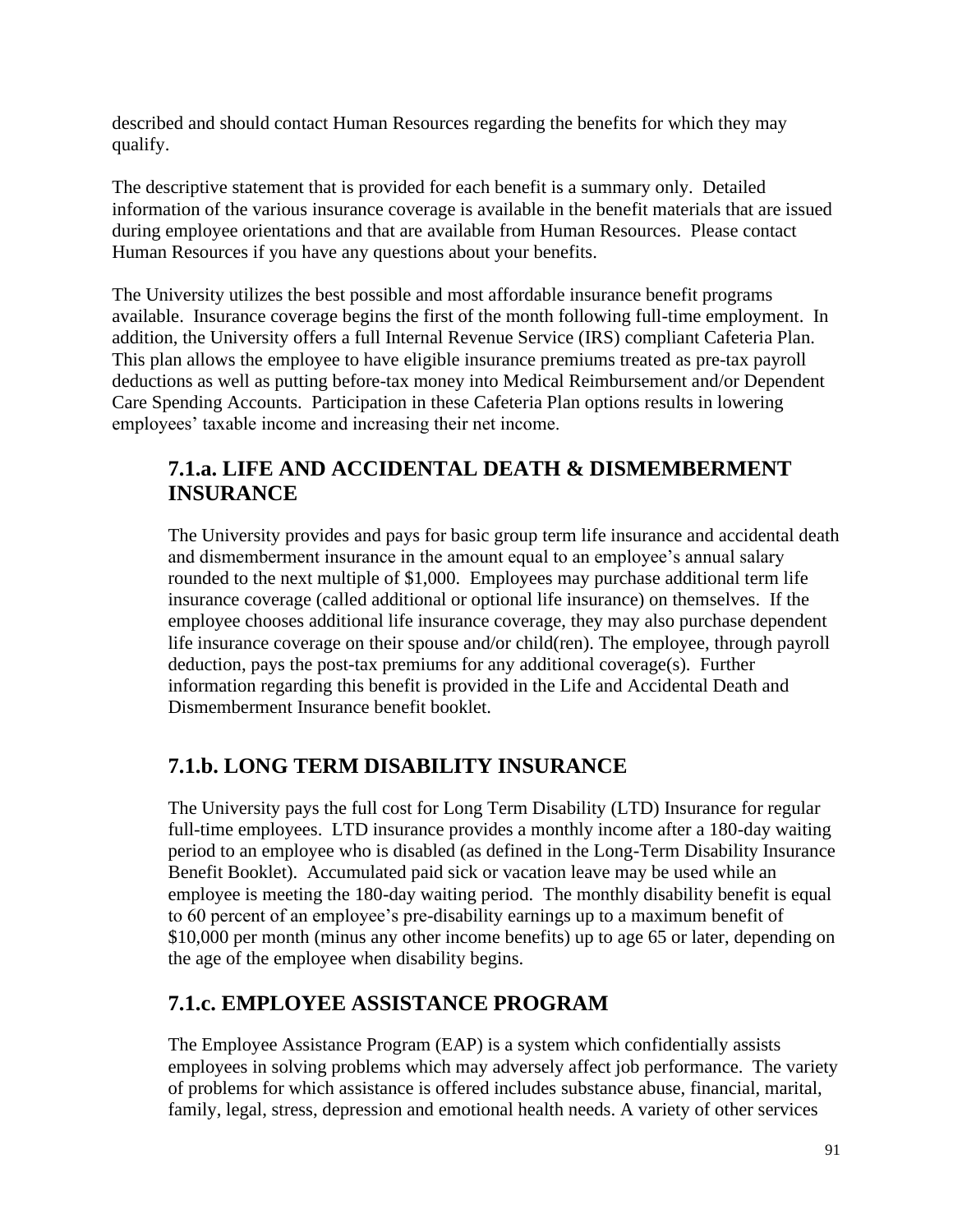are provided by visiting their online website (listed below) at no cost to the employee. Those eligible to participate in the services provided by the EAP are all full and part-time benefit eligible employees and their dependents, as well as any visitors or permanent residents residing or staying in the covered employee's home. Eligible participants can access the EAP directly and make applicable arrangements to obtain services of a qualified provider in the employee's geographic area. The program is voluntary and confidential, however, in specific instances the program may be used as a requirement of continued employment. There is no charge to eligible employees or their dependents for the initial assessment and the first six (6) visits with a professional counselor on the topic of concern. The free visits are based on the topic of concern and are not limited to six visits per year. The cost for any needed additional services may be eligible for coverage under the employee's individual health coverage, depending on the type of issue. To contact the EAP, call Cigna EAP 24 hours a day, 7 days a week at 1-800-926-2273. The online website may be accessed by visiting: https://apps.cignabehavioral.com**.**

### **7.1.d. HEALTH AND OTHER INSURANCE**

The University offers Health and other insurance programs (such as Dental, Vision, etc.) for employees and their eligible dependents. Costs are shared whenever financially possible by the University and the employee. Employee-paid premiums are payroll deducted and may be processed through the pre-tax Cafeteria Plan whenever possible. Human Resources has more detailed information on the current programs.

### **7.1.e. BENEFITS CONTINUATION THROUGH COBRA**

Certain qualifying events can occur that will result in the loss of eligibility for health, dental and vision insurance coverage under the University's plan. Some of the common qualifying events are: resignation; termination of employment; death of the employee; a reduction in hours to part-time status; leaves of absence; an employee's divorce or legal separation; and a dependent child no longer meeting the eligibility requirements.

Under COBRA, the employee or beneficiary pays the full cost of coverage at the University's group rates plus a 2% administrative fee. If a qualifying event occurs, the employee must notify Human Resources as soon as possible but no later than 31 days from the date of the qualifying event to continue insurance through COBRA.

## **7.2 RETIREMENT BENEFITS**

### **7.2.a. MISSOURI STATE EMPLOYEES' RETIREMENT SYSTEM (MOSERS)**

All staff employees in a position authorized to normally work at least 1,040 hours per year and their position has been designated by the University as MOSERS eligible, are enrolled as members of the Missouri State Employees' Retirement System (MOSERS) defined benefit pension plan. MOSERS eligible employees fall into one of two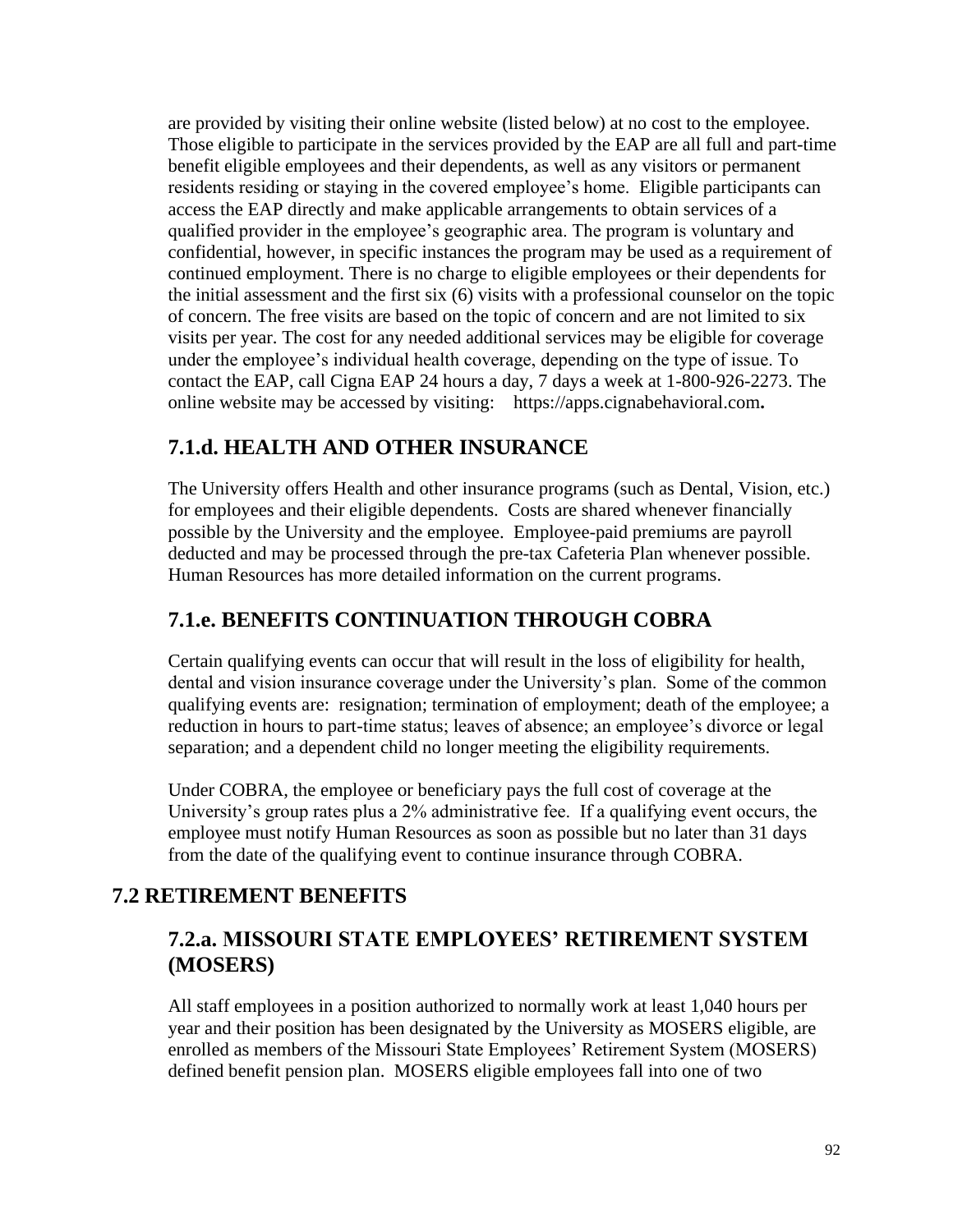categories: Those first hired before January 1, 2011, and those hired January 1, 2011, and later.

For employees who were hired prior to January 1, 2011, or who were employed in a MOSERS eligible position with another employer before January 2011, MOSERS is a non-contributory, defined benefit retirement plan that is funded entirely by university contributions. An employee is vested when they have five years of creditable service in the retirement system.

For employees who are hired January 1, 2011, and later, MOSERS is a contributory, defined benefit retirement plan that is jointly funded by university and employee contributions. Employees hired after January 2011 are statutorily required to contribute four (4) percent of their salary into the MOSERS retirement system. An employee is vested when they have five years of creditable service in the retirement system. Should an employee leave state employment prior to becoming vested, the employee contributions (with interest) can be refunded by MOSERS. Benefit provisions, including eligibility and length of service requirements for normal retirement and early retirement, are described fully in the *MOSERS Member Handbook*. Benefit information is also available at the following MOSERS web site: [www.mosers.org.](http://www.mosers.org/)

MOSERS requires employees to apply for retirement benefits at least 30 days before their retirement date. However, please note that it is also recommended by MOSERS that employees start the retirement application process 45-90 days prior to your retirement date. Employees are required to submit their intention to retire in writing to their supervisor and copy Human Resources. It is suggested that retiring employees submit this letter and contact Human Resources 90 days prior to their anticipated retirement date to ensure that retirement planning and processing can be completed efficiently. *Application for Retirement* forms are available in Human Resources and on-line at the MOSERS website.

### **7.2.b. CURP (COLLEGE AND UNIVERSITY RETIREMENT PLAN)**

On 7/1/2018 CURP became a contributory 401(a) defined contribution plan for education employees at regional colleges/universities in Missouri. Faculty hired on or after 7/1/18 are required to contribute 2% and MSSU is legislatively required to contribute 6%. CURP is administered in accordance with Sections 104.1200 through 104.1215 of the Revised Statutes of Missouri. CURP is designed to provide a retirement benefit that offers "interstate portability" – i.e., gives plan participants the ability to move from one employer to the next without negatively affecting their accrued defined contribution plan benefits. The Missouri State Employees' Retirement System (MOSERS) is responsible for implementing and overseeing administration of the plan. TIAA is the third-party administrator for CURP and manages the investment options under the plan. CURP is not available to any university employee hired before July 1, 2002, Employees hired on or after July 1, 2002, who don't meet the definition of "education employee"; Employees of technical or vocational schools/colleges; and leased employees or independent contractors. Even if the employee doesn't meet the eligibility requirements listed, they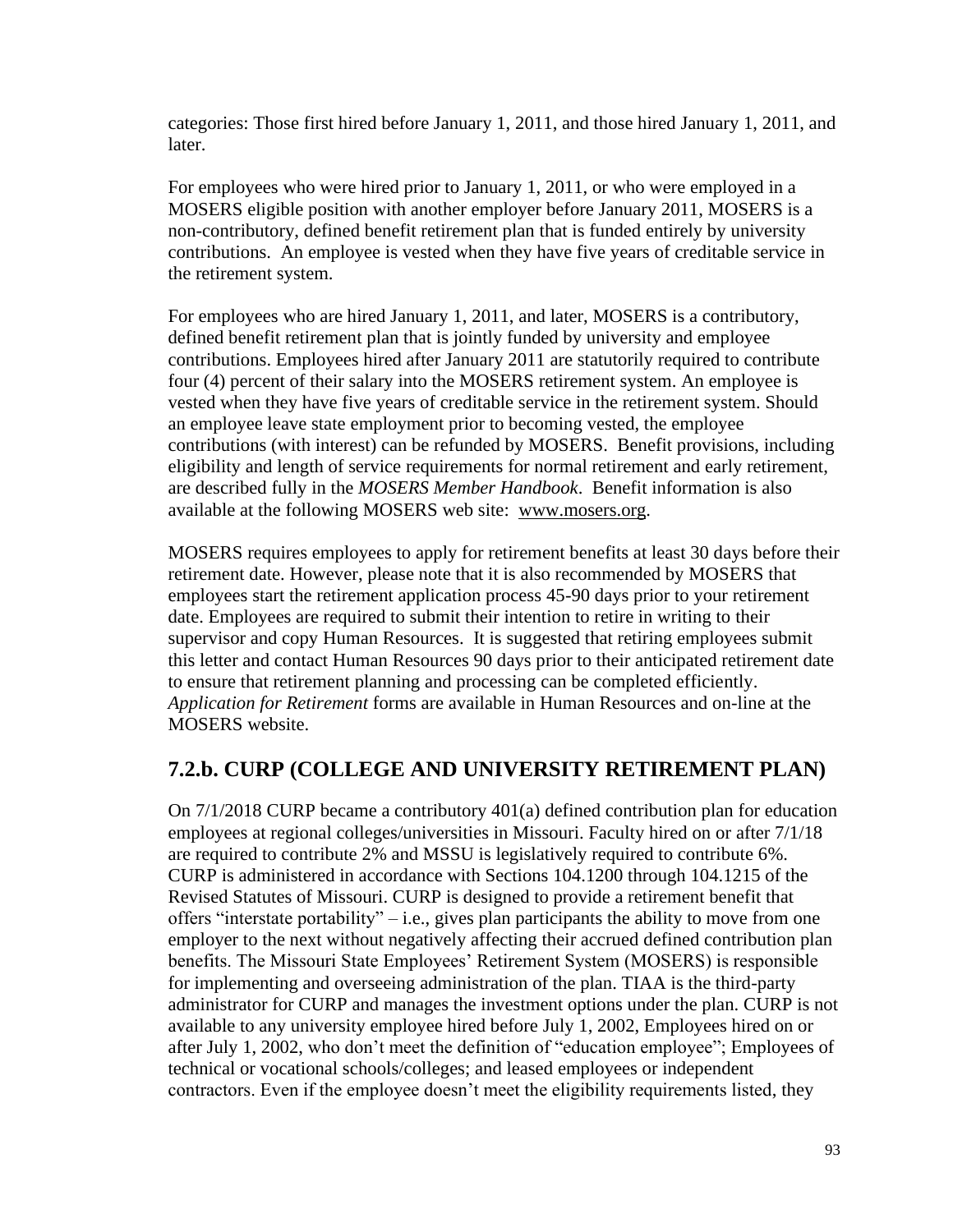may still be eligible to participate in a MOSERS defined benefit pension plan as determined by the University. To be eligible for participation in the CURP, an employee must meet the definition of an education employee\* and be employed in a position normally requiring the performance of duties during not less than 1,040 hours per year. Employees must have been hired by one of these institutions for the first time on or after July 1, 2002, and never have service credit under another plan administered by MOSERS. \*Education employees are defined as teaching personnel, instructors, assistant professors, associate professors, professors, and academic administrators holding faculty rank. MSSU will determine your eligibility for the CURP based on the law and MOSERS's board rules. Once your eligibility for the CURP is determined, you will automatically be enrolled in the plan. Plan contributions on your behalf will be made to the TIAA Lifecycle Fund closest to your expected year of retirement. Please note that you may change your investment allocations and beneficiary designation at any time following your first contribution being remitted to the plan.

Contributions will be made directly to your plan account no later than two weeks after each pay date consistent with any applicable federal law requirements as determined by TIAA.

Employees are fully and immediately vested in the benefits arising from contributions made under the CURP. Such amounts are non-forfeitable. MSSU offers employees a variety of investment choices from an array of asset classes under the CURP plan. You can see a list of the investment choices under this plan by contacting TIAA directly or accessing online at [www.tiaa.org/CURP.](http://www.tiaa.org/CURP)

Expenses vary from investment to investment. To learn about expenses associated with an investment, visit the TIAA website or contact them directly. Employees have a variety of options when it's time to take income from the plan. Please contact TIAA for more details or to speak to an advisor.

Because you make contributions with pretax dollars, federal income taxes are deferred until you begin taking withdrawals later on. No taxes are due on contributions and earnings until the money is withdrawn, but because these plans are intended primarily for retirement, you can generally withdraw funds only after termination of employment (subject to plan rules). For additional information and guidance, contact your tax advisor. Please note that the CURP plan does not offer a loan feature.

After participating in CURP for at least six (6) years and still employed in a CURP covered position, you may elect to change from CURP to the MSEP 2000 or MSEP 2011 (if hired on or after 1/1/2011) defined benefit pension plan administered by MOSERS.

As plan updates are made to the CURP program, or for more detail, please visit the CURP plan website or contact MOSERS directly or Human Resources.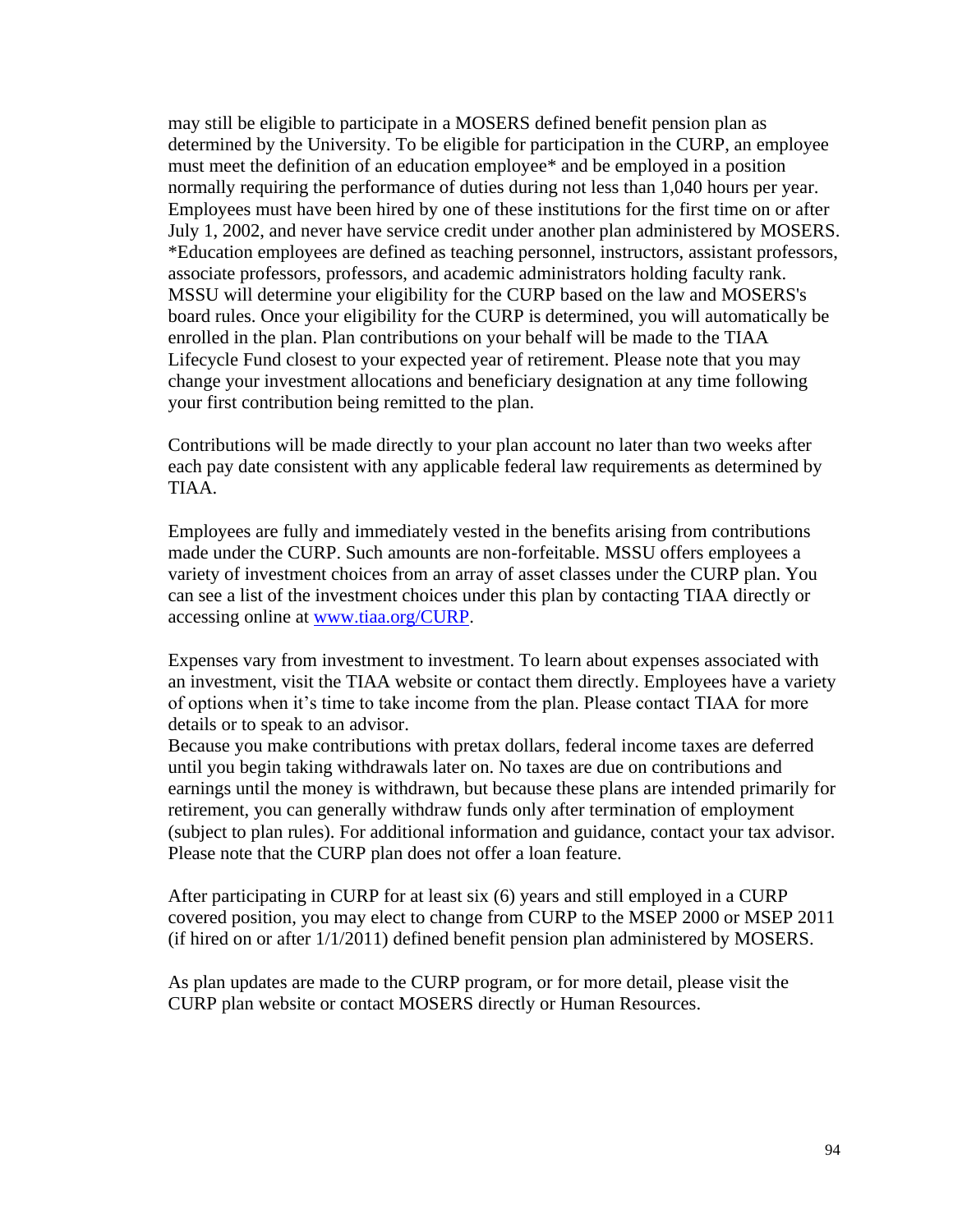## **7.2.c. SOCIAL SECURITY**

All employees are required to participate in the Federal Social Security Program. Employee contributions are made by payroll deduction with the University contributing the required amount.

## **7.2.d. VOLUNTARY RETIREMENT SAVINGS PROGRAMS (403(b) & 457(b)**

The University provides the opportunity to participate in voluntary retirement savings options. Retirement savings options enables employees to set aside a portion of their current earnings for retirement and have that amount removed from current reportable income. At retirement, when employees receive distributions from their retirement savings options, they must include those payments as reportable income.

Employees interested in participating in a retirement savings option should contact a company or an agent affiliated with a company that is authorized to offer 403(b) or 457 retirement savings options to MSSU employees through payroll deduction. A list of companies presently authorized to offer such options is available from Human Resources and on the intranet website. The University does not endorse any particular defined contribution plan, annuity policy, company, or agent on the list. Decisions regarding the company, agent, policy provisions, and amount of wage/salary reduction rest with the employee.

To begin making pre-tax contributions to a retirement savings option, an employee must complete an authorization form (available from Human Resources) prior to the first of the month for which the pay reduction is to be made.

## **7.2.e. BENEFITS AVAILABLE TO RETIRED EMPLOYEES**

The University extends a number of employee benefits to its retired employees in recognition of their dedicated and loyal service to Missouri Southern. Retirees are eligible to participate in applicable health insurance and life insurance continuation programs (contact Human Resources for available programs and costs).

### **For staff who retire with 15 or more years of MSSU service, the following benefits may be offered by the President's Council:**

A MSSU id card indicating retirement status

Lifetime pass to all athletics, musical, theatrical, and cultural events at the rate current faculty and staff are admitted

A faculty / staff parking permit at the rate current faculty and staff are charged

Access to resources in Spiva Library, including campus use of online databases.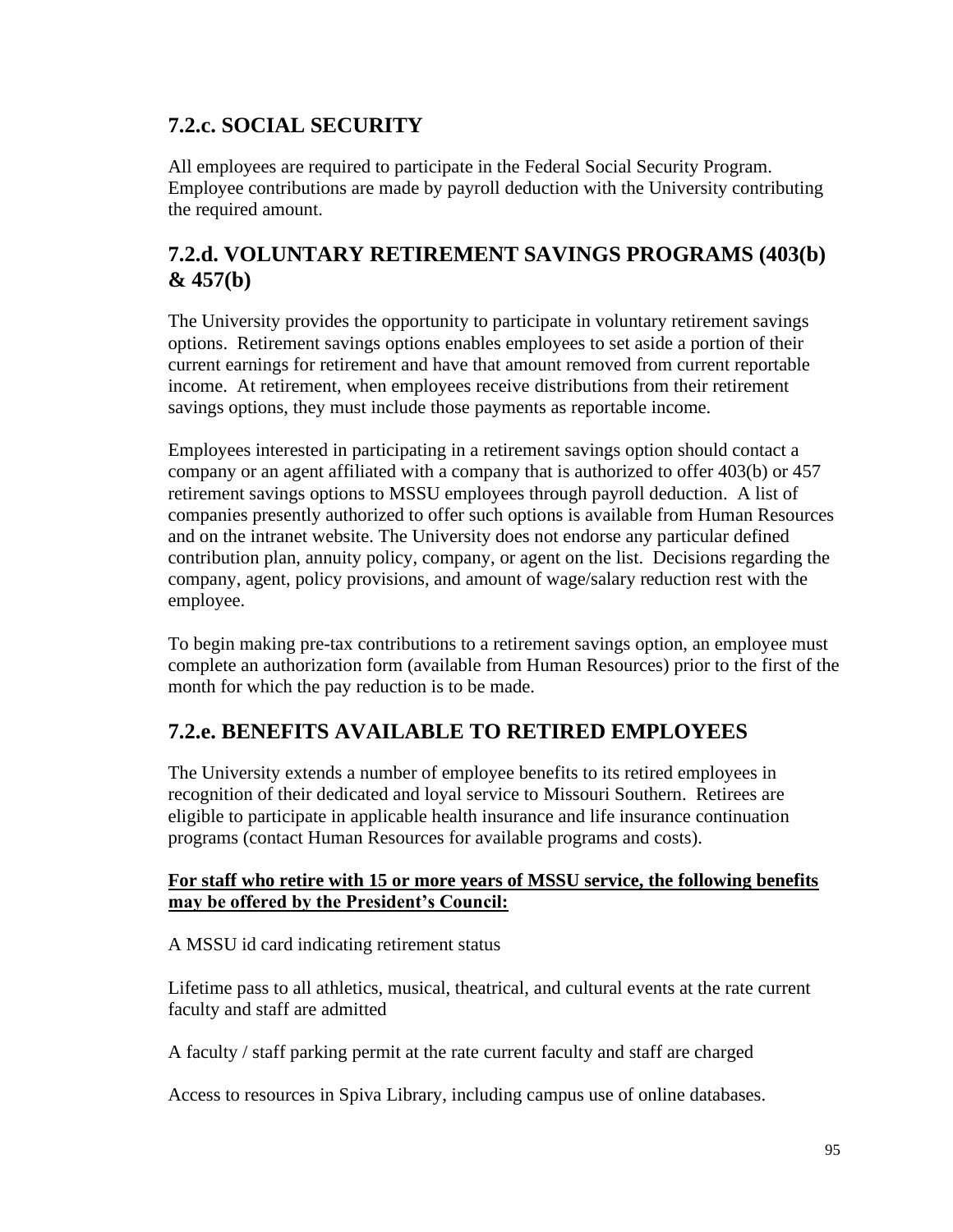Use of campus recreational facilities at reduced employee rates

Retention of faculty / staff tuition scholarship for self and dependents

## **7.3 EMPLOYEE AND DEPENDENT TUITION SCHOLARSHIP**

A tuition discount is available for all employees of the University who are enrolled in regular MSSU undergraduate and graduate courses taken from Missouri Southern State University and is available to the following unless defined further in the additional sections below:

- a) Full-time employees in active status (cannot be on a leave of absence), their spouse, domestic partner, and their children.
- b) Full-time employees who are on temporary military activation, their spouse, domestic partner, and children.
- c) Adjunct employees in active status for the semester requested, their spouse, domestic partner, and children.
- d) Part-time and seasonal employees, Show Me Gold Program instructors, Academy Instructors, their spouse, domestic partner, and children.
- e) Spouses, domestic partner, and children of full-time employees whose employment ceased due to death or approved Long-Term Disability.
- f) Retirees who retired after 1/1/2007 with 15 or more years of service, their spouse, domestic partner, and their children.
- g) Phased Retirees who are on an approved Phased Retirement contract, their spouse, domestic partner, and their children.

Forms for participating in this program are located in LioNet. The completed Employee and Dependent Tuition Scholarship Form needs to be turned into the Human Resources Office by 5:00 p.m. the Friday before the first week of courses. Contact Human Resources with questions and concerns about the deadline. Human Resources will approve the Tuition Scholarship form and send to the Bursar's office. If denied, Human Resources will contact the employee.

The term "children" means: (1) natural or legally adopted children, (2) stepchildren, or (3) children the employee has legal guardianship of.

The term "domestic partner" is further defined in the Domestic Partner eligibility policy available in Human Resources.

### **Current Spouse and Children Eligibility:**

In the case of a former employee who has retired (with 15 or more years of service), died or is on approved medical disability, the current spouse or children requesting a tuition discount must have been an eligible family member at the time of the former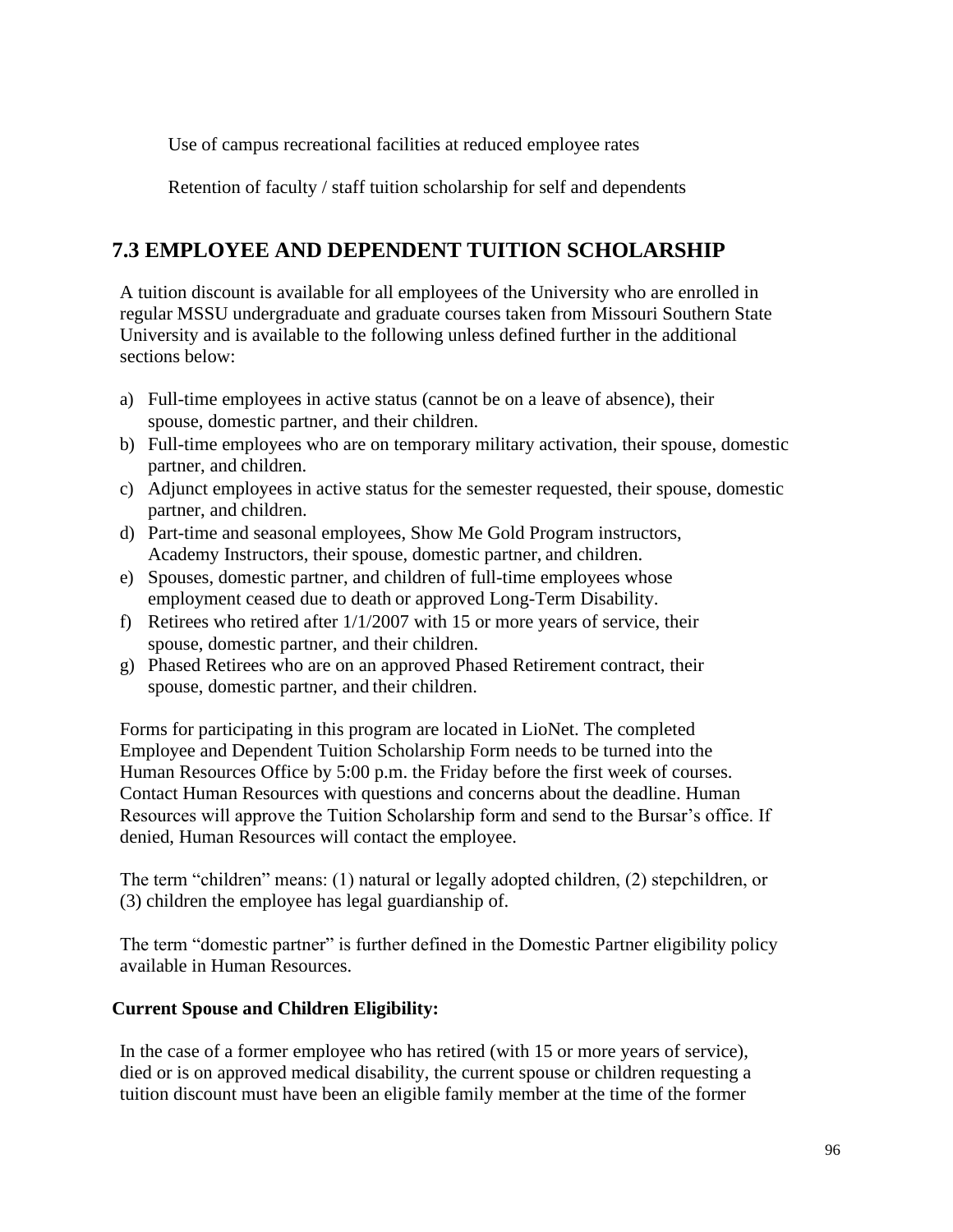employee's retirement (with 15 or more years of service), death or approved medical disability.

## **7.3.a. WHAT IS DISCOUNTED?**

### **For the Employee:**

- For full-time employees Tuition is discounted one hundred percent (100%) for MSSU graduate and undergraduate courses.
- For adjunct, part-time  $\&$  seasonal employees Tuition is discounted fifty percent (50%) for MSSU graduate and undergraduate courses.
- For retirees  $&$  phased retirees Tuition is discounted one hundred (100%) for MSSU graduate and undergraduate courses.
- Special course and program charges will be the responsibility of the employee, if applicable.
- The tuition discount does not apply to non-college credit Continuing Education courses

### **For the Spouse, Domestic Partner or Children:**

- For full-time employees Tuition is discounted one hundred percent (100%) for MSSU undergraduate courses only. No discounts are offered to spouse, domestic partner or children for graduate courses.
- For adjunct and part-time employees Tuition is discounted fifty percent (50%) for MSSU undergraduate courses only.
- For retirees  $&$  phased retirees Tuition is discounted one hundred percent (100%) for MSSU undergraduate courses only. No discounts are offered to spouse, domestic partner or children for graduate courses.
- The tuition discount does not apply to non-college credit Continuing Education courses.
- Special course and program charges will be the responsibility of the employee, if applicable.

## **7.3.b. EMPLOYEE RESPONSIBILITIES**

### **Schedule of Classes:**

Employees may schedule up to six (6) hours of coursework each semester with the approval of their immediate supervisor. So as not to interfere with the performance of assigned duties, employees are encouraged to choose evening, on-line or day courses held during their normal lunch period. Courses taken during normal working hours will require supervisory approval. Any time missed from regularly scheduled work hours to attend a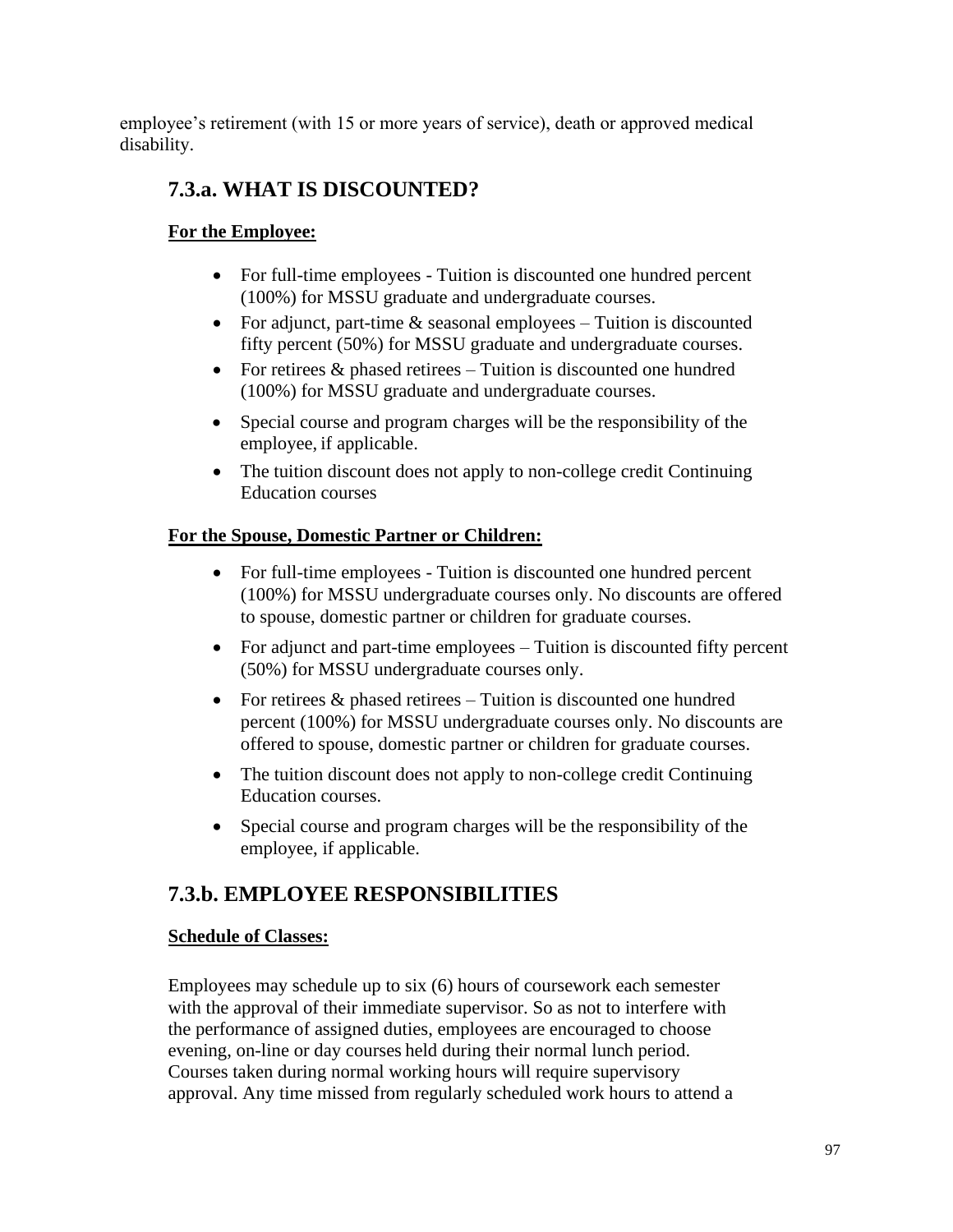class shall be made up during the same workweek or reported to Human Resources as vacation time.

An employee desiring to enroll in more than six (6) semester hours may request permission in writing from their supervisor and from the Vice President over their department. All approvals must be obtained in advance of the beginning of the semester.

## **7.3.c. RESTRICTIONS**

Should an employee, spouse, domestic partner, or their children misrepresent any of the required information, the employee will be responsible for the repayment of benefits received. In addition, disciplinary action up to and including termination may result. Such termination would not remove the repayment responsibility. Furthermore, should an employee no longer have an eligible spouse, domestic partner or child as defined in the policy, the employee is required to notify HR or the Bursar in writing immediately.

# **7.4 WORKERS' COMPENSATION BENEFITS**

All employees are covered by Workers' Compensation insurance. Workers' Compensation provides for the payment of medical expenses and wage/salary compensation to an employee who suffers a work-related injury or who incurs an occupational disease arising out of and in the course and scope of employment with the University. Workers' Compensation also provides for death benefits should the injury or disease result in the death of the employee. Workers' Compensation for the University is administered by the Missouri Office of Administration, Risk Management Section, the Central Accident Reporting Office (CARO). As such, the University is obligated to follow CARO's established procedures. While Human Resources provides assistance to employees regarding workers' compensation benefits, it does not have the authority to make determinations as to whether medical expenses and/or compensation are payable or the amount and duration of such payments. Such decisions are made by the State of Missouri and not by the University.

If an employee has a work-related injury, it must be reported immediately to the employee's supervisor and to Human Resources. Within 24 hours of a work-related injury (or by the next business day), the employee must file a State of Missouri Initial Injury Report form and a Medical Authorization form with Human Resources, Hearnes Hall Room 217. A Supervisor Statement and/or Witness Statement may also be required. All of these forms are available in Human Resources. If the injured employee is unable to come in person to complete these forms, the employee's supervisor must file them within this same time period.

Under Workers' Compensation, the State of Missouri will not pay for medical treatment received if an authorized medical provider is not used. Therefore, if an employee has a non-emergency injury, they must have their supervisor or Human Resources refer them to the University's authorized medical care provider prior to seeking treatment. If Human Resources or the employee's supervisor is unavailable, then the employee must contact 1-800-624-2354 for a referral to an authorized medical care provider prior to seeking treatment. The University's current authorized medical care provider in Joplin is Freeman OCCUMED. If an employee has a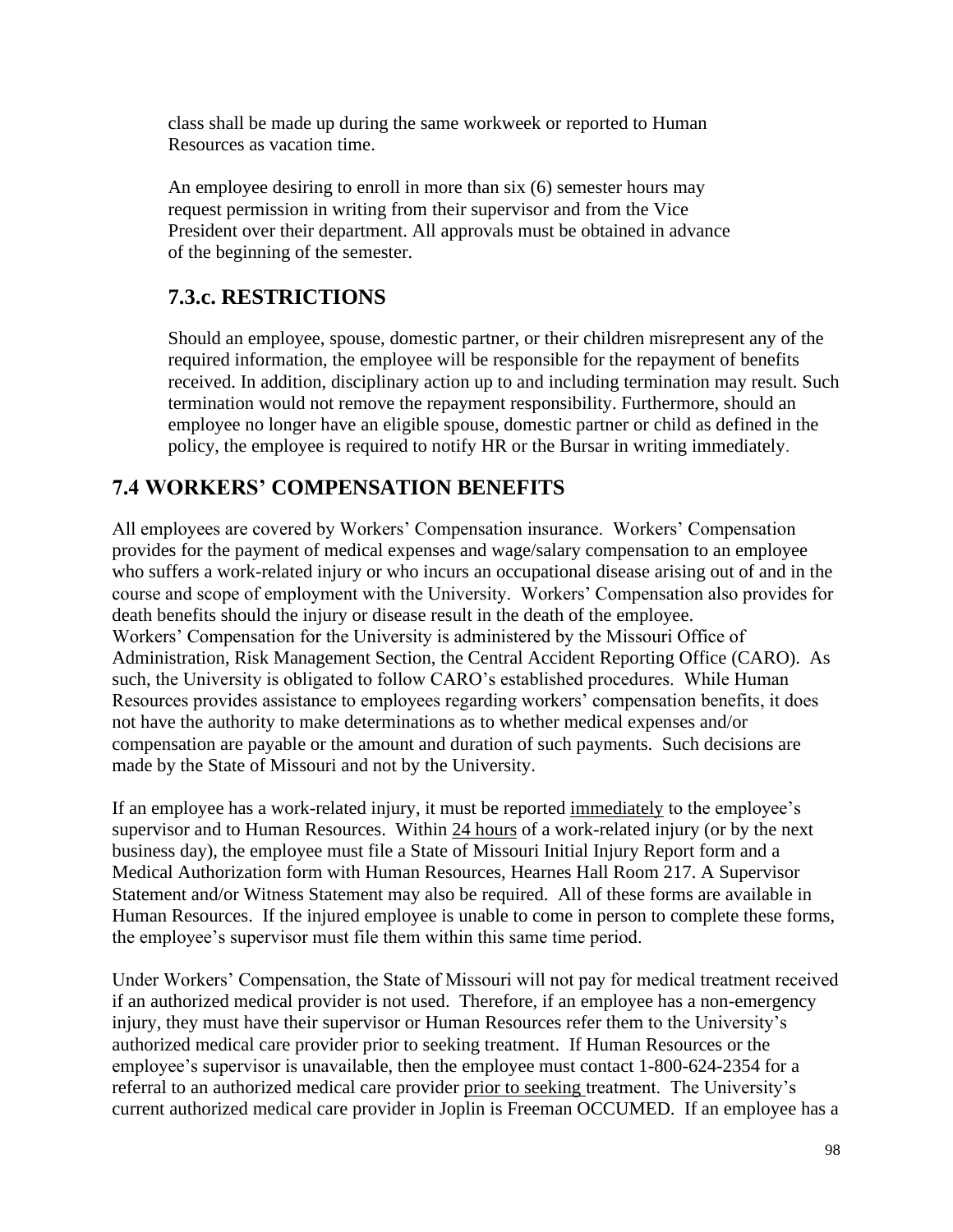work-related injury and outside medical care is not needed, or it is unclear whether it is needed, Human Resources will refer the employee to the University Health Center.

In the case of a medical emergency (e.g., potentially life and/or limb threatening), the injured employee's supervisor or another designated employee should take the injured employee to Freeman OCCUMED or to the Emergency Room at Freeman Hospital or Mercy Hospital. If the employee cannot be safely transported in a non-emergency vehicle, the supervisor or designated employee should call 911 and/or Campus Police and request an ambulance to take the employee to Freeman or Mercy Hospital. Again, Human Resources must be notified immediately, and the required forms must be completed within 24 hours of the injury or by the next business day.

If an employee is unable to return to work following a work-related injury or illness, then the employee may be eligible for wage/salary compensation until released by a doctor to return to work. Workers' Compensation law requires a three-day waiting period following an accident or injury before payments are made to an employee, unless the employee is hospitalized or is unable to return to work for more than 14 days, in which case, payment for the three-day waiting period is allowed. An employee may elect to use accumulated vacation or sick leave instead of taking leave without pay during the three-day waiting period if it is unpaid under Workers' Compensation law. If the employee is off work for more than three calendar days, and meets the eligibility requirements for FMLA, they will be placed on FMLA (if eligible) and Workers' Compensation concurrently.

After the three-day waiting period, an employee may either: (1) take the compensation paid through Workers' Compensation *only* (generally, two-thirds of an employee's average weekly pay on a tax-free basis, up to a maximum set by state law) and go on leave-without-pay status, or (2) use accumulated vacation or sick leave to supplement the Workers' Compensation pay. An employee may receive compensation paid through Workers' Compensation and compensation from earned vacation leave. However, state law prohibits an employee from receiving more than their normal wage/salary as a result of receiving both Workers' Compensation pay and sick leave benefits. The employee must notify Human Resources of the type of leave they will use during the period of time the employee is unable to work.

An employee who is unable to return to work following a work-related injury or illness is required to provide a doctor's "off work" statement to their supervisor and Human Resources stating the necessity to be off work and the length of time the employee must remain off work. When returning to work, the employee will be required to provide their supervisor and Human Resources with a written release from the doctor. Any bills for medical and hospital expenses received by the employee should be forwarded to Human Resources for processing and distribution to CARO.

### **7.4.a. EARLY RETURN TO WORK PROGRAM**

It is the University's goal, whenever feasible, to return all employees to regular or temporarily modified duty within three days or as soon as possible following an injury or illness. Modified work is usually a temporary modification of the employee's regular work based on the attending physician's written restrictions. Modified work might also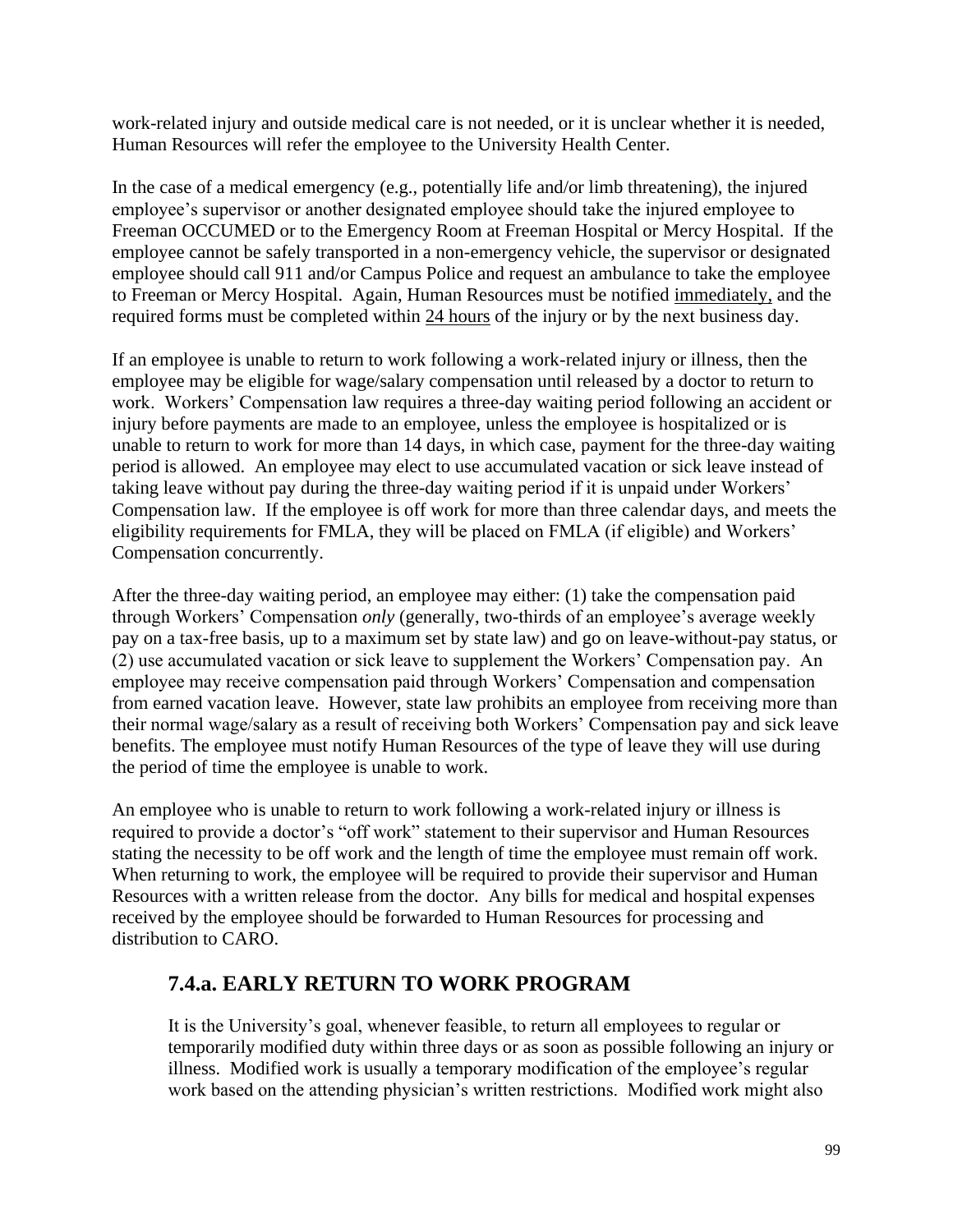include work tasks that the employee is assigned to perform outside those of their regular position in either the regularly assigned department or in another area or department.

The employee is responsible for notifying the supervisor of any work restrictions prescribed by the attending physician. The supervisor is responsible to work with Human Resources in looking for all possible options to accommodate the physician's restrictions and to monitor the employee's compliance with those restrictions.

During the period of modified work, the employee remains in their regular position and classification and receives the regular wage. If a full-time employee is ordered by the physician to work less than their regular number of hours in the modified program, the employee may be due temporary partial disability compensation from CARO in addition to the wages earned from the University. This would be computed at 66 2/3% of the difference between the regular daily wage and the earned wages on the reduced work schedule.

## **7.4.b. REQUIREMENTS FOR EARLY RETURN TO WORK PROGRAM**

To qualify for the temporary modified work program, all four requirements must be met:

- 1. The Workers' Compensation claim must be accepted
- 2. The employee must have a written release for modified work from their attending physician
- 3. Suitable modified work must be available at the University; and
- 4. The employee must agree to return to work and sign an "Early Return to Work Temporary Modified – Duty Assignment" form.

#### **Duration of Early Return to Work Program**

If the employee refuses to return to work under the modified duty program or if the modified work does not work out for reasons not related to the medical condition (attendance, cooperation, etc.), the employee's compensation payments from CARO will be discontinued.

If the employee participates in the modified duty program, the length of the program will be until one of the following five situations occur:

- 1. Ninety (90) consecutive calendar days have elapsed from the beginning date.
- 2. Work is no longer available.
- 3. The employee is released for regular work.
- 4. The attending physician indicates the employee has a permanent restriction that prevents return to the regular job; or
- 5. The claim for Workers' Compensation benefits is denied.

Note: in the case of #4, the employee would then be eligible to apply for other available positions in the University that they are qualified for. A second option is that the employee could apply for retraining and vocational rehabilitation through the appropriate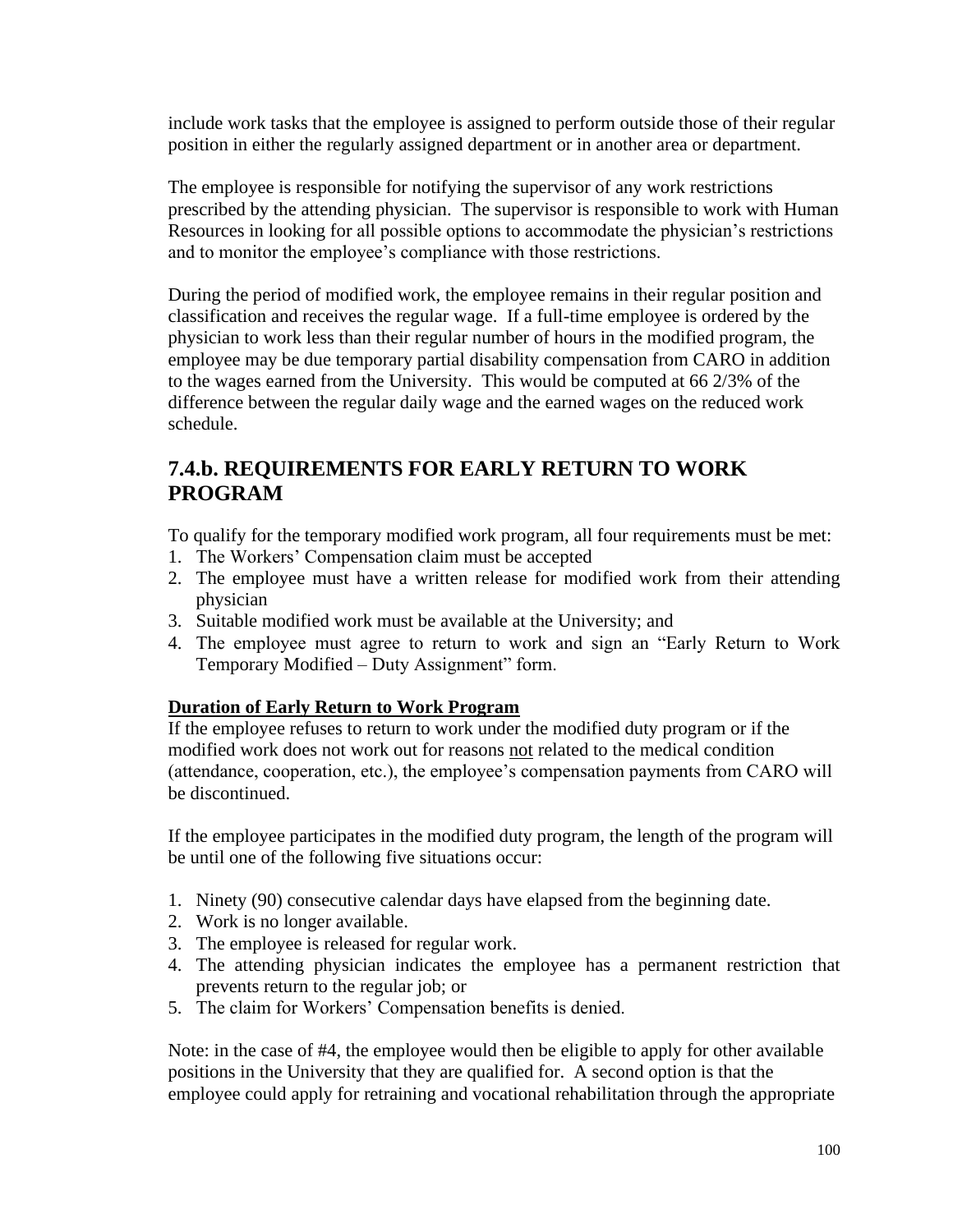state agency. And, in those extremely rare cases in which the employee could not benefit from retraining or vocational rehabilitation, the employee would begin the required waiting period for application for Long Term Disability benefits.

## **7.5 MISSOURI SOUTHERN STATE UNIVERSITY STAFF SENATE**

The mission of the Staff Senate is to support the University Mission in providing quality education to our students and to promote the University's value to the community by recognizing the important contributions of the classified and professional / administrative staff. The Staff Senate, acting as a legislative body, will serve as a consultative association of elected representatives to make studies, reports and recommendations to the President's Council on behalf of the staff.

More information about the Staff Senate is located on the University website [\(www.mssu.edu.](http://www.mssu.edu/))

# **7.6 PATIENT PROTECTION AND AFFORDABLE CARE ACT (ACA)**

The Patient Protection and Affordable Care Act (ACA) is a multi-faceted federal law that governs aspects of health insurance for U.S. citizens. Individual parts of the multi-phased rollout for the Employer Mandate of the Act went into effect beginning on January 1, 2015. Beginning January 1, 2016, the Act went into full effect. The act requires large employers to provide affordable group health insurance to employees (any person provided a W2) who work 30 hours or more per week. The following went into effect in response to the Employer Mandate, with full implementation beginning January 1, 2016. It is the University's intention to comply with ACA by providing required access to group health insurance while not extending undue financial burden upon the University or requiring unnecessary actions by employees.

The Employer Mandate requires large employers (50 or more employees) to provide affordable group health insurance to employees who work **30 hours** or more per week. This coverage must meet certain minimal coverage standards. The University health insurance plan currently meets the required minimum value standard. An employee is defined as any person who is provided a W<sub>2</sub> and does not include independent contractors receiving a 1099 or university volunteers. Eligibility for benefits at MSSU, including health insurance, is currently based upon classification (faculty/staff, adjunct faculty/staff, etc.) and FTE (Full Time Equivalent). MSSU defines this as continuous, regular employment of 0.75 FTE or above. When an employee meets these criteria, they are provided access to applicable group benefits plans. For faculty and staff as well as student employees, 1.0 FTE is equivalent to a minimum of 40 hours per week. Lesser FTE amounts should be pro-rated based upon this equivalency. For example, if a student is anticipated to work 20 hours per week (as allowed under MSSU policy), their FTE would be listed at 0.50 FTE. Number of weekly hours worked divided by 40 equals FTE. Full-time employees' health care coverage will not be impacted by the ACA. Part-time employees should contact the Office of Human Resources to determine any impact the ACA might have on healthcare coverage.

Part-time employees should contact the Office of Human Resources to determine any impact the ACA might have on healthcare coverage. For adjunct faculty, clarification has been provided by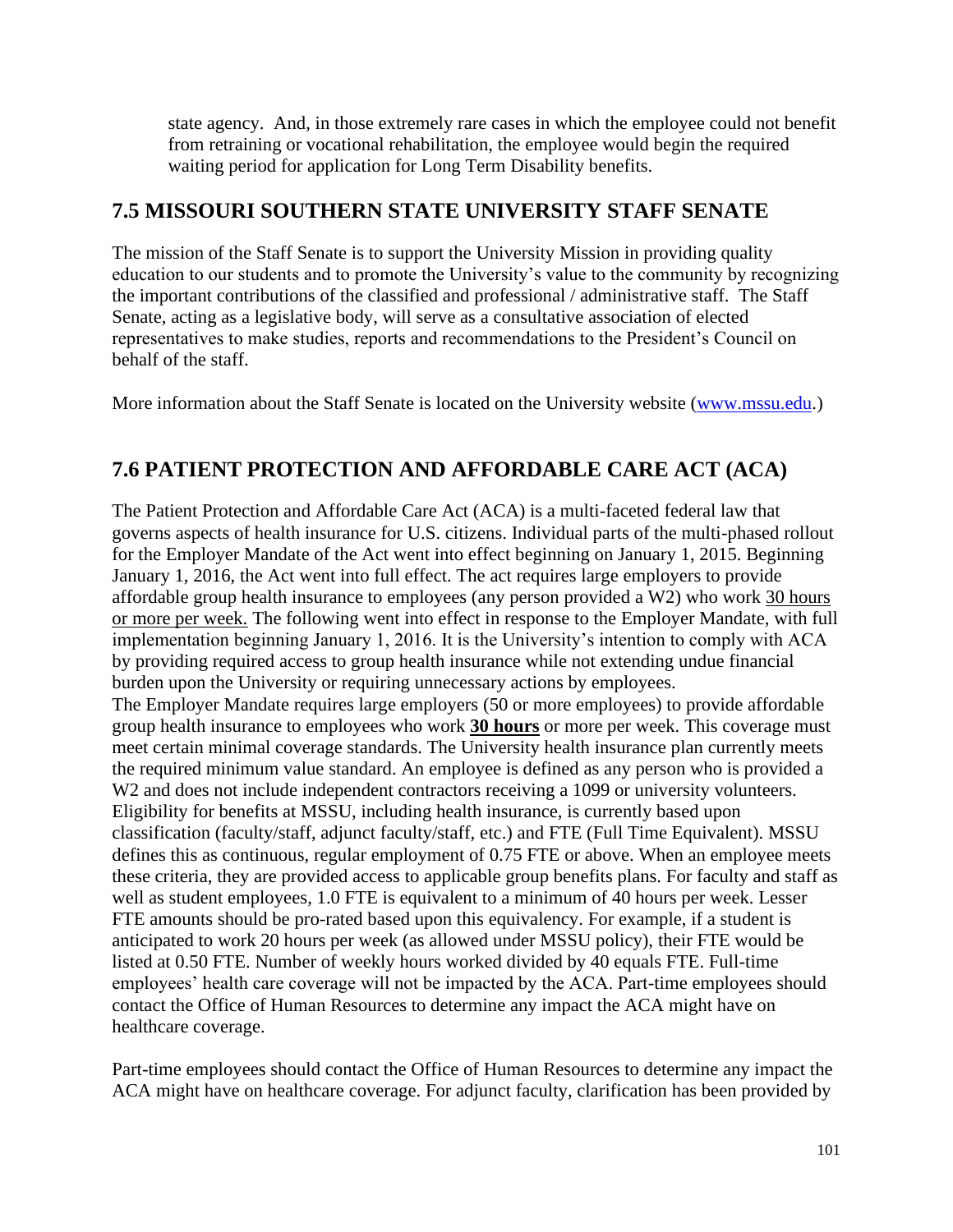the Department of Labor and Internal Revenue Service to indicate how hours of work should be counted.

MSSU will comply with the ACA Employer Mandate by providing eligible employees access to university group health insurance. These employees will **not** be provided retirement contributions, life insurance or access to other voluntary programs unless the position classification changes and provides eligibility for such programs.

CURP, a state sponsored retirement plan, would be offered to qualifying employees in cases where the employee is routinely and consistently working at or above .75 FTE and meets the minimum hour's requirements.

Under ACA, employers may consider employees who were rehired as new employees if the employee meets the following criteria:

Employees who have a break in service of 26 consecutive weeks or at least four weeks long (but less than 26 weeks AND was longer than the previous period of employment)

# **8.0 EMPLOYEE CONDUCT**

# **8.1 PERSONAL APPEARANCE/DRESS CODE**

The University is a public institution and the personal appearance of employees, as well as the appearance of their work areas, affects the image Missouri Southern presents to students and visitors.

Employees are expected to maintain an appropriate appearance that is professional, neat and clean, as determined by the requirements of the area in which they work. Dress and appearance should not be offensive to students, other staff or members of the public. Supervisors may specify additional reasonable requirements appropriate for the operation of the department. If you have questions as to what constitutes proper attire, please consult with your supervisor.

There are areas of the campus identified below, along with other such areas of campus where employees may be required to wear jeans and a university branded work shirt provided by the university every day because of the nature of their work, including areas such as Grounds, Custodial, and Building Maintenance, for example. Employees in these areas are also expected to comply with the dress code expectations regarding being neat, clean and not offensive or distractive to others. Examples of inappropriate garments could include, but is not limited to, torn, or frayed garments, including those with holes, sleeveless t-shirts, or shirts that have holes, tears or is obviously well worn.

MSSU believes in giving each employee the freedom to express themselves by being able to choose the style, color, and fashion of the attire they wear, within the stated guidelines of this policy. In deciding what attire is professional or business-like, employees should keep in mind the personal image they create, as well as the public image of MSSU. We are proud to share a common goal of having a positive, productive, and safe work environment. Our appearance should reflect our pride.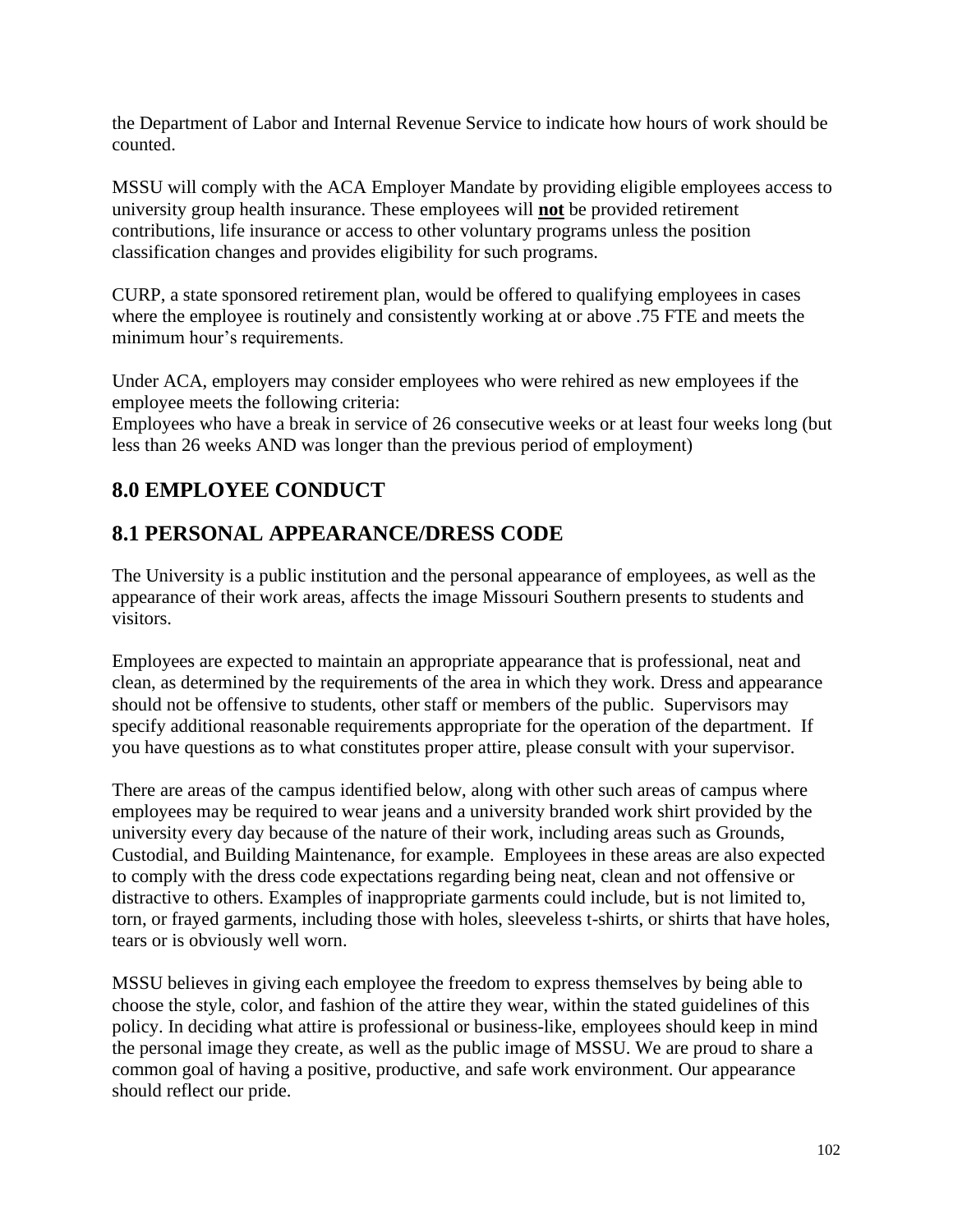Unless otherwise notified, Fridays of each week are Spirit Days. On this day, it is acceptable to wear denim jeans or skirts along with MSSU logo apparel or colors. Other days that denim jeans are appropriate may be designated by the University. If the activities in an area make the wearing of denim jeans or skirts and MSSU apparel inappropriate, then it is within the authority of the supervisor of that area to require normal apparel to be worn on that day.

A personal interest should also be taken to ensure that work areas are kept neat and orderly.

# **8.2 ATTENDANCE AND PUNCTUALITY**

Dependable and prompt attendance is an essential function of every position at the University. The efficiency of the entire work group is impaired if every individual is not present when expected.

Planned absences, such as vacation and other excused absences with or without pay, must be requested and approved in advance by an employee's supervisor. In the case of *unplanned* absences due to illness or other unexpected circumstances, an employee should notify their supervisor as soon as possible and, in any event, prior to the regularly scheduled starting time. If this is not possible, a family member should alert the supervisor as soon as possible to explain the situation and indicate the expected date and time of return. To minimize interruption of service, departments may establish additional notification procedures.

An employee should also notify their supervisor as soon as possible of any anticipated tardiness. If unforeseen circumstances cause tardiness, an employee should call their supervisor as soon as possible. Classified employees who arrive late will not be paid for the time lost as a result of their tardiness. Arrangements can be made with the employee's supervisor to make up the lost time provided it is done within the same workweek.

All absences from work including vacation, sick leave, or other excused or unexcused absences must be reported on a weekly timesheet (for classified employees) or an absence report (for professional employees) which are signed by the employee and approved by the supervisor. Supervisors are responsible for assuring that these reports are submitted in a timely fashion and that absences are properly recorded.

Employees who are frequently tardy or absent, who fail to give proper notice of absences, or who do not properly report absences could be subject to disciplinary procedures up to and including termination. Employees who fail to call or report to work for two consecutive workdays will be determined to have resigned and abandoned their position.

Sick leave misuse occurs when an employee uses sick leave for unauthorized purposes or misrepresents the actual reason for charging an absence to sick leave. Misuse may also occur when an employee establishes a pattern of sick leave usage over a period of time, such as the day before or after a holiday, on Mondays and Fridays, after paydays, any one specific day, half-day, or a continued pattern of maintaining zero or near zero leave balances.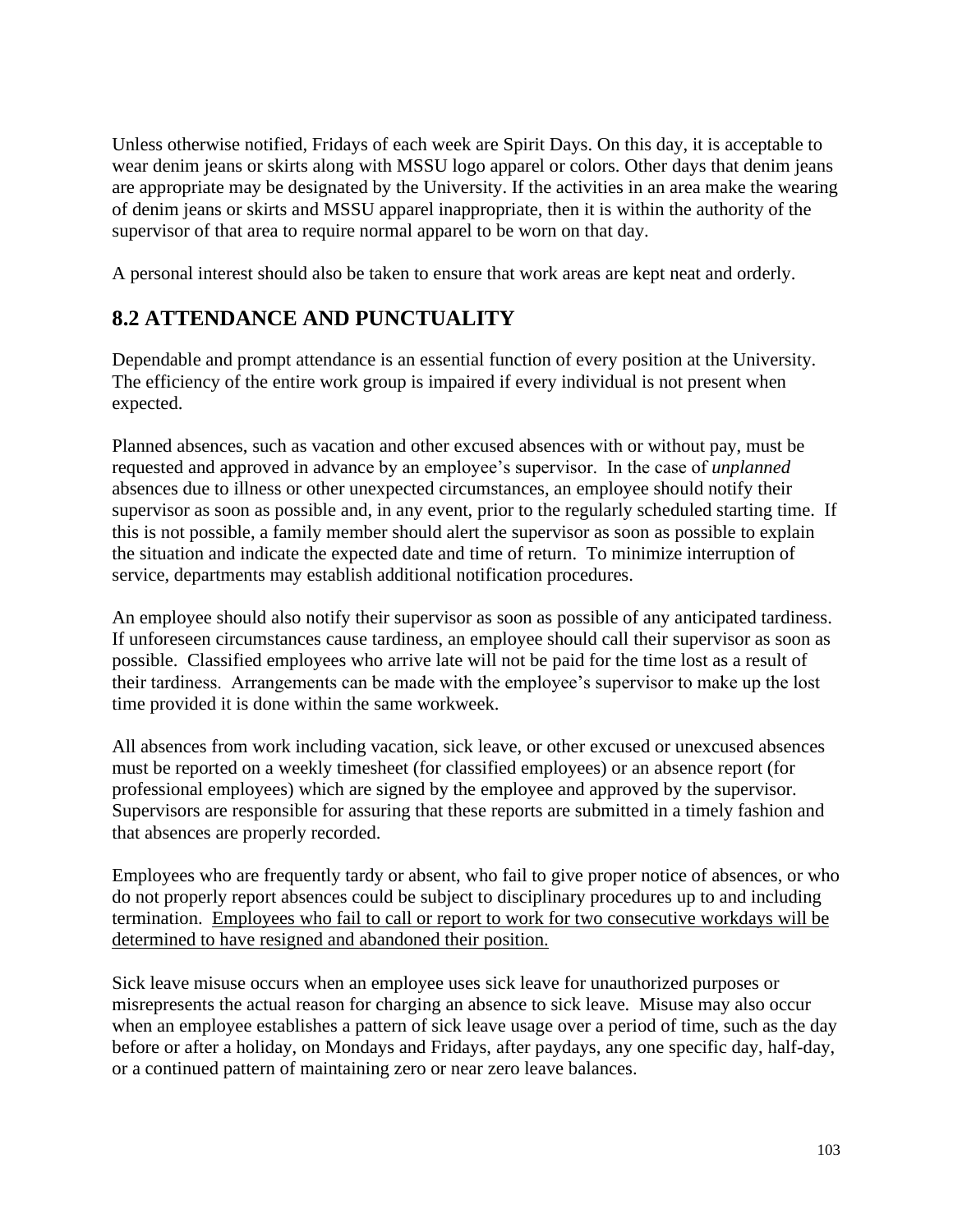Other attendance violations include but are not limited to:

- Failing to get permission for leaving early or coming in late;
- Failing to give advance notice of an absence when possible;
- Failing to report an absence properly;
- Failing to submit medical certification upon request; and
- Failing to properly record absences on time sheets or other applicable leave forms.

## **8.3 DISCIPLINARY GUIDELINES**

### **Purpose**

Organizations have work rules designed to promote the proper and efficient operation of the organization. Supervisors are responsible for training, assisting, motivating, directing, and correcting behavior of staff. Organizations also require employees to meet prescribed standards for the quality and quantity of performance. The purpose of this policy is to set forth procedure by which supervisors communicate as early as possible with an employee a problem or concern interfering with performance and the appropriate steps to provide a positive, fair, and constructive means of correcting employee behavior/patterns.

### **Responsibility**

Each employee is expected to become knowledgeable with performance criteria for their particular position and with all rules, procedures, and standards of conduct established by Missouri Southern State University and the employee's department. The employee who does not fulfill the responsibilities set out by such performance criteria, rules, procedures, and standards of conduct may be subject to corrective or disciplinary action.

Employees who do not perform work to standard or who violate any rule or policy of the University may be disciplined in accordance with this policy. Disciplinary action may include discharge from employment for the first offense, depending on the seriousness of the violation. The following list includes but does not limit the major items which are deemed sufficient cause for disciplinary action:

- Insubordination: failure or refusal to perform the direction of the employee's supervisor;
- Inefficiency, failure to meet established work standards or incompetence in the performance of duty;
- Careless workmanship or negligence in the performance of duty;
- Sleeping, loitering or loafing during working hours;
- Conducting personal business on the job;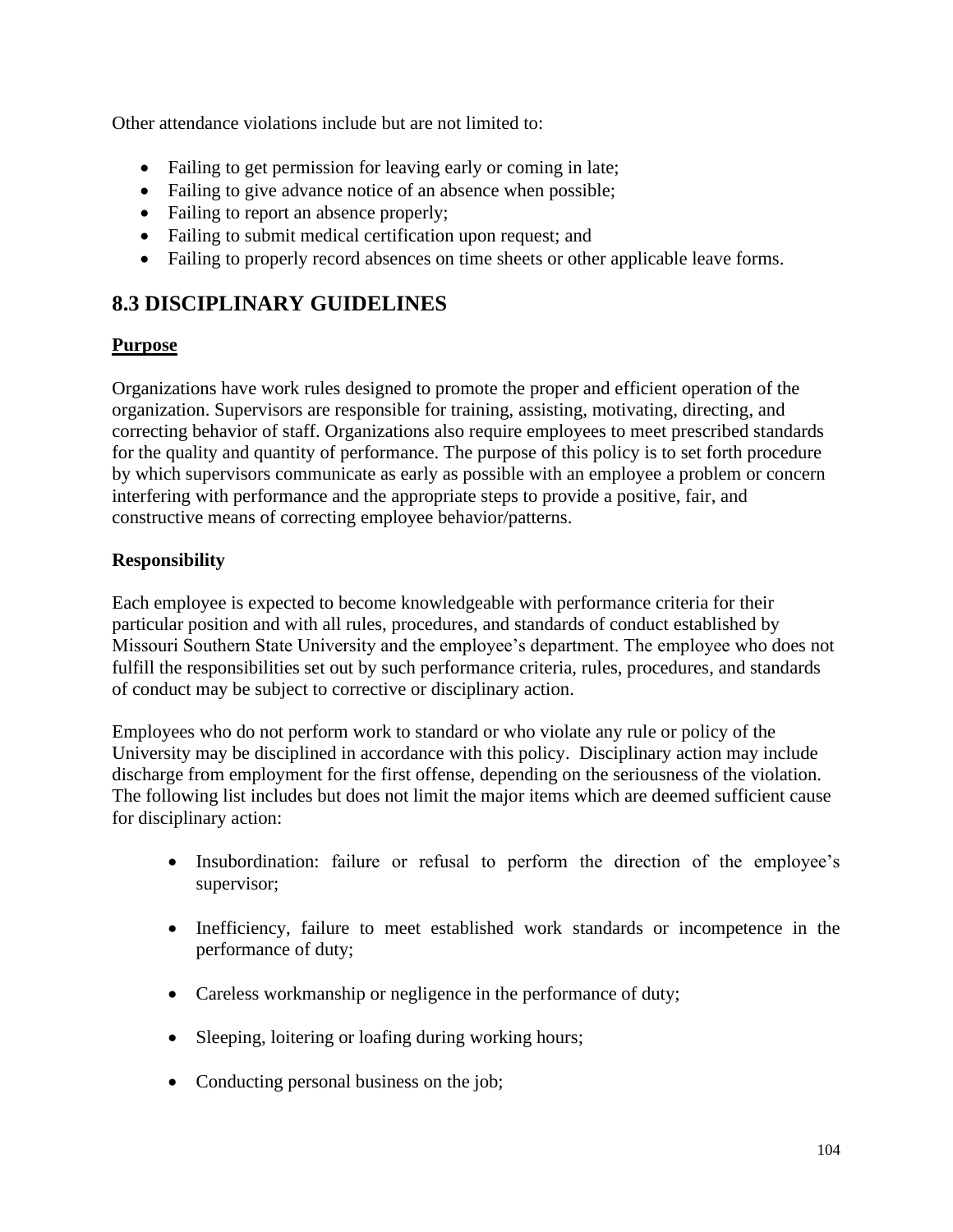- Continual tardiness or chronic absenteeism; failure to notify supervisor of absence in a timely manner;
- Use of University supplies, materials or equipment for personal purposes;
- Use of state resources for political purposes;
- Unauthorized use or misuse of university electronic media or any University computer systems, equipment, and/or software (see complete policy on University website);
- Careless, negligent or improper use of university property, including University vehicles;
- Improper use of leave privileges;
- Misusing lunch or break periods;
- Falsifying University records, such as employment applications, expense reports, and timesheets, in any way;
- Being dishonest, including but not limited to deception, fraud, lying or cheating;
- Conviction of a criminal act or illegal activity reasonably related to conduct relevant to the workplace or which reflects adversely on the University in its opinion;
- Unlawful manufacture, distribution, dispensing, possession or use of controlled substances or non-prescribed drugs on university property or as a part of university activities, or appearing for work after having consumed any such substances;
- Theft; falsification of financial records or misappropriation of funds;
- Fighting with, or attempting bodily injury to another on university premises or in connection with a University activity;
- Unauthorized possession, use or distribution of alcohol on university property, or appearing for work after having consumed alcoholic beverages. The possession, use or distribution of alcohol in conjunction with university activities not on University property shall be in compliance with applicable federal laws, state laws, and local ordinances;
- Refusal to consent to drug or alcohol testing if working in a position that authorizes such testing;
- Using tobacco or other related products as defined in the Smoking & Tobacco use policy;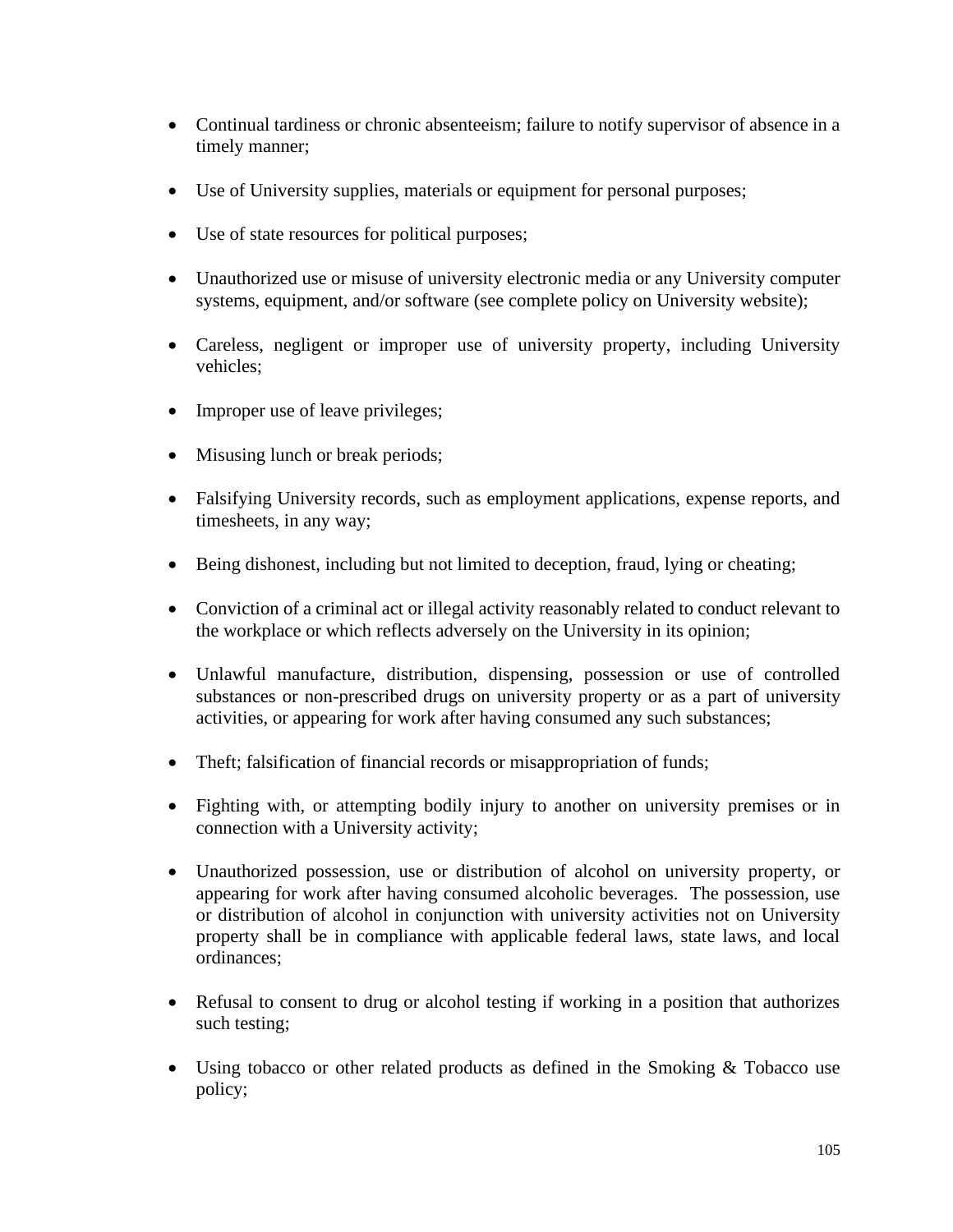- Using vulgar, abusive, or threatening language or conduct towards others; verbal or physical harassment;
- Unauthorized possession of firearms or a concealed weapon on university premises or while on university business;
- Disorderly conduct on university premises;
- Disregarding safety and/or security regulations;
- "Horseplay" which endangers self or others;
- Excessive or unauthorized use of telephones;
- Unauthorized disclosure of confidential information;
- Violation of the University's Anti-Harassment policy;
- Failure to comply with university computer use policies;
- Violation of established departmental dress codes;
- Violation of policies or rules of the department or Missouri Southern State University.
- Misconduct off duty, which reflects discredit on or causes embarrassment to the University or to the State.

## **8.4 PROGRESSIVE DISCIPLINARY ACTION**

It is the duty and responsibility of every employee to be aware of and abide by existing rules and policies. Employees who do not perform satisfactory work or who violate any University rules or policies will be disciplined fairly, consistently, and in proportion to the seriousness of the circumstances. Employees of the University are at-will employees. However, consistent with the University's values of excellence and integrity, supervisors should follow prescribed guidelines for corrective action. Depending upon its judgment of the action needed to address the employee's conduct in violation of appropriate standards, the University may impose any of the following disciplinary actions:

### **8.4.a. VERBAL WARNING**

A verbal warning is used when a supervisor wants to bring an issue of concern to the attention of the employee, stress the seriousness of the situation, and present suggestions or instructions to resolve or correct the problem. A written record of the discussion noting the date, event, and recommended action should be made.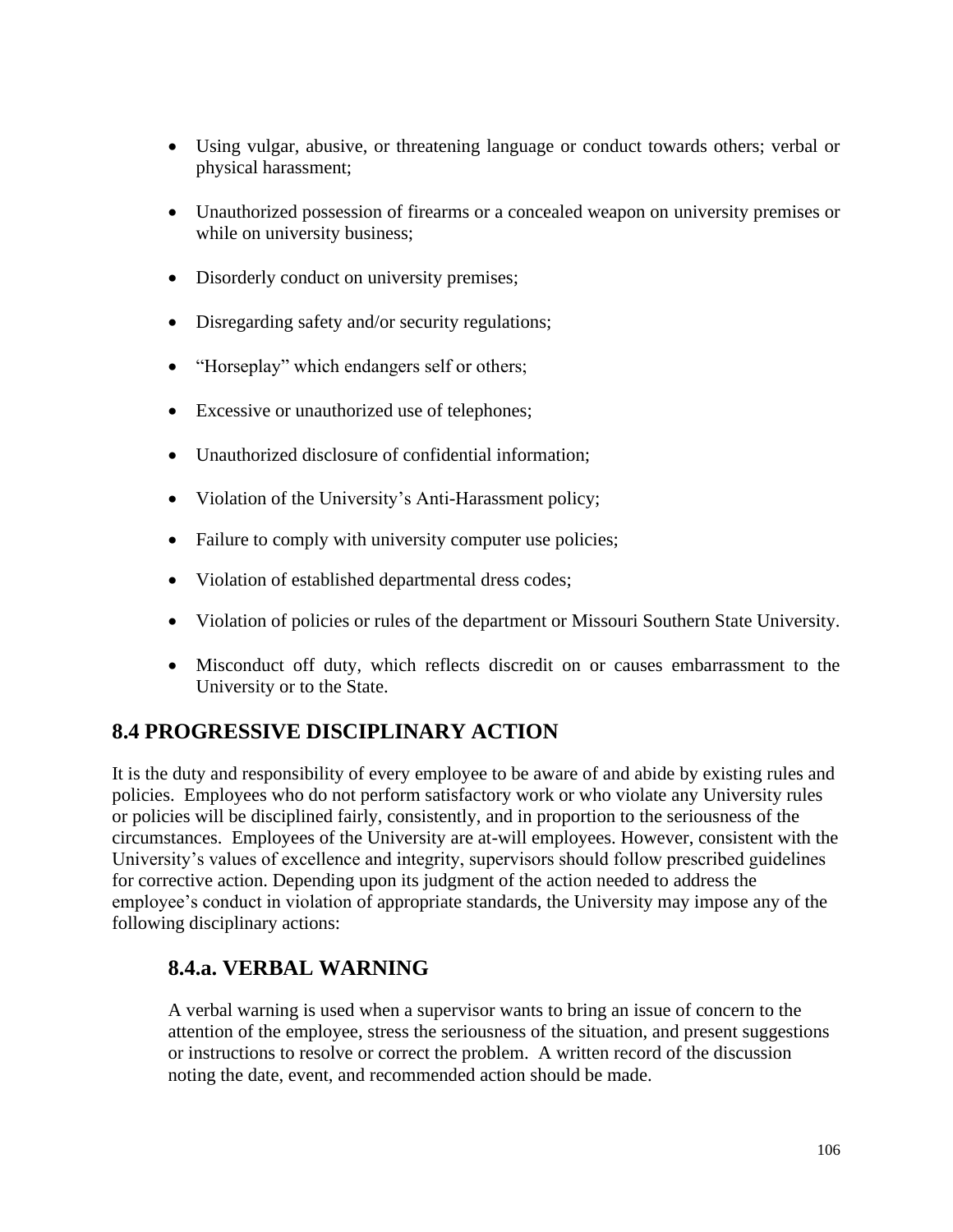## **8.4.b. WRITTEN WARNING**

A written warning is used for behavior or violations which a supervisor considers serious or where a verbal warning has not helped change unacceptable behavior. Communication would typically include the supervisor's expectations and specific details on how the employee needs to improve. A written warning documents the occurrence and the severity of the inappropriate behavior, and usually warns the employee that further violations will result in suspension without pay or termination. A written summary is placed in the employee's file.

## **8.4.c. SUSPENSION WITHOUT PAY**

A suspension without pay may be used to impress upon the employee that a behavior or performance level must be changed, or termination will be inevitable. Suspension results in the loss of pay for a specified period of time (usually three days).

### **8.4.d. DISCIPLINARY SUSPENSION**

A disciplinary suspension may be used in cases when the infraction is of such seriousness that it may warrant dismissal pending review of the facts. Disciplinary suspension should be followed immediately by a thorough investigation of the situation to determine the appropriate action to be taken.

## **8.4.e. DISMISSAL**

Serious offenses and repeated disciplinary problems will require dismissal. While employment may be terminated at any time without cause, examples of conduct that can result in dismissal for a single incident are dishonesty, insubordination, theft, violence or threat of violence, conviction of a felony, use of illegal drugs or unauthorized use of alcohol on university premises, or other serious conduct as outlined in the University's disciplinary guidelines.

## **8.5 OTHER DISCIPLINARY ACTIONS**

Depending on the severity of the offense, other forms of disciplinary action may include:

### **8.5.a. TRANSFER**

An employee who has not satisfactorily performed the duties of their job according to established standards may be transferred to another position for which they are qualified. (For non-disciplinary transfers, please see the "Promotion & Transfer" policy in this Handbook.)

### **8.5.b. COMPENSATION REDUCTION**

An employee who violates University rules or policies may be subject to disciplinary action in the form of a reduction in compensation.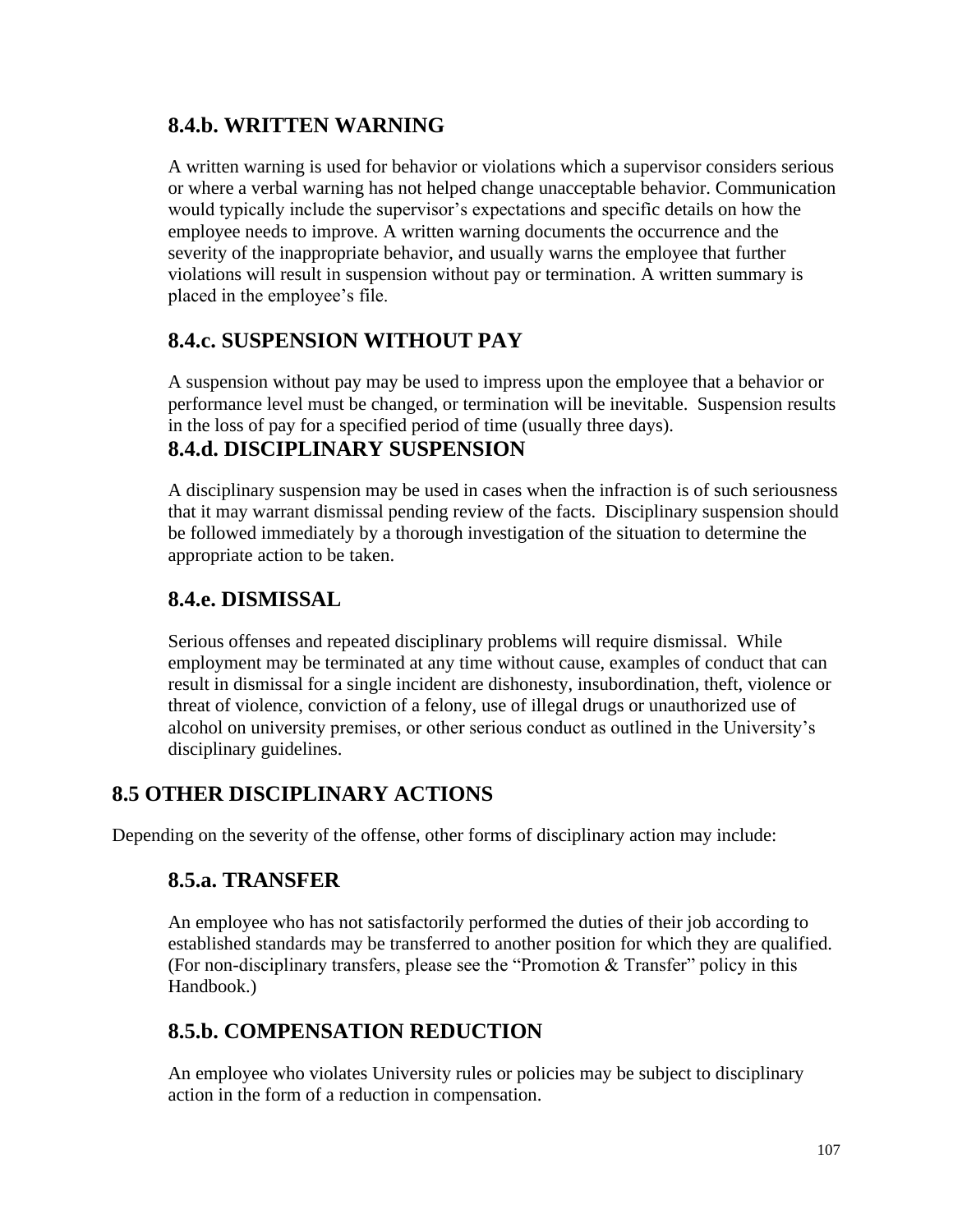# **8.5.c. WITHHOLDING WAGE INCREASES**

If an employee has unsatisfactory behavior or job performance, the supervisor may withhold an across-the-board wage increase (including a grade/step increase for a classified employee on the grade  $&$  step system) resulting in a wage freeze. As a follow up to this action, the supervisor may inform the employee that a special performance evaluation will be conducted at a later date to review their behavior and/or performance. The evaluation will assist the supervisor in reaching a determination as to whether substantial improvement has been made or further disciplinary action is warranted.

# **8.5.d. PROBATION**

At any time during employment, an employee may be placed on probation up to a maximum of 60 days for unsatisfactory conduct or service, upon the recommendation of the employee's supervisor. An employee who has been placed on probation will not be eligible for any wage increases until the probationary period has been satisfactorily completed.

## **8.5.e. DEMOTION**

An employee who is involved in several minor violations of university regulations, such as loitering, tardiness, smoking where/when prohibited, etc., may be demoted to a lower salaried position or wage classification.

# **8.6 GENERAL PROVISIONS FOR DISCIPLINARY ACTIONS**

All disciplinary actions administered by the University, with the exception of verbal warnings, should be in writing. A copy of the report of disciplinary action should be given to the employee involved and the original shall also be included as a permanent part of the employee's personnel file.

Fairness and consistency require that all supervisors follow certain general principles of administering discipline. The Human Resources Director is available to discuss the appropriate course of action in each particular case. Disciplinary action involving transfer, compensation reduction, withholding salary increases, probation, demotion, suspension, or dismissal are accomplished upon the recommendation of the employee's supervisor and the appropriate vice president. Prior to a dismissal, the President will be notified, if at all possible.

# **9.0 GENERAL EMPLOYMENT COMPLAINT POLICY**

This General Employment Complaint Policy provides all University employees with an opportunity to present a complaint about a work-related situation through the following complaint procedure. A complaint is defined as a concern expressed by an employee that they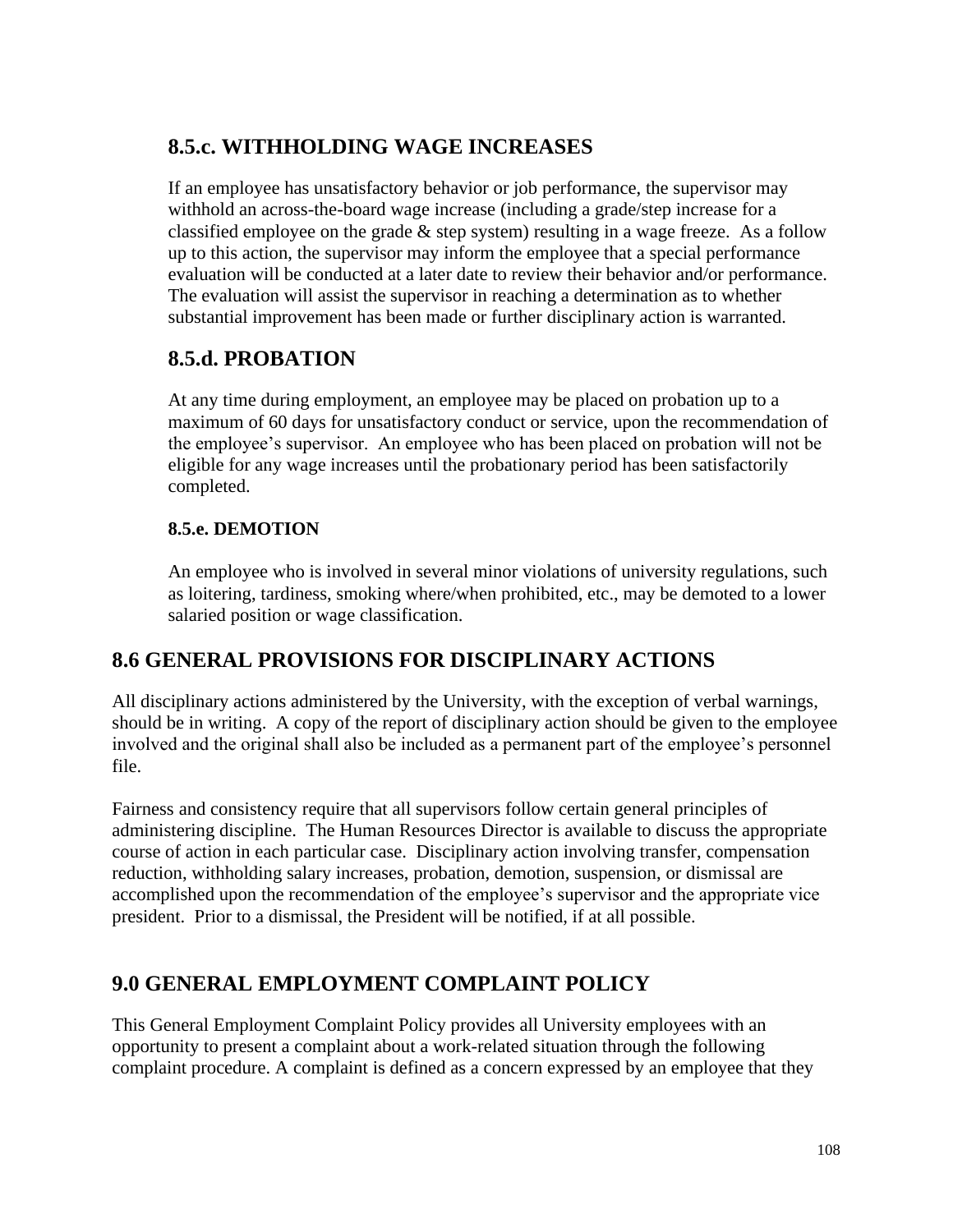are not being treated fairly and/or that there has been a violation, misinterpretation, or incorrect or unfair application of a university policy or procedure. This policy is not applicable to:

- Faculty-related complaints that are addressed by the University's Faculty Handbook Grievance Procedure
- Complaints based on a protected category (i.e., race, sex, age, religion, disability, etc.), which are covered by the University's Non-Discrimination and Non-Harassment Policy.
- Complaints based on sexual harassment, pursuant to the University's Sexual Harassment Policy.
- Complaints falling under the University's Sexual Violence/Assault Policy; and/
- Complaints of illegality covered by the University's Whistleblower Protection Policy.

Employees who believe they have a legitimate complaint may undertake the procedure outlined below to resolve the matter,

#### **STEP 1: Discussion with Immediate Supervisor/Director**

Discussing the complaint with the employee's immediate supervisor/director is encouraged as a first step in the complaint resolution process, with the objective of resolving the matter informally. Many disputes, complaints, or misunderstandings can be resolved at this level. Employees should bring their complaints to the attention of their supervisor/director in a timely manner to resolve them as quickly as possible. If the complaint is about or involves a Vice President, the President or other senior administrator, proceed directly to Step 3 below.

#### **STEP 2: Written Complaint to Immediate Supervisor/Director**

If the complaint is not resolved to the satisfaction of the employee, after discussing it with the employee's immediate supervisor/director, then the employee may formalize the complaint by submitting it in writing to their immediate supervisor/director. The written complaint must contain a complete statement of the complaint and the facts upon which it is based, either be signed and dated by the employee or sent via email and identify this policy as the basis for submitting the complaint. The immediate supervisor/director will address the complaint to the extent they consider appropriate. After their consideration of the complaint, the immediate supervisor/director will take the action they consider appropriate, if any, and communicate such action or inaction to the employee.

#### **STEP 3: Written Complaint to Chief Human Resources Officer**

If the complaint is not resolved to the satisfaction of the employee, after discussing it with the employee's immediate supervisor/director and filing a written complaint with the employee's immediate supervisor/director, then the employee may formalize the complaint by submitting it in writing to the Chief Human Resources Officer or their designee. The written complaint must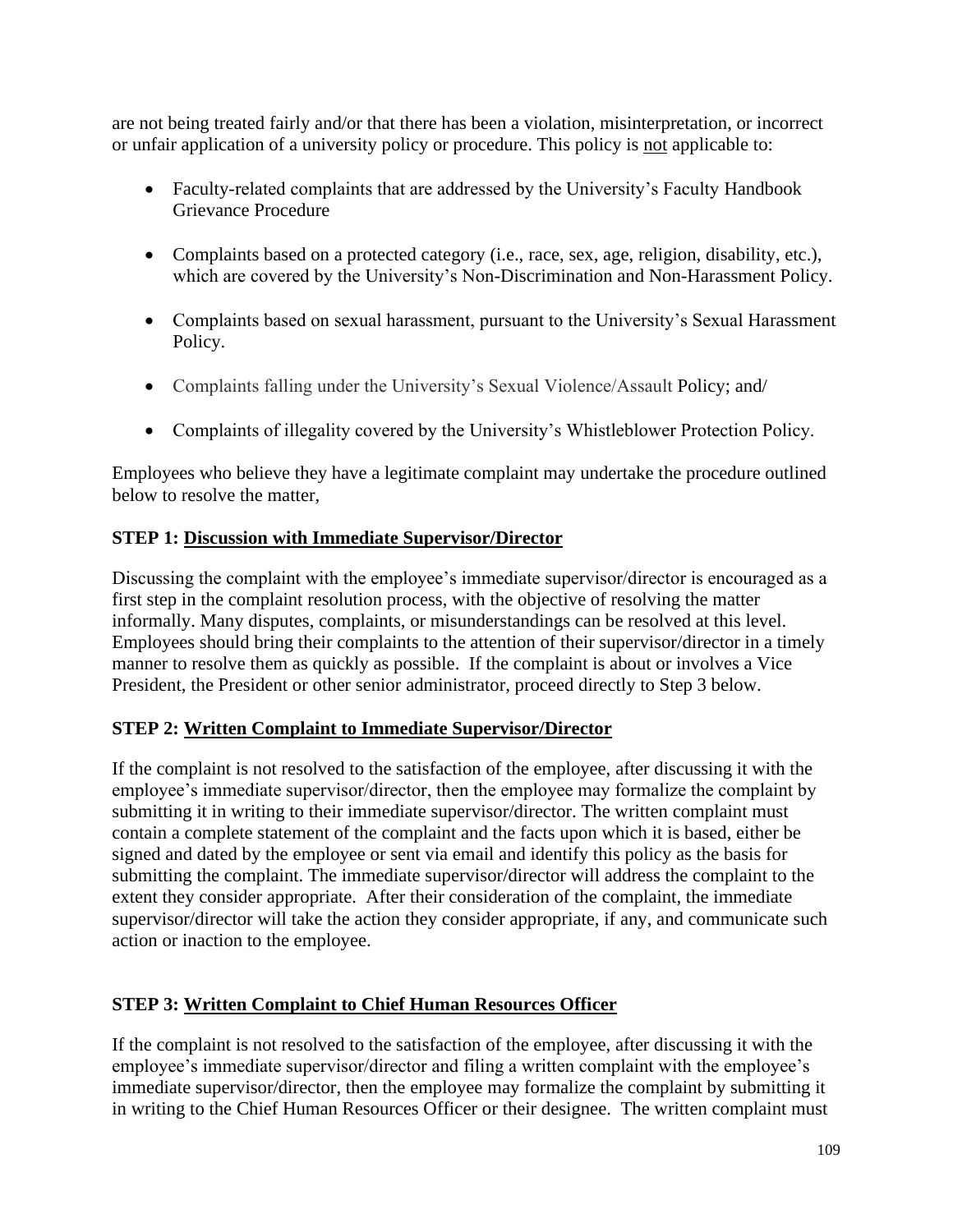contain: a complete statement of the complaint and the facts upon which it is based; any additional evidence; the policy which is alleged to have been violated; the remedy or correction(s) requested; either be signed and dated by the employee or sent via email; and identify this policy as the basis for submitting the complaint. The Chief Human Resources Officer or their designee shall address the complaint to the extent they consider appropriate and may communicate with other administrators. After his or her consideration of the complaint, the Chief Human Resources Officer or their designee shall take action he or she considers appropriate, if any, and communicate such action or inaction to the employee. In the event the Chief Human Resources Officer or their designee believes that discipline or any sort of adverse employment action may be warranted, they will communicate with that affected employee's leadership prior to the University issuing any discipline or implementing any adverse employment action.

This policy is not designed to guarantee any particular result or outcome. Rather, it is an effort by the University to provide a forum for communication such that an employee's complaints are heard by the University. The decision issued at this step is final and binding on the parties, without right to appeal.